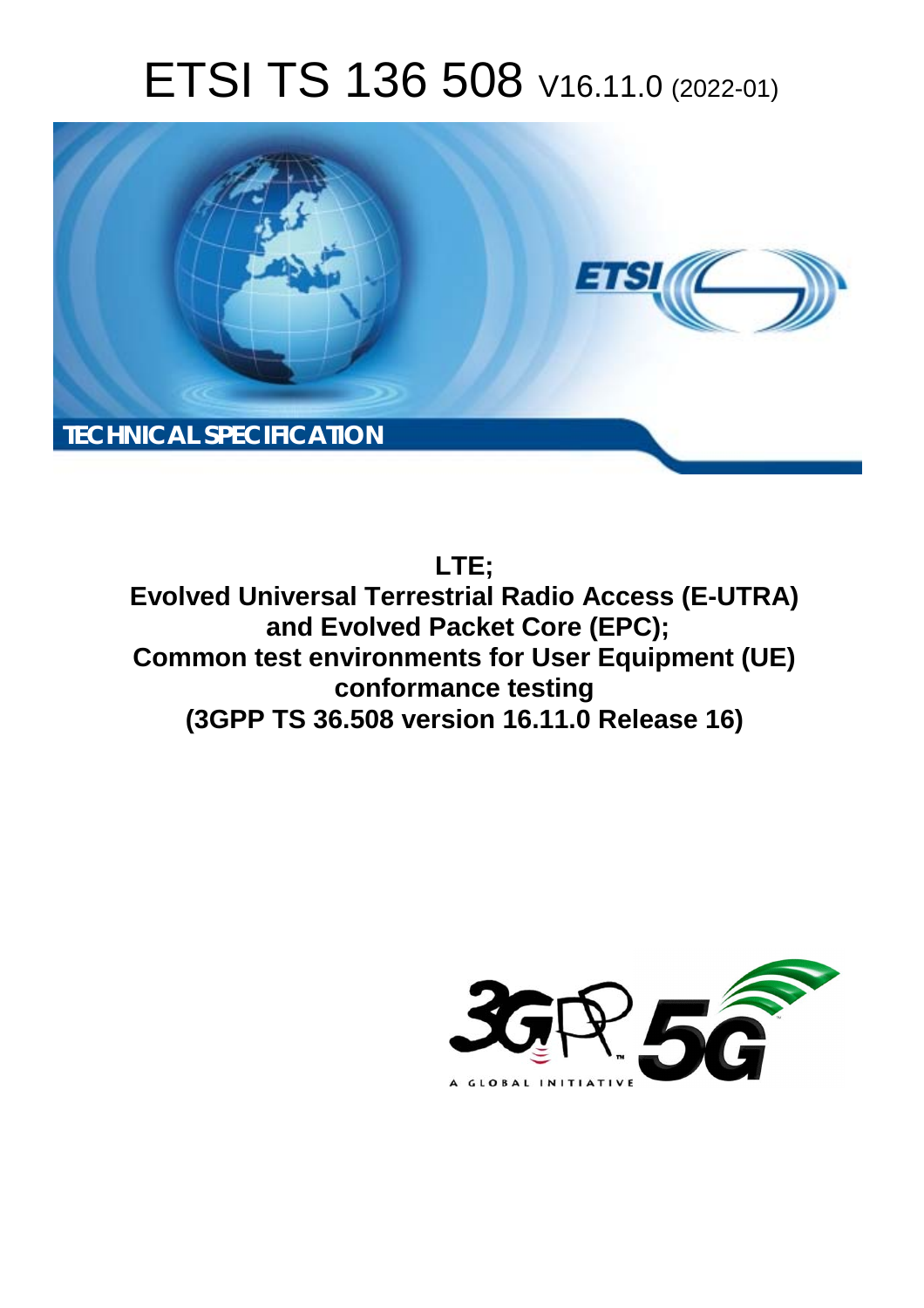Reference RTS/TSGR-0536508vgb0

Keywords

**LTE** 

### *ETSI*

650 Route des Lucioles F-06921 Sophia Antipolis Cedex - FRANCE

Tel.: +33 4 92 94 42 00 Fax: +33 4 93 65 47 16

Siret N° 348 623 562 00017 - APE 7112B Association à but non lucratif enregistrée à la Sous-Préfecture de Grasse (06) N° w061004871

### *Important notice*

The present document can be downloaded from: <http://www.etsi.org/standards-search>

The present document may be made available in electronic versions and/or in print. The content of any electronic and/or print versions of the present document shall not be modified without the prior written authorization of ETSI. In case of any existing or perceived difference in contents between such versions and/or in print, the prevailing version of an ETSI deliverable is the one made publicly available in PDF format at [www.etsi.org/deliver](http://www.etsi.org/deliver).

Users of the present document should be aware that the document may be subject to revision or change of status. Information on the current status of this and other ETSI documents is available at <https://portal.etsi.org/TB/ETSIDeliverableStatus.aspx>

If you find errors in the present document, please send your comment to one of the following services: <https://portal.etsi.org/People/CommiteeSupportStaff.aspx>

### *Notice of disclaimer & limitation of liability*

The information provided in the present deliverable is directed solely to professionals who have the appropriate degree of experience to understand and interpret its content in accordance with generally accepted engineering or other professional standard and applicable regulations.

No recommendation as to products and services or vendors is made or should be implied.

No representation or warranty is made that this deliverable is technically accurate or sufficient or conforms to any law and/or governmental rule and/or regulation and further, no representation or warranty is made of merchantability or fitness for any particular purpose or against infringement of intellectual property rights.

In no event shall ETSI be held liable for loss of profits or any other incidental or consequential damages.

Any software contained in this deliverable is provided "AS IS" with no warranties, express or implied, including but not limited to, the warranties of merchantability, fitness for a particular purpose and non-infringement of intellectual property rights and ETSI shall not be held liable in any event for any damages whatsoever (including, without limitation, damages for loss of profits, business interruption, loss of information, or any other pecuniary loss) arising out of or related to the use of or inability to use the software.

### *Copyright Notification*

No part may be reproduced or utilized in any form or by any means, electronic or mechanical, including photocopying and microfilm except as authorized by written permission of ETSI. The content of the PDF version shall not be modified without the written authorization of ETSI.

The copyright and the foregoing restriction extend to reproduction in all media.

© ETSI 2022. All rights reserved.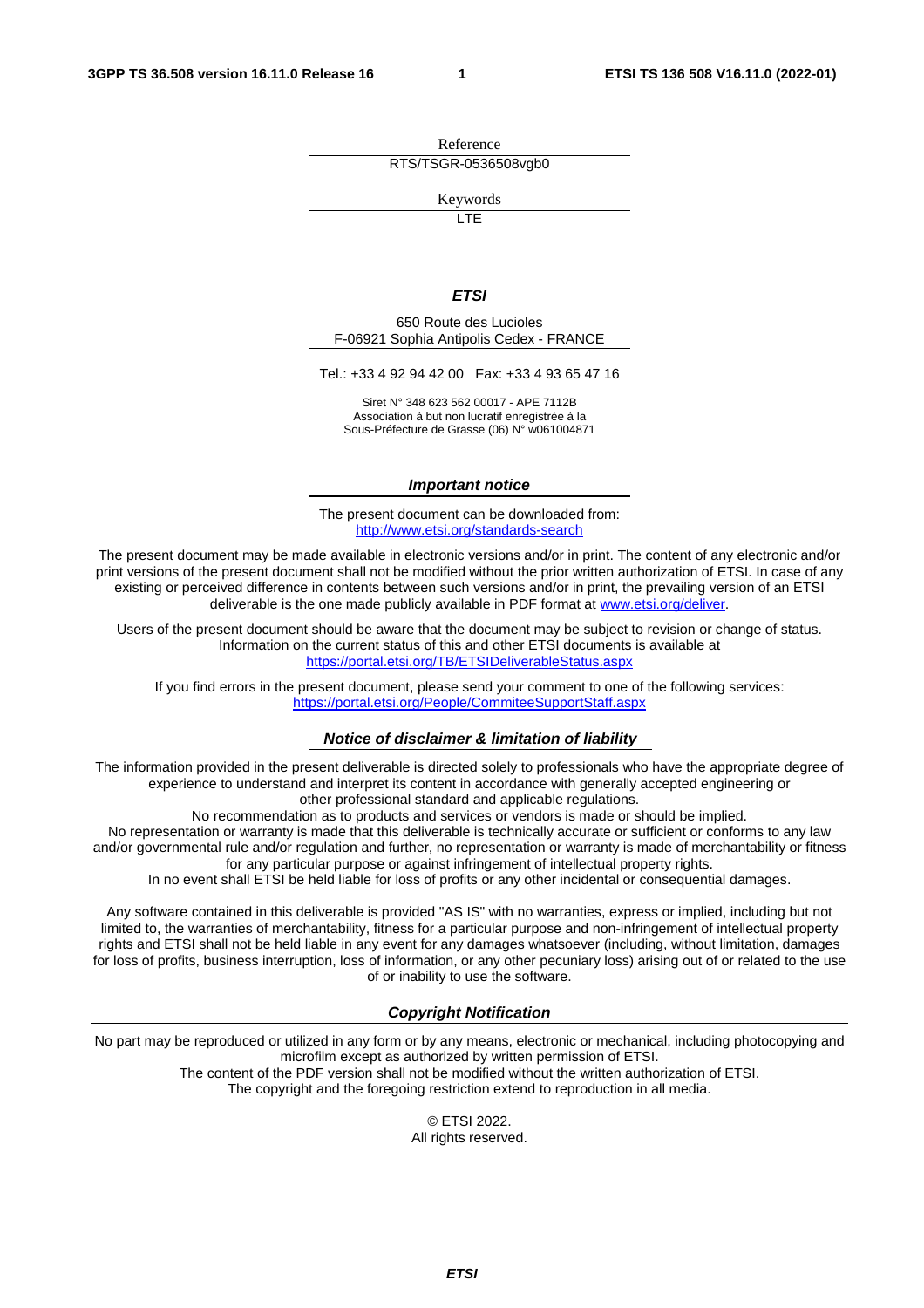## Intellectual Property Rights

### Essential patents

IPRs essential or potentially essential to normative deliverables may have been declared to ETSI. The declarations pertaining to these essential IPRs, if any, are publicly available for **ETSI members and non-members**, and can be found in ETSI SR 000 314: *"Intellectual Property Rights (IPRs); Essential, or potentially Essential, IPRs notified to ETSI in respect of ETSI standards"*, which is available from the ETSI Secretariat. Latest updates are available on the ETSI Web server ([https://ipr.etsi.org/\)](https://ipr.etsi.org/).

Pursuant to the ETSI Directives including the ETSI IPR Policy, no investigation regarding the essentiality of IPRs, including IPR searches, has been carried out by ETSI. No guarantee can be given as to the existence of other IPRs not referenced in ETSI SR 000 314 (or the updates on the ETSI Web server) which are, or may be, or may become, essential to the present document.

### **Trademarks**

The present document may include trademarks and/or tradenames which are asserted and/or registered by their owners. ETSI claims no ownership of these except for any which are indicated as being the property of ETSI, and conveys no right to use or reproduce any trademark and/or tradename. Mention of those trademarks in the present document does not constitute an endorsement by ETSI of products, services or organizations associated with those trademarks.

**DECT™**, **PLUGTESTS™**, **UMTS™** and the ETSI logo are trademarks of ETSI registered for the benefit of its Members. **3GPP™** and **LTE™** are trademarks of ETSI registered for the benefit of its Members and of the 3GPP Organizational Partners. **oneM2M™** logo is a trademark of ETSI registered for the benefit of its Members and of the oneM2M Partners. **GSM**® and the GSM logo are trademarks registered and owned by the GSM Association.

### Legal Notice

This Technical Specification (TS) has been produced by ETSI 3rd Generation Partnership Project (3GPP).

The present document may refer to technical specifications or reports using their 3GPP identities. These shall be interpreted as being references to the corresponding ETSI deliverables.

The cross reference between 3GPP and ETSI identities can be found under<http://webapp.etsi.org/key/queryform.asp>.

### Modal verbs terminology

In the present document "**shall**", "**shall not**", "**should**", "**should not**", "**may**", "**need not**", "**will**", "**will not**", "**can**" and "**cannot**" are to be interpreted as described in clause 3.2 of the [ETSI Drafting Rules](https://portal.etsi.org/Services/editHelp!/Howtostart/ETSIDraftingRules.aspx) (Verbal forms for the expression of provisions).

"**must**" and "**must not**" are **NOT** allowed in ETSI deliverables except when used in direct citation.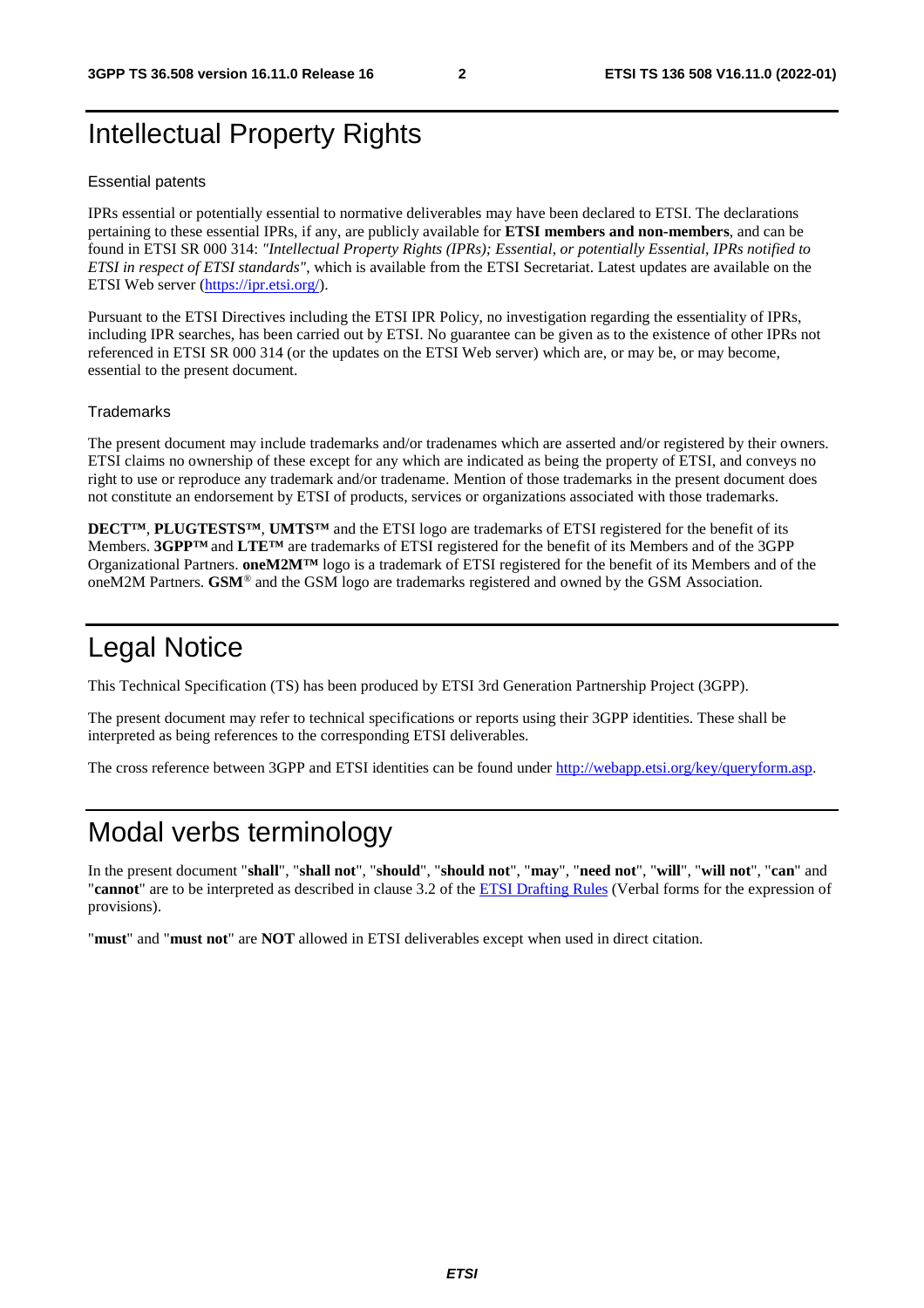$\mathbf{3}$ 

## Contents

| $\mathbf{1}$          |                               |  |
|-----------------------|-------------------------------|--|
| $\overline{2}$        |                               |  |
| 3<br>3.1              |                               |  |
| $\overline{4}$<br>4.1 |                               |  |
|                       |                               |  |
|                       | <b>Annex B</b> (informative): |  |
|                       |                               |  |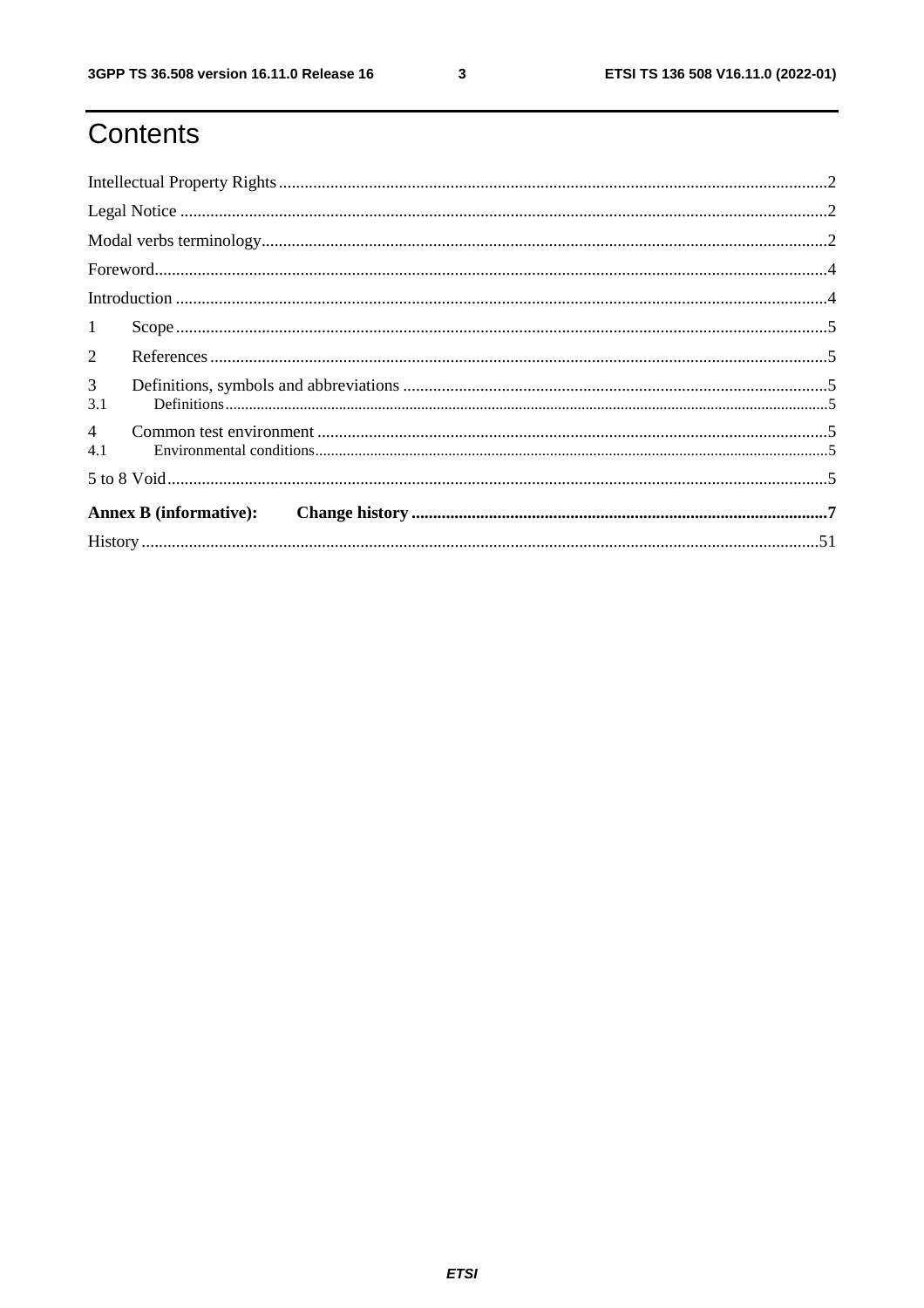## Foreword

This Technical Specification has been produced by the 3rd Generation Partnership Project (3GPP).

The contents of the present document are subject to continuing work within the TSG and may change following formal TSG approval. Should the TSG modify the contents of the present document, it will be re-released by the TSG with an identifying change of release date and an increase in version number as follows:

Version x.y.z

where:

- x the first digit:
	- 1 presented to TSG for information;
	- 2 presented to TSG for approval;
	- 3 or greater indicates TSG approved document under change control.
- y the second digit is incremented for all changes of substance, i.e. technical enhancements, corrections, updates, etc.
- z the third digit is incremented when editorial only changes have been incorporated in the document.

### Introduction

The definition of the Conformance Tests for UE in E-UTRAN will be a complex task as the complete test suite covers RF, EMC and Protocol aspects of the UE.

Each test requires a Test Environment to be defined in which the UE has to operate to defined standards, constraints and performance. The overall task can be simplified if there are a number of well defined and agreed Common Test Environments where every one can be used for a number of tests. Hence the present document defines testing conditions that are common to several tests avoiding the need to duplicate the same information for every single test.

The present document defines default values for a variety of common areas. Where values are not specified in test cases, the defaults in the present document will apply. If specified, the test case values will take precedence.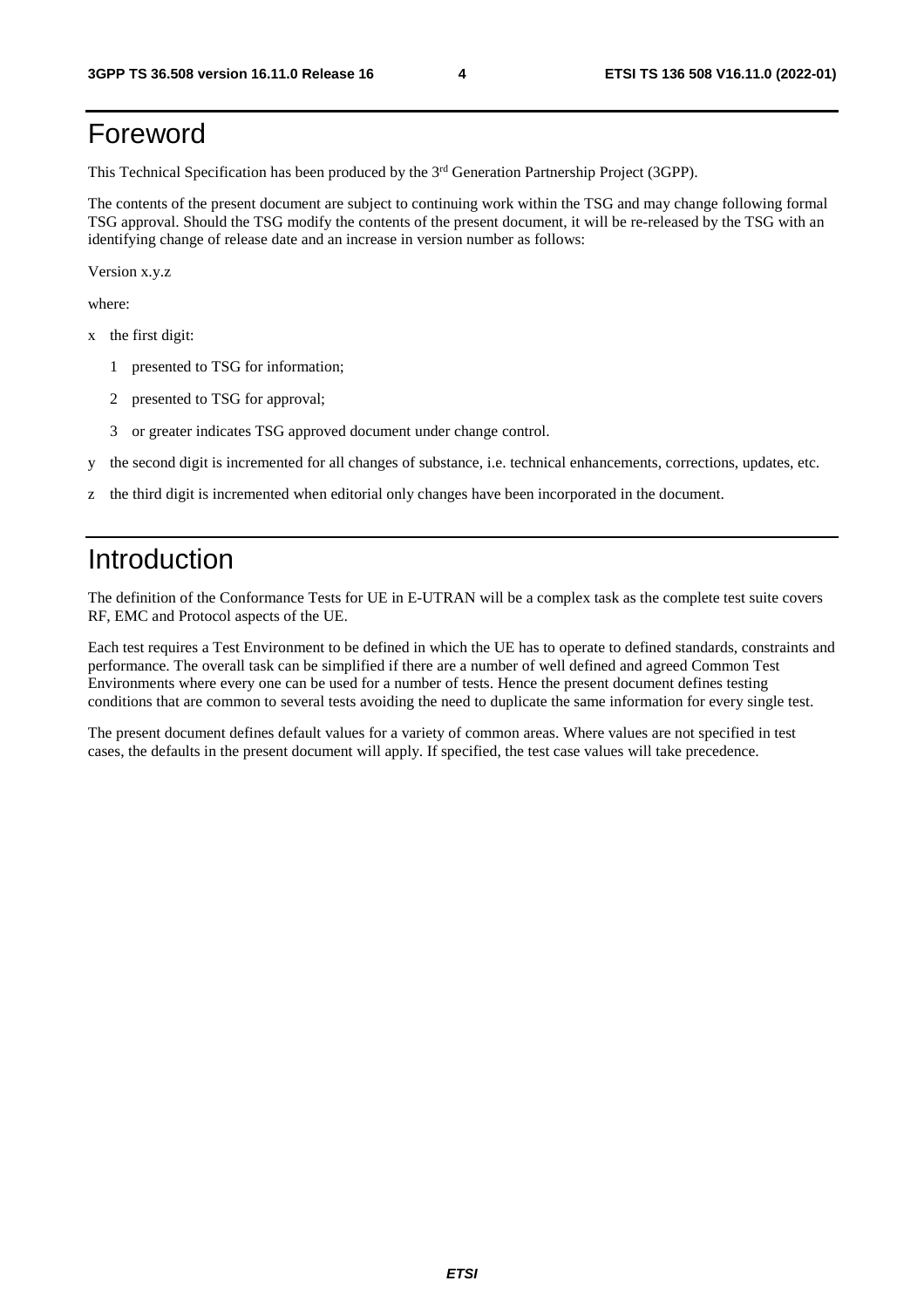### 1 Scope

The present document contains definitions of reference conditions and test signals, default parameters, reference radio bearer configurations used in radio bearer interoperability testing, common radio bearer configurations for other test purposes, common requirements for test equipment and generic set-up procedures for use in conformance tests for the  $3<sup>rd</sup>$  Generation E-UTRAN User Equipment (UE).

## 2 References

The following documents contain provisions which, through reference in this text, constitute provisions of the present document.

- References are either specific (identified by date of publication, edition number, version number, etc.) or non-specific.
- For a specific reference, subsequent revisions do not apply.
- For a non-specific reference, the latest version applies. In the case of a reference to a 3GPP document (including a GSM document), a non-specific reference implicitly refers to the latest version of that document in the same Release as the present document unless the context in which the reference is made suggests a different Release is relevant (information on the applicable release in a particular context can be found in e.g. test case title, description or applicability, message description or content).

### [1] to [72] (void)

[73] 3GPP TS 36.508 Release 17: "Evolved Universal Terrestrial Radio Access (E-UTRA) and Evolved Packet Core (EPC); Common test environments for User Equipment (UE) conformance testing"

## 3 Definitions, symbols and abbreviations

### 3.1 Definitions

Void

### 4 Common test environment

### 4.1 Environmental conditions

The requirements of the present document are provided in 3GPP TS 36.508 Release 17 [73].

### 5 to 8 Void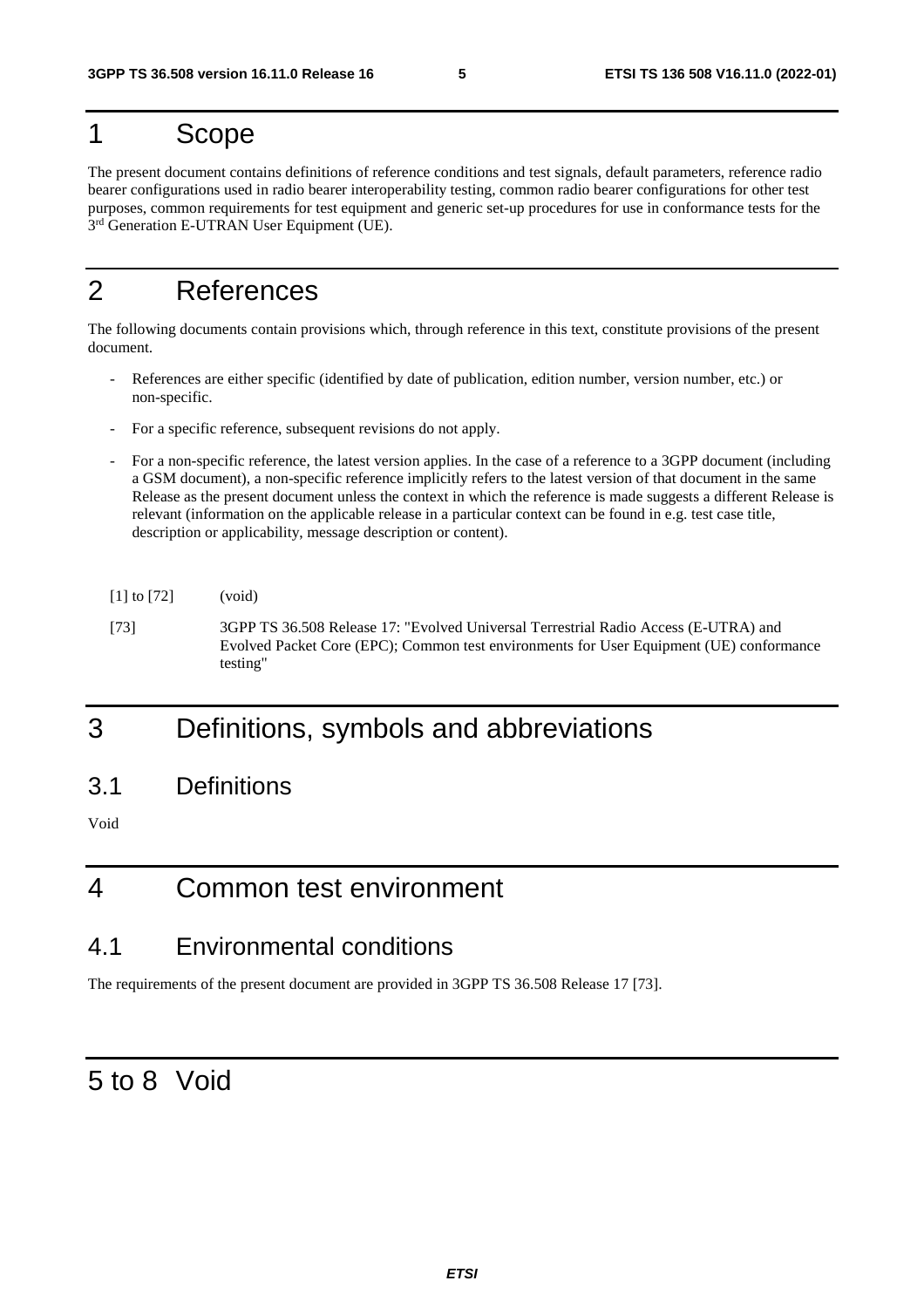## Annex A: Void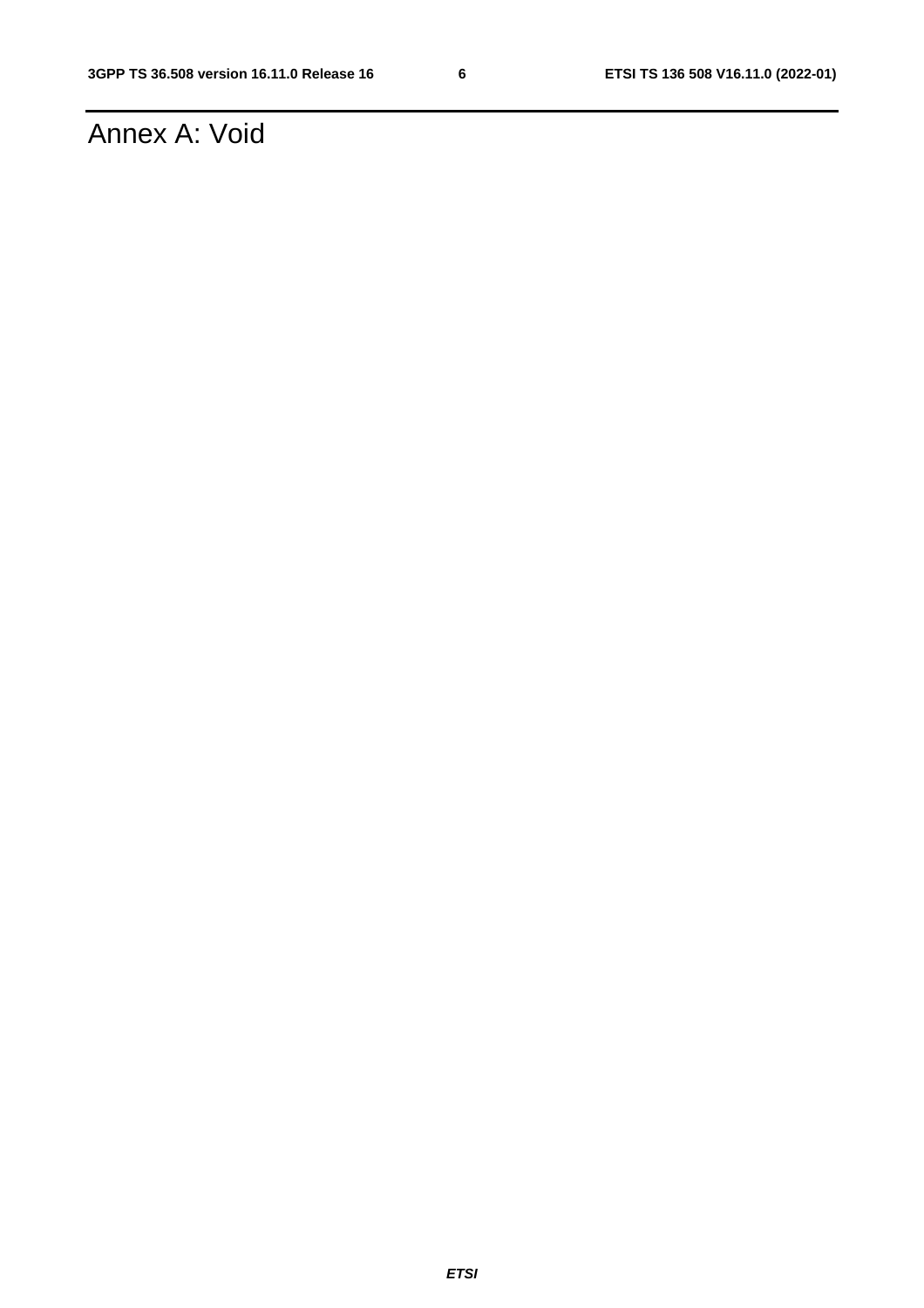Annex B (informative): Change history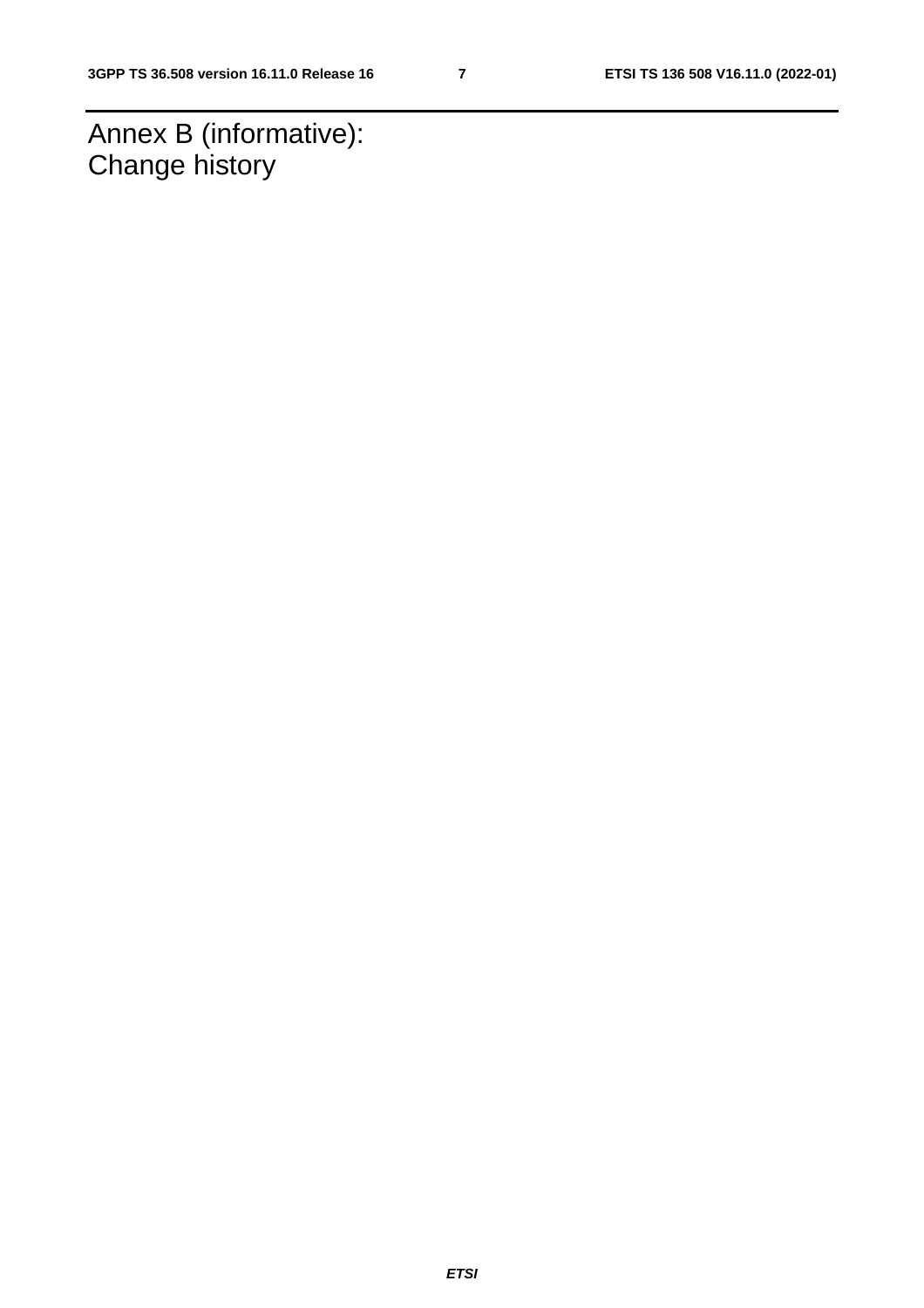| $q-1$ st-<br>Level                       | Meetin   Doc-1st-Level | <b>CR</b> | <b>Rev</b> | <b>Subject</b>                                                                                                                                                                                                                                                                                                                                                                                                                                                                                                                                                                                                                                                                                                                                                                                                              | Cat | -Current | Version   Version<br>-New | Doc-2nd-<br>Level |
|------------------------------------------|------------------------|-----------|------------|-----------------------------------------------------------------------------------------------------------------------------------------------------------------------------------------------------------------------------------------------------------------------------------------------------------------------------------------------------------------------------------------------------------------------------------------------------------------------------------------------------------------------------------------------------------------------------------------------------------------------------------------------------------------------------------------------------------------------------------------------------------------------------------------------------------------------------|-----|----------|---------------------------|-------------------|
| RAN <sub>5</sub><br>#37                  | R5-073107              |           |            | Skeleton proposed for RAN5#37 Jeju                                                                                                                                                                                                                                                                                                                                                                                                                                                                                                                                                                                                                                                                                                                                                                                          |     |          | 0.0.1                     |                   |
| RAN <sub>5</sub><br>LTE.<br>worksh<br>op | R5w080007              |           |            | Proposed for RAN5 LTE workshop, Sophia Antipolis                                                                                                                                                                                                                                                                                                                                                                                                                                                                                                                                                                                                                                                                                                                                                                            |     | 0.0.1    | 0.0.2                     |                   |
| RAN <sub>5</sub><br>#39                  | R5-081167              |           |            | Following proposals have been incorporated:<br>R5w080046<br>R5w080026<br>R5w080036                                                                                                                                                                                                                                                                                                                                                                                                                                                                                                                                                                                                                                                                                                                                          |     | 0.0.2    | 0.0.3                     |                   |
| RAN <sub>5</sub><br>#39                  | R5-081615              |           |            | Following proposals and many editorial corrections have<br>been incorporated:<br>R5-081564, R5-081561, R5-081248, R5-081530, R5-<br>081126, R5-081443, R5-081382, R5-081200                                                                                                                                                                                                                                                                                                                                                                                                                                                                                                                                                                                                                                                 |     | 0.0.3    | 0.1.0                     |                   |
| RAN <sub>5</sub><br>#39bis               | R5-082141              |           |            | Following proposals and many editorial corrections have<br>been incorporated:<br>R5-082149, "Updates of reference test conditions for TS<br>36.508"<br>R5-082148, "Addition of E-UTRA TDD Test frequencies<br>for TS36.508"<br>R5-082150, "Default downlink signal channel powers for<br>LTE UE test"<br>R5-082146, "Addition of Cell Environment for multi Cell<br>Configuration"<br>R5-082140, "Proposal of LTE reference system<br>configurations for TS 36.508"<br>R5-082204, "Addition of Cell and UE configuration for<br>TS 36.508"<br>R5-082090, "Update of default RRC message contents"<br>R5-082100, "Proposal on Structure of Default Message<br>Contents for TS 36.508"<br>R5-082091, "Addition of SRB and DRB radio bearer<br>combinations to 36.508"<br>R5-082173, "Connection Diagrams for TX and RX tests" |     | 0.1.0    | 0.2.0                     |                   |
| RAN <sub>5</sub><br>#40                  | R5-083399              |           |            | Following proposals have been incorporated:<br>R5-083800, "Mapping of DL physical channels to<br>physical resources for TS 36.508", NEC<br>R5-083403, "Addition of New Cell Environment for multi<br>Cell Configuration", NTT DOCOMO<br>R5-083529, "Proposal on default system information<br>contents for TS 36.508", NTT DOCOMO<br>R5-083395, "Corrections to generic procedures in TS<br>36.508", NTT DOCOMO<br>R5-083623, "Update of RRC default message contents<br>and RB combination parameters", Ericsson<br>R5-083622, "Radio Resource Configuration<br>specification for TS 36.508", NEC<br>R5-083397, "Addition of Default NAS message contents<br>in TS 36.508", NTT DOCOMO                                                                                                                                     |     | 0.2.0    | 1.0.0                     |                   |
| RAN <sub>5</sub><br>#40bis               | R5-084102              |           |            | Following proposals have been incorporated:<br>R5-084101, "Missing corrections to TS 36.508"<br>R5-084110, "Updates of Test frequencies for TS<br>36.508"<br>R5-084144, "The mapping of DL physical channels to<br>physical resources for TS 36.508"<br>R5-084198, "Update of RA and RB power ratios<br>definition in TS 36.508"<br>R5-084199, "Update of Reference System Configuration<br>in 36.508"<br>R5-084109, "Addition of default RRC message contents<br>to TS 36.508"<br>R5-084202, "Update of RRC Message Contents and RB<br>Configurations in 36.508"<br>R5-084265, "Addition of default RRC message contents<br>for handover"<br>R5-084162, "Connection Diagrams for performance<br>tests"                                                                                                                     |     | 1.0.0    | 1.1.0                     |                   |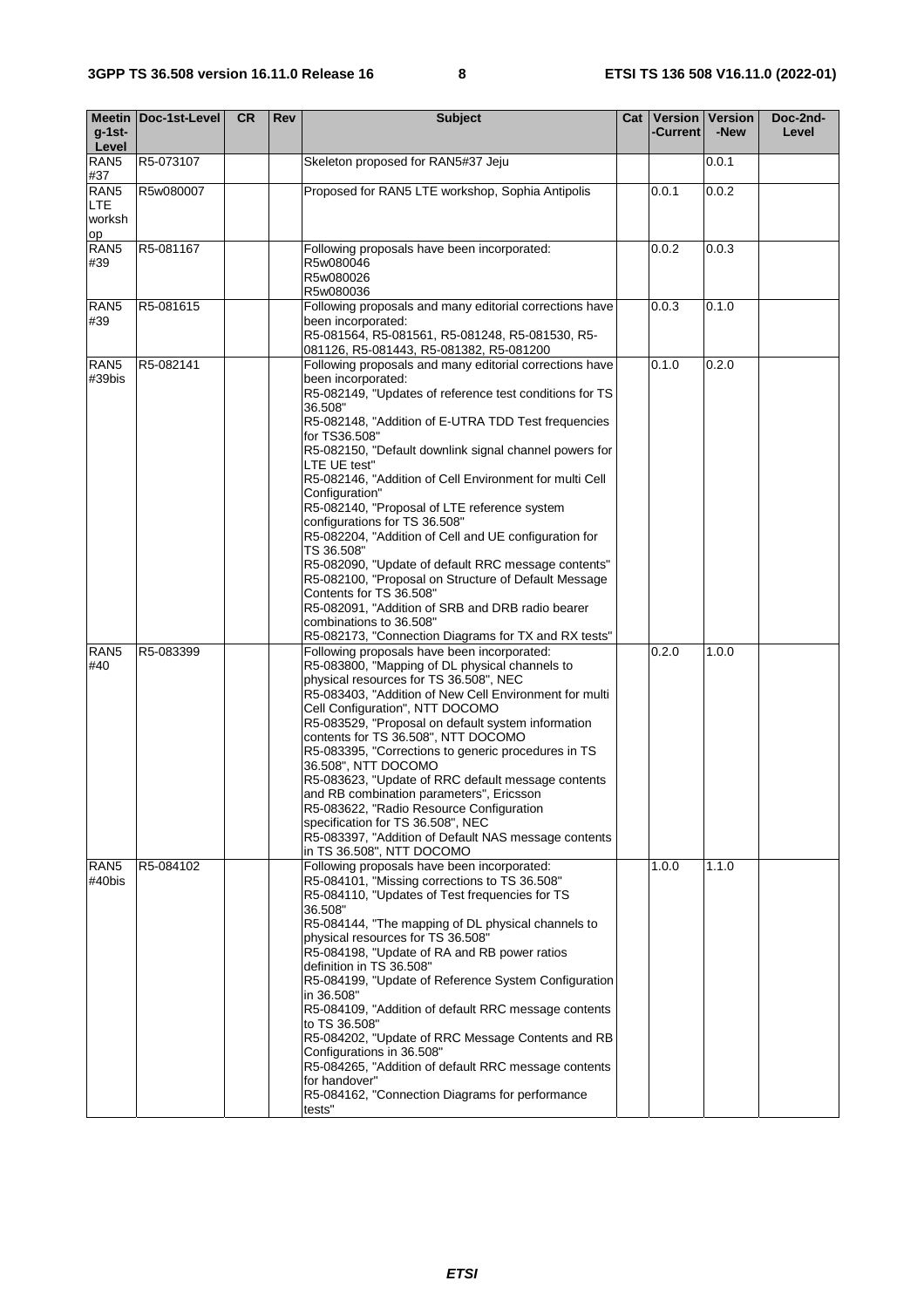| $q-1$ st-                                      | Meetin   Doc-1st-Level | <b>CR</b>    | <b>Rev</b> | <b>Subject</b>                                                                                                                                                                                                                                                                                                                                                                                                                                                                                                                                                                                                                                                                                                                                                                                                                                                                                                                                                                                                                                                                                                                                       | Cat I | -Current       | Version   Version<br>-New | Doc-2nd-<br>Level |
|------------------------------------------------|------------------------|--------------|------------|------------------------------------------------------------------------------------------------------------------------------------------------------------------------------------------------------------------------------------------------------------------------------------------------------------------------------------------------------------------------------------------------------------------------------------------------------------------------------------------------------------------------------------------------------------------------------------------------------------------------------------------------------------------------------------------------------------------------------------------------------------------------------------------------------------------------------------------------------------------------------------------------------------------------------------------------------------------------------------------------------------------------------------------------------------------------------------------------------------------------------------------------------|-------|----------------|---------------------------|-------------------|
|                                                |                        |              |            |                                                                                                                                                                                                                                                                                                                                                                                                                                                                                                                                                                                                                                                                                                                                                                                                                                                                                                                                                                                                                                                                                                                                                      |       |                |                           |                   |
| Level<br>RAN <sub>5</sub><br>#41               | R5-085145              |              |            | Following proposals have been incorporated:<br>R5-085087, "Updates of Test frequencies for TS<br>36.508"<br>R5-085701, "Cleaning up section 5 in TS 36.508"<br>R5-085252, "Correction to Section 4.3.3.2 of TS 36.508"<br>R5-085315, "Connection Diagrams: delete the editorial<br>note"<br>R5-085454, "Addition of timer tolerances"<br>R5-085566, "Addition of default settings of suitable /<br>non-suitable cells in TS 36.508"<br>R5-085541, "Update to default configurations of<br>simulated cells in TS 36.508"<br>R5-085514, "Update to default configurations of system<br>information blocks in TS 36.508"<br>R5-085472, "Addition of default settings of suitable /<br>non-suitable cells in TS 36.508"<br>R5-085394, "Update of Reference system<br>configurations in 36.508"<br>R5-085457, "Update to generic procedure in TS 36.508"<br>R5-085458, "Addition of new generic procedure to<br>check the UE does not answer to paging"<br>R5-085523, "Update of default RRC message contents"<br>R5-085381, "Addition to default RRC IE contents for<br>measurement configuration"<br>R5-085469, "Update to default NAS message contents |       | 1.1.0          | 2.0.0                     |                   |
|                                                |                        |              |            | in TS 36.508"<br>R5-085451, "Parameter settings for reference RB<br>configurations"<br>R5-085556, "Common test USIM parameters for EPS                                                                                                                                                                                                                                                                                                                                                                                                                                                                                                                                                                                                                                                                                                                                                                                                                                                                                                                                                                                                               |       |                |                           |                   |
| RAN#4<br>2                                     | RP-085145              |              |            | testing"<br>Approval of version 2.0.0 at RAN#42, then updated to v<br>8.0.0.                                                                                                                                                                                                                                                                                                                                                                                                                                                                                                                                                                                                                                                                                                                                                                                                                                                                                                                                                                                                                                                                         |       | 2.0.0          | 8.0.0                     |                   |
|                                                |                        |              |            | Editorial corrections.                                                                                                                                                                                                                                                                                                                                                                                                                                                                                                                                                                                                                                                                                                                                                                                                                                                                                                                                                                                                                                                                                                                               |       | 8.0.0          | 8.0.1                     |                   |
| RAN <sub>5</sub><br>#41bis                     | R5-086021              | 0001         |            | Introduction of half cell configurations in eUTRA SS                                                                                                                                                                                                                                                                                                                                                                                                                                                                                                                                                                                                                                                                                                                                                                                                                                                                                                                                                                                                                                                                                                 |       | 8.0.1          | 8.1.0                     |                   |
| RAN <sub>5</sub><br>#41bis                     | R5-086166              | 0002         |            | Removal of Redundant Environmental Conditions                                                                                                                                                                                                                                                                                                                                                                                                                                                                                                                                                                                                                                                                                                                                                                                                                                                                                                                                                                                                                                                                                                        |       | 8.0.1          | 8.1.0                     |                   |
| RAN <sub>5</sub><br>#41bis                     | R5-086221              | 0003         |            | CR to 36.508: correction of EARFCN                                                                                                                                                                                                                                                                                                                                                                                                                                                                                                                                                                                                                                                                                                                                                                                                                                                                                                                                                                                                                                                                                                                   |       | 8.0.1          | 8.1.0                     |                   |
| RAN <sub>5</sub><br>#41bis                     | R5-086226              | 0004         |            | Correction to the default system informations in TS<br>36.508                                                                                                                                                                                                                                                                                                                                                                                                                                                                                                                                                                                                                                                                                                                                                                                                                                                                                                                                                                                                                                                                                        |       | 8.0.1          | 8.1.0                     |                   |
| RAN <sub>5</sub><br>#41bis                     | R5-086236              | 0005         |            | Connection diagrams for RRM                                                                                                                                                                                                                                                                                                                                                                                                                                                                                                                                                                                                                                                                                                                                                                                                                                                                                                                                                                                                                                                                                                                          |       | 8.0.1          | 8.1.0                     |                   |
| RAN <sub>5</sub><br>#41bis                     | R5-086346              | 0006         |            | Update of the default message AUTHENTICATION<br><b>FAILURE</b>                                                                                                                                                                                                                                                                                                                                                                                                                                                                                                                                                                                                                                                                                                                                                                                                                                                                                                                                                                                                                                                                                       |       | 8.0.1          | 8.1.0                     |                   |
| RAN <sub>5</sub><br>#41bis                     | R5-086362              | 0007         |            | update of reference configuration systems for<br>CDMA2000 in 36.508                                                                                                                                                                                                                                                                                                                                                                                                                                                                                                                                                                                                                                                                                                                                                                                                                                                                                                                                                                                                                                                                                  |       | 8.0.1          | 8.1.0                     |                   |
| RAN <sub>5</sub><br>#41bis<br>RAN <sub>5</sub> | R5-086363<br>R5-086364 | 0008<br>0009 |            | Updated of common and default parameters for<br>CDMA2000 cells<br>Update of SystemInformationBlockType8 in 36.508                                                                                                                                                                                                                                                                                                                                                                                                                                                                                                                                                                                                                                                                                                                                                                                                                                                                                                                                                                                                                                    |       | 8.0.1          | 8.1.0<br>8.1.0            |                   |
| #41bis<br>RAN <sub>5</sub>                     | R5-086369              | 0010         |            | Addition of reference EPS bearer contexts                                                                                                                                                                                                                                                                                                                                                                                                                                                                                                                                                                                                                                                                                                                                                                                                                                                                                                                                                                                                                                                                                                            |       | 8.0.1<br>8.0.1 | 8.1.0                     |                   |
| #41bis<br>RAN <sub>5</sub>                     | R5-086370              | 0011         |            | Mapping of default DL Physical Channels for TDD in                                                                                                                                                                                                                                                                                                                                                                                                                                                                                                                                                                                                                                                                                                                                                                                                                                                                                                                                                                                                                                                                                                   |       | 8.0.1          | 8.1.0                     |                   |
| #41bis<br>RAN <sub>5</sub>                     | R5-086400              | 0012         |            | 36.508<br>Addition of RS_EPRE powers to default DL signal levels                                                                                                                                                                                                                                                                                                                                                                                                                                                                                                                                                                                                                                                                                                                                                                                                                                                                                                                                                                                                                                                                                     |       | 8.0.1          | 8.1.0                     |                   |
| #41bis<br>RAN <sub>5</sub>                     | R5-090084              | 0013         |            | Test procedure to verify that an EPS bearer context is                                                                                                                                                                                                                                                                                                                                                                                                                                                                                                                                                                                                                                                                                                                                                                                                                                                                                                                                                                                                                                                                                               |       | 8.0.1          | 8.1.0                     |                   |
| #42<br>RAN <sub>5</sub>                        | R5-090362              | 0014         |            | active<br>Correction to the definition of simulated NAS cells in TS                                                                                                                                                                                                                                                                                                                                                                                                                                                                                                                                                                                                                                                                                                                                                                                                                                                                                                                                                                                                                                                                                  |       |                | 8.1.0                     |                   |
| #42<br>RAN <sub>5</sub>                        | R5-090464              | 0015         |            | 36.508<br>Clean up the test algorithm for authentication                                                                                                                                                                                                                                                                                                                                                                                                                                                                                                                                                                                                                                                                                                                                                                                                                                                                                                                                                                                                                                                                                             |       | 8.0.1<br>8.0.1 | 8.1.0                     |                   |
| #42                                            |                        | 0016         |            | Add specific information elements for RRC                                                                                                                                                                                                                                                                                                                                                                                                                                                                                                                                                                                                                                                                                                                                                                                                                                                                                                                                                                                                                                                                                                            |       |                | 8.1.0                     |                   |
| RAN <sub>5</sub><br>#42<br>RAN <sub>5</sub>    | R5-090586              |              |            | reconfiguration<br>Introduction of alternative DRX configurations                                                                                                                                                                                                                                                                                                                                                                                                                                                                                                                                                                                                                                                                                                                                                                                                                                                                                                                                                                                                                                                                                    |       | 8.0.1          | 8.1.0                     |                   |
| #42                                            | R5-090630              | 0017         |            |                                                                                                                                                                                                                                                                                                                                                                                                                                                                                                                                                                                                                                                                                                                                                                                                                                                                                                                                                                                                                                                                                                                                                      |       | 8.0.1          |                           |                   |
| RAN <sub>5</sub><br>#42                        | R5-090681              | 0018         |            | Correction to the default NAS message contents in TS<br>36.508                                                                                                                                                                                                                                                                                                                                                                                                                                                                                                                                                                                                                                                                                                                                                                                                                                                                                                                                                                                                                                                                                       |       | 8.0.1          | 8.1.0                     |                   |
| RAN <sub>5</sub><br>#42                        | R5-090682              | 0019         |            | Correction to the definition of simulated cells in TS<br>36.508                                                                                                                                                                                                                                                                                                                                                                                                                                                                                                                                                                                                                                                                                                                                                                                                                                                                                                                                                                                                                                                                                      |       | 8.0.1          | 8.1.0                     |                   |
| RAN <sub>5</sub><br>#42                        | R5-090698              | 0020         |            | Update of 4.5 generic procedures in 36.508                                                                                                                                                                                                                                                                                                                                                                                                                                                                                                                                                                                                                                                                                                                                                                                                                                                                                                                                                                                                                                                                                                           |       | 8.0.1          | 8.1.0                     |                   |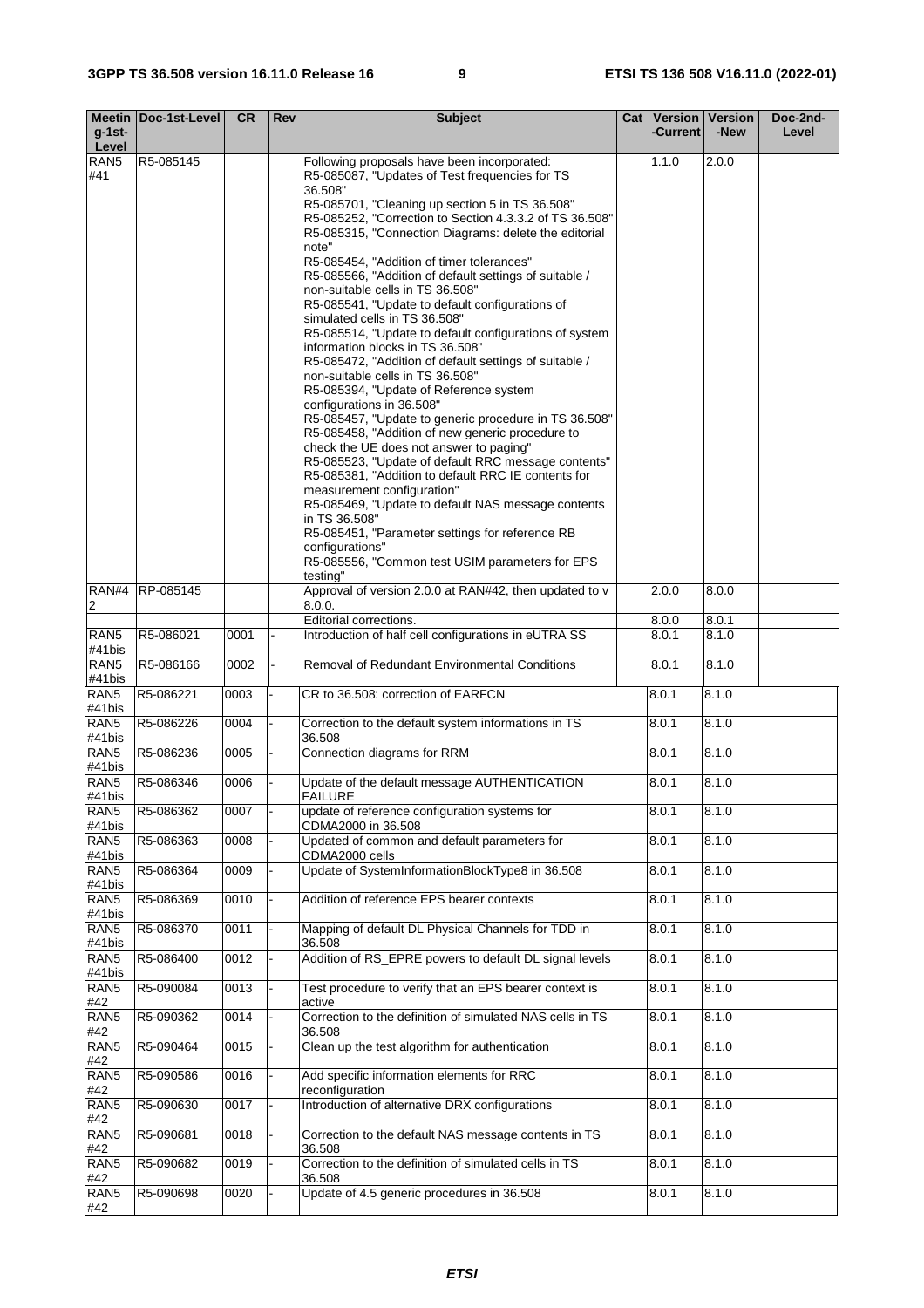|                         | Meetin   Doc-1st-Level | <b>CR</b> | Rev | <b>Subject</b>                                                                                                                      | Cat |          | Version   Version | Doc-2nd-  |
|-------------------------|------------------------|-----------|-----|-------------------------------------------------------------------------------------------------------------------------------------|-----|----------|-------------------|-----------|
| $q-1$ st-<br>Level      |                        |           |     |                                                                                                                                     |     | -Current | -New              | Level     |
| RAN <sub>5</sub>        | R5-090699              | 0021      |     | TDD RTT correction for timer tolerance                                                                                              |     | 8.0.1    | 8.1.0             |           |
| #42<br>RAN <sub>5</sub> |                        |           |     |                                                                                                                                     |     |          | 8.1.0             |           |
| #42                     | R5-090759              | 0022      |     | Correction to the default RRC message contents in TS<br>36.508                                                                      |     | 8.0.1    |                   |           |
| RAN <sub>5</sub><br>#42 | R5-091000              | 0023      |     | Correction to clause 4.3.3.3                                                                                                        |     | 8.0.1    | 8.1.0             |           |
| RAN <sub>5</sub><br>#42 | R5-091001              | 0024      |     | LTE-RF: Clarification to 36.508 Simulated Cells for RF<br>tests                                                                     |     | 8.0.1    | 8.1.0             |           |
| RAN <sub>5</sub><br>#43 | RP-090447              | 0025      |     | Correction to Cell off power                                                                                                        |     | 8.1.0    | 8.2.0             | R5-092086 |
| RAN <sub>5</sub>        | RP-090447              | 0026      |     | LTE Signalling Tests: UE Rx antenna connection                                                                                      |     | 8.1.0    | 8.2.0             | R5-092087 |
| #43<br>RAN5             | RP-090448              | 0027      |     | CR to 36.508 for subclause 4.3.1 channel bandwidth<br>clarification for RF tests (re-submit no changes)                             |     | 8.1.0    | 8.2.0             | R5-092124 |
| #43<br>RAN5<br>#43      | RP-090448              | 0028      |     | Text for 4.2.2: Minimum functional requirements                                                                                     |     | 8.1.0    | 8.2.0             | R5-092128 |
| RAN <sub>5</sub><br>#43 | RP-090448              | 0029      |     | Annex A: transition from 1 to 2 RX antenna                                                                                          |     | 8.1.0    | 8.2.0             | R5-092132 |
| RAN <sub>5</sub><br>#43 | RP-090447              | 0030      |     | Update of SN length in UM RLC default configuration                                                                                 |     | 8.1.0    | 8.2.0             | R5-092202 |
| RAN <sub>5</sub><br>#43 | RP-090448              | 0031      |     | TP for simulated UTRA TDD cell parameter                                                                                            |     | 8.1.0    | 8.2.0             | R5-092275 |
| RAN <sub>5</sub><br>#43 | RP-090447              | 0032      |     | Correction to specific message contents in setup<br>procedure in TS 36.508                                                          |     | 8.1.0    | 8.2.0             | R5-092349 |
| RAN <sub>5</sub><br>#43 | RP-090447              | 0033      |     | Correction to the definition of simulated NAS cells in TS<br>36.508                                                                 |     | 8.1.0    | 8.2.0             | R5-092352 |
| RAN <sub>5</sub>        | RP-090447              | 0034      |     | CR on 6.7 TDD Timer Tolerance in 36.508                                                                                             |     | 8.1.0    | 8.2.0             | R5-092363 |
| #43<br>RAN5<br>#43      | RP-090448              | 0044      |     | Update of 4.5.2A in 36.508 (Re-submit not change)                                                                                   |     | 8.1.0    | 8.2.0             | R5-092457 |
| RAN <sub>5</sub><br>#43 | RP-090448              | 0035      |     | Default value of q-RxLevMin for RF TCs                                                                                              |     | 8.1.0    | 8.2.0             | R5-092458 |
| RAN <sub>5</sub><br>#43 | RP-090598              | 0045      |     | CR to 36.508 Addition of test frequencies for band 18<br>and band 19                                                                |     | 8.1.0    | 8.2.0             | R5-092535 |
| RAN <sub>5</sub><br>#43 | RP-090447              | 0036      |     | Update of the default NAS message contents in TS<br>36.508                                                                          |     | 8.1.0    | 8.2.0             | R5-092708 |
| RAN <sub>5</sub><br>#43 | RP-090447              | 0037      |     | Correction to reference radio bearer configurations                                                                                 |     | 8.1.0    | 8.2.0             | R5-092721 |
| RAN <sub>5</sub><br>#43 | RP-090447              | 0038      |     | Definition of default Test Control (TC) messages                                                                                    |     | 8.1.0    | 8.2.0             | R5-092734 |
| RAN <sub>5</sub><br>#43 | RP-090448              | 0039      |     | Modification of procedures in section 4.5.2.3 /4.5.2A                                                                               |     | 8.1.0    | 8.2.0             | R5-092735 |
| RAN <sub>5</sub><br>#43 | RP-090447              | 0040      |     | Addition of default physical layer parameters                                                                                       |     | 8.1.0    | 8.2.0             | R5-092736 |
| RAN <sub>5</sub><br>#43 | RP-090447              | 0041      |     | Correction to default RRC message contents                                                                                          |     | 8.1.0    | 8.2.0             | R5-092738 |
| RAN <sub>5</sub><br>#43 | RP-090447              | 0042      |     | Introduction in 36.508 of a common tracking/routing<br>area update procedure for Idle mode and RRC<br>connection release test cases |     | 8.1.0    | 8.2.0             | R5-092765 |
| RAN <sub>5</sub><br>#43 | RP-090447              | 0043      |     | Corrections to default system configurations in TS<br>36.508                                                                        |     | 8.1.0    | 8.2.0             | R5-092773 |
| RAN <sub>5</sub><br>#43 | RP-090447              | 0046      |     | Max. resources for signalling test cases                                                                                            |     | 8.1.0    | 8.2.0             | R5-092723 |
|                         |                        |           |     | Editorial corrections and merging of all sections together                                                                          |     | 8.2.0    | 8.2.1             |           |
| RAN <sub>5</sub><br>#44 | RP-090802              | 0047      |     | Correction to the default value of ul-Bandwidth in TS<br>36.508                                                                     | F   | 8.2.1    | 8.3.0             | R5-094059 |
| RAN <sub>5</sub><br>#44 | RP-090802              | 0048      |     | UTRAN SIB scheduling for LTE interRAT test                                                                                          | F   | 8.2.1    | 8.3.0             | R5-094072 |
| RAN <sub>5</sub><br>#44 | RP-090802              | 0049      |     | Correction to the default NAS message contents                                                                                      | F   | 8.2.1    | 8.3.0             | R5-094141 |
| RAN <sub>5</sub><br>#44 | RP-090802              | 0050      |     | TDD fields in default physical layer parameters                                                                                     | F   | 8.2.1    | 8.3.0             | R5-094279 |
| RAN <sub>5</sub><br>#44 | RP-090802              | 0051      |     | Addition of UTRA reference radio bearer parameters<br>and GERAN reference PDP context parameters for E-<br>UTRA Inter-RAT testing   | F   | 8.2.1    | 8.3.0             | R5-094304 |
| RAN <sub>5</sub><br>#44 | RP-090801              | 0052      |     | System information scheduling for RF testing                                                                                        | F   | 8.2.1    | 8.3.0             | R5-094311 |
| RAN <sub>5</sub><br>#44 | RP-090801              | 0053      |     | Connection for 1 cell with antenna configuration 1x2 in<br>static propagation conditions                                            | F   | 8.2.1    | 8.3.0             | R5-094364 |
| RAN <sub>5</sub><br>#44 | RP-090801              | 0054      |     | Correction to 4.3.1.2.5 TDD reference test frequencies<br>for Operating Band 37                                                     | F   | 8.2.1    | 8.3.0             | R5-094373 |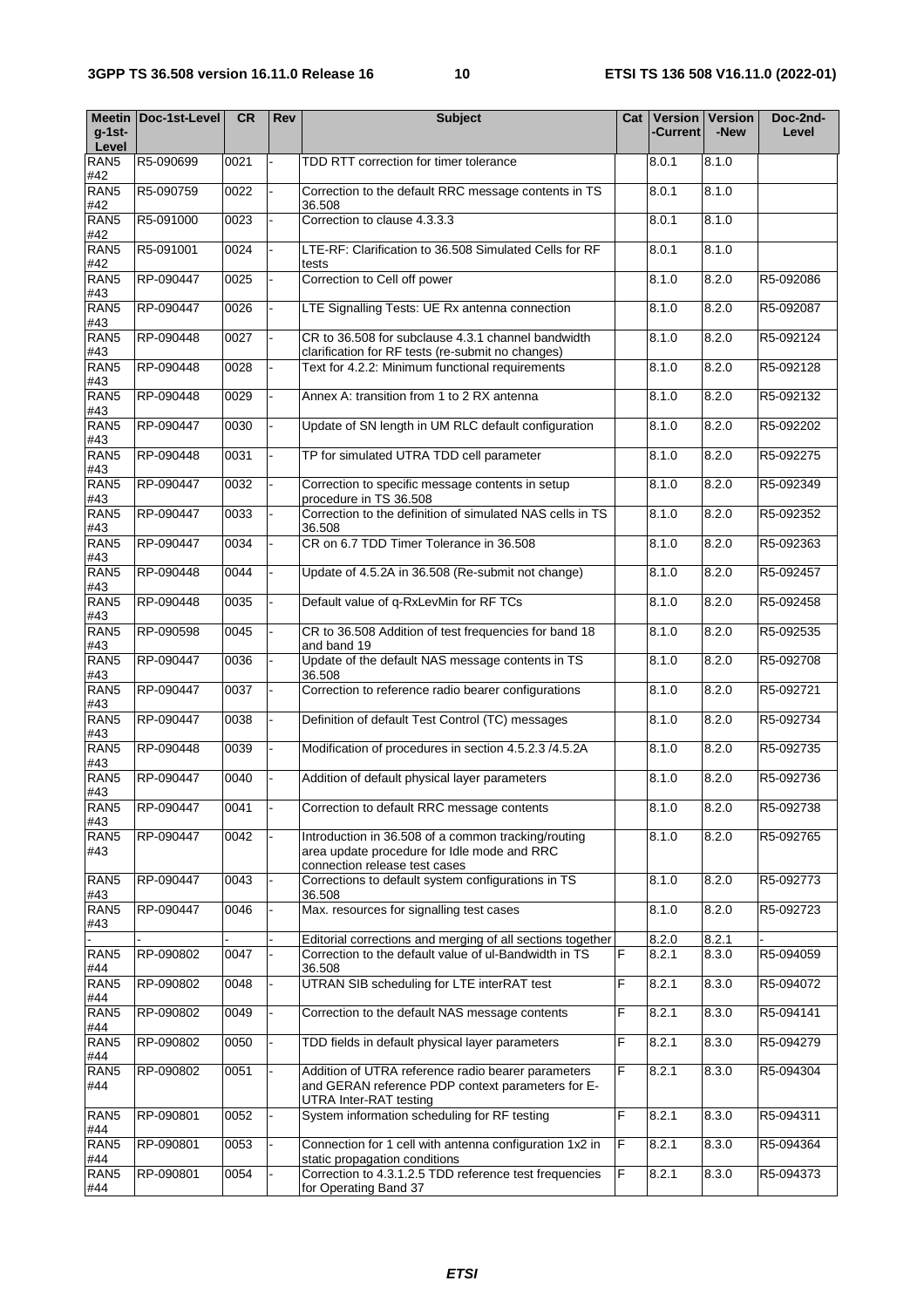| $q-1$ st-<br>Level      | Meetin   Doc-1st-Level | <b>CR</b> | Rev | <b>Subject</b>                                                                                              |    | Cat   Version   Version<br>-Current | -New  | Doc-2nd-<br>Level |
|-------------------------|------------------------|-----------|-----|-------------------------------------------------------------------------------------------------------------|----|-------------------------------------|-------|-------------------|
| RAN <sub>5</sub><br>#44 | RP-090801              | 0055      |     | LTE RF: Physical Layer configurations for RF/RRM<br>testing                                                 | F  | 8.2.1                               | 8.3.0 | R5-094421         |
| RAN <sub>5</sub><br>#44 | RP-090802              | 0056      |     | Update of SN length in PDCP default configuration                                                           | F  | 8.2.1                               | 8.3.0 | R5-094533         |
| RAN <sub>5</sub><br>#44 | RP-090802              | 0057      |     | Corrections to default RRC message and IE contents                                                          | F  | 8.2.1                               | 8.3.0 | R5-094639         |
| RAN <sub>5</sub><br>#44 | RP-090801              | 0058      |     | Update of TDD reference test frequencies for operating<br>band 40                                           | F  | 8.2.1                               | 8.3.0 | R5-094786         |
| RAN <sub>5</sub><br>#44 | RP-090810              | 0059      |     | TDD special subframe pattern update                                                                         | F  | 8.2.1                               | 8.3.0 | R5-094901         |
| RAN <sub>5</sub>        | RP-090802              | 0060      |     | corrections to reference RB configurations                                                                  | F  | 8.2.1                               | 8.3.0 | R5-095064         |
| #44<br>RAN5<br>#44      | RP-090802              | 0061      |     | Correction of test procedure 6.4.2.7 in TS 36.508                                                           | F  | 8.2.1                               | 8.3.0 | R5-095093         |
| RAN <sub>5</sub><br>#44 | RP-090802              | 0062      |     | Adding new elementary files to the default USIM<br>settings                                                 | F  | 8.2.1                               | 8.3.0 | R5-095100         |
| RAN <sub>5</sub><br>#44 | RP-090802              | 0063      |     | Correction to the Test procedure to check RRC_IDLE<br>state                                                 | F  | 8.2.1                               | 8.3.0 | R5-095102         |
| RAN <sub>5</sub><br>#44 | RP-090802              | 0064      |     | Introduction of UE mode of operation into NAS default<br>message contents                                   | F  | 8.2.1                               | 8.3.0 | R5-095138         |
| RAN <sub>5</sub><br>#44 | RP-090802              | 0065      |     | TDD ACK/NACK feedback mode update                                                                           | F  | 8.2.1                               | 8.3.0 | R5-095152         |
| RAN <sub>5</sub><br>#44 | RP-090802              | 0066      |     | Corrections to default signal levels                                                                        | F  | 8.2.1                               | 8.3.0 | R5-095206         |
| RAN <sub>5</sub><br>#44 | RP-090802              | 0067      |     | Update to default messages in regard to IP address<br>allocation                                            | F  | 8.2.1                               | 8.3.0 | R5-095218         |
| RAN <sub>5</sub><br>#45 | RP-091121              | 0068      |     | Correction to 4.3.1.2.6 TDD reference test frequencies<br>for Operating Band 38                             | F  | 8.3.0                               | 8.4.0 | R5-095486         |
| RAN <sub>5</sub><br>#45 | RP-091121              | 0069      |     | Correction CR to 36.508: Set the default parameter for<br>offsetFreq in MeasObjectGERAN Information Element | F  | 8.3.0                               | 8.4.0 | R5-095514         |
| RAN <sub>5</sub><br>#45 | RP-091470              | 0070      |     | Addition of HSPA UTRA reference radio bearer<br>parameters for E-UTRA Inter-RAT testing                     | F  | 8.3.0                               | 8.4.0 | R5-095555         |
| RAN <sub>5</sub><br>#45 | RP-091122              | 0071      |     | Introduction of RS power boosting to reduce<br>interference                                                 | F  | 8.3.0                               | 8.4.0 | R5-095594         |
| RAN <sub>5</sub><br>#45 | RP-091122              | 0072      |     | Corrections to default RRC message contents                                                                 | F  | 8.3.0                               | 8.4.0 | R5-095651         |
| RAN <sub>5</sub><br>#45 | RP-091122              | 0073      |     | Clarification for Cell Configuration Identifiers in 36.508                                                  | F  | 8.3.0                               | 8.4.0 | R5-096005         |
| RAN <sub>5</sub><br>#45 | RP-091122              | 0074      |     | Correction to the generic procedure for IP allocation and F<br>more                                         |    | 8.3.0                               | 8.4.0 | R5-096114         |
| RAN <sub>5</sub><br>#45 | RP-091122              | 0075      |     | Addition of new generic procedure for TAU after inter-<br>RAT HO from UTRA                                  | F  | 8.3.0                               | 8.4.0 | R5-096115         |
| RAN <sub>5</sub><br>#45 | RP-091122              | 0076      |     | Update of header chapter 5.2 in 36.508                                                                      | F  | 8.3.0                               | 8.4.0 | R5-096202         |
| RAN <sub>5</sub><br>#45 | RP-091122              | 0077      |     | Correction to the default NAS message contents                                                              | IF | 8.3.0                               | 8.4.0 | R5-096403         |
| RAN <sub>5</sub><br>#45 | RP-091122              | 0078      |     | cell frequency allocation                                                                                   | F  | 8.3.0                               | 8.4.0 | R5-096440         |
| RAN <sub>5</sub>        | RP-091122              | 0079      |     | Correction for IP address allocation                                                                        | F  | 8.3.0                               | 8.4.0 | R5-096447         |
| #45<br>RAN5             | RP-091122              | 0080      |     | LAI and TMSI in ATTACH ACCEPT and TAU ACCEPT<br>messages                                                    | IF | 8.3.0                               | 8.4.0 | R5-096449         |
| #45<br>RAN5<br>#45      | RP-091122              | 0081      |     | Addition of generic procedure for IP address allocation /<br>configuration in U-plane                       | F  | 8.3.0                               | 8.4.0 | R5-096455         |
| RAN <sub>5</sub><br>#45 | RP-091122              | 0082      |     | Correction of test procedures in TS 36.508                                                                  | F  | 8.3.0                               | 8.4.0 | R5-096456         |
| RAN <sub>5</sub><br>#45 | RP-091122              | 0083      |     | Update of MAC configuration for disabling PHR and<br>BSR for L2 test cases                                  | F  | 8.3.0                               | 8.4.0 | R5-096458         |
| RAN <sub>5</sub><br>#45 | RP-091122              | 0084      |     | Addition of default UTRA message contents to TS<br>36.508                                                   | F  | 8.3.0                               | 8.4.0 | R5-096461         |
| RAN <sub>5</sub><br>#45 | RP-091122              | 0085      |     | Clarification to the mapping of GERAN cells and the<br>default parameter values                             | F  | 8.3.0                               | 8.4.0 | R5-096462         |
| RAN <sub>5</sub><br>#45 | RP-091122              | 0086      |     | Correction of TFTs for reference dedicated EPS bearer<br>contexts                                           | F  | 8.3.0                               | 8.4.0 | R5-096464         |
| RAN <sub>5</sub><br>#45 | RP-091122              | 0087      |     | Cleanup of default NAS message contents                                                                     | F  | 8.3.0                               | 8.4.0 | R5-096465         |
| RAN <sub>5</sub><br>#45 | RP-091122              | 0088      |     | LTE-Sig: Assignment of different rootSequenceIndex for F<br>cells at the same frequency                     |    | 8.3.0                               | 8.4.0 | R5-096641         |
| RAN <sub>5</sub><br>#46 | RP-100143              | 0089      |     | Correction of SIB19 scheduling position in the<br>neighbouring UTRA cell                                    | F  | 8.4.0                               | 8.5.0 | R5-100086         |
| RAN <sub>5</sub><br>#46 | RP-100143              | 0091      |     | Correction of Quantity Configuration for EUTRA                                                              | F  | 8.4.0                               | 8.5.0 | R5-100110         |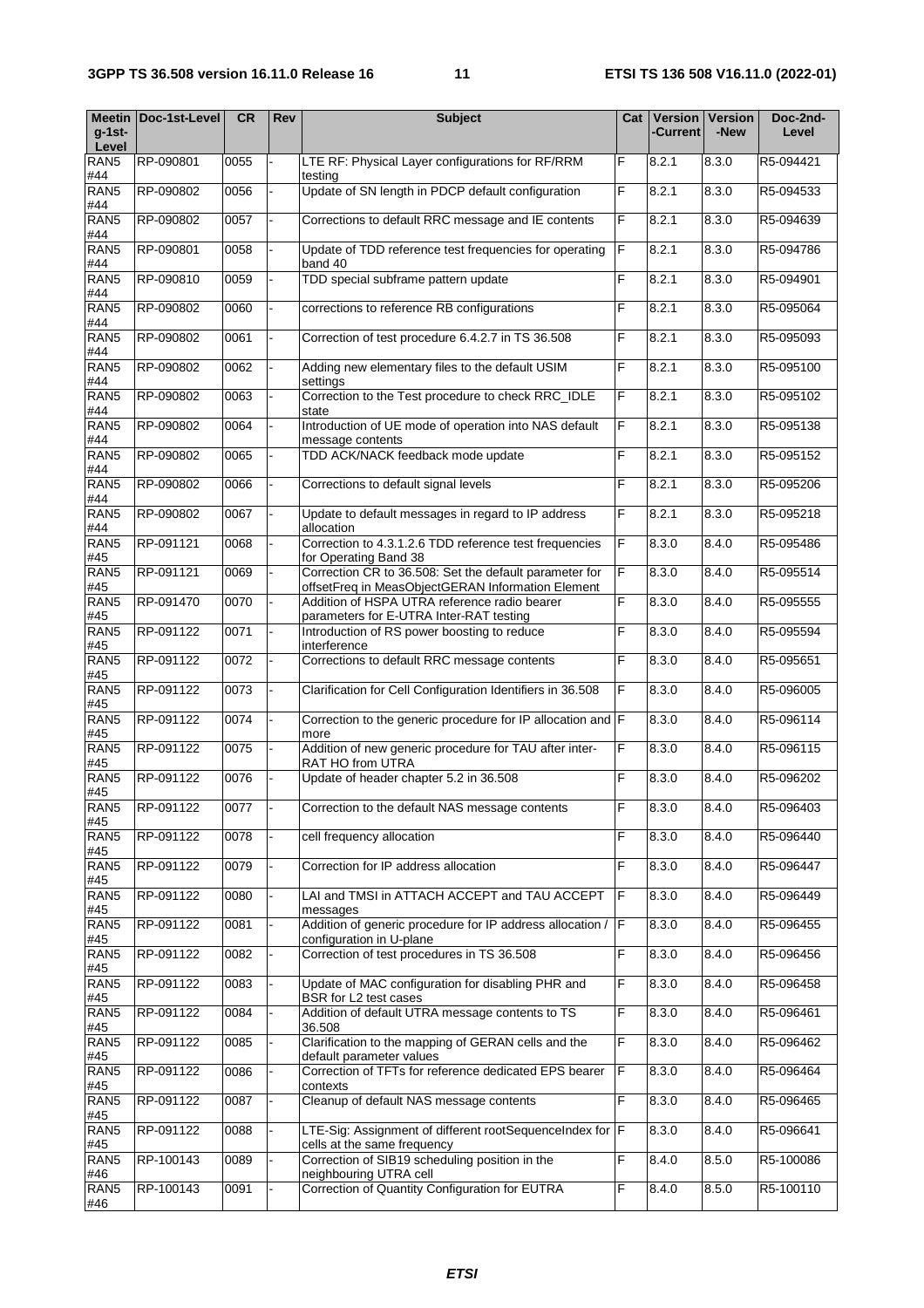| $g-1$ st-<br>Level      | <b>Meetin Doc-1st-Level</b> | <b>CR</b> | Rev | <b>Subject</b>                                                                                                       | Cat | <b>Current</b> | <b>Version   Version</b><br>-New | Doc-2nd-<br>Level |
|-------------------------|-----------------------------|-----------|-----|----------------------------------------------------------------------------------------------------------------------|-----|----------------|----------------------------------|-------------------|
| RAN <sub>5</sub><br>#46 | RP-100143                   | 0092      |     | Correction for the offset value of RSRP in EUTRA                                                                     | F   | 8.4.0          | 8.5.0                            | R5-100111         |
| RAN <sub>5</sub><br>#46 | RP-100143                   | 0093      |     | SIB10 and SIB11 periodicity                                                                                          | F   | 8.4.0          | 8.5.0                            | R5-100112         |
| RAN <sub>5</sub><br>#46 | RP-100143                   | 0094      |     | Assignment of rootSequenceIndex for simulated NAS<br>cells in different PLMNs                                        | F   | 8.4.0          | 8.5.0                            | R5-100260         |
| RAN <sub>5</sub><br>#46 | RP-100143                   | 0095      |     | Editorial correction to the default value of 'p-a'                                                                   | F   | 8.4.0          | 8.5.0                            | R5-100261         |
| RAN <sub>5</sub><br>#46 | RP-100142                   | 0096      |     | New chapter: Test environment for RRM tests                                                                          | E   | 8.4.0          | 8.5.0                            | R5-100396         |
| RAN <sub>5</sub><br>#46 | RP-100143                   | 0097      |     | Remove UM in DRB reconfiguration                                                                                     | F   | 8.4.0          | 8.5.0                            | R5-100487         |
| RAN <sub>5</sub><br>#46 | RP-100143                   | 0098      |     | Addition of default power allocation for two TX antennas  F                                                          |     | 8.4.0          | 8.5.0                            | R5-100518         |
| RAN <sub>5</sub><br>#46 | RP-100143                   | 0099      |     | Correction to TFT parameters used in ACTIVATE<br>DEDICATED EPS BEARER CONTEXT REQUEST<br>message                     | E   | 8.4.0          | 8.5.0                            | R5-100771         |
| RAN <sub>5</sub><br>#46 | RP-100143                   | 0100      |     | Update to RRC common messages for support of test<br>cases for MIMO                                                  | F   | 8.4.0          | 8.5.0                            | R5-100786         |
| RAN <sub>5</sub><br>#46 | RP-100152                   | 0101      |     | Adding band 20 in 36.508                                                                                             | F   | 8.4.0          | 8.5.0                            | R5-100846         |
| RAN <sub>5</sub><br>#46 | RP-100154                   | 0102      |     | CR to 36.508: Update test frequencies with extended<br>LTE1500 operating bands                                       | F   | 8.4.0          | 8.5.0                            | R5-100847         |
| RAN <sub>5</sub><br>#46 | RP-100143                   | 0103      |     | Defining default message contents for ATTACH/TAU<br>REQUEST/ACCEPT messages according to UE<br>capability            | F   | 8.4.0          | 8.5.0                            | R5-101021         |
| RAN <sub>5</sub><br>#46 | RP-100143                   | 0104      |     | Limitation of simultaneous co-existence of intra-freq<br>cells to reduce interference                                | F   | 8.4.0          | 8.5.0                            | R5-101029         |
| RAN <sub>5</sub><br>#46 | RP-100143                   | 0105      |     | An additional option for IP address allocation in test<br>cases using UE test mode                                   | F   | 8.4.0          | 8.5.0                            | R5-101045         |
| RAN <sub>5</sub><br>#46 | RP-100143                   | 0106      |     | Specify default UL NAS check                                                                                         | E   | 8.4.0          | 8.5.0                            | R5-101051         |
| RAN <sub>5</sub><br>#46 | RP-100143                   | 0107      |     | Correct default requirement for some mandatory<br>information elements                                               | F   | 8.4.0          | 8.5.0                            | R5-101052         |
| RAN <sub>5</sub><br>#46 | RP-100142                   | 0108      |     | Addition of Tracking area updating procedure                                                                         | F   | 8.4.0          | 8.5.0                            | R5-101136         |
| RAN <sub>5</sub><br>#46 | RP-100143                   | 0109      |     | Clarification of Security Protection for NAS Messages                                                                | F   | 8.4.0          | 8.5.0                            | R5-101147         |
| RAN <sub>5</sub><br>#46 | RP-100143                   | 0110      |     | Update to layer 2 UM test cases to increase the drx-<br>Inactivity Timer to psf200                                   | F   | 8.4.0          | 8.5.0                            | R5-101178         |
| RAN <sub>5</sub><br>#46 | RP-100143                   | 0111      |     | Addition of new generic procedure for bearer<br>establishment for MO call.                                           | F   | 8.4.0          | 8.5.0                            | R5-101187         |
| RAN <sub>5</sub><br>#46 | RP-100143                   | 0112      |     | update of default bandwidth configuration for signalling                                                             | F   | 8.4.0          | 8.5.0                            | R5-101207         |
| RP#47                   |                             |           |     | Moved to v9.0.0 with no change                                                                                       |     | 8.5.0          | 9.0.0                            |                   |
| <b>RP#48</b>            | RP-100510                   | 0143      |     | Clarification of security protection when NAS security<br>mode procedure has taken place outside of a TC<br>sequence | F   | 9.0.0          | 9.1.0                            | R5-103085         |
| <b>RP#48</b>            | RP-100523                   | 0113      |     | CR to 36.508: Update of EARFCN for band 21                                                                           | F   | 9.0.0          | 9.1.0                            | R5-103101         |
| <b>RP#48</b>            | RP-100510                   | 0114      |     | Correction to the default message contents of<br>EXTENDED SERVICE REQUEST                                            | E   | 9.0.0          | 9.1.0                            | R5-103128         |
| <b>RP#48</b>            | RP-100510                   | 0115      |     | Removal of unrealistic network behaviour from generic<br>procedures                                                  | F   | 9.0.0          | 9.1.0                            | R5-103223         |
| <b>RP#48</b>            | RP-100510                   | 0116      |     | Correction of table numbers in clause 6.2.3.1                                                                        | F   | 9.0.0          | 9.1.0                            | R5-103232         |
| <b>RP#48</b>            | RP-100510                   | 0117      |     | Correction to default values for<br>PhysicalConfigDedicated and MIMO                                                 | F   | 9.0.0          | 9.1.0                            | R5-103287         |
| <b>RP#48</b>            | RP-100510                   | 0118      |     | Correction to SR-ConfigIndex for LTE TDD signalling<br>test cases                                                    | F   | 9.0.0          | 9.1.0                            | R5-103290         |
| <b>RP#48</b>            | RP-100510                   | 0119      |     | Correction to MME Group ID to set MSB to 1                                                                           | F   | 9.0.0          | 9.1.0                            | R5-103298         |
| <b>RP#48</b>            | RP-100500                   | 0144      |     | Connection diagram for test 8.11.2 (3 cells)                                                                         | F   | 9.0.0          | 9.1.0                            | R5-103311         |
| <b>RP#48</b>            | RP-100510                   | 0120      |     | New combination of system information blocks for CSG<br>Cell in TS 36.508                                            | F   | 9.0.0          | 9.1.0                            | R5-103363         |
| <b>RP#48</b>            | RP-100510                   | 0121      |     | Clarification of security protection for detach request<br>message                                                   | F   | 9.0.0          | 9.1.0                            | R5-103368         |
| <b>RP#48</b>            | RP-100510                   | 0122      |     | Corrections to cell numbers for 3GPP2 Inter-RAT<br>network scenarios                                                 | F   | 9.0.0          | 9.1.0                            | R5-103374         |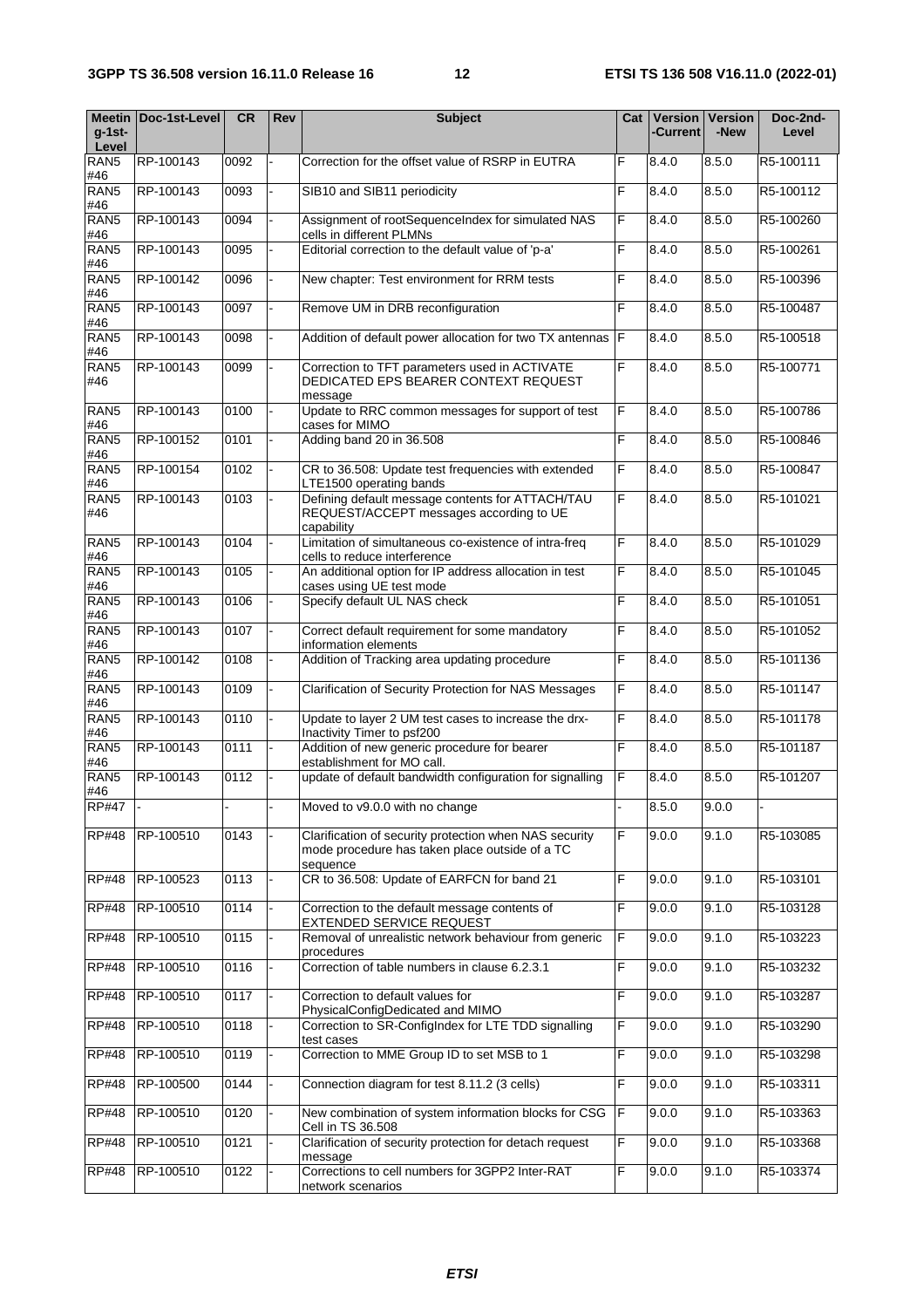| $q-1$ st-<br>Level | Meetin Doc-1st-Level | <b>CR</b> | Rev | <b>Subject</b>                                                                                                                     | Cat I | <b>Version</b><br>-Current l | <b>Version</b><br>-New | Doc-2nd-<br>Level |
|--------------------|----------------------|-----------|-----|------------------------------------------------------------------------------------------------------------------------------------|-------|------------------------------|------------------------|-------------------|
| <b>RP#48</b>       | RP-100510            | 0140      |     | Clarification to default message content for Modify EPS<br>Bearer Context Request message                                          | IF    | 9.0.0                        | 9.1.0                  | R5-103625         |
| RP#48              | RP-100510            | 0141      |     | Clarification to default message content for RRC<br>Connection Reconfiguration message                                             | F     | 9.0.0                        | 9.1.0                  | R5-103626         |
| <b>RP#48</b>       | RP-100524            | 0123      |     | Addition of WLAN test cell                                                                                                         | F     | 9.0.0                        | 9.1.0                  | R5-103647         |
| <b>RP#48</b>       | RP-100524            | 0124      |     | Addition of default message contents for mobility<br>management based on DSMIPv6 testing                                           | F     | 9.0.0                        | 9.1.0                  | R5-103648         |
| <b>RP#48</b>       | RP-100510            | 0125      |     | Update default message contents for EPS attach<br>conditions                                                                       | F     | 9.0.0                        | 9.1.0                  | R5-103673         |
| <b>RP#48</b>       | RP-100510            | 0126      |     | Update default message with network support for IMS<br>voice                                                                       | F     | 9.0.0                        | 9.1.0                  | R5-103674         |
| <b>RP#48</b>       | RP-100510            | 0127      |     | Correction to Generic Test Procedure in TS 36.508                                                                                  | F     | 9.0.0                        | 9.1.0                  | R5-103675         |
| <b>RP#48</b>       | RP-100510            | 0128      |     | Default settings of suitable - non-suitable cells for<br>UTRAN/GERAN                                                               | F     | 9.0.0                        | 9.1.0                  | R5-103677         |
| <b>RP#48</b>       | RP-100510            | 0129      |     | Correction to IE schedulingRequestConfig during<br>Handover                                                                        | F     | 9.0.0                        | 9.1.0                  | R5-103678         |
| <b>RP#48</b>       | RP-100510            | 0130      |     | Update generic procedures for IMS                                                                                                  | F     | 9.0.0                        | 9.1.0                  | R5-103679         |
| <b>RP#48</b>       | RP-100510            | 0131      |     | Aligning E-UTRAN USIM parameters for multi-RAT<br>devices                                                                          | F     | 9.0.0                        | 9.1.0                  | R5-103680         |
| <b>RP#48</b>       | RP-100510            | 0132      |     | Adding Additional Update Result handling to the default<br>messages                                                                | F     | 9.0.0                        | 9.1.0                  | R5-103681         |
| <b>RP#48</b>       | RP-100509            | 0133      |     | Connection diagram update for intra-freq measurement<br>with phase rotator                                                         | F     | 9.0.0                        | 9.1.0                  | R5-103770         |
| <b>RP#48</b>       | RP-100509            | 0134      |     | Update of default bandwidth configuration for Signalling<br>for Band 38                                                            | IF    | 9.0.0                        | 9.1.0                  | R5-103813         |
| <b>RP#48</b>       | RP-100524            | 0135      |     | Addition of generic procedures for mobility management F<br>based on DSMIPv6 testing                                               |       | 9.0.0                        | 9.1.0                  | R5-103858         |
| <b>RP#48</b>       | RP-100510            | 0136      |     | Addition of new generic procedure for MO SMS over<br>SGs and clarifications                                                        | F     | 9.0.0                        | 9.1.0                  | R5-103869         |
| <b>RP#48</b>       | RP-100510            | 0137      |     | Addition of generic procedures for HRPD and 1xRTT<br>pre-registration                                                              | F     | 9.0.0                        | 9.1.0                  | R5-103870         |
| <b>RP#48</b>       | RP-100510            | 0138      |     | Introduction of reference information for test case<br>postambles                                                                  | F     | 9.0.0                        | 9.1.0                  | R5-103875         |
| <b>RP#48</b>       | RP-100509            | 0139      |     | Physical layer parameter correction to DCI formats used F<br>in RF tests                                                           |       | 9.0.0                        | 9.1.0                  | R5-103885         |
| <b>RP#49</b>       | RP-100812            | 0145      |     | Update of tested channel bandwidths for Bands 13, 14<br>and 17                                                                     | F     | 9.1.0                        | 9.2.0                  | R5-104089         |
| $\overline{RP#49}$ | RP-100816            | 0146      |     | Correction to remove special configurations for UM<br>Bearer test cases                                                            | F     | 9.1.0                        | 9.2.0                  | R5-104106         |
| <b>RP#49</b>       | RP-100816            | 0147      |     | Clarification to the procedure: UE triggered<br>establishment of a default EPS bearer context<br>associated with an additional PDN | F     | 9.1.0                        | 9.2.0                  | R5-104128         |
| <b>RP#49</b>       | RP-100816            | 0148      |     | Correction to Inter-frequency carrier frequency list in<br>SIB5 and E-UTRA carrier frequency list in SIB19                         | F     | 9.1.0                        | 9.2.0                  | R5-104169         |
| <b>RP#49</b>       | RP-100816            | 0149      |     | Update of 6.2.3 of 36.508 - description of default<br>frequency for the single cell signalling test                                | F     | 9.1.0                        | 9.2.0                  | R5-104220         |
| <b>RP#49</b>       | RP-100831            | 0150      |     | Update of default message contents for DSMIPv6<br>testina                                                                          | F     | 9.1.0                        | 9.2.0                  | R5-104392         |
| <b>RP#49</b>       | RP-100837            | 0151      |     | Addition of UE test state model for HRPD                                                                                           | F     | 9.1.0                        | 9.2.0                  | R5-104454         |
| <b>RP#49</b>       | RP-100812            | 0152      |     | Correction to Qrxlevmin in SIB 1 for RF and RRM                                                                                    | F     | 9.1.0                        | 9.2.0                  | R5-104503         |
| <b>RP#49</b>       | RP-100816            | 0153      |     | Specification of HRPD specific values in SIB8                                                                                      | F     | 9.1.0                        | 9.2.0                  | R5-104547         |
| <b>RP#49</b>       | RP-100816            | 0154      |     | Update of default bandwidth configuration for signalling                                                                           | F     | 9.1.0                        | 9.2.0                  | R5-104685         |
| <b>RP#49</b>       | RP-100816            | 0155      |     | Clarification to packet filter identifier and precedence in<br>TFT                                                                 | Ē     | 9.1.0                        | 9.2.0                  | R5-104702         |
| <b>RP#49</b>       | RP-100816            | 0156      |     | Add P-CSCF method II for IMS                                                                                                       | F     | 9.1.0                        | 9.2.0                  | R5-104703         |
| <b>RP#49</b>       | RP-100816            | 0157      |     | Update generic procedures for IMS                                                                                                  | F     | 9.1.0                        | 9.2.0                  | R5-104704         |
| <b>RP#49</b>       | RP-100816            | 0158      |     | Correction of clause 4.3.3.4                                                                                                       | F     | 9.1.0                        | 9.2.0                  | R5-104705         |
| <b>RP#49</b>       | RP-100816            | 0159      |     | Correction to Downlink Frequency for N_DL 4850                                                                                     | F     | 9.1.0                        | 9.2.0                  | R5-104706         |
| <b>RP#49</b>       | RP-100816            | 0160      |     | Default message contents for UTRAN and GERAN                                                                                       | F     | 9.1.0                        | 9.2.0                  | R5-104707         |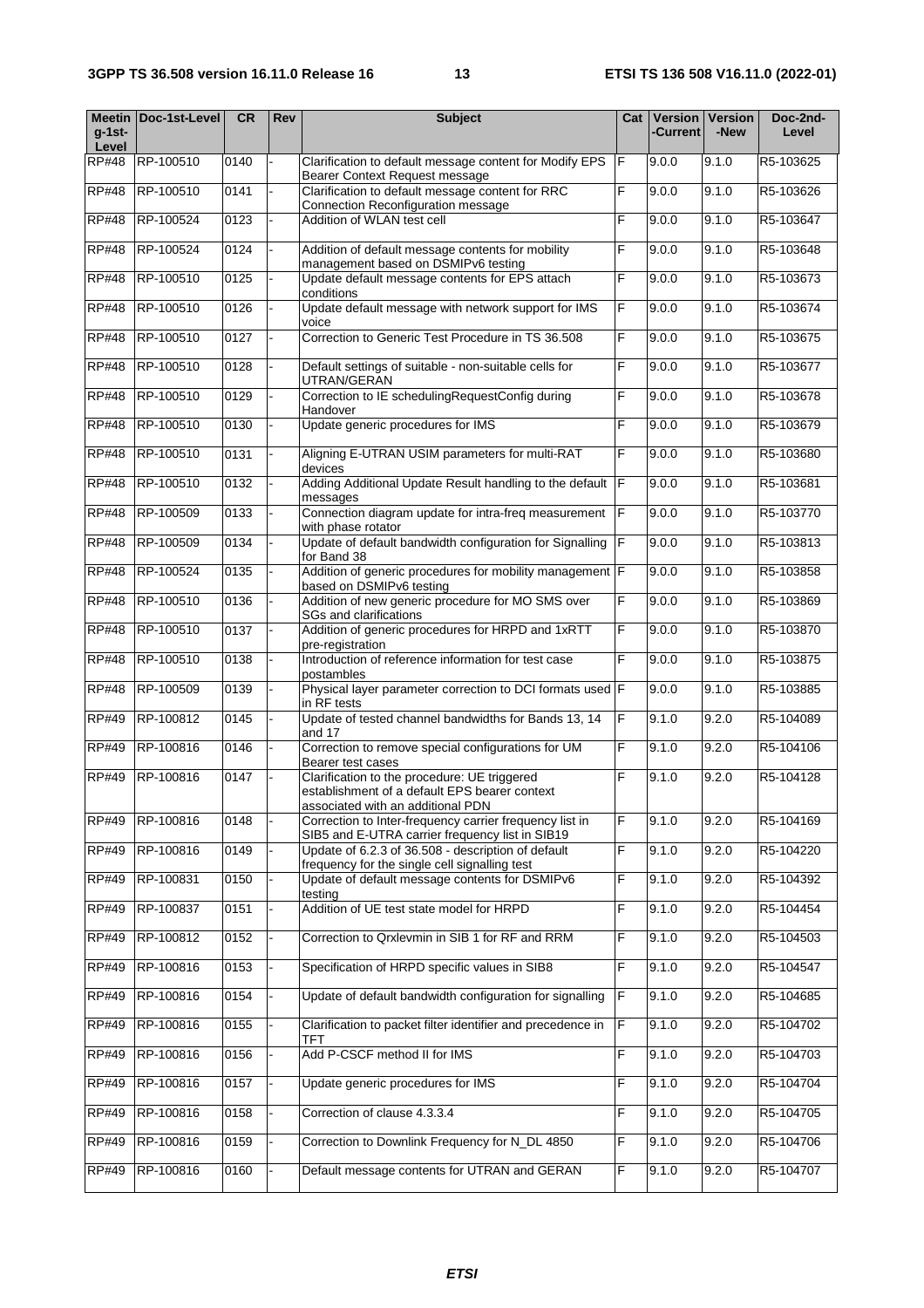| $g-1$ st-    | Meetin Doc-1st-Level | <b>CR</b> | Rev | <b>Subject</b>                                                                                                     | Cat | Version<br>-Current | <b>Version</b><br>-New | Doc-2nd-<br>Level |
|--------------|----------------------|-----------|-----|--------------------------------------------------------------------------------------------------------------------|-----|---------------------|------------------------|-------------------|
| Level        |                      |           |     |                                                                                                                    |     |                     |                        |                   |
| RP#49        | RP-100812            | 0161      |     | Addition of the new connection diagram for the CSI test<br>case                                                    | IF  | 9.1.0               | 9.2.0                  | R5-104884         |
| <b>RP#49</b> | RP-100816            | 0162      |     | Correction to reference end states                                                                                 | F   | 9.1.0               | 9.2.0                  | R5-105003         |
| <b>RP#49</b> | RP-100837            | 0163      |     | <b>Correction for Timer Tolerances</b>                                                                             | F   | 9.1.0               | 9.2.0                  | R5-105050         |
| <b>RP#49</b> | RP-100885            | 0165      |     | Introduction of default message contents for HRPD<br>overhead messages                                             | F   | 9.1.0               | 9.2.0                  |                   |
| GP#49        | GP-101743            | 0166      |     | Update of Common parameters for simulated GERAN<br>cells for supporting GERAN-EUTRAN Inter-RAT cell<br>reselection | F   | 9.2.0               | 9.3.0                  | GP-101743         |
| RP#50        | RP-101138            | 0167      |     | MBSFN configuration for RRM tests using E-UTRA FDD F<br>cells                                                      |     | 9.2.0               | 9.3.0                  | R5-106070         |
| <b>RP#50</b> | RP-101155            | 0169      |     | CR to 36.508: Update test frequencies for EUTRA TDD<br>LTE band 41.                                                | F   | 9.2.0               | 9.3.0                  | R5-106105         |
| <b>RP#50</b> | RP-101142            | 0168      |     | CR to 36.508: Correction to HRPD Overhead messages F<br>(subclause 4.4.7.1)                                        |     | 9.2.0               | 9.3.0                  | R5-106116         |
| RP#50        | RP-101142            | 0170      |     | Addition of test frequencies for LTE-C2k interworking<br>test cases                                                | F   | 9.2.0               | 9.3.0                  | R5-106298         |
| RP#50        | RP-101142            | 0172      |     | Addition of UTRA reference radio parameters and<br>combination for PS RB and Speech                                | F   | 9.2.0               | 9.3.0                  | R5-106383         |
| <b>RP#50</b> | RP-101142            | 0175      |     | Correction to EUTRA carrier frequency list in SIB19                                                                | F   | 9.2.0               | 9.3.0                  | R5-106421         |
| RP#50        | RP-101142            | 0171      |     | Correction to the IDENTITY RESPONSE (with IMSI)<br>message                                                         | F   | 9.2.0               | 9.3.0                  | R5-106551         |
| <b>RP#50</b> | RP-101142            | 0178      |     | Correction for DRX offset start time                                                                               | F   | 9.2.0               | 9.3.0                  | R5-106552         |
| <b>RP#50</b> | RP-101142            | 0177      |     | Correction of specific message content for generic<br>procedures (state 2 and state 2A)                            | F   | 9.2.0               | 9.3.0                  | R5-106596         |
| <b>RP#50</b> | RP-101138            | 0180      |     | LTE-RF state 3A                                                                                                    | F   | 9.2.0               | 9.3.0                  | R5-106597         |
| <b>RP#50</b> | RP-101142            | 0176      |     | Correction to security protection header for Identity<br>Request message                                           | F   | 9.2.0               | 9.3.0                  | R5-106611         |
| <b>RP#50</b> | RP-101142            | 0173      |     | Addition of new system information combinations                                                                    | F   | 9.2.0               | 9.3.0                  | R5-106616         |
| <b>RP#50</b> | RP-101142            | 0174      |     | Remove SS requirement for IMS in UTRA                                                                              | F   | 9.2.0               | 9.3.0                  | R5-106690         |
| RP#50        | RP-101159            | 0179      |     | Corrections to default settings for Elementary Files<br>(EFs) on Test USIM                                         | F   | 9.2.0               | 9.3.0                  | R5-106819         |
| <b>RP#50</b> | RP-101138            | 0181      |     | Update of the RF exceptional RRC message                                                                           | F   | 9.2.0               | 9.3.0                  | R5-106820         |
| <b>RP#51</b> | RP-110161            | 0182      |     | Update of HRPD overhead message parameters<br>AccessSignature, SectorSignature                                     | F   | 9.3.0               | 9.4.0                  | R5-110069         |
| <b>RP#51</b> | RP-110161            | 0183      |     | Add a new eUTRA sub-end state E2_T3440                                                                             | F   | 9.3.0               | 9.4.0                  | R5-110105         |
| <b>RP#51</b> | RP-110161            | 0184      |     | Correction for NAS message NOTE                                                                                    | F   | 9.3.0               | 9.4.0                  | R5-110229         |
| <b>RP#51</b> | RP-110161            | 0185      |     | Addition of CSIM default contents                                                                                  | F   | 9.3.0               | 9.4.0                  | R5-110331         |
| <b>RP#51</b> | RP-110161            | 0186      |     | Update of Table 4.4.2-1 with HRPD/1xRTT frequency<br>range info                                                    | F   | 9.3.0               | 9.4.0                  | R5-110332         |
| <b>RP#51</b> | RP-110157            | 0187      |     | Update of the RF exceptional RRC message                                                                           | F   | 9.3.0               | 9.4.0                  | R5-110410         |
| <b>RP#51</b> | RP-110161            | 0188      |     | Editorial correction for IMS signalling                                                                            | F   | 9.3.0               | 9.4.0                  | R5-110433         |
| <b>RP#51</b> | RP-110161            | 0189      |     | Correction to SIB combinations related to HeNB Cells                                                               | F   | 9.3.0               | 9.4.0                  | R5-110471         |
| <b>RP#51</b> | RP-110161            | 0190      |     | Correction to default message content for Detach<br>Request message                                                | F   | 9.3.0               | 9.4.0                  | R5-110472         |
| <b>RP#51</b> | RP-110157            | 0191      |     | Removal of Lower Humidity Limit in Normal Conditions                                                               | F   | 9.3.0               | 9.4.0                  | R5-110534         |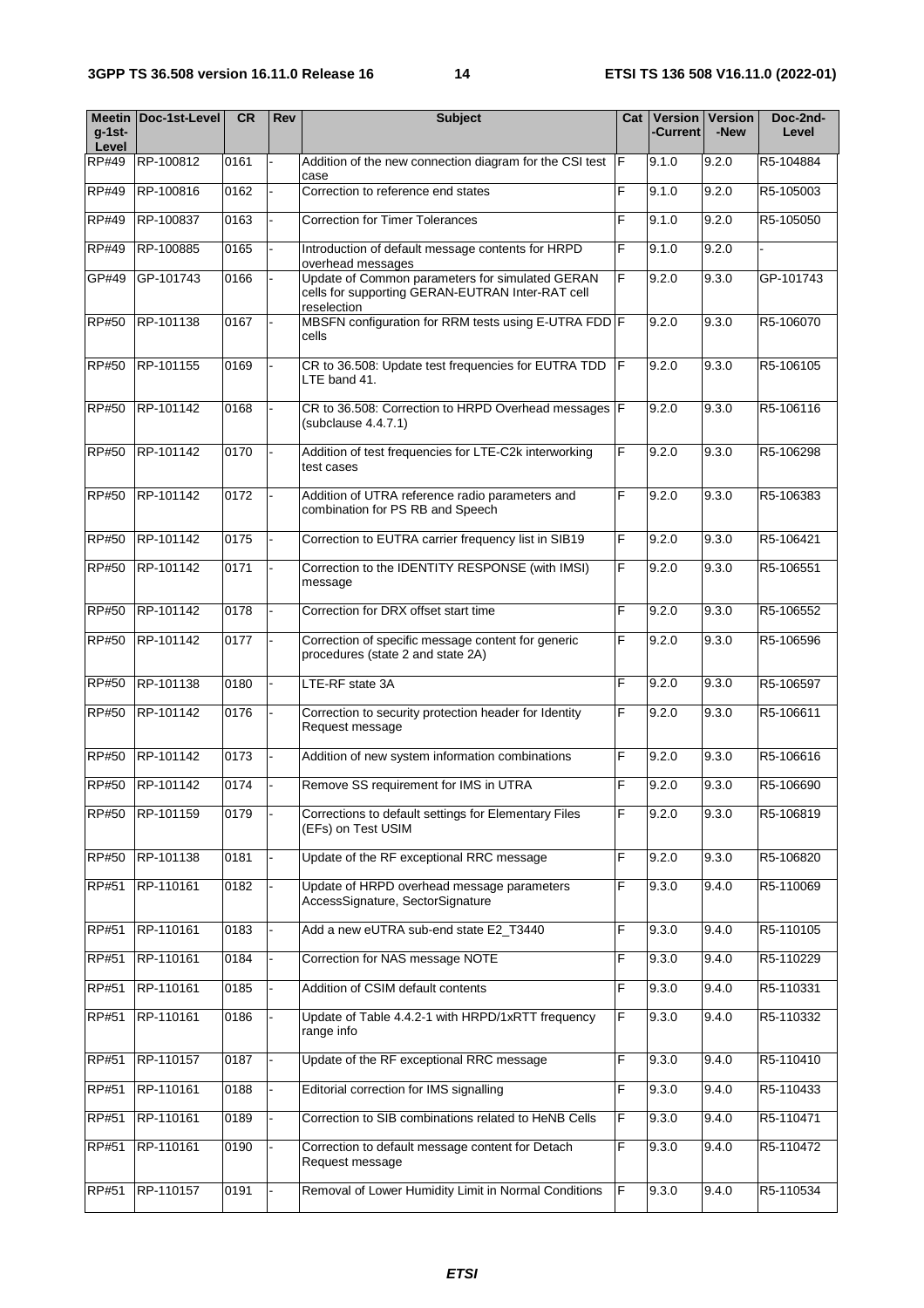| $q-1$ st-      | Meetin   Doc-1st-Level | <b>CR</b> | <b>Rev</b> | <b>Subject</b>                                                                                                 | Cat | Version<br>-Current | <b>Version</b><br>-New | Doc-2nd-<br>Level |
|----------------|------------------------|-----------|------------|----------------------------------------------------------------------------------------------------------------|-----|---------------------|------------------------|-------------------|
| Level<br>RP#51 | RP-110157              | 0192      |            | Correction of EARFCN numbers for band 41                                                                       | F   | 9.3.0               | 9.4.0                  | R5-110542         |
| <b>RP#51</b>   | RP-110161              | 0193      |            | Removal of "Modified contents of the EFs at the ISIM                                                           | F   | 9.3.0               | 9.4.0                  | R5-110593         |
|                |                        |           |            | ADF (application DF) level"                                                                                    |     |                     |                        |                   |
| <b>RP#51</b>   | RP-110161              | 0194      |            | Correction of the IEs for compressed mode in table<br>4.7B.1-5                                                 | F   | 9.3.0               | 9.4.0                  | R5-110601         |
| <b>RP#51</b>   | RP-110161              | 0195      |            | Update to default message content for TRACKING<br>AREA UPDATE REQUEST message                                  | F   | 9.3.0               | 9.4.0                  | R5-110703         |
| <b>RP#51</b>   | RP-110161              | 0196      |            | Add default APN for IMS                                                                                        | F   | 9.3.0               | 9.4.0                  | R5-110708         |
| <b>RP#51</b>   | RP-110161              | 0197      |            | Introduction of over head messages for CDMA2000<br>1XRTT                                                       | F   | 9.3.0               | 9.4.0                  | R5-110710         |
| <b>RP#51</b>   | RP-110161              | 0198      |            | Addition of default SMS over SGs message contents                                                              | F   | 9.3.0               | 9.4.0                  | R5-110875         |
| <b>RP#51</b>   | RP-110161              | 0199      |            | Correction to 'Test procedure to check that UE is<br>camped on E-UTRAN cell upon mobility from another<br>RAT' | F   | 9.3.0               | 9.4.0                  | R5-110746         |
| <b>RP#51</b>   | RP-110161              | 0200      |            | Correction of frequency allocations                                                                            | F   | 9.3.0               | 9.4.0                  | R5-110788         |
| <b>RP#51</b>   | RP-110161              | 0201      |            | Update of Reference packet filters contents                                                                    | E   | 9.3.0               | 9.4.0                  | R5-110789         |
| RP#51          | RP-110157              | 0202      |            | Correction to FDD Reference Test Frequencies for<br><b>Operating Band 12</b>                                   | E   | 9.3.0               | 9.4.0                  | R5-110846         |
| RP#51          | RP-110157              | 0203      |            | LTE RF: state 3A-RF update                                                                                     | F   | 9.3.0               | 9.4.0                  | R5-110937         |
| <b>RP#51</b>   | RP-110172              | 0204      |            | Add test frequencies for bands 42, 43 (3500MHz)                                                                | F   | 9.3.0               | 9.4.0                  | R5-110968         |
| RP#52          | RP-110647              | 0205      |            | Correction to default message content of LOCATION<br><b>UPDATING REQUEST message</b>                           | F   | 9.4.0               | 9.5.0                  | R5-112114         |
| <b>RP#52</b>   | RP-110647              | 0206      |            | Correction to default message content of TRACKING<br>AREA UPDATE REQUEST message                               | F   | 9.4.0               | 9.5.0                  | R5-112120         |
| <b>RP#52</b>   | RP-110643              | 0207      |            | PRACH-Config-DEFAULT for RF-tests TDD: Correction F<br>to derivation path                                      |     | 9.4.0               | 9.5.0                  | R5-112146         |
| <b>RP#52</b>   | RP-110643              | 0208      |            | Correction to connection diagram for CQI with uneven<br>interference test (A.21)                               | F   | 9.4.0               | 9.5.0                  | R5-112147         |
| RP#52          | RP-110647              | 0209      |            | Update to Common contents of system information<br>blocks                                                      | F   | 9.4.0               | 9.5.0                  | R5-112161         |
| <b>RP#52</b>   | RP-110647              | 0210      |            | Addition of missing labels in Figure 4.5.1-1                                                                   | E   | 9.4.0               | 9.5.0                  | R5-112278         |
| <b>RP#52</b>   | RP-110647              | 0211      |            | Corrections to Table 4.3.7-6                                                                                   | F   | 9.4.0               | 9.5.0                  | R5-112279         |
| RP#52          | RP-110647              | 0212      |            | Update of CSIM default contents                                                                                | F   | 9.4.0               | 9.5.0                  | R5-112285         |
| <b>RP#52</b>   | RP-110660              | 0213      |            | Add emergency bearer support                                                                                   | F   | 9.4.0               | 9.5.0                  | R5-112289         |
| RP#52          | RP-110667              | 0214      |            | Band 24 Addition to TS 36.508                                                                                  | F   | 9.4.0               | 9.5.0                  | R5-112381         |
| RP#52          | RP-110643              | 0215      |            | New connection diagrams to Annex A                                                                             | F   | 9.4.0               | 9.5.0                  | R5-112458         |
| RP#52          | RP-110647              | 0216      |            | Correction to Derivation Path for RB Setup on UTRA<br>side (condition UTRA PS RB)                              | F   | 9.4.0               | 9.5.0                  | R5-112571         |
| RP#52          | RP-110647              | 0217      |            | Update APN check at attach                                                                                     | F   | 9.4.0               | 9.5.0                  | R5-112598         |
| RP#52          | RP-110647              | 0218      |            | Update of SIB7 default message contents                                                                        | F   | 9.4.0               | 9.5.0                  | R5-112599         |
| RP#52          | RP-110647              | 0219      |            | Clarification to conditions for IP address configuration<br>over user plane                                    | F   | 9.4.0               | 9.5.0                  | R5-112600         |
| <b>RP#52</b>   | RP-110666              | 0220      |            | Introduction of UE Test Loop Mode C for LTE MBMS<br>testing                                                    | F   | 9.4.0               | 9.5.0                  | R5-112675         |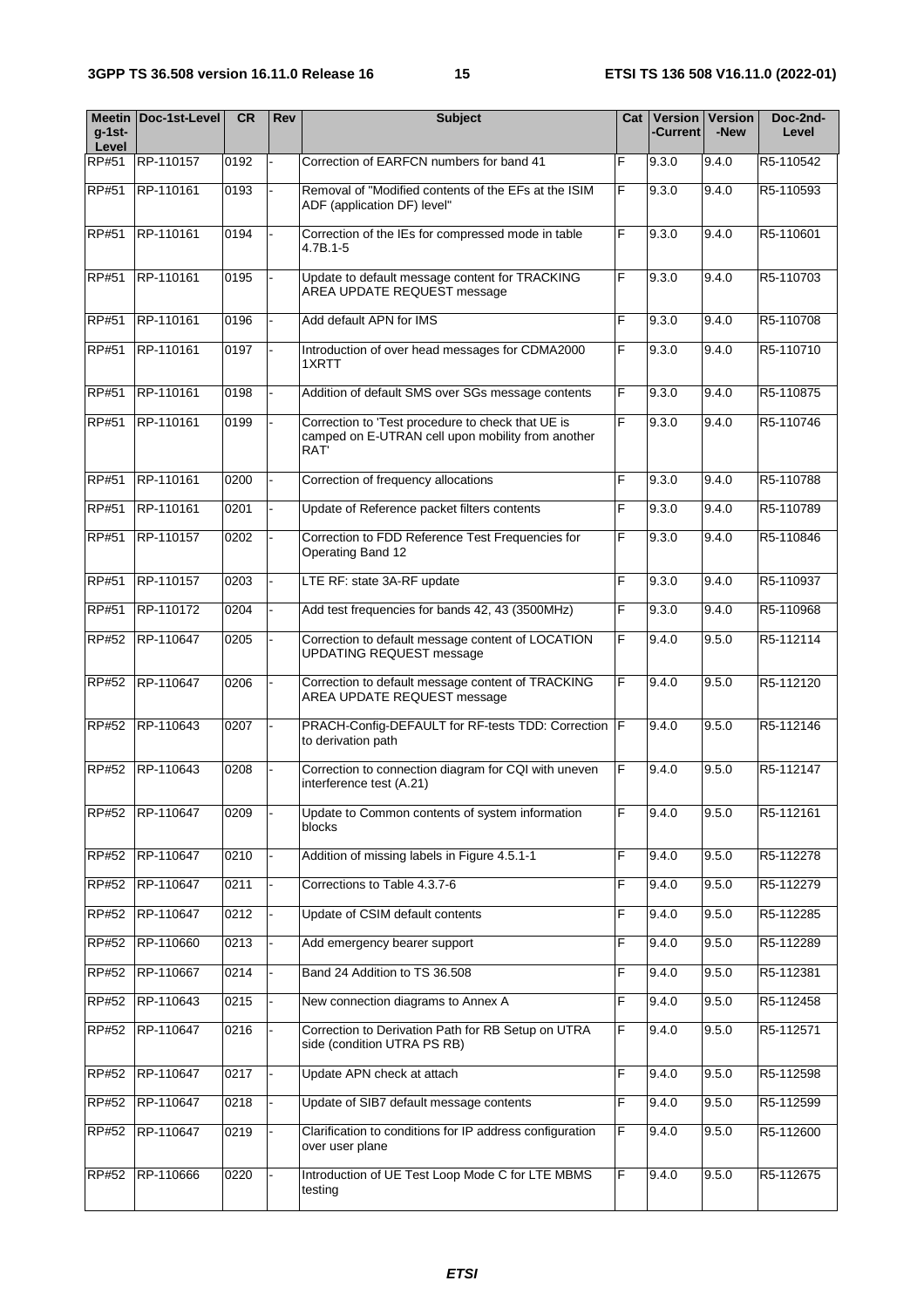| $q-1$ st-<br>Level | Meetin Doc-1st-Level | <b>CR</b> | Rev | <b>Subject</b>                                                                       | Cat I | Version<br>-Current | <b>Version</b><br>-New | Doc-2nd-<br>Level |
|--------------------|----------------------|-----------|-----|--------------------------------------------------------------------------------------|-------|---------------------|------------------------|-------------------|
|                    | RP#52 RP-110647      | 0222      |     | Update 36.508 QoS definition for InterRat test cases                                 | F     | 9.4.0               | 9.5.0                  | R5-112698         |
| RP#52              | RP-110666            | 0221      |     | Addition of some MBMS related message definitions in<br>TS36.508                     | F     | 9.4.0               | 9.5.0                  | R5-112748         |
|                    | RP#52 RP-110647      | 0223      |     | Introduction of generic CS fall back procedures for<br><b>UTRAN and GERAN</b>        | F     | 9.4.0               | 9.5.0                  | R5-112751         |
| RP#52              | RP-110643            | 0224      |     | Default Bandwidth Configuration for RF Testing                                       | F     | 9.4.0               | 9.5.0                  | R5-112760         |
| RP#52              | RP-110643            | 0225      |     | Update for PRACH-Config-DEFAULT for the default<br>TDD RRM message                   | F     | 9.4.0               | 9.5.0                  | R5-112872         |
| RP#52              | RP-110647            | 0205      |     | Correction to default message content of LOCATION<br><b>UPDATING REQUEST message</b> | F     | 9.4.0               | 9.5.0                  | R5-112114         |
| <b>RP#52</b>       | RP-110647            | 0206      |     | Correction to default message content of TRACKING<br>AREA UPDATE REQUEST message     | F     | 9.4.0               | 9.5.0                  | R5-112120         |
|                    | RP#52 RP-110643      | 0207      |     | PRACH-Config-DEFAULT for RF-tests TDD: Correction F<br>to derivation path            |       | 9.4.0               | 9.5.0                  | R5-112146         |
| RP#52              | RP-110643            | 0208      |     | Correction to connection diagram for CQI with uneven<br>interference test (A.21)     | F     | 9.4.0               | 9.5.0                  | R5-112147         |
| <b>RP#52</b>       | RP-110647            | 0209      |     | Update to Common contents of system information<br>blocks                            | F.    | 9.4.0               | 9.5.0                  | R5-112161         |
| RP#52              | RP-110647            | 0210      |     | Addition of missing labels in Figure 4.5.1-1                                         | F     | 9.4.0               | 9.5.0                  | R5-112278         |
| <b>RP#52</b>       | RP-110647            | 0211      |     | Corrections to Table 4.3.7-6                                                         | F     | 9.4.0               | 9.5.0                  | R5-112279         |
| <b>RP#52</b>       | RP-110647            | 0212      |     | Update of CSIM default contents                                                      | F     | 9.4.0               | 9.5.0                  | R5-112285         |
| <b>RP#52</b>       | RP-110660            | 0213      |     | Add emergency bearer support                                                         | F     | 9.4.0               | 9.5.0                  | R5-112289         |
| RP#52              | RP-110667            | 0214      |     | Band 24 Addition to TS 36.508                                                        | F     | 9.4.0               | 9.5.0                  | R5-112381         |
| RP#52              | RP-110643            | 0215      |     | New connection diagrams to Annex A                                                   | F     | 9.4.0               | 9.5.0                  | R5-112458         |
| RP#52              | RP-110647            | 0216      |     | Correction to Derivation Path for RB Setup on UTRA<br>side (condition UTRA PS RB)    | F     | 9.4.0               | 9.5.0                  | R5-112571         |
| <b>RP#52</b>       | RP-110647            | 0217      |     | Update APN check at attach                                                           | F     | 9.4.0               | 9.5.0                  | R5-112598         |
| RP#52              | RP-110647            | 0218      |     | Update of SIB7 default message contents                                              | F     | 9.4.0               | 9.5.0                  | R5-112599         |
| RP#52              | RP-110647            | 0219      |     | Clarification to conditions for IP address configuration<br>over user plane          | F     | 9.4.0               | 9.5.0                  | R5-112600         |
| RP#52              | RP-110647            | 0222      |     | Update 36.508 QoS definition for InterRat test cases                                 | F     | 9.4.0               | 9.5.0                  | R5-112698         |
| RP#52              | RP-110666            | 0221      |     | Addition of some MBMS related message definitions in<br>TS36.508                     | F     | 9.4.0               | 9.5.0                  | R5-112748         |
| RP#52              | RP-110647            | 0223      |     | Introduction of generic CS fall back procedures for<br>UTRAN and GERAN               | F     | 9.4.0               | 9.5.0                  | R5-112751         |
| RP#52              | RP-110643            | 0224      |     | Default Bandwidth Configuration for RF Testing                                       | F     | 9.4.0               | 9.5.0                  | R5-112760         |
| RP#52              | RP-110643            | 0225      |     | Update for PRACH-Config-DEFAULT for the default<br>TDD RRM message                   | F     | 9.4.0               | 9.5.0                  | R5-112872         |
| RP#53              | RP-111138            | 0226      |     | Correction for generic CS fallback procedures for<br>UTRAN                           | F     | 9.5.0               | 9.6.0                  | R5-113033         |
| RP#53              | RP-111138            | 0227      |     | Correction to paging test procedure                                                  | F     | 9.5.0               | 9.6.0                  | R5-113163         |
| RP#53              | RP-111138            | 0228      |     | Deletion of 'EPSOnlyAttachForced' in common part                                     | F     | 9.5.0               | 9.6.0                  | R5-113195         |
| RP#53              | RP-111135            | 0229      |     | Deletion of 'EPSOnlyAttachForced' in RF part                                         | F     | 9.5.0               | 9.6.0                  | R5-113213         |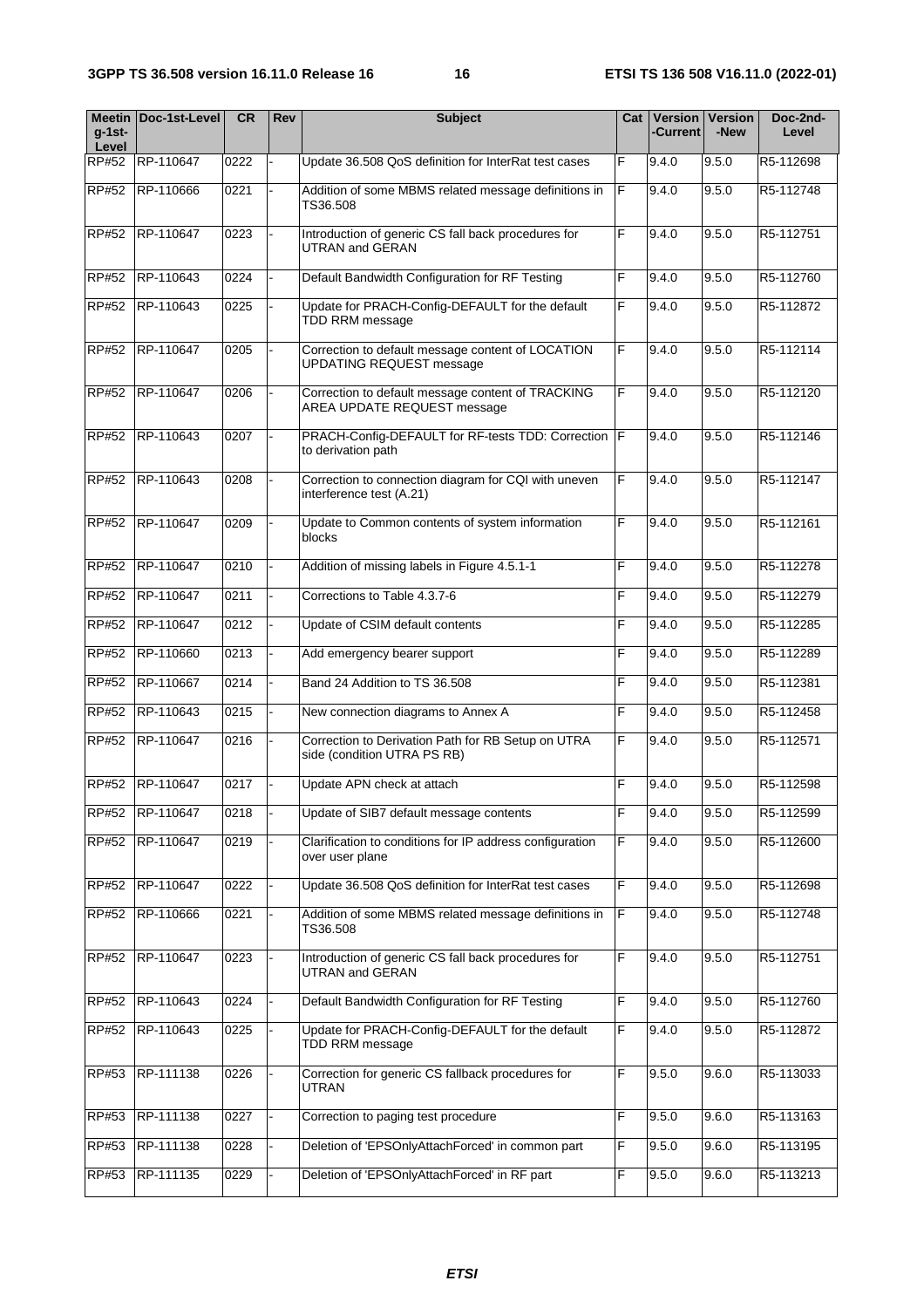| $q-1$ st-<br>Level | Meetin Doc-1st-Level | <b>CR</b> | Rev | <b>Subject</b>                                                                                                                                                           | Cat | <b>Version</b><br>∙Current l | <b>Version</b><br>-New | Doc-2nd-<br>Level |
|--------------------|----------------------|-----------|-----|--------------------------------------------------------------------------------------------------------------------------------------------------------------------------|-----|------------------------------|------------------------|-------------------|
| RP#53              | RP-111135            | 0230      |     | Correction to PhysicalConfigDedicated-DEFAULT for<br>HO case                                                                                                             | F   | 9.5.0                        | 9.6.0                  | R5-113450         |
| RP#53              | RP-111138            | 0231      |     | Addition of the 'Expanded 1900 MHz band' as operating<br>band 25 to TS 36,508                                                                                            | F   | 9.5.0                        | 9.6.0                  | R5-113500         |
| RP#53              | RP-111153            | 0232      |     | Band 24 Details for Signalling part of 36.508                                                                                                                            | F   | 9.5.0                        | 9.6.0                  | R5-113521         |
| RP#53              | RP-111138            | 0233      |     | Add new SI combination                                                                                                                                                   | E   | 9.5.0                        | 9.6.0                  | R5-113658         |
| RP#53              | RP-111138            | 0234      |     | Update of HRPD/1xRTT test frequencies, pre-<br>registration procedures and message contents                                                                              | E   | 9.5.0                        | 9.6.0                  | R5-113659         |
| RP#53              | RP-111138            | 0235      |     | Correction to test procedures specific message contents F                                                                                                                |     | 9.5.0                        | 9.6.0                  | R5-113660         |
| RP#53              | RP-111138            | 0236      |     | Correction to 'Test procedure to check that UE is<br>camped on E-UTRAN cell upon mobility from another<br>RAT'                                                           | F   | 9.5.0                        | 9.6.0                  | R5-113661         |
| RP#53              | RP-111138            | 0237      |     | Correction for the default NAS message contents                                                                                                                          | F   | 9.5.0                        | 9.6.0                  | R5-113662         |
| RP#53              | RP-111138            | 0238      |     | Update UTRA RRC messages                                                                                                                                                 | F   | 9.5.0                        | 9.6.0                  | R5-113663         |
| RP#53              | RP-111138            | 0239      |     | Update UTRA NAS messages                                                                                                                                                 | F   | 9.5.0                        | 9.6.0                  | R5-113664         |
| RP#53              | RP-111138            | 0240      |     | Addition of default GERAN message PS HANDOVER<br>COMMAND                                                                                                                 | F   | 9.5.0                        | 9.6.0                  | R5-113665         |
| RP#53              | RP-111138            | 0241      |     | Update test procedure 6.4.3.7.6                                                                                                                                          | F   | 9.5.0                        | 9.6.0                  | R5-113666         |
| RP#53              | RP-111138            | 0242      |     | Update test procedure 6.4.3.7.5                                                                                                                                          | F   | 9.5.0                        | 9.6.0                  | R5-113667         |
| RP#53              | RP-111155            | 0243      |     | Update test frequencies for FDD LTE Band 23 in 36.508 F                                                                                                                  |     | 9.5.0                        | 9.6.0                  | R5-113749         |
| RP#53              | RP-111138            | 0244      |     | Correction on the IE ReportConfigEUTRA-PERIODICAL F<br>definition                                                                                                        |     | 9.5.0                        | 9.6.0                  | R5-113751         |
| RP#53              | RP-111148            | 0245      |     | Correction to TS36.508 subclause 4.6.1                                                                                                                                   | F   | 9.5.0                        | 9.6.0                  | R5-113761         |
| RP#53              | RP-111145            | 0246      |     | Combined parallel procedures between EUTRA/EPC<br>and IMS emergency call                                                                                                 | E   | 9.5.0                        | 9.6.0                  | R5-113801         |
| RP#53              | RP-111135            | 0247      |     | RF/RRM State 3A-RF: Editors note                                                                                                                                         | F   | 9.5.0                        | 9.6.0                  | R5-114037         |
|                    | RP#54 RP-111579      | 0248      |     | Correction of the default message contents of<br>Transaction Identifiers in Activate Default EPS Bearer<br>Context and Activate Dedicated EPS Bearer Context<br>messages | F   | 9.6.0                        | 9.7.0                  | R5-115091         |
| RP#54              | RP-111596            | 0250      |     | Adding band 22 (3500MHz FDD) to 36.508                                                                                                                                   | F   | 9.6.0                        | 9.7.0                  | R5-115185         |
| RP#54              | RP-111579            | 0251      |     | Update of UE Registration pre-registration on 1xRTT<br>registrationPeriod                                                                                                | F   | 9.6.0                        | $\overline{9.7.0}$     | R5-115264         |
| RP#54              | RP-111579            | 0252      |     | Update UTRA RRC message for handover to UTRAN                                                                                                                            | F   | 9.6.0                        | 9.7.0                  | R5-115533         |
| <b>RP#54</b>       | RP-111579            | 0253      |     | Add reference default EPS bearer context for QCI 5                                                                                                                       | F   | 9.6.0                        | 9.7.0                  | R5-115537         |
| RP#54              | RP-111579            | 0254      |     | Correction of EPS Bearer Contexts                                                                                                                                        | F   | 9.6.0                        | 9.7.0                  | R5-115585         |
| RP#54              | RP-111579            | 0255      |     | Correction to ESM default messages                                                                                                                                       | F   | 9.6.0                        | 9.7.0                  | R5-115618         |
| RP#54              | RP-111579            | 0256      |     | Introduction of Combined Generic test procedure for<br>IMS Speech call                                                                                                   | F   | 9.6.0                        | $\overline{9.7.0}$     | R5-115619         |
| RP#54              | RP-111576            | 0257      |     | default band configuration for RF testing in band 25                                                                                                                     | F   | 9.6.0                        | 9.7.0                  | R5-115633         |
| RP#54              | RP-111579            | 0258      |     | Complete the system configuration for dual mode<br>network scenario                                                                                                      | E   | 9.6.0                        | 9.7.0                  | R5-115694         |
| RP#54              | RP-111579            | 0259      |     | Correction to IE PhysicalConfigDedicated-DEFAULT<br>definition in Table 4.8.2.1.6-1                                                                                      | F   | 9.6.0                        | 9.7.0                  | R5-115696         |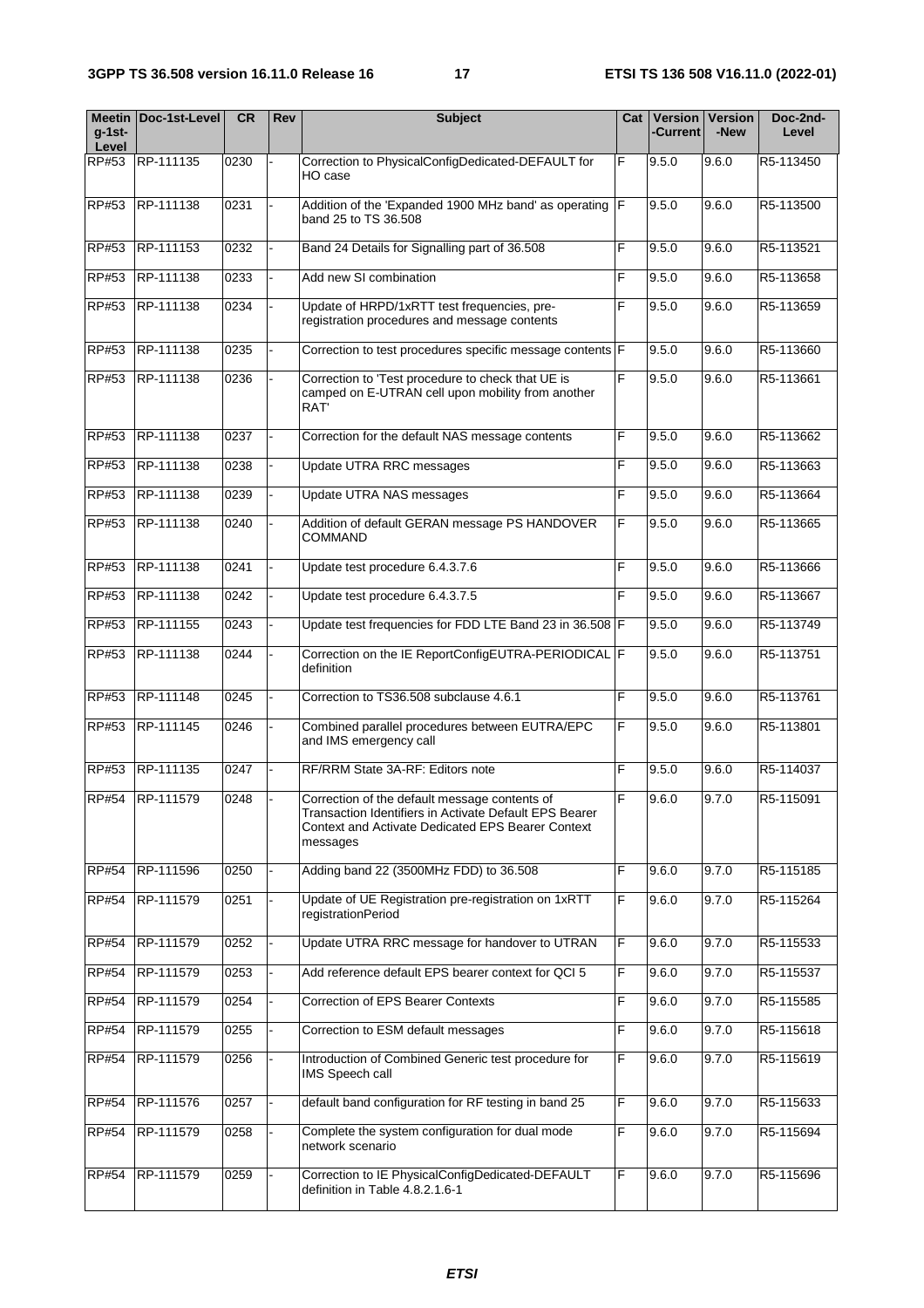| $g-1$ st-<br>Level  | Meetin   Doc-1st-Level | <b>CR</b> | Rev | <b>Subject</b>                                                                                                                  | Cat | Version<br>-Current | <b>Version</b><br>-New | Doc-2nd-<br>Level |
|---------------------|------------------------|-----------|-----|---------------------------------------------------------------------------------------------------------------------------------|-----|---------------------|------------------------|-------------------|
| <b>RP#54</b>        | RP-111579              | 0260      |     | Updates for 1xRTT pre-registration scenario                                                                                     | F   | 9.6.0               | 9.7.0                  | R5-115708         |
| <b>RP#54</b>        | RP-111579              | 0261      |     | Update of UE 1xRTT registrationPeriod in<br>SystemInformationBlock type8                                                        | F   | 9.6.0               | 9.7.0                  | R5-115750         |
| <b>RP#54</b>        | RP-111579              | 0262      |     | Correction to 1xRTT Overhead Message contents                                                                                   | F   | 9.6.0               | 9.7.0                  | R5-115791         |
| <b>RP#55</b>        | RP-120176              | 0263      |     | Correction to measurement control and report in default<br>UTRA message                                                         | F   | 9.7.0               | 9.8.0                  | R5-120311         |
| <b>RP#55</b>        | RP-120176              | 0264      |     | Update of E-UTRAN_QRXLEVMIN in SIB19 and SI2<br>Quater                                                                          | F   | 9.7.0               | 9.8.0                  | R5-120312         |
| RP#55               | RP-120176              | 0265      |     | Update of RF Reference system configurations                                                                                    | F   | 9.7.0               | 9.8.0                  | R5-120313         |
| <b>RP#55</b>        | RP-120179              | 0266      |     | Correction of Physical Layer configurations                                                                                     | E   | 9.7.0               | 9.8.0                  | R5-120497         |
| <b>RP#55</b>        | RP-120179              | 0267      |     | Correction of E2_T3440 state definition                                                                                         | E   | 9.7.0               | 9.8.0                  | R5-120566         |
| <b>RP#55</b>        | RP-120179              | 0268      |     | Correction of default PCO value in some ESM<br>messages                                                                         | F   | 9.7.0               | 9.8.0                  | R5-120572         |
| <b>RP#55</b>        | RP-120179              | 0269      |     | Correction to the default message content of GERAN<br>carrier frequency group list for E-UTRA cells                             | F   | 9.7.0               | 9.8.0                  | R5-120604         |
| <b>RP#55</b>        | RP-120179              | 0270      |     | Update of SystemInformationBlockType1                                                                                           | F.  | 9.7.0               | 9.8.0                  | R5-120616         |
| <b>RP#55</b>        | RP-120179              | 0271      |     | Update the default configuration of channel bandwidth<br>for Band 39 for signalling testing                                     | F   | 9.7.0               | 9.8.0                  | R5-120617         |
| <b>RP#55</b>        | RP-120179              | 0272      |     | Correction for UE pre-registration on CDMA2000<br>system                                                                        | F   | 9.7.0               | 9.8.0                  | R5-120618         |
| <b>RP#55</b>        | RP-120179              | 0273      |     | Update to Reference default EPS bearer context #2                                                                               | F   | 9.7.0               | 9.8.0                  | R5-120619         |
| <b>RP#55</b>        | RP-120179              | 0274      |     | Correction to the default (UTRA) Physical Channel<br>Reconfiguration message                                                    | F   | 9.7.0               | 9.8.0                  | R5-120620         |
| <b>RP#55</b>        | RP-120179              | 0275      |     | Correction of default measurement gap offset                                                                                    | F   | 9.7.0               | 9.8.0                  | R5-120621         |
| <b>RP#55</b>        | RP-120179              | 0276      |     | Correction to carrier bandwidth                                                                                                 | F   | 9.7.0               | 9.8.0                  | R5-120677         |
| $\overline{RP}$ #55 | RP-120192              | 0277      |     | Update generic procedure 4.5A.4                                                                                                 | F   | 9.7.0               | 9.8.0                  | R5-120693         |
| <b>RP#55</b>        | RP-120192              | 0278      |     | Update generic procedure 4.5A.5                                                                                                 | F   | 9.7.0               | 9.8.0                  | R5-120694         |
| <b>RP#55</b>        | RP-120200              | 0280      |     | Addition of the default value of Carrier Aggregation<br>parameters                                                              | F   | 9.7.0               | 9.8.0                  | R5-120726         |
| RP#55               | RP-120179              | 0282      |     | Correction of UE Release in UE capability                                                                                       | F   | 9.7.0               | 9.8.0                  | R5-120752         |
| <b>RP#55</b>        | RP-120179              | 0283      |     | Introduction of generic test procedure for SRVCC call<br>handover to UTRA                                                       | F   | 9.7.0               | 9.8.0                  | R5-120753         |
| <b>RP#55</b>        | RP-120179              | 0284      |     | Correction to test procedure sequence 6.4.2.7A for<br>check that UE is camped on E-UTRAN cell upon<br>mobility from another RAT | F   | 9.7.0               | 9.8.0                  | R5-120754         |
| <b>RP#55</b>        | RP-120179              | 0285      |     | Addition of Default UTRA RRC Connection Request<br>message                                                                      | F   | 9.7.0               | 9.8.0                  | R5-120756         |
| <b>RP#55</b>        | RP-120176              | 0286      |     | TS 36.508: Band 23 test frequencies correction                                                                                  | F   | 9.7.0               | 9.8.0                  | R5-120800         |
| <b>RP#55</b>        | RP-120179              | 0287      |     | Remove IPv4viaNAS_TestMode                                                                                                      | F   | 9.7.0               | 9.8.0                  | R5-120908         |
| <b>RP#55</b>        | GP-120009              | 0288      |     | Section 4.4.5 Common parameters for simulated<br>GERAN cells - Correction to SI2 Quarter                                        | F   | 9.7.0               | 9.8.0                  | GP-120009         |
| <b>RP#55</b>        | RP-120203              | 0279      |     | Addition of two MBMS counting related messages in TS F<br>36.508                                                                |     | 9.8.0               | 10.0.0                 | R5-120723         |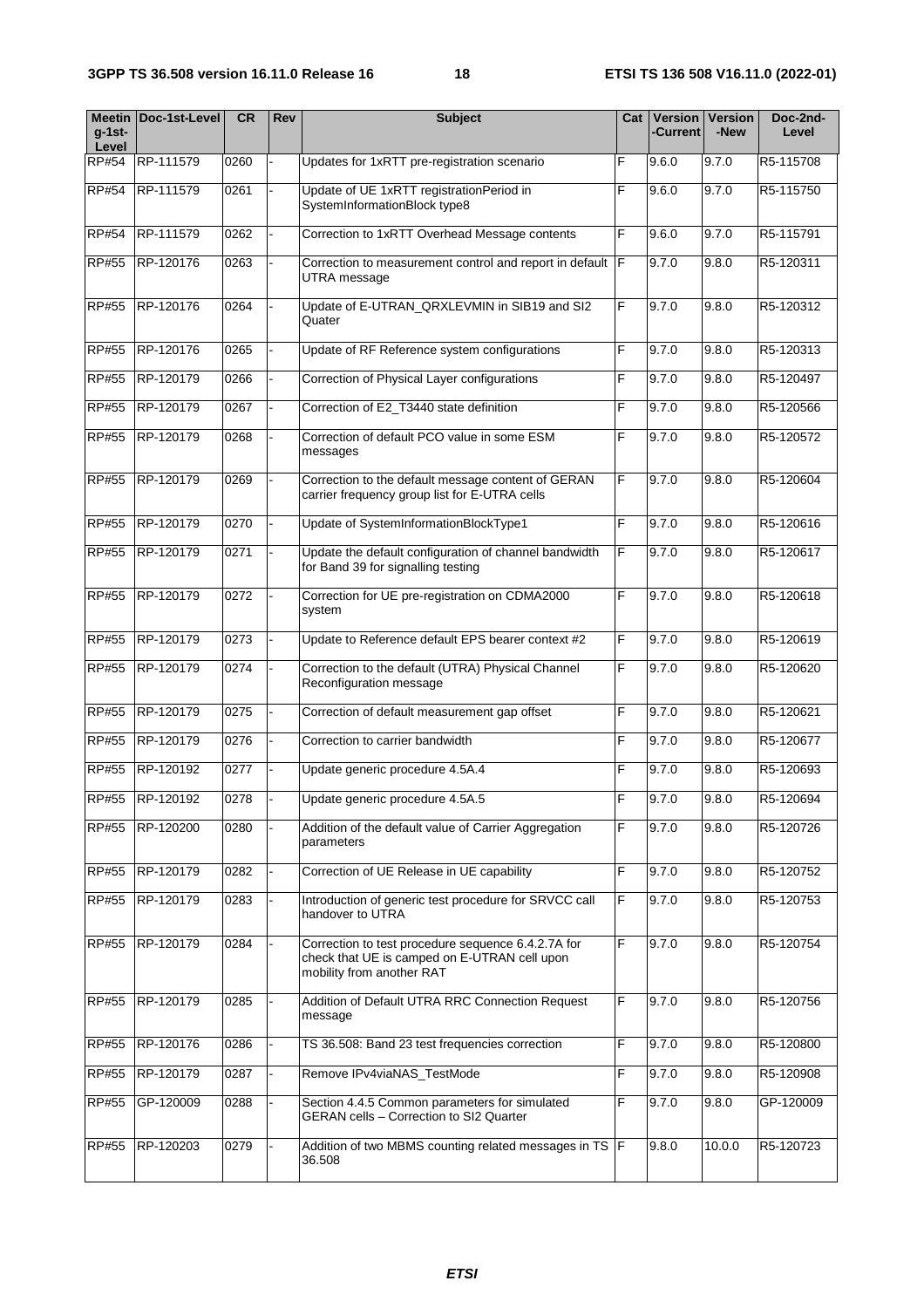| <b>Meetin</b><br>$q-1$ st-<br>Level | Doc-1st-Level | <b>CR</b> | Rev | <b>Subject</b>                                                                 | Cat | Version<br>-Current | <b>Version</b><br>-New | Doc-2nd-<br>Level |
|-------------------------------------|---------------|-----------|-----|--------------------------------------------------------------------------------|-----|---------------------|------------------------|-------------------|
| RP#55                               | RP-120199     | 0281      |     | Introduction of new RRC default messages for Rel-10<br>and MDT                 | F   | 9.8.0               | 10.0.0                 | R5-120737         |
| RP#56                               | RP-120644     | 0290      |     | Correction of power ratio allocation on PDSCH for<br>common logical channels   | F   | 10.0.0              | 10.1.0                 | R5-121089         |
| <b>RP#56</b>                        | RP-120644     | 0291      |     | Correction to default mobilityParameters message<br>contents                   | F   | 10.0.0              | 10.1.0                 | R5-121121         |
| <b>RP#56</b>                        | RP-120644     | 0292      |     | Corrections to default overhead messages for HRPD                              | F   | 10.0.0              | 10.1.0                 | R5-121122         |
| <b>RP#56</b>                        | RP-120644     | 0293      |     | Corrections to default overhead messages for 1xRTT                             | F   | 10.0.0              | 10.1.0                 | R5-121123         |
| <b>RP#56</b>                        | RP-120644     | 0294      |     | Update of<br>CSFBParametersRequest/ResponseCDMA2000<br>process in Registration | F   | 10.0.0              | 10.1.0                 | R5-121276         |
| <b>RP#56</b>                        | RP-120641     | 0295      |     | RRM: Definition of parameters for simulated GSM cells                          | F   | 10.0.0              | 10.1.0                 | R5-121357         |
| <b>RP#56</b>                        | RP-120662     | 0296      |     | SIB Combination for CA test scenarios                                          | F   | 10.0.0              | 10.1.0                 | R5-121383         |
| <b>RP#56</b>                        | RP-120644     | 0297      |     | Addition of default value of RSRQ Cell Reselection<br>parameters               | F   | 10.0.0              | 10.1.0                 | R5-121384         |
| <b>RP#56</b>                        | RP-120641     | 0298      |     | Test frequencies for inter-band cells in RRM tests                             | F   | 10.0.0              | 10.1.0                 | R5-121407         |
| <b>RP#56</b>                        | RP-120644     | 0299      |     | Update generic procedure 4.5A.6                                                | F   | 10.0.0              | 10.1.0                 | R5-121413         |
| <b>RP#56</b>                        | RP-120644     | 0300      |     | Update generic procedure 4.5A.7                                                | F   | 10.0.0              | 10.1.0                 | R5-121414         |
| <b>RP#56</b>                        | RP-120644     | 0301      |     | Update generic procedure 4.5A.3                                                | F   | 10.0.0              | 10.1.0                 | R5-121439         |
| <b>RP#56</b>                        | RP-120644     | 0302      |     | Correction to RadioResourceConfigCommon-DEFAULT F                              |     | 10.0.0              | 10.1.0                 | R5-121447         |
| <b>RP#56</b>                        | RP-120641     | 0304      |     | Removing 5.2A.3 for State 2A                                                   | F   | 10.0.0              | 10.1.0                 | R5-121521         |
| <b>RP#56</b>                        | RP-120641     | 0305      |     | Addition of A-GNSS testing to Test frequencies clause<br>4.3.1                 | F   | 10.0.0              | 10.1.0                 | R5-121543         |
| <b>RP#56</b>                        | RP-120641     | 0306      |     | Ensuring all SS TX antennas are in use for whole test<br>sequence              | F   | 10.0.0              | 10.1.0                 | R5-121544         |
| <b>RP#56</b>                        | RP-120641     | 0307      |     | Connection diagram for RRM 3 cell TCs with static<br>propagation               | F   | 10.0.0              | 10.1.0                 | R5-121556         |
| <b>RP#56</b>                        | RP-120644     | 0308      |     | Correction of Physical Layer configurations tables                             | F   | 10.0.0              | 10.1.0                 | R5-121665         |
| <b>RP#56</b>                        | RP-120644     | 0309      |     | Update of default bandwidth configuration for E-UTRA<br>FDD band 11 and 18     | F   | 10.0.0              | 10.1.0                 | R5-121712         |
| <b>RP#56</b>                        | RP-120644     | 0310      |     | Correction to default SIB4 contents for CSG cells                              | F   | 10.0.0              | 10.1.0                 | R5-121733         |
| <b>RP#56</b>                        | RP-120644     | 0311      |     | Update of CDMA2000 Band Class data and addition of<br>CDMA2000 Band Class 10   | F   | 10.0.0              | 10.1.0                 | R5-121734         |
| <b>RP#56</b>                        | RP-120644     | 0312      |     | Update to Reference dedicated EPS bearer context #3                            | F   | 10.0.0              | 10.1.0                 | R5-121735         |
| <b>RP#56</b>                        | RP-120644     | 0313      |     | Add generic procedure MO video call                                            | F   | 10.0.0              | 10.1.0                 | R5-121736         |
| <b>RP#56</b>                        | RP-120644     | 0314      |     | Add generic procedure MT video call                                            | F   | 10.0.0              | 10.1.0                 | R5-121737         |
| <b>RP#56</b>                        | RP-120644     | 0315      |     | Clarifications to UICC requirements for LTE-C2K testing                        | IF  | 10.0.0              | 10.1.0                 | R5-121809         |
| <b>RP#56</b>                        | RP-120644     | 0316      |     | Update UE capability information                                               | F   | 10.0.0              | 10.1.0                 | R5-121847         |
| <b>RP#56</b>                        | RP-120658     | 0317      |     | Introduction of System information for PWS                                     | F   | 10.0.0              | 10.1.0                 | R5-121854         |
| RP#56                               | RP-120662     | 0318      |     | Update of the default value of Carrier Aggregation<br>parameters               | F   | 10.0.0              | 10.1.0                 | R5-121856         |
| <b>RP#56</b>                        | RP-120644     | 0319      |     | Correction to reference system configurations for dual<br>mode scenarios       | F   | 10.0.0              | 10.1.0                 | R5-121888         |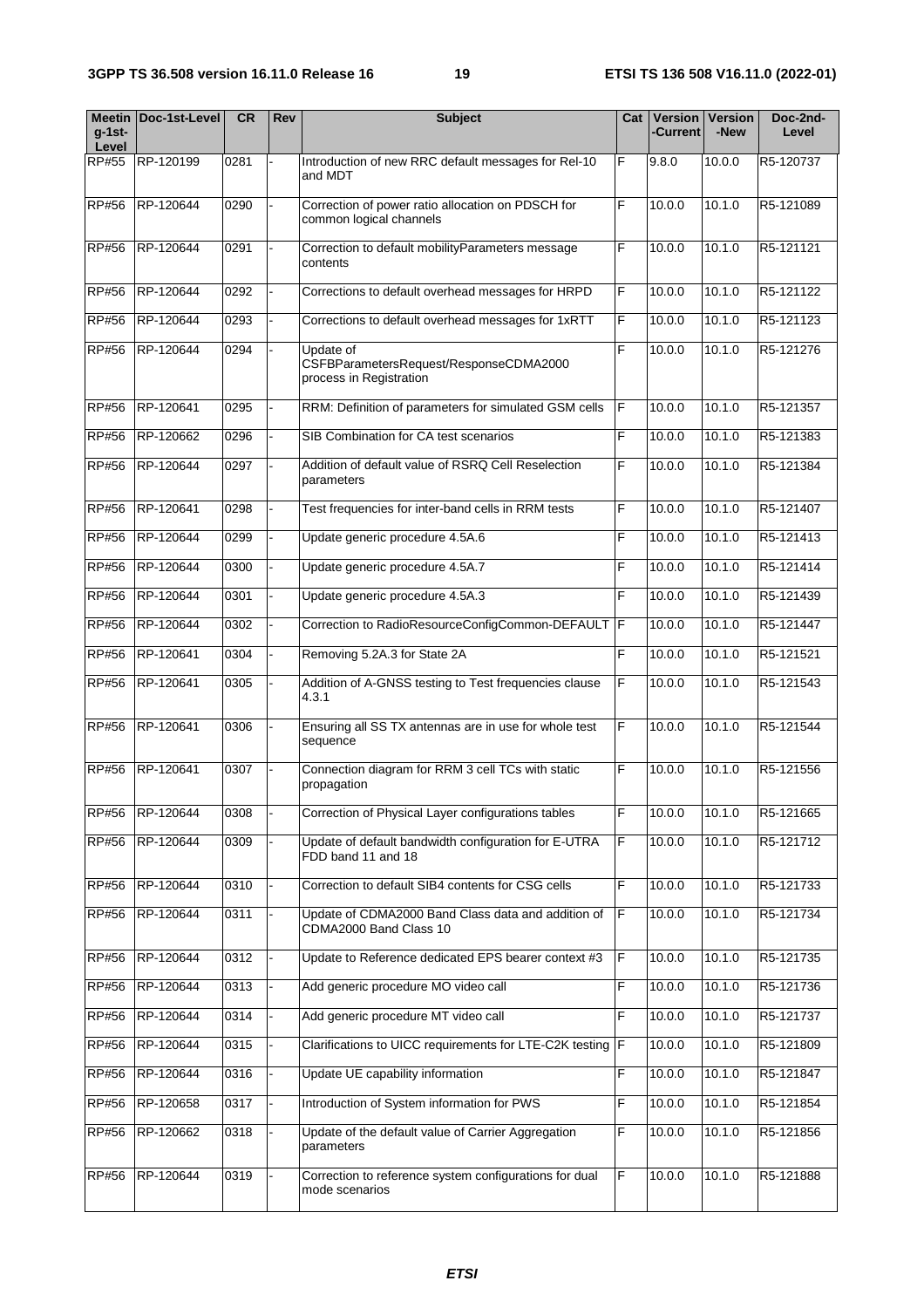| $q-1$ st-<br>Level | Meetin   Doc-1st-Level | <b>CR</b> | Rev | <b>Subject</b>                                                                                     | Cat | Version<br><b>Current</b> | <b>Version</b><br>-New | Doc-2nd-<br>Level |
|--------------------|------------------------|-----------|-----|----------------------------------------------------------------------------------------------------|-----|---------------------------|------------------------|-------------------|
| RP#56              | RP-120667              | 0320      |     | Adding operating band 26 to TS 36.508                                                              | F   | 10.0.0                    | 10.1.0                 | R5-121905         |
| <b>RP#56</b>       | RP-120641              | 0321      |     | Addition of State 3B-RF in 36.508                                                                  | F   | 10.0.0                    | 10.1.0                 | R5-121919         |
| <b>RP#56</b>       | RP-120641              | 0322      |     | Correction to Tracking area updating procedure in<br>36.508                                        | F   | 10.0.0                    | 10.1.0                 | R5-121936         |
| <b>RP#56</b>       | RP-120662              | 0323      |     | Addition of Test mode call procedure for CA test cases                                             | F   | 10.0.0                    | 10.1.0                 | R5-121982         |
| <b>RP#56</b>       | RP-120641              | 0303      |     | Correction to Handover to UTRAN commands for UTRA F<br>RRC messages in 36.508                      |     | 10.0.0                    | 10.1.0                 | R5-122018         |
| <b>RP#56</b>       | RP-120662              | 0324      |     | 36.508 - Test frequencies for CA_1C and CA_40C                                                     | F   | 10.0.0                    | 10.1.0                 | R5-122134         |
| <b>RP#56</b>       | RP-120649              | 0289      |     | Removal of technical content in 36.508 v9.8.0 and<br>substitution with pointer to the next Release | F.  | 10.00                     | 10.1.0                 | R5-121078         |
| <b>RP#56</b>       | RP-120644              | 0290      |     | Correction of power ratio allocation on PDSCH for<br>common logical channels                       | F   | 10.0.0                    | 10.1.0                 | R5-121089         |
| RP#56              | RP-120644              | 0291      |     | Correction to default mobilityParameters message<br>contents                                       | F   | 10.0.0                    | 10.1.0                 | R5-121121         |
| <b>RP#56</b>       | RP-120644              | 0292      |     | Corrections to default overhead messages for HRPD                                                  | F   | 10.0.0                    | 10.1.0                 | R5-121122         |
| <b>RP#56</b>       | RP-120644              | 0293      |     | Corrections to default overhead messages for 1xRTT                                                 | F   | 10.00                     | 10.1.0                 | R5-121123         |
| <b>RP#56</b>       | RP-120644              | 0294      |     | Update of<br>CSFBParametersRequest/ResponseCDMA2000<br>process in Registration                     | F   | 10.00                     | 10.1.0                 | R5-121276         |
| <b>RP#56</b>       | RP-120641              | 0295      |     | RRM: Definition of parameters for simulated GSM cells                                              | F   | 10.0.0                    | 10.1.0                 | R5-121357         |
| <b>RP#56</b>       | RP-120662              | 0296      |     | SIB Combination for CA test scenarios                                                              | F   | 10.0.0                    | 10.1.0                 | R5-121383         |
| <b>RP#56</b>       | RP-120644              | 0297      |     | Addition of default value of RSRQ Cell Reselection<br>parameters                                   | F   | 10.0.0                    | 10.1.0                 | R5-121384         |
| <b>RP#56</b>       | RP-120641              | 0298      |     | Test frequencies for inter-band cells in RRM tests                                                 | F   | 10.0.0                    | 10.1.0                 | R5-121407         |
| <b>RP#56</b>       | RP-120644              | 0299      |     | Update generic procedure 4.5A.6                                                                    | F   | 10.0.0                    | 10.1.0                 | R5-121413         |
| <b>RP#56</b>       | RP-120644              | 0300      |     | Update generic procedure 4.5A.7                                                                    | E   | 10.0.0                    | 10.1.0                 | R5-121414         |
| <b>RP#56</b>       | RP-120644              | 0301      |     | Update generic procedure 4.5A.3                                                                    | F   | 10.0.0                    | 10.1.0                 | R5-121439         |
| <b>RP#56</b>       | RP-120644              | 0302      |     | Correction to RadioResourceConfigCommon-DEFAULT F                                                  |     | 10.0.0                    | 10.1.0                 | R5-121447         |
| <b>RP#56</b>       | RP-120641              | 0304      |     | Removing 5.2A.3 for State 2A                                                                       | F   | 10.0.0                    | 10.1.0                 | R5-121521         |
| <b>RP#56</b>       | RP-120641              | 0305      |     | Addition of A-GNSS testing to Test frequencies clause<br>4.3.1                                     | F   | 10.0.0                    | 10.1.0                 | R5-121543         |
| <b>RP#56</b>       | RP-120641              | 0306      |     | Ensuring all SS TX antennas are in use for whole test<br>sequence                                  | F   | 10.0.0                    | 10.1.0                 | R5-121544         |
| <b>RP#56</b>       | RP-120641              | 0307      |     | Connection diagram for RRM 3 cell TCs with static<br>propagation                                   | F   | 10.0.0                    | 10.1.0                 | R5-121556         |
| <b>RP#56</b>       | RP-120644              | 0308      |     | Correction of Physical Layer configurations tables                                                 | F   | 10.0.0                    | 10.1.0                 | R5-121665         |
| <b>RP#56</b>       | RP-120644              | 0309      |     | Update of default bandwidth configuration for E-UTRA<br>FDD band 11 and 18                         | F   | 10.0.0                    | 10.1.0                 | R5-121712         |
| <b>RP#56</b>       | RP-120644              | 0310      |     | Correction to default SIB4 contents for CSG cells                                                  | F   | 10.0.0                    | 10.1.0                 | R5-121733         |
| <b>RP#56</b>       | RP-120644              | 0311      |     | Update of CDMA2000 Band Class data and addition of<br>CDMA2000 Band Class 10                       | F   | 10.0.0                    | 10.1.0                 | R5-121734         |
| <b>RP#56</b>       | RP-120644              | 0312      |     | Update to Reference dedicated EPS bearer context #3                                                | IF  | 10.0.0                    | 10.1.0                 | R5-121735         |
| <b>RP#56</b>       | RP-120644              | 0313      |     | Add generic procedure MO video call                                                                | F   | 10.0.0                    | 10.1.0                 | R5-121736         |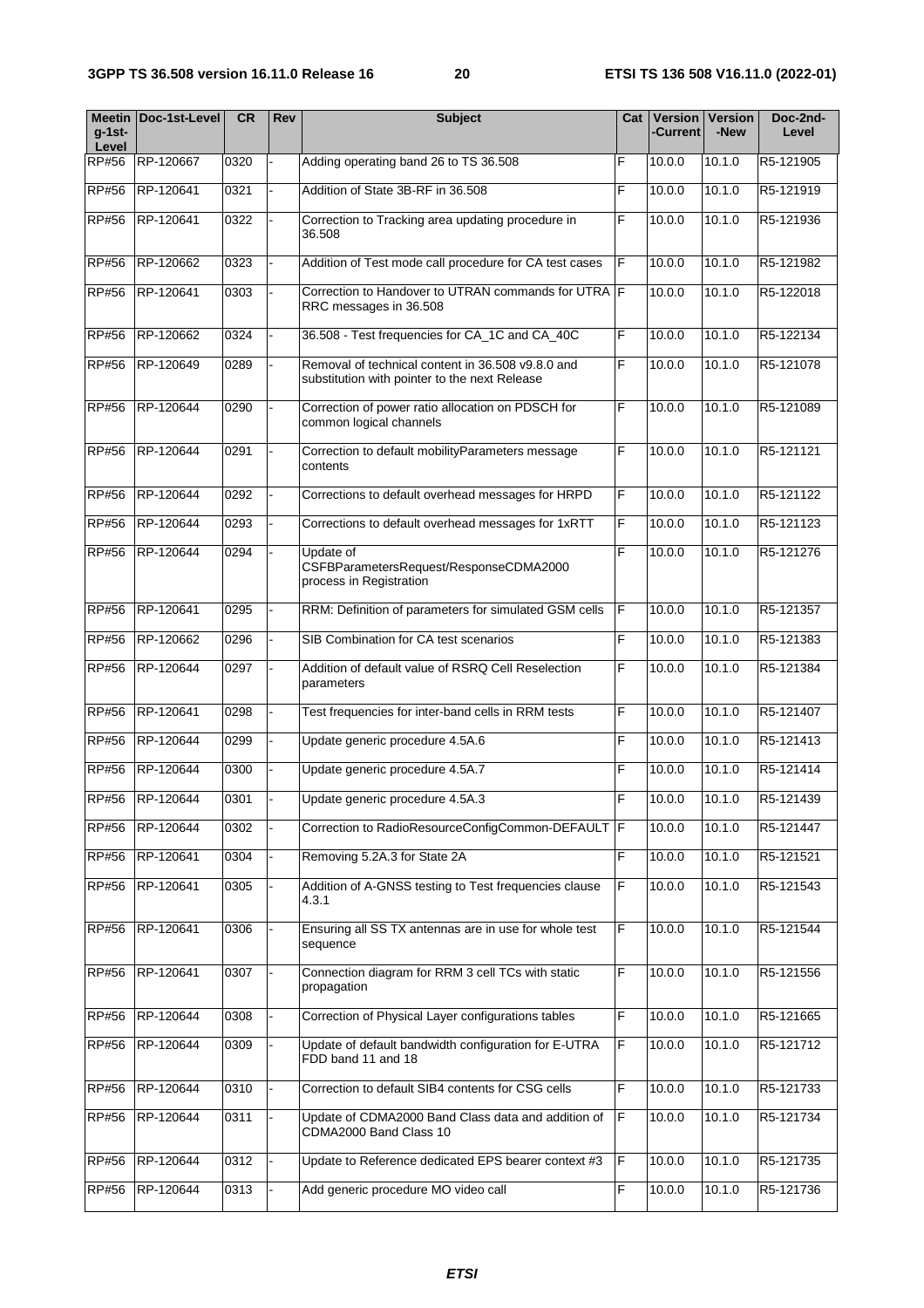| $q-1$ st-<br>Level | Meetin   Doc-1st-Level | <b>CR</b> | Rev | <b>Subject</b>                                                                                                       | Cat | <b>Version</b><br>-Current | <b>Version</b><br>-New | Doc-2nd-<br>Level |
|--------------------|------------------------|-----------|-----|----------------------------------------------------------------------------------------------------------------------|-----|----------------------------|------------------------|-------------------|
| RP#56              | RP-120644              | 0314      |     | Add generic procedure MT video call                                                                                  | F   | 10.0.0                     | 10.1.0                 | R5-121737         |
| <b>RP#56</b>       | RP-120644              | 0315      |     | Clarifications to UICC requirements for LTE-C2K testing F                                                            |     | 10.0.0                     | 10.1.0                 | R5-121809         |
| <b>RP#56</b>       | RP-120644              | 0316      |     | Update UE capability information                                                                                     | F   | 10.00                      | 10.1.0                 | R5-121847         |
| <b>RP#56</b>       | RP-120658              | 0317      |     | Introduction of System information for PWS                                                                           | F   | 10.0.0                     | 10.1.0                 | R5-121854         |
| <b>RP#56</b>       | RP-120662              | 0318      |     | Update of the default value of Carrier Aggregation<br>parameters                                                     | F   | 10.0.0                     | 10.1.0                 | R5-121856         |
| <b>RP#56</b>       | RP-120644              | 0319      |     | Correction to reference system configurations for dual<br>mode scenarios                                             | F   | 10.0.0                     | 10.1.0                 | R5-121888         |
| <b>RP#56</b>       | RP-120667              | 0320      |     | Adding operating band 26 to TS 36.508                                                                                | F   | 10.0.0                     | 10.1.0                 | R5-121905         |
| <b>RP#56</b>       | RP-120641              | 0321      |     | Addition of State 3B-RF in 36.508                                                                                    | F   | 10.0.0                     | 10.1.0                 | R5-121919         |
| <b>RP#56</b>       | RP-120641              | 0322      |     | Correction to Tracking area updating procedure in<br>36.508                                                          | F   | 10.0.0                     | 10.1.0                 | R5-121936         |
| <b>RP#56</b>       | RP-120662              | 0323      |     | Addition of Test mode call procedure for CA test cases                                                               | F   | 10.0.0                     | 10.1.0                 | R5-121982         |
| <b>RP#56</b>       | RP-120641              | 0303      |     | Correction to Handover to UTRAN commands for UTRA F<br>RRC messages in 36.508                                        |     | 10.0.0                     | 10.1.0                 | R5-122018         |
| <b>RP#56</b>       | RP-120662              | 0324      |     | 36.508 - Test frequencies for CA_1C and CA_40C                                                                       | F   | 10.0.0                     | 10.1.0                 | R5-122134         |
| <b>RP#57</b>       | RP-121098              | 0325      |     | Correction to default message content of UTRA NAS<br>attach accept message                                           | F   | 10.1.0                     | 10.2.0                 | R5-123114         |
| <b>RP#57</b>       | RP-121098              | 0326      |     | Correction default message content for Tracking Area<br>Update Request message                                       | F   | 10.1.0                     | 10.2.0                 | R5-123117         |
| <b>RP#57</b>       | RP-121095              | 0327      |     | RF: Addition of messages and SIB combination<br>informations for RF MBMS tests                                       | F   | 10.1.0                     | 10.2.0                 | R5-123211         |
| <b>RP#57</b>       | RP-121098              | 0328      |     | Clarify requirements for ROHC                                                                                        | F   | 10.1.0                     | 10.2.0                 | R5-123259         |
| <b>RP#57</b>       | RP-121098              | 0329      |     | Updates to cl 6.x regarding use of MIMO                                                                              | F   | 10.1.0                     | 10.2.0                 | R5-123304         |
| <b>RP#57</b>       | RP-121113              | 0330      |     | Update of default parameters for Carrier Aggregation                                                                 | F   | 10.1.0                     | 10.2.0                 | R5-123305         |
| <b>RP#57</b>       | RP-121098              | 0331      |     | Addition of default value of Additional update<br>parameters                                                         | F   | 10.1.0                     | 10.2.0                 | R5-123306         |
| <b>RP#57</b>       | RP-121098              | 0332      |     | Addition of default value of Explicit Signalling Indication<br>parameters                                            | F   | 10.1.0                     | 10.2.0                 | R5-123307         |
| <b>RP#57</b>       | RP-121095              | 0333      |     | Update of NeighCellConfig for RRM tests                                                                              | F   | 10.1.0                     | 10.2.0                 | R5-123328         |
| <b>RP#57</b>       | RP-121095              | 0334      |     | Correction to HO commands for UTRAN TDD                                                                              | F   | 10.1.0                     | 10.2.0                 | R5-123329         |
| <b>RP#57</b>       | RP-121116              | 0335      |     | Addition of new connection diagrams for UL-MIMO<br>Testing                                                           | F   | 10.1.0                     | 10.2.0                 | R5-123390         |
| <b>RP#57</b>       | RP-121098              | 0336      |     | Correction to generic test procedure CS fallback to<br>GERAN with redirection or CCO / MT call(DTM not<br>supported) | F   | 10.1.0                     | 10.2.0                 | R5-123629         |
| <b>RP#57</b>       | RP-121098              | 0337      |     | Correction to RRC Connection Reconfiguration<br>message during Handover from UTRA to EUTRA                           | F   | 10.1.0                     | 10.2.0                 | R5-123630         |
| <b>RP#57</b>       | RP-121098              | 0338      |     | Update to Reference dedicated EPS bearer context #3                                                                  | F   | 10.1.0                     | 10.2.0                 | R5-123632         |
| <b>RP#57</b>       | RP-121098              | 0339      |     | Update generic procedure 4.5A.6                                                                                      | F   | 10.1.0                     | 10.2.0                 | R5-123633         |
| <b>RP#57</b>       | RP-121098              | 0340      |     | Update generic procedure 4.5A.7                                                                                      | F   | 10.1.0                     | 10.2.0                 | R5-123634         |
| <b>RP#57</b>       | RP-121098              | 0341      |     | Update generic procedure 4.5A.8                                                                                      | F   | 10.1.0                     | 10.2.0                 | R5-123635         |
| <b>RP#57</b>       | RP-121098              | 0342      |     | Update generic procedure 4.5A.9                                                                                      | F   | 10.1.0                     | 10.2.0                 | R5-123636         |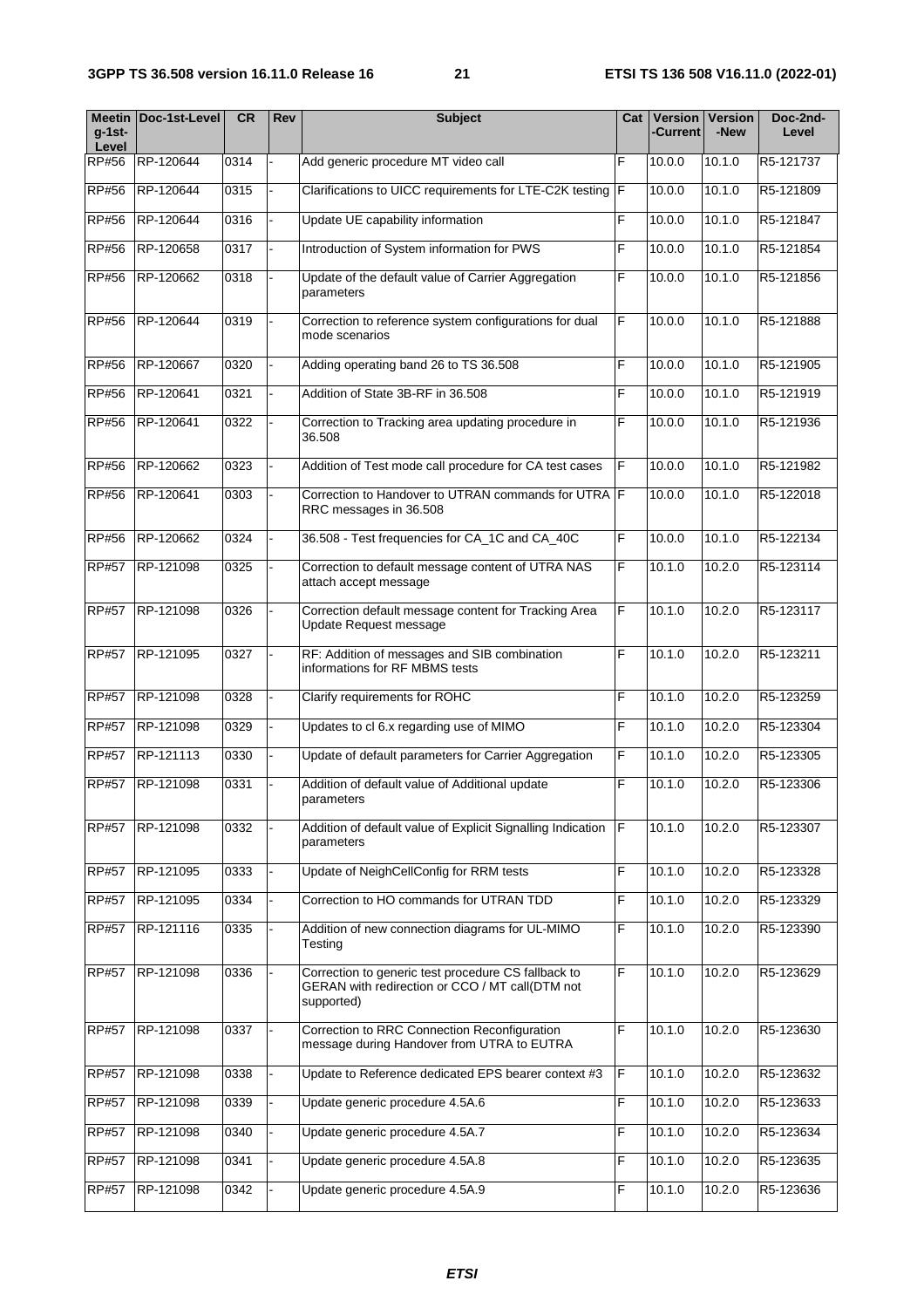| $q-1$ st-<br>Level | Meetin Doc-1st-Level | CR   | Rev | <b>Subject</b>                                                                                                              | Cat | -Current | Version   Version<br>-New | Doc-2nd-<br>Level |
|--------------------|----------------------|------|-----|-----------------------------------------------------------------------------------------------------------------------------|-----|----------|---------------------------|-------------------|
| <b>RP#57</b>       | RP-121098            | 0343 |     | Update the default value of IE<br>RadioResourceConfigCommon and IE<br>additionalSpectrumEmission                            | F   | 10.1.0   | 10.2.0                    | R5-123712         |
| <b>RP#57</b>       | RP-121098            | 0344 |     | Correction to test procedure 6.4.2.10                                                                                       | F   | 10.1.0   | 10.2.0                    | R5-123720         |
| <b>RP#57</b>       | RP-121098            | 0345 |     | Corrections to CDMA2000 message sequences                                                                                   | F   | 10.1.0   | 10.2.0                    | R5-123728         |
| <b>RP#57</b>       | RP-121098            | 0346 |     | Update of UE Capability Information                                                                                         | F   | 10.1.0   | 10.2.0                    | R5-123729         |
| <b>RP#57</b>       | RP-121098            | 0347 |     | Update of Paging test procedure (for NAS test cases)                                                                        | F   | 10.1.0   | 10.2.0                    | R5-123730         |
| <b>RP#57</b>       | RP-121098            | 0348 |     | Addition of guard timer to the procedure for IMS<br>signalling                                                              | F   | 10.1.0   | 10.2.0                    | R5-123731         |
| <b>RP#57</b>       | RP-121098            | 0349 |     | Update to cl. 6.4.2.7A and 7.2B.1                                                                                           | F   | 10.1.0   | 10.2.0                    | R5-123734         |
| <b>RP#57</b>       | RP-121113            | 0351 |     | Extension of cell configurations for Carrier Aggregation                                                                    | F   | 10.1.0   | 10.2.0                    | R5-123751         |
| <b>RP#57</b>       | RP-121113            | 0352 |     | Maximum number of cells simultaneously used in<br>Carrier Aggregation test cases                                            | F   | 10.1.0   | 10.2.0                    | R5-123752         |
| <b>RP#57</b>       | RP-121098            | 0353 |     | Update of default MSPL and MLPL contents in Test<br><b>UICC</b>                                                             | F   | 10.1.0   | 10.2.0                    | R5-123767         |
| <b>RP#57</b>       | RP-121113            | 0354 |     | Correction to the CA test state references                                                                                  | F   | 10.1.0   | 10.2.0                    | R5-123949         |
| <b>RP#58</b>       | RP-121681            | 0356 |     | Addition of new connection diagram for UL-MIMO<br>testing                                                                   | F   | 10.2.0   | 10.3.0                    | R5-125107         |
| <b>RP#58</b>       | RP-121659            | 0357 |     | Update to test procedure sequence 6.4.2.7A for check<br>that UE is camped on E-UTRAN cell upon mobility from<br>another RAT | F   | 10.2.0   | 10.3.0                    | R5-125116         |
| <b>RP#58</b>       | RP-121677            | 0358 |     | Introduction of connection diagrams for CA tests                                                                            | F   | 10.2.0   | 10.3.0                    | R5-125187         |
| <b>RP#58</b>       | RP-121685            | 0359 |     | Addition of default message contents for ESM<br>NOTIFICATION message                                                        | F   | 10.2.0   | 10.3.0                    | R5-125219         |
| <b>RP#58</b>       | RP-121659            | 0360 |     | Modification of measurement configuration for UTRAN<br><b>FDD SIG</b>                                                       | F   | 10.2.0   | 10.3.0                    | R5-125283         |
| <b>RP#58</b>       | RP-121659            | 0361 |     | Clarification of table 6.6.2-1                                                                                              | E   | 10.2.0   | 10.3.0                    | R5-125287         |
| <b>RP#58</b>       | RP-121656            | 0362 |     | Addition of channel bandwidth tested for E-UTRA FDD<br>band 19                                                              | IF  | 10.2.0   | 10.3.0                    | R5-125303         |
| <b>RP#58</b>       | RP-121656            | 0363 |     | Correction of circulator in connection diagrams                                                                             | F   | 10.2.0   | 10.3.0                    | R5-125370         |
| <b>RP#58</b>       | RP-121656            | 0364 |     | Correction to test channel numbers for Band 26                                                                              | F   | 10.2.0   | 10.3.0                    | R5-125372         |
| <b>RP#58</b>       | RP-121656            | 0365 |     | Update of Chw Bw Parameters for 1.4MHz and 3MHz                                                                             | F   | 10.2.0   | 10.3.0                    | R5-125373         |
| <b>RP#58</b>       | RP-121659            | 0366 |     | Update generic procedure 4.5A.7                                                                                             | F   | 10.2.0   | 10.3.0                    | R5-125530         |
| <b>RP#58</b>       | RP-121659            | 0367 |     | Update of default ROUTING AREA UPDATE REQUEST F<br>message                                                                  |     | 10.2.0   | 10.3.0                    | R5-125545         |
| <b>RP#58</b>       | RP-121690            | 0368 |     | CA_38: Addition of new test frequency for CA band 38                                                                        | F   | 10.2.0   | 10.3.0                    | R5-125573         |
| <b>RP#58</b>       | RP-121689            | 0369 |     | Addition of Band 28 definition                                                                                              | F   | 10.2.0   | 10.3.0                    | R5-125778         |
| <b>RP#58</b>       | RP-121685            | 0370 |     | Add generic procedure for IMS MO speech and<br>aSRVCC                                                                       | F   | 10.2.0   | 10.3.0                    | R5-125792         |
| <b>RP#58</b>       | RP-121677            | 0371 |     | Modification to state 3A-RF-CA initial conditions of<br>clause 5.2A.4                                                       | F   | 10.2.0   | 10.3.0                    | R5-125800         |
| <b>RP#58</b>       | RP-121688            | 0372 |     | Introduction of Band 27 to TS 36.508                                                                                        | F   | 10.2.0   | 10.3.0                    | R5-125832         |
| <b>RP#58</b>       | RP-121677            | 0373 |     | Update of RF Reference system configurations in<br>36.508                                                                   | F   | 10.2.0   | 10.3.0                    | R5-125933         |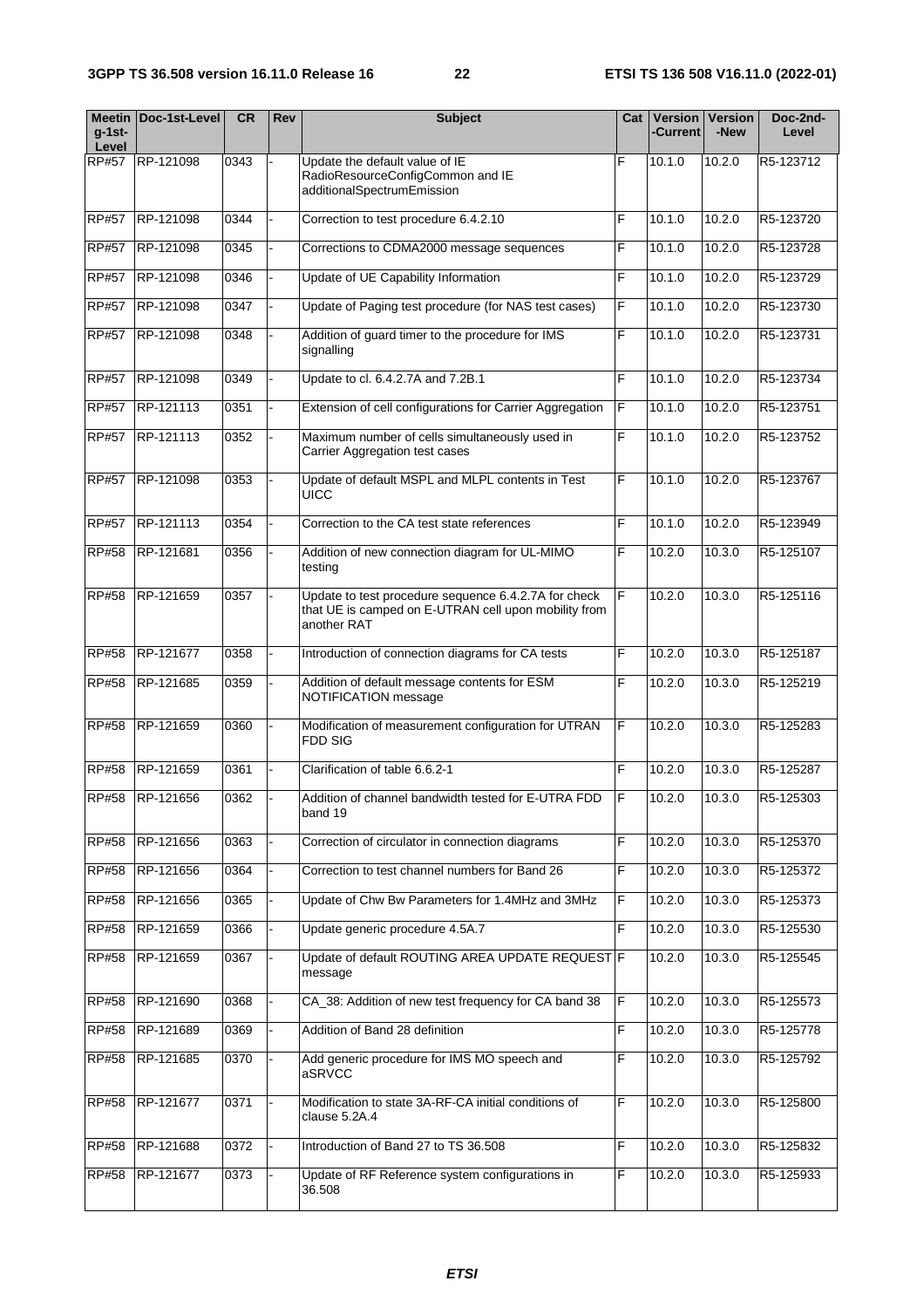| $q-1$ st-<br>Level | Meetin   Doc-1st-Level | <b>CR</b> | <b>Rev</b> | <b>Subject</b>                                                                                                                                                               | Cat | Version<br>-Current | <b>Version</b><br>-New | Doc-2nd-<br>Level |
|--------------------|------------------------|-----------|------------|------------------------------------------------------------------------------------------------------------------------------------------------------------------------------|-----|---------------------|------------------------|-------------------|
| $R\overline{P#58}$ | RP-121659              | 0374      |            | Using not null integrity protection and ciphering<br>algorithms by default                                                                                                   | F   | 10.2.0              | 10.3.0                 | R5-126020         |
| <b>RP#58</b>       | RP-121677              | 0375      |            | Introducing default channel bandwidth for CA signalling<br>testing                                                                                                           | F   | 10.2.0              | 10.3.0                 | R5-126053         |
| RP#59              | RP-130156              | 0377      |            | Addition of new connection diagram for UL-MIMO<br>testing                                                                                                                    | F   | 10.3.0              | 10.4.0                 | R5-130136         |
| RP#59              | RP-130145              | 0378      |            | AWGN Level uncertainty for Signalling test cases                                                                                                                             | F   | 10.3.0              | 10.4.0                 | R5-130201         |
| RP#59              | RP-130144              | 0379      |            | Correction to CDMA2000Parameters message contents F                                                                                                                          |     | 10.3.0              | 10.4.0                 | R5-130202         |
| RP#59              | RP-130167              | 0380      |            | Addition of SCell configuration type                                                                                                                                         | F   | 10.3.0              | 10.4.0                 | R5-130311         |
| RP#59              | RP-130145              | 0382      |            | Addition of default message contents of measurement<br>information elements for event A4 and A5 measurement<br>test cases                                                    | F   | 10.3.0              | 10.4.0                 | R5-130363         |
| RP#59              | RP-130144              | 0383      |            | Correction to ncc-Permitted value to TS 36.508                                                                                                                               | F   | 10.3.0              | 10.4.0                 | R5-130453         |
| RP#59              | RP-130167              | 0384      |            | Correction to EARFCN definition for CA_40C                                                                                                                                   | F   | 10.3.0              | 10.4.0                 | R5-130477         |
| RP#59              | RP-130144              | 0385      |            | Addition of combination A2+A11 and condition "UTRA<br>Speech + Packet RAB Setup after Speech RAB Setup<br>in CELL DCH in Table 4.7B.1-1: HANDOVER TO<br><b>UTRAN COMMAND</b> | F   | 10.3.0              | 10.4.0                 | R5-130561         |
| RP#59              | RP-130144              | 0386      |            | Update of Band 18 configuration                                                                                                                                              | F   | 10.3.0              | 10.4.0                 | R5-130619         |
| RP#59              | RP-130144              | 0387      |            | Update generic procedure 4.5.2                                                                                                                                               | F   | 10.3.0              | 10.4.0                 | R5-130620         |
| RP#59              | RP-130144              | 0388      |            | Update generic procedure 4.5.2A                                                                                                                                              | F   | 10.3.0              | 10.4.0                 | R5-130621         |
| RP#59              | RP-130144              | 0389      |            | Add generic procedure MO add video                                                                                                                                           | F   | 10.3.0              | 10.4.0                 | R5-130622         |
| RP#59              | RP-130144              | 0390      |            | Add generic procedure MT add video                                                                                                                                           | F   | 10.3.0              | 10.4.0                 | R5-130623         |
| RP#59              | RP-130167              | 0391      |            | Correction of test frequencies for CA signalling tests                                                                                                                       | F   | 10.3.0              | 10.4.0                 | R5-130692         |
| RP#59              | RP-130146              | 0395      |            | Addition of simulated cell for E-UTRA dual mode multi<br>cell network scenarios                                                                                              | F   | 10.3.0              | 10.4.0                 | R5-130709         |
| RP#59              | RP-130167              | 0397      |            | Corrections to Annex A general considerations on<br>connections for CA testing                                                                                               | F   | 10.3.0              | 10.4.0                 | R5-130900         |
| RP#59              | RP-130165              | 0376      |            | Addition of test frequencies of CA_1A-19A and CA_1A- F<br>21A for CA signalling testing                                                                                      |     | 10.4.0              | 11.0.0                 | R5-130087         |
| RP#59              | RP-130165              | 0381      |            | Addition of test frequencies for CA_7C and CA_41C<br>signalling test                                                                                                         | F   | 10.4.0              | 11.0.0                 | R5-130343         |
| RP#59              | RP-130165              | 0392      |            | Addition of test frequencies of CA_38, CA_3-7 and<br>CA_7-20 for CA signalling test                                                                                          | F   | 10.4.0              | 11.0.0                 | R5-130694         |
| RP#59              | RP-130165              | 0393      |            | Addition of test frequencies of CA_4A-5A and CA_4A-<br>13A for CA signalling testing                                                                                         | F   | 10.4.0              | 11.0.0                 | R5-130695         |
| RP#59              | RP-130165              | 0394      |            | Updates of 6.2.3.2 Test frequency for CA_1A-18A and<br>11A-18A                                                                                                               | F   | 10.4.0              | 11.0.0                 | R5-130696         |
| RP#59              | RP-130164              | 0396      |            | Adding operating band 44 to TS36.508                                                                                                                                         | F   | 10.4.0              | 11.0.0                 | R5-130710         |
| RP#59              | RP-130165              | 0398      |            | Addition of new test frequencies for CA band 7 and<br>band 41                                                                                                                | F   | 10.4.0              | 11.0.0                 | R5-130955         |
| RP#60              | RP-130609              | 0399      |            | Update of CDMA2000 specification references: TS<br>36.508                                                                                                                    | F   | 10.4.0              | 11.1.0                 | R5-131067         |
| RP#60              | RP-130609              | 0401      |            | Editorial Fix Hysteris values for event B1&B2<br>ReportConfigInterRAT for GERAN                                                                                              | F   | 10.4.0              | 11.1.0                 | R5-131090         |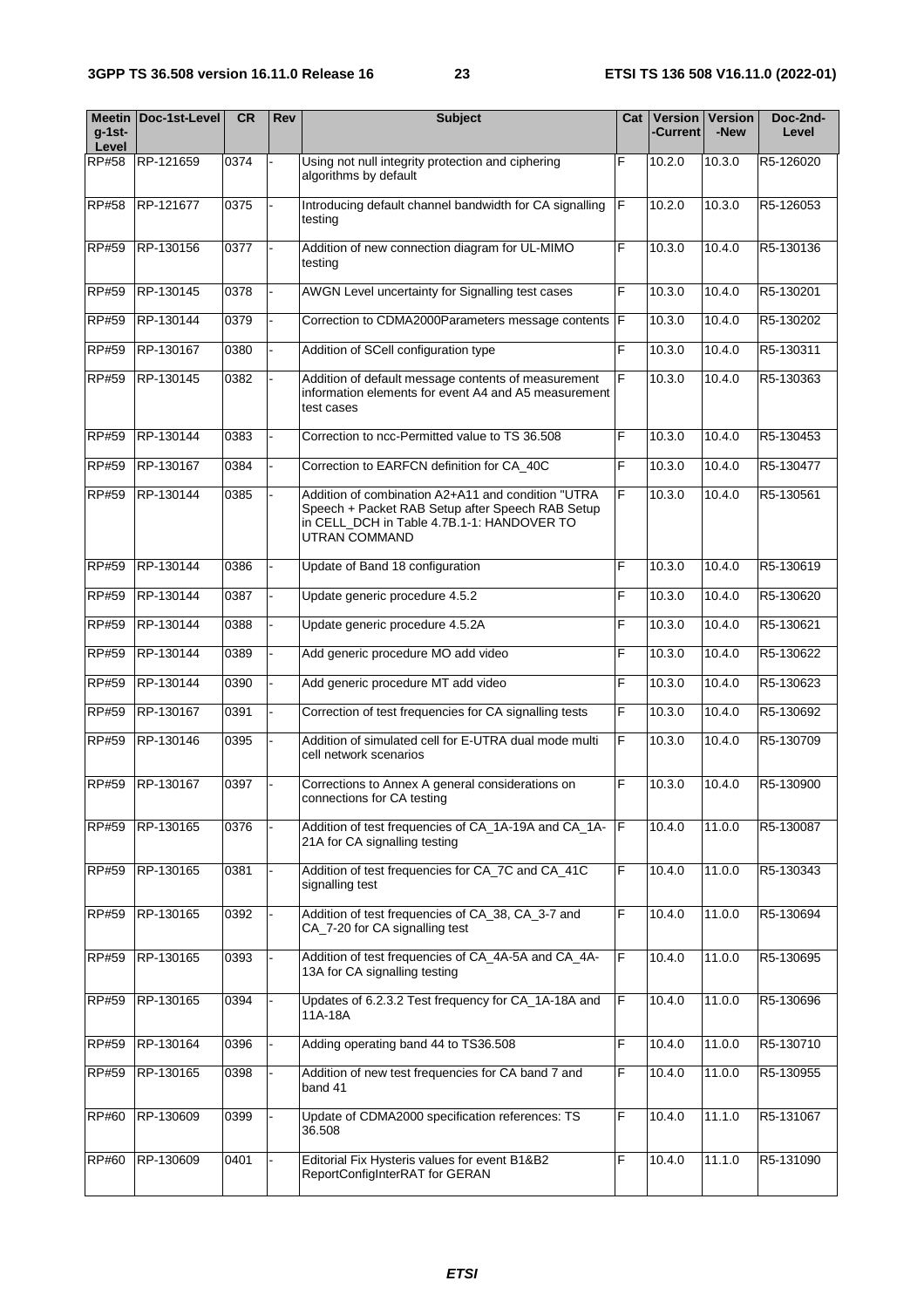| $q-1$ st-<br>Level | Meetin   Doc-1st-Level | <b>CR</b> | Rev | <b>Subject</b>                                                                           | Cat | <b>Version</b><br>-Current | <b>Version</b><br>-New | Doc-2nd-<br>Level |
|--------------------|------------------------|-----------|-----|------------------------------------------------------------------------------------------|-----|----------------------------|------------------------|-------------------|
| RP#60              | RP-130622              | 0402      |     | elCIC: Connection diagram for 2x2 antenna<br>configuration scenarios                     | F   | 10.4.0                     | 11.1.0                 | R5-131116         |
| <b>RP#60</b>       | RP-130636              | 0403      |     | CA: Connection diagrams for RRM tests                                                    | F   | 10.4.0                     | 11.1.0                 | R5-131117         |
| <b>RP#60</b>       | RP-130609              | 0404      |     | Clarification to ncc-Permitted value interpretation in TS<br>36.508                      | F   | 10.4.0                     | 11.1.0                 | R5-131322         |
| <b>RP#60</b>       | RP-130626              | 0405      |     | Maintenance of Band 23 Requirements in TS 36.508                                         | F   | 10.4.0                     | 11.1.0                 | R5-131462         |
| <b>RP#60</b>       | RP-130626              | 0406      |     | Adding IE T3412 extended value                                                           | F   | 10.4.0                     | 11.1.0                 | R5-131474         |
| <b>RP#60</b>       | RP-130611              | 0408      |     | Addition of exception for p-MaxGERAN of SIB7                                             | F   | 10.4.0                     | 11.1.0                 | R5-131583         |
| <b>RP#60</b>       | RP-130627              | 0409      |     | Correction of test bandwidth for band 44                                                 | F.  | 10.4.0                     | 11.1.0                 | R5-131611         |
| <b>RP#60</b>       | RP-130631              | 0410      |     | Addition of default parameters for ePDCCH                                                | F   | 10.4.0                     | 11.1.0                 | R5-131638         |
| <b>RP#60</b>       | RP-130630              | 0411      |     | Addition of default parameters for CoMP                                                  | F   | 10.4.0                     | 11.1.0                 | R5-131667         |
| <b>RP#60</b>       | RP-130628              | 0412      |     | Addition of test frequencies for CA_2A-17A and CA_4A- F<br>17A for signalling testing    |     | 10.4.0                     | 11.1.0                 | R5-131704         |
| <b>RP#60</b>       | RP-130611              | 0413      |     | Editorial update of generic procedure 4.5.2                                              | F   | 10.4.0                     | 11.1.0                 | R5-131804         |
| <b>RP#60</b>       | RP-130611              | 0414      |     | Editorial update of generic procedure 4.5.2A                                             | F   | 10.4.0                     | 11.1.0                 | R5-131805         |
| <b>RP#60</b>       | RP-130609              | 0415      |     | Correction of DRB Logical Channel configuration                                          | F   | 10.4.0                     | 11.1.0                 | R5-131806         |
| <b>RP#60</b>       | RP-130611              | 0416      |     | Add generic procedure for XCAP establishment                                             | F   | 10.4.0                     | 11.1.0                 | R5-131807         |
| <b>RP#60</b>       | RP-130611              | 0417      |     | Corrections to default messages for eMBMS testing                                        | F   | 10.4.0                     | 11.1.0                 | R5-131809         |
| <b>RP#60</b>       | RP-130611              | 0418      |     | Complete the default MEASUREMENT CONTROL<br>MESSAGE for LCR_TDD_UTRAN                    | F   | 10.4.0                     | 11.1.0                 | R5-131872         |
| <b>RP#60</b>       | RP-130636              | 0419      |     | Carrier Aggregation: PCC and SCC Configuration<br>Update                                 | F   | 10.4.0                     | 11.1.0                 | R5-131885         |
| <b>RP#60</b>       | RP-130609              | 0420      |     | Update of UECapabilityInformation for Rel-11 UEs                                         | F   | 10.4.0                     | 11.1.0                 | R5-131888         |
| <b>RP#60</b>       | RP-130636              | 0421      |     | Modifications to Common Section CA settings                                              | F   | 10.4.0                     | 11.1.0                 | R5-132002         |
| <b>RP#60</b>       | RP-130636              | 0422      |     | Correction to test frequencies for CA signalling test                                    | F   | 10.4.0                     | 11.1.0                 | R5-132027         |
| <b>RP#60</b>       | RP-130629              | 0423      |     | Modification of default contents for<br>UEInformationRequest message                     | F   | 10.4.0                     | 11.1.0                 | R5-132029         |
| <b>RP#60</b>       | RP-130628              | 0424      |     | Addition of test frequencies of CA_4-12, CA_5-12 for<br>CA signalling test               | F   | 10.4.0                     | 11.1.0                 | R5-132041         |
| <b>RP#60</b>       | RP-130611              | 0426      |     | Addition of generic procedure for IMS call release                                       | F   | 10.4.0                     | 11.1.0                 | R5-132066         |
| <b>RP#60</b>       | RP-130609              | 0425      |     | Update of CSIM and USIM EFs                                                              | F   | 10.4.0                     | 11.1.0                 | R5-132082         |
| <b>RP#60</b>       | RP-130609              | 0427      |     | Corrections to setup of dedicated EPS bearer contexts<br>in IMS generic procedures       | F   | 10.4.0                     | 11.1.0                 | R5-132085         |
| RP#60              | RP-130636              | 0428      |     | Modifications to RF Section CA settings                                                  | F   | 10.4.0                     | 11.1.0                 | R5-132106         |
| <b>RP#60</b>       | RP-130610              | 0429      |     | Correction to generic MO CSFB procedures                                                 | F   | 10.4.0                     | 11.1.0                 | R5-131496         |
| <b>RP#60</b>       |                        |           |     | Correction in history table from v11.0.0 to v11.1.0                                      | F   | 11.0.0                     | 11.1.1                 |                   |
| <b>RP#61</b>       | RP-131115              | 0460      |     | Addition of frequency f2 to band combinations CA_2A-<br>17A and CA_4A-17A                | F   | 11.1.1                     | 11.2.0                 | R5-133094         |
| RP#61              | RP-131115              | 0430      |     | Addition of test frequencies of CA_3-8 for CA signaling<br>test                          | F   | 11.1.1                     | 11.2.0                 | R5-133113         |
| <b>RP#61</b>       | RP-131103              | 0431      |     | Addition of option to use IP addresses from PCO IE in<br><b>ESM INFORMATION RESPONSE</b> | F   | 11.1.1                     | 11.2.0                 | R5-133116         |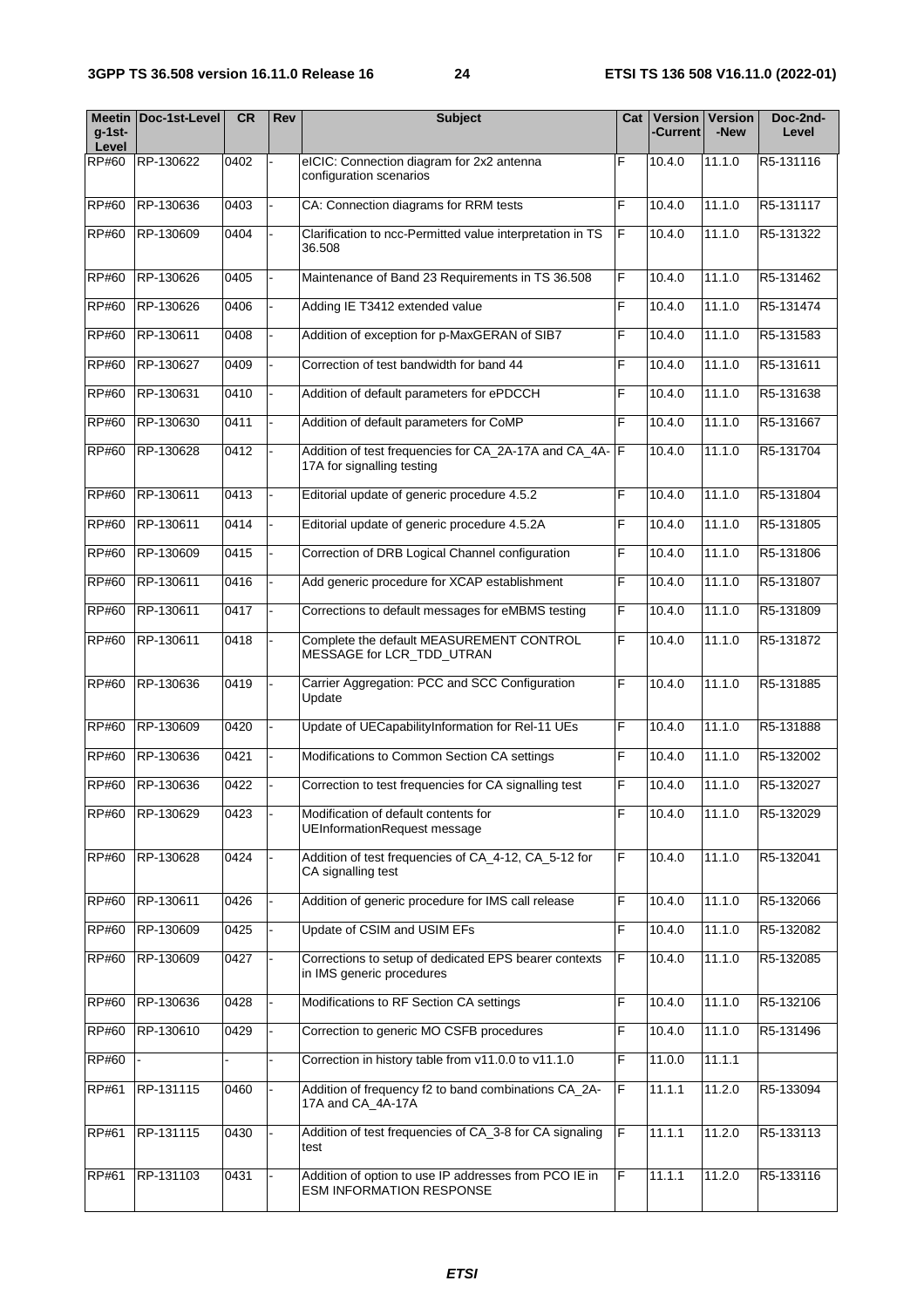| $q-1$ st-<br>Level | Meetin Doc-1st-Level | <b>CR</b> | Rev | <b>Subject</b>                                                                           | Cat | Version<br><b>Current</b> | <b>Version</b><br>-New | Doc-2nd-<br>Level |
|--------------------|----------------------|-----------|-----|------------------------------------------------------------------------------------------|-----|---------------------------|------------------------|-------------------|
| RP#61              | RP-131101            | 0432      |     | Update of CSIM Elementary File for EPRL                                                  | F   | 11.1.1                    | 11.2.0                 | R5-133118         |
| RP#61              | RP-131103            | 0433      |     | Correction to SystemInformationBlockType13 message<br>(eMBMS testing)                    | F   | 11.1.1                    | 11.2.0                 | R5-133159         |
| RP#61              | RP-131114            | 0434      |     | Correction to default MBMS Counting messages                                             | F   | 11.1.1                    | 11.2.0                 | R5-133160         |
| <b>RP#61</b>       | RP-131111            | 0435      |     | CA RRM: Phase rotator for intra-frequency static<br>scenarios                            | F   | 11.1.1                    | 11.2.0                 | R5-133224         |
| RP#61              | RP-131125            | 0436      |     | Addition of Band 31 to 36.508                                                            | F   | 11.1.1                    | 11.2.0                 | R5-133246         |
| RP#61              | RP-131111            | 0437      |     | Test frequencies for RF intra-band contiguous CA tests                                   | F   | 11.1.1                    | 11.2.0                 | R5-133270         |
| <b>RP#61</b>       | RP-131115            | 0438      |     | Update of PUCCH-ConfigDedicated-v1020-DEFAULT<br>for TDD                                 | F   | 11.1.1                    | 11.2.0                 | R5-133275         |
| RP#61              | RP-131101            | 0439      |     | Default Bandwidth Configuration for E-UTRA Band 2 RF F<br>Testing                        |     | 11.1.1                    | 11.2.0                 | R5-133306         |
| RP#61              | RP-131116            | 0440      |     | Modification of default contents for<br>UEInformationRequest message                     | F   | 11.1.1                    | 11.2.0                 | R5-133321         |
| RP#61              | RP-131115            | 0441      |     | Correction of reference to cell frequencies for CA<br>signalling test cases              | F   | 11.1.1                    | 11.2.0                 | R5-133348         |
| RP#61              | RP-131101            | 0442      |     | Correction to SID value                                                                  | E   | 11.1.1                    | 11.2.0                 | R5-133365         |
| RP#61              | RP-131101            | 0443      |     | Update of generic procedure 4.5A.7                                                       | F   | 11.1.1                    | 11.2.0                 | R5-133366         |
| <b>RP#61</b>       | RP-131101            | 0444      |     | Update of generic procedure 4.5A.14                                                      | F   | 11.1.1                    | 11.2.0                 | R5-133367         |
| <b>RP#61</b>       | RP-131111            | 0445      |     | Update of Generic RRM procedures for CA                                                  | F   | 11.1.1                    | 11.2.0                 | R5-133451         |
| <b>RP#61</b>       | RP-131113            | 0446      |     | Default Message Contents for eICIC PCell Pattern                                         | F   | 11.1.1                    | 11.2.0                 | R5-133453         |
| <b>RP#61</b>       | RP-131103            | 0447      |     | Corrections to the reference dedicated EPS bearer<br>contexts                            | F   | 11.1.1                    | 11.2.0                 | R5-133509         |
| RP#61              | RP-131101            | 0448      |     | Extension of default contents of ACTIVATE DEFAULT<br>EPS BEARER CONTEXT REQUESTS message | F   | 11.1.1                    | 11.2.0                 | R5-133554         |
| RP#61              | RP-131101            | 0449      |     | Corrections to allow ISIM or USIM to be used in test<br>cases using IMS                  | E   | 11.1.1                    | 11.2.0                 | R5-133582         |
| RP#61              | RP-131101            | 0450      |     | Correction of Feature Group Indicators in Table 4.6.1-23 F                               |     | 11.1.1                    | 11.2.0                 | R5-133583         |
| RP#61              | RP-131101            | 0451      |     | Correction to ROUTING AREA UPDATE ACCEPT<br>default message contents                     | F   | 11.1.1                    | 11.2.0                 | R5-133584         |
| RP#61              | RP-131115            | 0452      |     | Addition of test frequencies of CA_3A-5A for CA<br>signalling test                       | F   | 11.1.1                    | 11.2.0                 | R5-133614         |
| RP#61              | RP-131115            | 0453      |     | Extension of EUTRA CA test frequency configurations                                      | F   | 11.1.1                    | 11.2.0                 | R5-133615         |
| RP#61              | RP-131113            | 0454      |     | Update of Measurement information element                                                | F   | 11.1.1                    | 11.2.0                 | R5-133645         |
| <b>RP#61</b>       | RP-131117            | 0455      |     | Introduction of new default messages for eMBMS<br>service continuity testing             | F   | 11.1.1                    | 11.2.0                 | R5-133661         |
| RP#61              | RP-131117            | 0456      |     | Introduction of system information combinations for<br>eMBMS service continuity testing  | F   | 11.1.1                    | 11.2.0                 | R5-133662         |
| RP#61              | RP-131118            | 0457      |     | Addition of specific message formats for eDDA test<br>cases.                             | F   | 11.1.1                    | 11.2.0                 | R5-133674         |
| RP#61              | RP-131101            | 0458      |     | Missing agreed change in 36.508                                                          | F   | 11.1.1                    | 11.2.0                 | R5-133704         |
| <b>RP#61</b>       | RP-131101            | 0459      |     | Clean up of 36.508                                                                       | F   | 11.1.1                    | 11.2.0                 | R5-133714         |
| RP#62              | RP-131864            | 0461      |     | Correction of MBSFNAreaConfiguration and SIB<br>combination 15                           | F   | 11.2.0                    | 11.3.0                 | R5-134152         |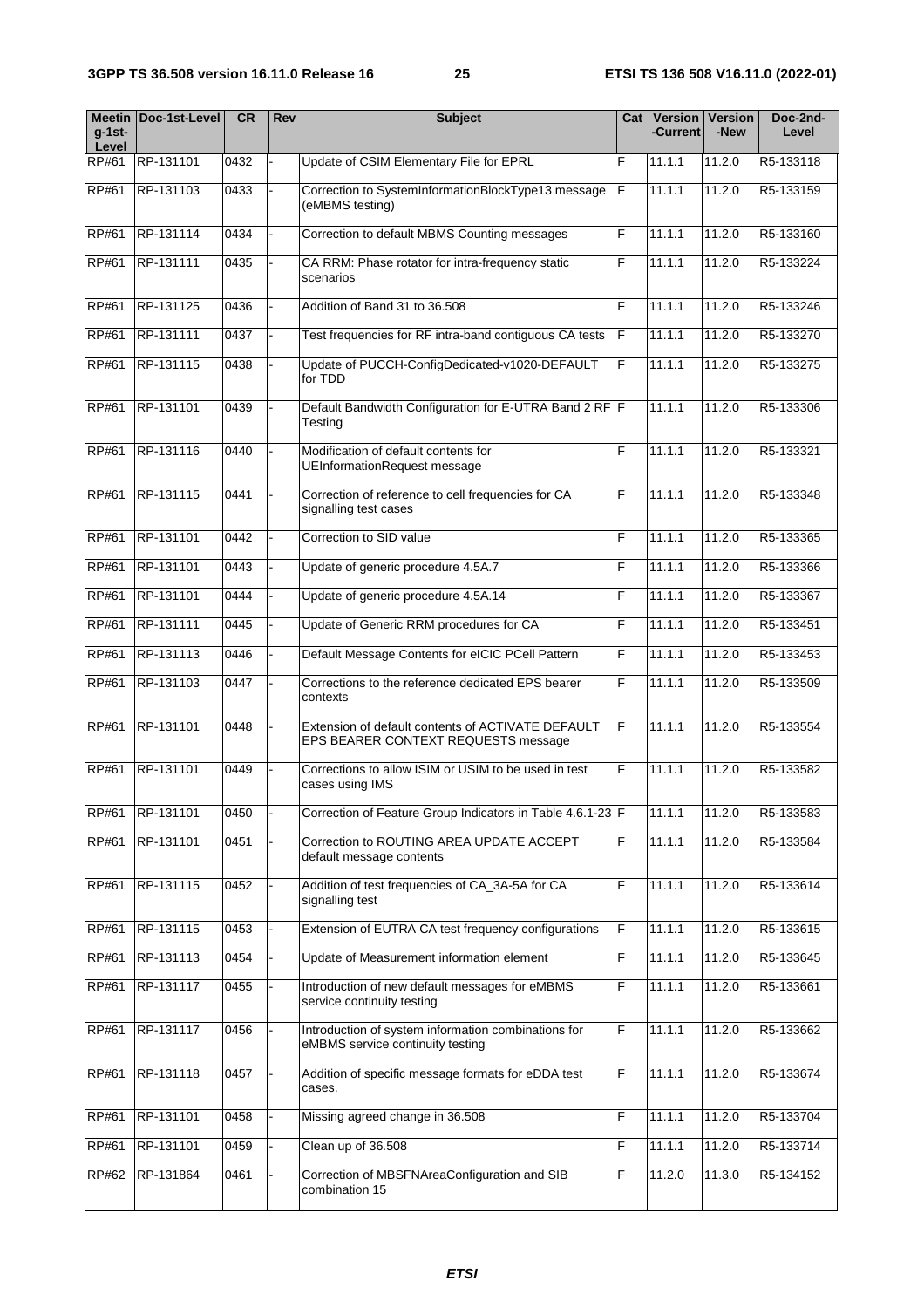|                    | Meetin Doc-1st-Level | <b>CR</b> | Rev | <b>Subject</b>                                                                                            | Cat | <b>Current</b> | Version   Version<br>-New | Doc-2nd-  |
|--------------------|----------------------|-----------|-----|-----------------------------------------------------------------------------------------------------------|-----|----------------|---------------------------|-----------|
| $q-1$ st-<br>Level |                      |           |     |                                                                                                           |     |                |                           | Level     |
| RP#62              | RP-131874            | 0465      |     | Correction to MeasConfig-DEFAULT                                                                          | F   | 11.2.0         | 11.3.0                    | R5-134459 |
| RP#62              | RP-131876            | 0466      |     | General clarification to CA test frequency tables for<br>signalling                                       | F   | 11.2.0         | 11.3.0                    | R5-134642 |
| RP#62              | RP-131861            | 0467      |     | Update to MeasConfig-DEFAULT                                                                              | F   | 11.2.0         | 11.3.0                    | R5-134645 |
| <b>RP#62</b>       | RP-131861            | 0469      |     | Editorial correction to generic MO CSFB procedures                                                        | F   | 11.2.0         | 11.3.0                    | R5-134726 |
| <b>RP#62</b>       | RP-131864            | 0470      |     | Corrections to default message contents of<br><b>MBMSCountingRequest</b>                                  | F   | 11.2.0         | 11.3.0                    | R5-134727 |
| RP#62              | RP-131876            | 0471      |     | Extension of default settings for the Elementary Files on F<br>Test UICC                                  |     | 11.2.0         | 11.3.0                    | R5-134730 |
| RP#62              | RP-131877            | 0472      |     | Addition of CA band combinations CA_2A_29A,<br>CA_4A_29A and CA_5A_17A                                    | F   | 11.2.0         | 11.3.0                    | R5-134786 |
| RP#62              | RP-131873            | 0475      |     | Addition of connection diagrams for CA CSI tests                                                          | F   | 11.2.0         | 11.3.0                    | R5-134803 |
| RP#62              | RP-131873            | 0477      |     | Correction to PhysicalConfigDedicated-DEFAULT for<br>SCell AddMod                                         | F   | 11.2.0         | 11.3.0                    | R5-134903 |
| RP#62              | RP-131873            | 0478      |     | Clarification of multi antenna ports for all neighboring<br>cells                                         | F   | 11.2.0         | 11.3.0                    | R5-134904 |
| RP#62              | RP-131877            | 0480      |     | Addition of B29 test frequencies to 36.508                                                                | F   | 11.2.0         | 11.3.0                    | R5-134986 |
| <b>RP#62</b>       | RP-131861            | 0481      |     | Corrections to procedures for State 3A-RF                                                                 | F   | 11.2.0         | 11.3.0                    | R5-135013 |
| RP#62              | RP-131864            | 0468      |     | Correction to Generic Test Procedure for IMS<br>Emergency call establishment in EUTRA: Limited<br>Service | F   | 11.2.0         | 11.3.0                    | R5-135069 |
| RP#62              | RP-131864            | 0479      |     | Correction of generic test procedure for IMS Emergency F<br>Call establishment in EUTRA limited service   |     | 11.2.0         | 11.3.0                    | R5-135070 |
| RP#62              | RP-131890            | 0462      |     | Addition of test frequencies for CA_3C                                                                    | F   | 11.3.0         | 12.0.0                    | R5-134336 |
| <b>RP#62</b>       | RP-131890            | 0463      |     | Updates of 6.2.3.2 Test frequencies for CA_1A-26A                                                         | F   | 11.3.0         | 12.0.0                    | R5-134368 |
| RP#62              | RP-131890            | 0464      |     | Addition of CA band combination CA_2A_5A                                                                  | F   | 11.3.0         | 12.0.0                    | R5-134426 |
| RP#62              | RP-131873            | 0473      |     | Addition of test frequencies of CA_3A-19A and<br>CA_19A-21A for CA signalling testing                     | F   | 11.3.0         | 12.0.0                    | R5-134790 |
| RP#62              | RP-131890            | 0474      |     | Addition of test frequencies for CA_3C signalling test                                                    | F   | 11.3.0         | 12.0.0                    | R5-134791 |
| RP#63              | RP-140329            | 0482      |     | Adding default message content for<br>SystemInformationBlockType14                                        | E   | 12.0.0         | 12.1.0                    | R5-140075 |
| RP#63              | RP-140307            | 0484      |     | Correction of UTRA cell carrier frequency in Table<br>$6.3.1.3 - 2$                                       | F   | 12.0.0         | 12.1.0                    | R5-140136 |
| RP#63              | R5-140319            | 0485      |     | CA RF: Adding connection diagram for CA 4x2 MIMO<br>with fading scenarios                                 | F   | 12.0.0         | 12.1.0                    | R5-140242 |
| RP#63              | R5-140319            | 0486      |     | eDL-MIMO RF: Adding connection diagram for 8x2<br>MIMO scenarios                                          | F   | 12.0.0         | 12.1.0                    | R5-140243 |
| RP#63              | RP-140307            | 0487      |     | Correction to Table 6.4.2.7A.1-1 for TAU Request                                                          | F   | 12.0.0         | 12.1.0                    | R5-140325 |
| RP#63              | RP-140308            | 0488      |     | Update of MBMS configurations                                                                             | F   | 12.0.0         | 12.1.0                    | R5-140394 |
| RP#63              | RP-140332            | 0489      |     | Addtion of test frequencies for CA_1A-8A                                                                  | F   | 12.0.0         | 12.1.0                    | R5-140406 |
| RP#63              | R5-140319            | 0490      |     | Correction to UL CA message exceptions                                                                    | E   | 12.0.0         | 12.1.0                    | R5-140503 |
| RP#63              | RP-140308            | 0492      |     | Correction to Generic Test Procedure for IMS<br>Emergency call establishment in EUTRA: Limited<br>Service | F   | 12.0.0         | 12.1.0                    | R5-140536 |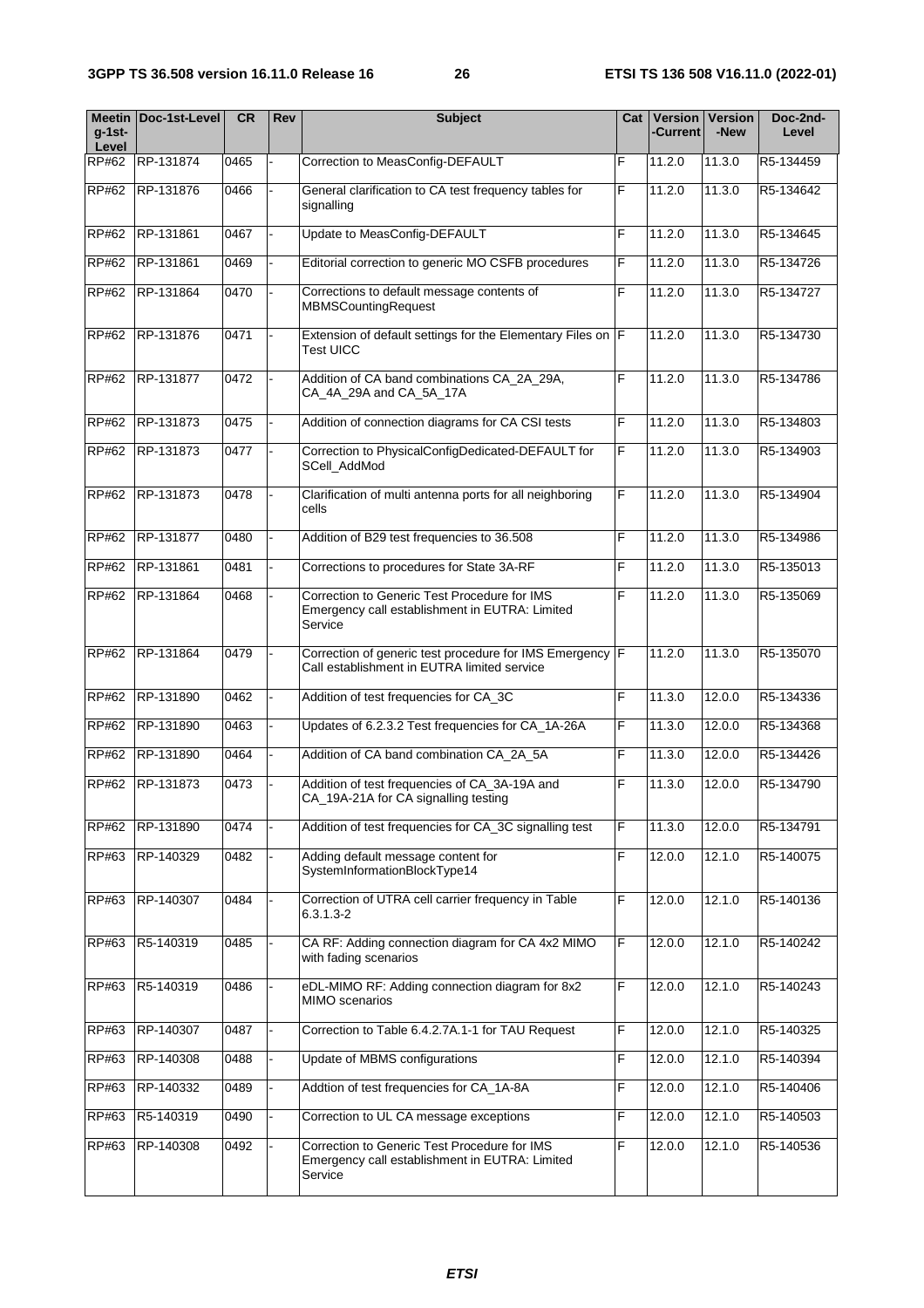| $q-1$ st-<br>Level | Meetin Doc-1st-Level | <b>CR</b> | Rev | <b>Subject</b>                                                                                           | Cat | Version  <br><b>Current</b> | <b>Version</b><br>-New | Doc-2nd-<br>Level |
|--------------------|----------------------|-----------|-----|----------------------------------------------------------------------------------------------------------|-----|-----------------------------|------------------------|-------------------|
| RP#63              | R5-140319            | 0493      |     | Update to QuantityConfig in MeasConfig DEFAULT                                                           | F   | 12.0.0                      | 12.1.0                 | R5-140743         |
| RP#63              | RP-140331            | 0494      |     | Correction of CA band combinations CA_1A_18A and<br>CA_11A_18A                                           | F   | 12.0.0                      | 12.1.0                 | R5-140744         |
| RP#63              | R5-140319            | 0495      |     | Adding test frequencies for CA reverse inter band<br>combination for bands 4 and 13                      | F   | 12.0.0                      | 12.1.0                 | R5-140745         |
| RP#63              | RP-140307            | 0496      |     | Update to Generic test procedure in TS 36.508 Table<br>6.4.2.7A-2                                        | F   | 12.0.0                      | 12.1.0                 | R5-140746         |
| RP#63              | RP-140307            | 0497      |     | Addition of procedure for EPS Bearer Deactivaton and<br>deletion of procedure for MT release of IMS call | F   | 12.0.0                      | 12.1.0                 | R5-140747         |
| RP#63              | RP-140332            | 0498      |     | Addition of Rel12 reverse band combination CA_2A-5A                                                      | F   | 12.0.0                      | 12.1.0                 | R5-140789         |
| RP#63              | RP-140325            | 0499      |     | Addition of neighbour cell CRS and dedicated SIB-1 IE<br>for fEICIC test cases                           | F   | 12.0.0                      | 12.1.0                 | R5-140830         |
| RP#63              | R5-140319            | 0500      |     | Addition of transmissionMode-r10 for SCC                                                                 | F   | 12.0.0                      | 12.1.0                 | R5-140928         |
| RP#63              | RP-140331            | 0501      |     | Addition of Rel11 reverse band combinations CA_2A-<br>29A, CA_4A-5A, CA_4A-29A, CA_5A-17A                | F   | 12.0.0                      | 12.1.0                 | R5-140998         |
| RP#63              | RP-140302            | 0502      |     | Change of test frequencies for Band 28                                                                   | F   | 12.0.0                      | 12.1.0                 | R5-141039         |
| RP#64              | RP-140838            | 0503      |     | Addition of CA 3A-28A to 36.508                                                                          | F   | 12.1.0                      | 12.2.0                 | R5-142114         |
| <b>RP#64</b>       | RP-140812            | 0504      |     | Update to MEASUREMENT CONTROL                                                                            | F   | 12.1.0                      | 12.2.0                 | R5-142126         |
| RP#64              | RP-140815            | 0505      |     | Update to default non-MBSFNregionLength in<br>SystemInformationBlockType13                               | F   | 12.1.0                      | 12.2.0                 | R5-142127         |
| <b>RP#64</b>       | RP-140815            | 0506      |     | Editorial Update to Table 4.6.1-4A:<br><b>MBSFNAreaConfiguration</b>                                     | F   | 12.1.0                      | 12.2.0                 | R5-142128         |
| RP#64              | RP-140837            | 0507      |     | Correction to default SystemInformationBlockType15<br>message for eMBMS testing                          | F   | 12.1.0                      | 12.2.0                 | R5-142254         |
| RP#64              | RP-140838            | 0508      |     | Updates of 6.2.3.2 Test frequency for CA_3A-26A and<br>CA_3A-27A                                         | F   | 12.1.0                      | 12.2.0                 | R5-142299         |
| <b>RP#64</b>       | RP-140832            | 0509      |     | Adding connection diagramms for RF/RRM Rel-11 WI-s F<br>tests                                            |     | 12.1.0                      | 12.2.0                 | R5-142318         |
| RP#64              | RP-140832            | 0510      |     | Addition of exceptions for felCIC RRM test cases                                                         | F   | 12.1.0                      | 12.2.0                 | R5-142336         |
| RP#64              | RP-140812            | 0511      |     | Correction to NAS UTRA Routing Area Update Accept<br>message                                             | F   | 12.1.0                      | 12.2.0                 | R5-142397         |
| <b>RP#64</b>       | RP-140812            | 0512      |     | Correction to the exception of SIB2                                                                      | F   | 12.1.0                      | 12.2.0                 | R5-142602         |
| RP#64              | RP-140812            | 0513      |     | Addition of 4Tx for RF demodulation test cases                                                           | F   | 12.1.0                      | 12.2.0                 | R5-142603         |
| RP#64              | RP-140838            | 0514      |     | Addtion of test frequencies for CA_2A-4A and CA_5A-<br>7A                                                | F   | 12.1.0                      | 12.2.0                 | R5-142768         |
| RP#64              | RP-140837            | 0515      |     | Correction to system information combination 16 and 19 F<br>for eMBMS testing                            |     | 12.1.0                      | 12.2.0                 | R5-142844         |
| RP#64              | RP-140817            | 0516      |     | Update to ri-ConfigIndex in Table 4.6.3-2AC CQI-<br>ReportPeriodic-r10-DEFAULT                           | F   | 12.1.0                      | 12.2.0                 | R5-142845         |
| <b>RP#64</b>       | RP-140815            | 0517      |     | Correction to MFBI Frequencies in 36.508                                                                 | F   | 12.1.0                      | 12.2.0                 | R5-142846         |
| RP#64              | RP-140838            | 0518      |     | Addition of test frequencies of CA_39A-41A for CA<br>signalling testing in TS 36.508                     | F   | 12.1.0                      | 12.2.0                 | R5-142928         |
| RP#64              | RP-140838            | 0519      |     | Updates to TS 36.508 for CA_27B sianlling test<br>frequencies defined in section 6.2.3.2                 | F   | 12.1.0                      | 12.2.0                 | R5-142930         |
| RP#64              | RP-140817            | 0520      |     | Clarification of RRC message definitions                                                                 | F   | 12.1.0                      | 12.2.0                 | R5-143001         |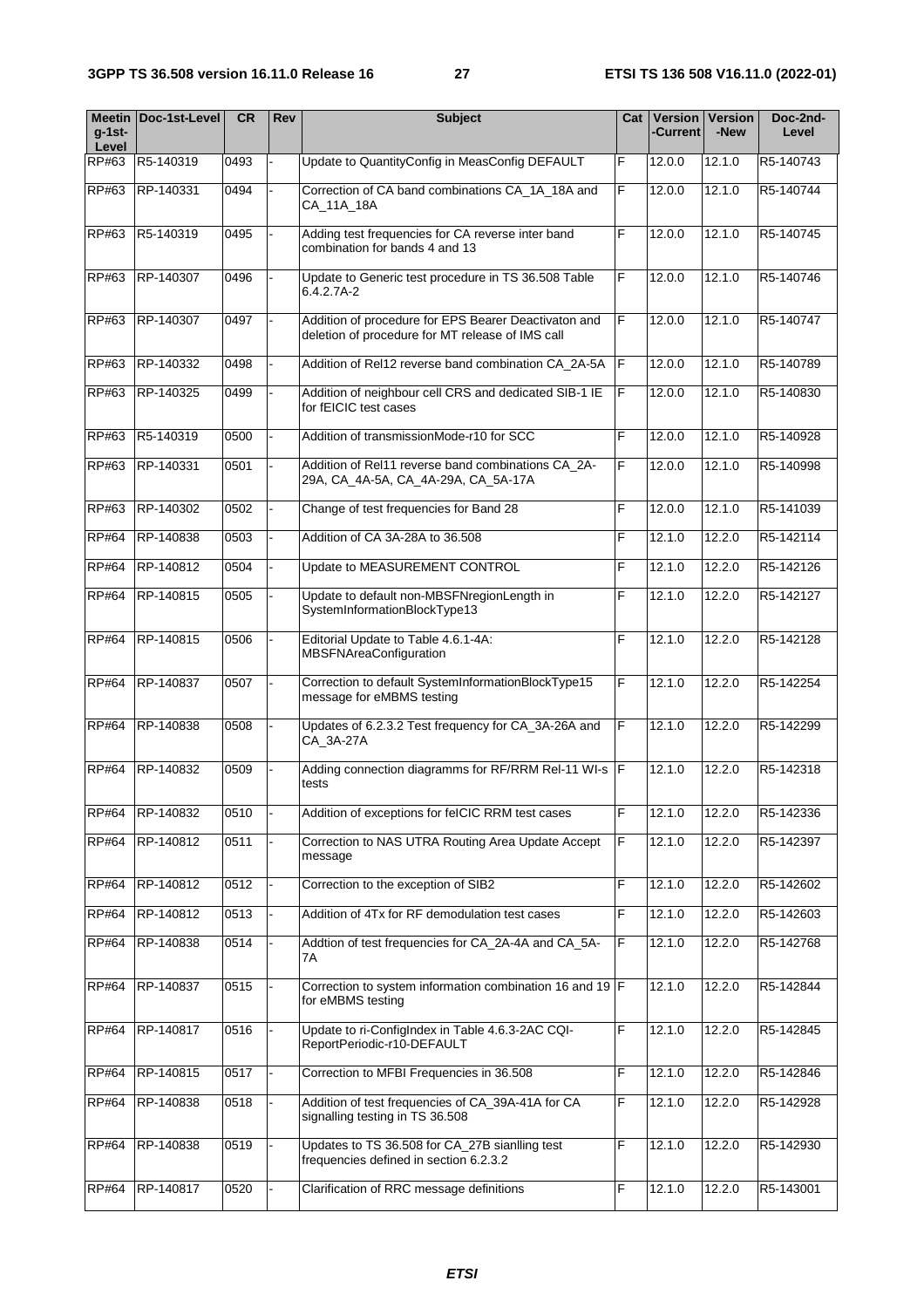| $q-1$ st-<br>Level | Meetin   Doc-1st-Level | <b>CR</b> | Rev | <b>Subject</b>                                                                                        |     | Cat   Version   Version<br>-Current l | -New   | Doc-2nd-<br>Level |
|--------------------|------------------------|-----------|-----|-------------------------------------------------------------------------------------------------------|-----|---------------------------------------|--------|-------------------|
| RP#64              | RP-140817              | 0521      |     | Corrections to MBMS information elements in SIB2 and F<br>SIB <sub>13</sub>                           |     | 12.1.0                                | 12.2.0 | R5-143002         |
| <b>RP#64</b>       | RP-140838              | 0522      |     | Addition of new test frequency for CA_39C                                                             | F   | 12.1.0                                | 12.2.0 | R5-143132         |
| <b>RP#64</b>       | RP-140838              | 0523      |     | Updates to TS 36.508 for CA_27B test frequencies<br>defined in section 4.3.1.1                        | F.  | 12.1.0                                | 12.2.0 | R5-143171         |
| <b>RP#65</b>       | RP-141573              | 0524      |     | Correction to notificationSF-Index-r9 in Sib13                                                        | F   | 12.2.0                                | 12.3.0 | R5-144185         |
| <b>RP#65</b>       | RP-141571              | 0525      |     | IMS APN pre-configured IR.92 devices                                                                  | F   | 12.2.0                                | 12.3.0 | R5-144370         |
| <b>RP#65</b>       | RP-141571              | 0526      |     | Removal of transition period for Band 28 test frequency<br>definition in 36.508                       | F   | 12.2.0                                | 12.3.0 | R5-144459         |
| <b>RP#65</b>       | RP-141593              | 0527      |     | Addition of Rel11 reverse band combinations CA_1A-<br>18A, CA_11A-18A                                 | F.  | 12.2.0                                | 12.3.0 | R5-144543         |
| <b>RP#65</b>       | RP-141594              | 0528      |     | Addition of Rel12 reverse band combination CA_1A-26A F                                                |     | 12.2.0                                | 12.3.0 | R5-144544         |
| <b>RP#65</b>       | RP-141593              | 0529      |     | Editorial correction to Table 6.2.3.2-2                                                               | F.  | 12.2.0                                | 12.3.0 | R5-144644         |
| <b>RP#65</b>       | RP-141594              | 0530      |     | Addition of reverse band combinations, CA_1A-19A,<br>CA_1A-21A, CA_3A-19A and CA_19A-21A              | F   | 12.2.0                                | 12.3.0 | R5-144685         |
| <b>RP#65</b>       | RP-141587              | 0531      |     | Addition of default parameters for Enhanced downlink<br>control channel(s) for LTE Advanced           | F   | 12.2.0                                | 12.3.0 | R5-144711         |
| <b>RP#65</b>       | RP-141593              | 0532      |     | Removal of FFS from IEs triggered by CoMP related<br>TCs specification                                | F   | 12.2.0                                | 12.3.0 | R5-144712         |
| <b>RP#65</b>       | RP-141571              | 0533      |     | Clarification on the default setting of Security header<br>type in SECURITY PROTECTED NAS MESSAGE     | F.  | 12.2.0                                | 12.3.0 | R5-144750         |
| <b>RP#65</b>       | RP-141571              | 0534      |     | Support of 2nd PDN connectivity at UE registration                                                    | F   | 12.2.0                                | 12.3.0 | R5-144797         |
| <b>RP#65</b>       | RP-141575              | 0535      |     | CA: New structure for test frequencies for intra-band<br>contiguous CA                                | F   | 12.2.0                                | 12.3.0 | R5-144890         |
| <b>RP#65</b>       | RP-141575              | 0536      |     | Correction to 7.2B.1 Tracking Area Updating procedure                                                 | lF. | 12.2.0                                | 12.3.0 | R5-144929         |
| <b>RP#65</b>       |                        |           |     | Correction concerning R5-144797 to resolve the 4.5A.X,<br>4.5A.Y, 4.5A.Z reference in Table 4.5.2.3-1 |     | 12.3.0                                | 12.3.1 |                   |
|                    | RP#66 RP-142075        | 0538      |     | New CA band combination CA_1A-3A - Updates of<br>6.2.3.2 Test Frequency                               |     | 12.3.1                                | 12.4.0 | R5-145181         |
| <b>RP#66</b>       | RP-142076              | 0539      |     | Addition of E-UTRA FDD Band 30 to TS 36.508,<br>subclause 6.2.3.1.                                    |     | 12.3.1                                | 12.4.0 | R5-145606         |
| <b>RP#66</b>       | RP-142054              | 0540      |     | Correction to SIB8 Default Message Contents for<br>LTE<>1XRTT                                         |     | 12.3.1                                | 12.4.0 | R5-145657         |
| <b>RP#66</b>       | RP-142057              | 0541      |     | Correction to Test frequencies for E-UTRA FDD(5MHz)<br>for MFBI                                       |     | 12.3.1                                | 12.4.0 | R5-145658         |
| <b>RP#66</b>       | RP-142057              | 0542      |     | Updating dataCodingScheme of CMAS TC in 36.508                                                        |     | 12.3.1                                | 12.4.0 | R5-145659         |
| <b>RP#66</b>       | RP-142074              | 0543      |     | Correction of default parameters for Enhanced downlink<br>control channel(s) for LTE Advanced         |     | 12.3.1                                | 12.4.0 | R5-145661         |
| <b>RP#66</b>       | RP-142074              | 0544      |     | Correction to eMBMS multiband test cases                                                              |     | 12.3.1                                | 12.4.0 | R5-145662         |
| <b>RP#66</b>       | RP-142059              | 0545      |     | Harmonization of CA terminology (36.508)                                                              |     | 12.3.1                                | 12.4.0 | R5-145663         |
| <b>RP#66</b>       | RP-142054              | 0546      |     | Correction to Test Frequencies for FDD Band 12->17<br>for 5MHZ                                        |     | 12.3.1                                | 12.4.0 | R5-145686         |
| <b>RP#66</b>       | RP-142075              | 0547      |     | Addition of CA_1A-28A in 36.508                                                                       |     | 12.3.1                                | 12.4.0 | R5-145715         |
| <b>RP#66</b>       | RP-142075              | 0548      |     | Introduction of $1+11$ and $8+11$ in 36.508                                                           |     | 12.3.1                                | 12.4.0 | R5-145716         |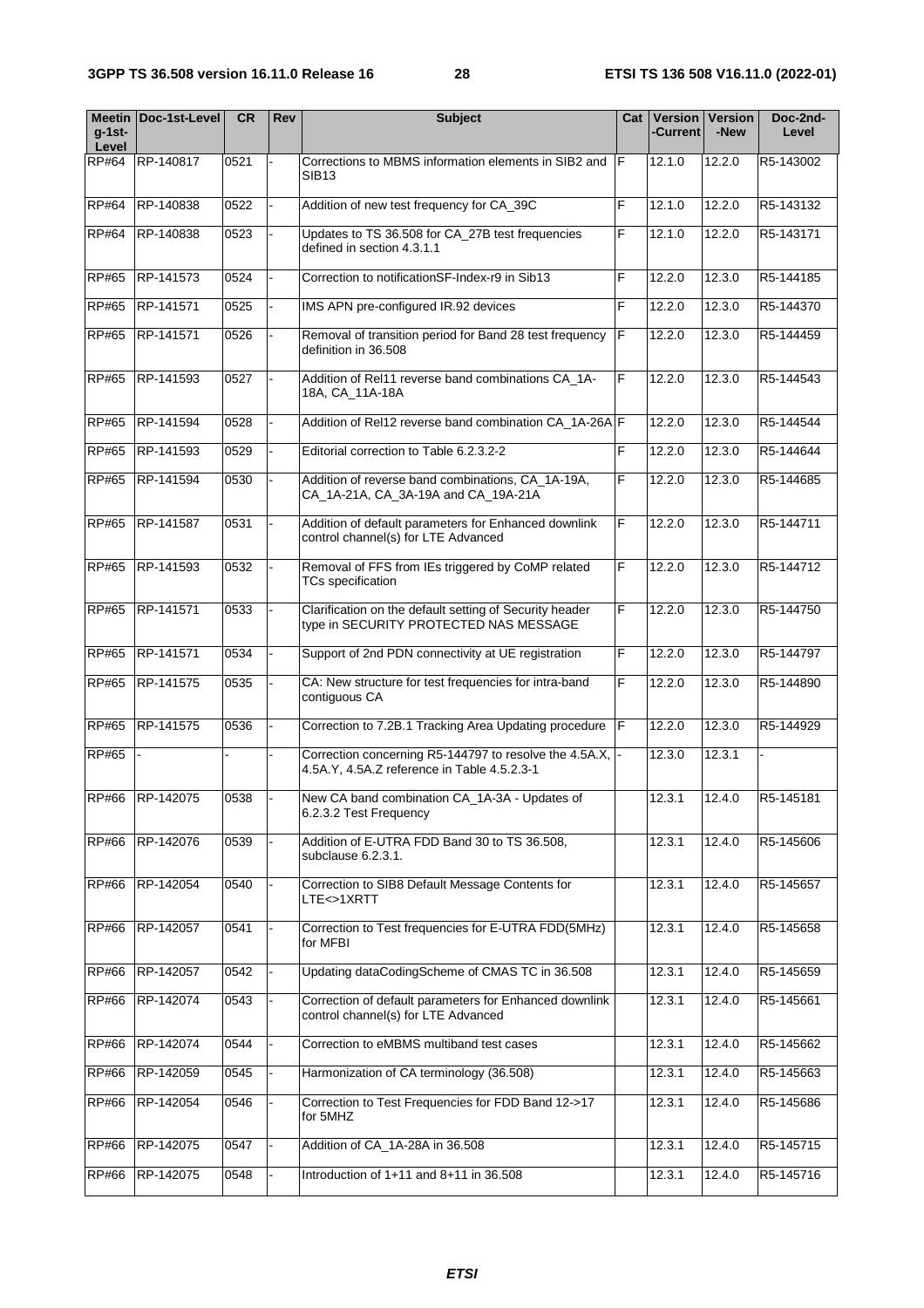|                    | <b>Meetin Doc-1st-Level</b> | <b>CR</b> | Rev | <b>Subject</b>                                                                                                            | Cat | <b>Version</b> | <b>Version</b> | Doc-2nd-  |
|--------------------|-----------------------------|-----------|-----|---------------------------------------------------------------------------------------------------------------------------|-----|----------------|----------------|-----------|
| $g-1$ st-<br>Level |                             |           |     |                                                                                                                           |     | -Current       | -New           | Level     |
|                    | RP#66 RP-142075             | 0549      |     | Addition of Intra-Band Non-Contiguous Default<br>Frequencies to 36.508 Chapter 6                                          |     | 12.3.1         | 12.4.0         | R5-145717 |
| RP#66              | RP-142078                   | 0550      |     | Addition of CA_18A-28A in 36.508                                                                                          |     | 12.3.1         | 12.4.0         | R5-145718 |
| RP#66              | RP-142075                   | 0551      |     | Existing CA band combination CA_39C: update test<br>frequencies for CA_39C signalling test                                |     | 12.3.1         | 12.4.0         | R5-145739 |
| RP#66              | RP-142054                   | 0552      |     | Correction to generic procedure for EPS Bearer<br>Deactivation                                                            |     | 12.3.1         | 12.4.0         | R5-145774 |
| RP#66              | RP-142054                   | 0553      |     | Corrections for Generic Test Procedure for IMS MO/MT<br>add video establishment in E-UTRA (clause 4.5A.11<br>and 4.5A.12) |     | 12.3.1         | 12.4.0         | R5-145779 |
| RP#66              | RP-142054                   | 0554      |     | Support of 2nd PDN connectivity at UE registration -<br><b>XCAP</b>                                                       |     | 12.3.1         | 12.4.0         | R5-145787 |
| <b>RP#66</b>       | RP-142054                   | 0555      |     | Correction of CSIM Elementary File for EPRL                                                                               |     | 12.3.1         | 12.4.0         | R5-145792 |
| RP#66              | RP-142059                   | 0556      |     | Correction of SCell_AddMod condition in MAC<br>Configurations                                                             |     | 12.3.1         | 12.4.0         | R5-145793 |
| RP#66              | RP-142059                   | 0557      |     | Addition of CA_4A-7A and CA_3A-20A Test<br>Frequencies                                                                    |     | 12.3.1         | 12.4.0         | R5-145799 |
| <b>RP#66</b>       | RP-142076                   | 0558      |     | Addition of operating band 30 to TS 36.508, subclause<br>4.3.1.1.30                                                       |     | 12.3.1         | 12.4.0         | R5-145850 |
| <b>RP#66</b>       | RP-142059                   | 0559      |     | Addition of editor's note for MFBI Test frequencies                                                                       |     | 12.3.1         | 12.4.0         | R5-145879 |
| <b>RP#66</b>       | RP-142079                   | 0560      |     | Clarifications to connection diagrams                                                                                     |     | 12.3.1         | 12.4.0         | R5-145897 |
| RP#66              | RP-142059                   | 0562      |     | Correction to message exceptions for felCIC tests                                                                         |     | 12.3.1         | 12.4.0         | R5-145916 |
| RP#66              | RP-142075                   | 0563      |     | CA: Test frequencies for intra-band non-contiguous                                                                        |     | 12.3.1         | 12.4.0         | R5-145923 |
| <b>RP#66</b>       | RP-142075                   | 0564      |     | Introduction of CA_42C for TS36.508                                                                                       |     | 12.3.1         | 12.4.0         | R5-145959 |
| <b>RP#66</b>       | RP-142059                   | 0565      |     | TS 36.508: Correction to CA intra-band contiguous test<br>frequencies                                                     |     | 12.3.1         | 12.4.0         | R5-145962 |
| <b>RP#66</b>       | RP-142054                   | 0566      |     | Correction to generic procedure for UE Registration,<br>pre-registration on 1xRTT (State 2C)                              |     | 12.3.1         | 12.4.0         | R5-145971 |
| RP#66              | RP-142054                   | 0561      |     | UE registration for RF and RRM testing                                                                                    |     | 12.3.1         | 12.4.0         | R5-145979 |
|                    |                             |           |     | correction of closing bracket in Table 5.2A.5.1.1-2 of<br>R5-145916                                                       |     | 12.4.0         | 12.4.1         |           |
|                    |                             |           |     | correction of missing changes of R5-145787                                                                                |     | 12.4.0         | 12.4.1         |           |
| <b>RP#67</b>       | RP-150342                   | 0567      |     | Correction to CA_19A-21A, CA_39A-41A                                                                                      | F   | 12.4.1         | 12.5.0         | R5-150103 |
| <b>RP#67</b>       | RP-150323                   | 0568      |     | Support of 2nd PDN connectivity at UE registration -<br>Corrections for C2K                                               | F   | 12.4.1         | 12.5.0         | R5-150127 |
| <b>RP#67</b>       | RP-150326                   | 0570      |     | Correction of MFBI Test Frequencies for Band 38->41                                                                       | F   | 12.4.1         | 12.5.0         | R5-150273 |
| <b>RP#67</b>       | RP-150341                   | 0571      |     | Addition of CA_8A-20A to Clause 6.2.3.2 of TS 36.508                                                                      | F   | 12.4.1         | 12.5.0         | R5-150367 |
| <b>RP#67</b>       | RP-150343                   | 0572      |     | Addition of CA_1A-20A to Clause 6.2.3.2 of TS 36.508                                                                      | F   | 12.4.1         | 12.5.0         | R5-150480 |
| <b>RP#67</b>       | RP-150342                   | 0575      |     | Correction to TDD CA contiguous Intra-band setting for<br>signalling test                                                 | F   | 12.4.1         | 12.5.0         | R5-150679 |
| <b>RP#67</b>       | RP-150342                   | 0576      |     | Addition of Signalling test frequencies to 36.508 for<br>CA_1A-7A                                                         | F   | 12.4.1         | 12.5.0         | R5-150680 |
| <b>RP#67</b>       | RP-150343                   | 0577      |     | Addition of CA_2A-30A to Clause 6.2.3.2 of TS 36.508.                                                                     | F   | 12.4.1         | 12.5.0         | R5-150682 |
| <b>RP#67</b>       | RP-150343                   | 0578      |     | Addition of CA_4A-30A to Clause 6.2.3.2 of TS 36.508.                                                                     | F   | 12.4.1         | 12.5.0         | R5-150683 |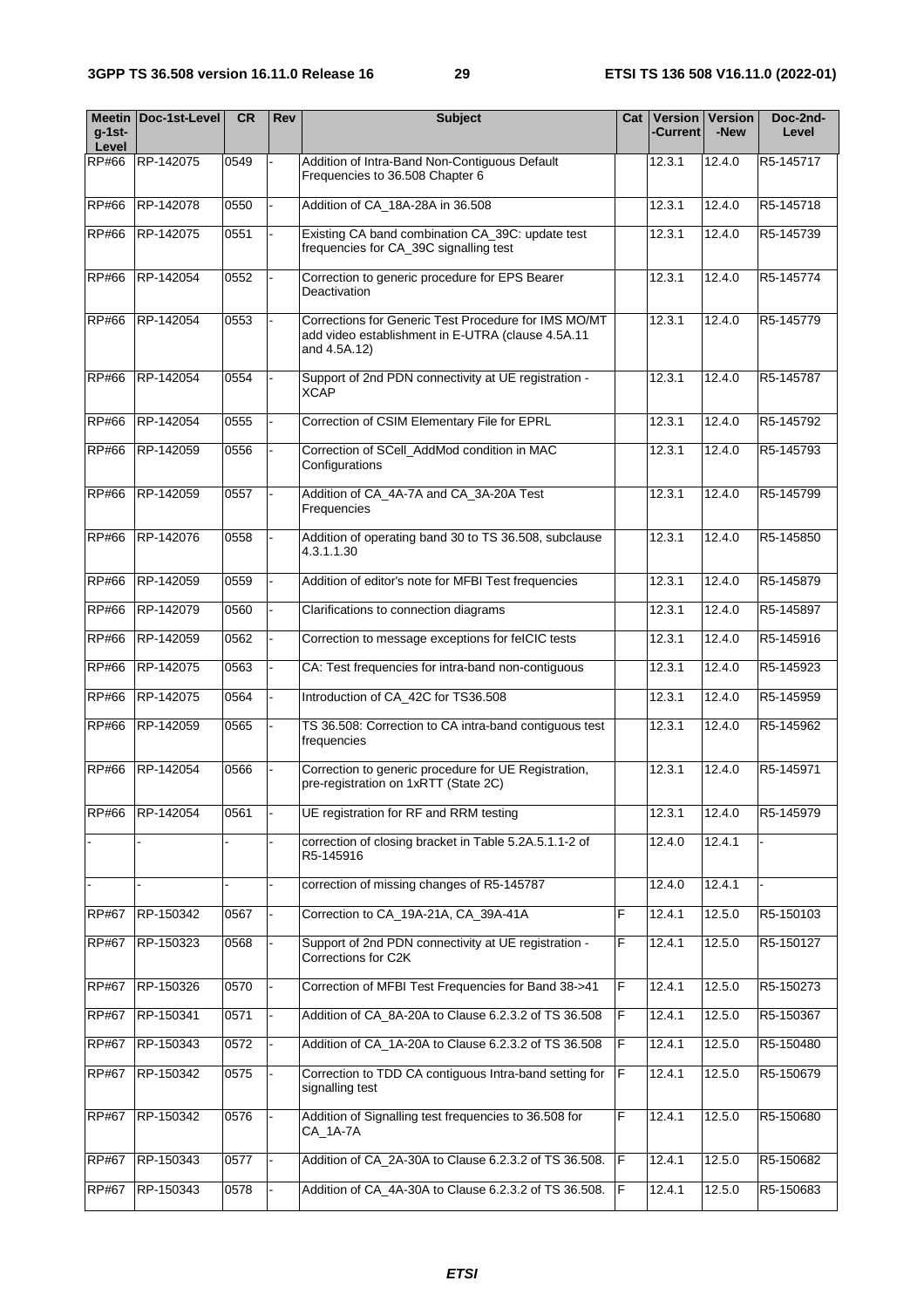| $q-1$ st-<br>Level | Meetin Doc-1st-Level | <b>CR</b> | Rev          | <b>Subject</b>                                                                              | Cat | <b>Version</b><br>∙Current l | <b>Version</b><br>-New | Doc-2nd-<br>Level |
|--------------------|----------------------|-----------|--------------|---------------------------------------------------------------------------------------------|-----|------------------------------|------------------------|-------------------|
| <b>RP#67</b>       | RP-150343            | 0579      |              | Addition of CA_5A-30A to Clause 6.2.3.2 of TS 36.508.                                       | F   | 12.4.1                       | 12.5.0                 | R5-150684         |
| <b>RP#67</b>       | RP-150342            | 0580      |              | Addition of Signalling test frequencies to 36.508 for<br>CA_5A-25A and CA_12A-25A           | F   | 12.4.1                       | 12.5.0                 | R5-150722         |
| <b>RP#67</b>       | RP-150343            | 0581      |              | Correction to CA_18A-28A SIG test frequency in 36.508 F                                     |     | 12.4.1                       | 12.5.0                 | R5-150743         |
| <b>RP#67</b>       | RP-150342            | 0582      |              | Addition of test frequency table for Band 23B to 36.508                                     | F   | 12.4.1                       | 12.5.0                 | R5-150859         |
| <b>RP#67</b>       | RP-150343            | 0583      |              | Addition of test frequencies for CA_18A-28A in 36.508                                       | F   | 12.4.1                       | 12.5.0                 | R5-150864         |
| <b>RP#67</b>       | RP-150343            | 0584      |              | Addition of 3DL Intra-band Contiguous and Non-<br>contiguous Test Frequencies               | F   | 12.4.1                       | 12.5.0                 | R5-150895         |
| <b>RP#67</b>       | RP-150342            | 0585      |              | Addition of further test frequencies for Intra-band Non-<br>contiguous 2DL CA               | F   | 12.4.1                       | 12.5.0                 | R5-150896         |
| <b>RP#67</b>       | RP-150343            | 0586      |              | Update of SCC configuration for 3DL CA RF/RRM tests                                         | IF  | 12.4.1                       | 12.5.0                 | R5-150912         |
| <b>RP#67</b>       | RP-150345            | 0569      |              | Addition of UE Positioning testing to State 3A                                              | F   | 12.4.1                       | 12.5.0                 | R5-150933         |
| <b>RP#67</b>       | RP-150342            | 0573      |              | Addition of Signalling test frequencies to 36.508 for<br>CA_23B                             | F   | 12.4.1                       | 12.5.0                 | R5-150936         |
| <b>RP#67</b>       | RP-150342            | 0574      |              | Addition of Signalling test frequencies to 36.508 for<br>CA_23A-29A                         | F   | 12.4.1                       | 12.5.0                 | R5-150937         |
| <b>RP#68</b>       | RP-150886            | 0587      |              | APN IE requirements for IMS emergency PDN                                                   | F   | 12.5.0                       | 12.6.0                 | R5-151104         |
| <b>RP#68</b>       | RP-150900            | 0588      |              | CA RF: Connection diagrams for 3DL CA (RF) testing                                          | F   | 12.5.0                       | 12.6.0                 | R5-151113         |
| <b>RP#68</b>       | RP-150905            | 0592      |              | Addition of band 32 to 36.508                                                               | F   | 12.5.0                       | 12.6.0                 | R5-151327         |
| <b>RP#68</b>       | RP-150912            | 0594      |              | Updates to 36.508 for CA_7C, CA_40C, CA_41C,<br><b>CA_41D</b>                               | F   | 12.5.0                       | 12.6.0                 | R5-151365         |
| <b>RP#68</b>       | RP-150888            | 0595      |              | Change of default Network Signalling Value for Uplink<br>Carrier aggregation test cases     | F   | 12.5.0                       | 12.6.0                 | R5-151423         |
| <b>RP#68</b>       | RP-150900            | 0602      |              | Addition of test frequencies for CA_1A-18A-28A in 36<br>508                                 | F   | 12.5.0                       | 12.6.0                 | R5-151582         |
| <b>RP#68</b>       | RP-150900            | 0604      |              | Correction to test frequencies for CA_18A-28A in<br>36.508                                  | F   | 12.5.0                       | 12.6.0                 | R5-151626         |
| <b>RP#68</b>       | RP-150900            | 0607      |              | 36.508: Test frequencies definition for CA_12B                                              | F   | 12.5.0                       | 12.6.0                 | R5-151658         |
| <b>RP#68</b>       | RP-150900            | 0608      |              | 36.508: Signalling test frequencies definition for<br>CA 12B                                | F   | 12.5.0                       | 12.6.0                 | R5-151660         |
| <b>RP#68</b>       | RP-150888            | 0601      |              | Addition of Carrier Aggregation band combination 2 to<br>13                                 | F   | 12.5.0                       | 12.6.0                 | R5-151737         |
| <b>RP#68</b>       | RP-150912            | 0603      | 1            | Removal of SIB1 transmission in 5.2A.5 Exceptions for<br>felCIC tests                       | F   | 12.5.0                       | 12.6.0                 | R5-151801         |
| <b>RP#68</b>       | RP-150888            | 0600      | 1            | Addition of exception of RRC Connection Setup(UTRA)                                         | Ī   | 12.5.0                       | 12.6.0                 | R5-151804         |
| <b>RP#68</b>       | RP-150900            | 0591      | $\mathbf{1}$ | Addition of 2DL CA and 3DL CA Frequencies to 36.508<br>Chapter 6                            | F   | 12.5.0                       | 12.6.0                 | R5-151967         |
| <b>RP#68</b>       | RP-150909            | 0590      | $\mathbf{1}$ | Update of default SIB1 for Low Cost MTC testing                                             | F   | 12.5.0                       | 12.6.0                 | R5-151975         |
| <b>RP#68</b>       | RP-150906            | 0596      | 2            | Add generic procedure for IMS MO speech for EVS                                             | F   | 12.5.0                       | 12.6.0                 | R5-151976         |
| <b>RP#68</b>       | RP-150903            | 0598      |              | Introduction of EUTRA-WLAN interworking test<br>environment parameters and message contents | F   | 12.5.0                       | 12.6.0                 | R5-151995         |
| <b>RP#68</b>       | RP-150908            | 0589      | 1            | Addition of Device to Device Proximity Services Test<br>Environment                         | F   | 12.5.0                       | 12.6.0                 | R5-152058         |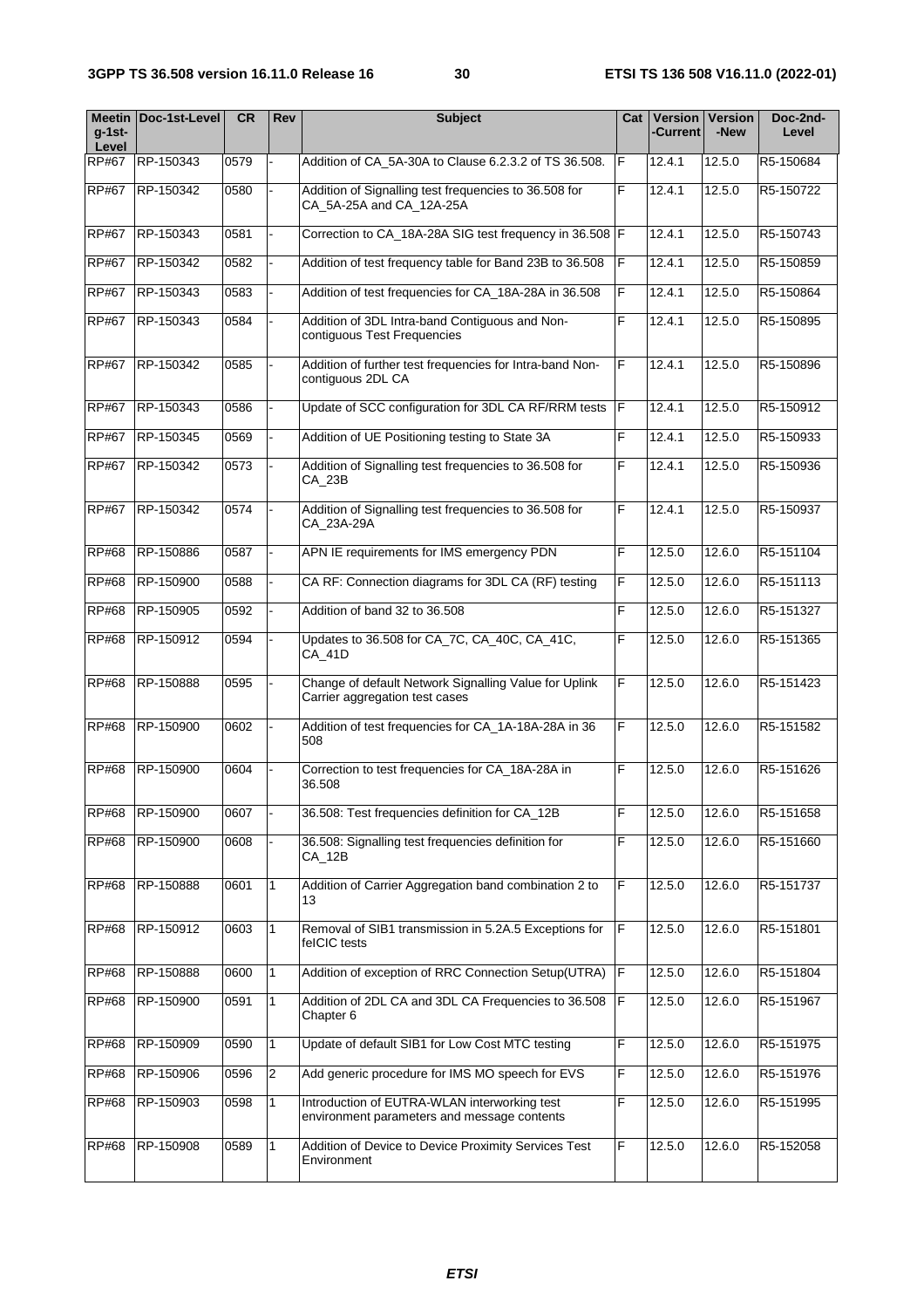| $q-1$ st-<br>Level | Meetin   Doc-1st-Level | <b>CR</b> | Rev            | <b>Subject</b>                                                                                                                                                               |   | Cat   Version   Version<br>-Current l | -New   | Doc-2nd-<br>Level |
|--------------------|------------------------|-----------|----------------|------------------------------------------------------------------------------------------------------------------------------------------------------------------------------|---|---------------------------------------|--------|-------------------|
| RP#68              | RP-150903              | 0599      |                | Introduction of generic procedures for EUTRA-WLAN<br>interworking                                                                                                            | F | 12.5.0                                | 12.6.0 | R5-152117         |
| <b>RP#68</b>       | RP-150888              | 0609      | $\mathbf{1}$   | Correction to default E-UTRA channel bandwidth<br>combination for CA_39C                                                                                                     | F | 12.5.0                                | 12.6.0 | R5-152140         |
| <b>RP#68</b>       | RP-150903              | 0610      | $\mathbf 1$    | Update to registration procedure to support multi PDN<br>for RAN assisted WLAN interworking                                                                                  | F | 12.5.0                                | 12.6.0 | R5-152141         |
| <b>RP#69</b>       | RP-151409              | 0612      |                | Prevent unnecessary IMS signalling over GERAN for<br>non-IMS related test cases                                                                                              | F | 12.6.0                                | 12.7.0 | R5-153114         |
| <b>RP#69</b>       | RP-151409              | 0613      |                | Correct the IMS APN format                                                                                                                                                   | F | 12.6.0                                | 12.7.0 | R5-153149         |
| <b>RP#69</b>       | RP-151429              | 0614      |                | Introduction of new RRC default message -<br>SidelinkUEInformation                                                                                                           | F | 12.6.0                                | 12.7.0 | R5-153188         |
| <b>RP#69</b>       | RP-151412              | 0623      |                | Correction to Table 4.4.2-1A to change root sequence<br>index for Cell 30                                                                                                    | F | 12.6.0                                | 12.7.0 | R5-153408         |
| <b>RP#69</b>       | RP-151427              | 0631      |                | Add generic procedure for IMS MT speech for EVS                                                                                                                              | F | 12.6.0                                | 12.7.0 | R5-153539         |
| <b>RP#69</b>       | RP-151412              | 0625      | 1              | Update the default configuration of channel bandwidth<br>for Band 42 for signalling testing                                                                                  | F | 12.6.0                                | 12.7.0 | R5-153715         |
| <b>RP#69</b>       | RP-151409              | 0628      | 1              | New generic procedure 4.5A.21 Generic Test Procedure F<br>for IMS MO Customized Alerting Tones and speech<br>establishment in E-UTRA                                         |   | 12.6.0                                | 12.7.0 | R5-153716         |
| <b>RP#69</b>       | RP-151412              | 0630      | 1              | Correction to PhysicalConfigDedicated-DEFAULT                                                                                                                                | F | 12.6.0                                | 12.7.0 | R5-153717         |
| RP#69              | RP-151423              | 0624      | $\mathbf{1}$   | Addition and modification of 2DL CA Frequencies and<br>F<br>CA Channel Bandwidth combination                                                                                 |   | 12.6.0                                | 12.7.0 | R5-153749         |
| <b>RP#69</b>       | RP-151423              | 0640      |                | F<br>Introduction of test environment information for intra-<br>band Carrier Aggregation combinations CA_2C                                                                  |   | 12.6.0                                | 12.7.0 | R5-153751         |
| <b>RP#69</b>       | RP-151423              | 0636      | $\mathbf{1}$   | Introduction of Default E-UTRA channel bandwidth<br>combinations for CA Signalling testing with three<br>component carriers                                                  | F | 12.6.0                                | 12.7.0 | R5-153752         |
| <b>RP#69</b>       | RP-151423              | 0638      | $\mathbf{1}$   | Introduction of test environment and test frequency<br>information for several new 3DL inter-band Carrier<br>Aggregation combinations with two different bands to<br>36.508. | F | 12.6.0                                | 12.7.0 | R5-153753         |
| RP#69              | RP-151423              | 0627      | $\mathbf{1}$   | Addition of CA_2C to Chapter 4                                                                                                                                               | F | 12.6.0                                | 12.7.0 | R5-153820         |
| <b>RP#69</b>       | RP-151433              | 0629      | $\mathbf{1}$   | Introduce connection diagram for multi-cell Enhanced<br>requirements Type C tests                                                                                            | F | 12.6.0                                | 12.7.0 | R5-153835         |
| <b>RP#69</b>       | RP-151430              | 0616      | 1              | UE Cat 0: Connection diagrams for RF/RRM testing                                                                                                                             | F | 12.6.0                                | 12.7.0 | R5-153850         |
| RP#69              | RP-151423              | 0611      | 1              | CA RF: Update of connection diagrams for 3CCs (RF)<br>testing for more than 3CCs                                                                                             | F | 12.6.0                                | 12.7.0 | R5-153875         |
| <b>RP#69</b>       | RP-151423              | 0621      | $\mathbf{1}$   | Update of 4.4.2 Simulated cells for CA RRM test cases                                                                                                                        | F | 12.6.0                                | 12.7.0 | R5-153876         |
| <b>RP#69</b>       | RP-151409              | 0618      |                | F<br>Update to Loopback activation procedure for IMS<br>enabled UE                                                                                                           |   | 12.6.0                                | 12.7.0 | R5-153971         |
| <b>RP#69</b>       | RP-151429              | 0615      | $\overline{2}$ | F<br>Update to Device to Device Proximity Services Test<br>Environment                                                                                                       |   | 12.6.0                                | 12.7.0 | R5-153998         |
| <b>RP#69</b>       |                        |           |                | update of the "non-specific references" in section 2<br>according to the approved R5-153582 and an action<br>point on ETSI MCC                                               |   | 12.6.0                                | 12.7.0 |                   |
| <b>RP#70</b>       | RP-151703              | 0641      |                | Update generic procedures 4.5A.19 and 4.5A.20                                                                                                                                | F | 12.7.0                                | 12.8.0 | R5-155083         |
| <b>RP#70</b>       | RP-151685              | 0642      |                | Editor notes correction in clause 5.2A.1A                                                                                                                                    | F | 12.7.0                                | 12.8.0 | R5-155111         |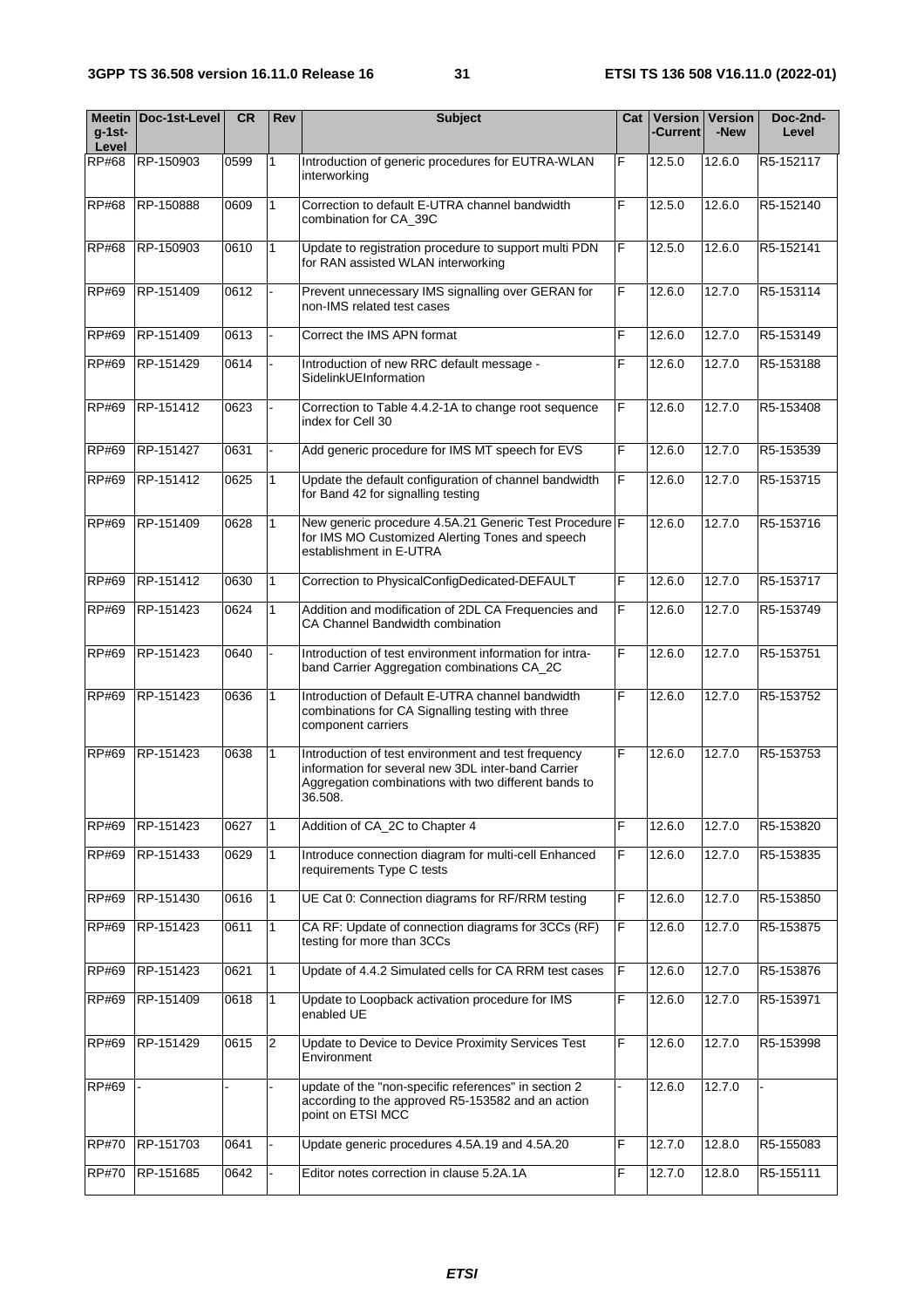| $q-1$ st-<br>Level | Meetin Doc-1st-Level | <b>CR</b> | <b>Rev</b>   | <b>Subject</b>                                                                                                                                                 | Cat | -Current | <b>Version   Version</b><br>-New | Doc-2nd-<br>Level |
|--------------------|----------------------|-----------|--------------|----------------------------------------------------------------------------------------------------------------------------------------------------------------|-----|----------|----------------------------------|-------------------|
| <b>RP#70</b>       | RP-151705            | 0643      |              | Editorial correction to Device to Device Proximity<br>Services Test Environment                                                                                | F   | 12.7.0   | 12.8.0                           | R5-155130         |
| <b>RP#70</b>       | RP-151710            | 0644      |              | Introduction of combinations of system information<br>blocks for Dual Connectivity                                                                             | F   | 12.7.0   | 12.8.0                           | R5-155234         |
| <b>RP#70</b>       | RP-151710            | 0651      |              | Introduction of generic test procedures for Dual<br>Connectivity for signalling testing                                                                        | F   | 12.7.0   | 12.8.0                           | R5-155419         |
| <b>RP#70</b>       | RP-151710            | 0652      |              | Introduction of default messages for Dual Connectivity                                                                                                         | F   | 12.7.0   | 12.8.0                           | R5-155434         |
| <b>RP#70</b>       | RP-151685            | 0655      |              | Correction to procedure for UE triggered establishment<br>of a default EPS bearer context associated with an<br>additional PDN                                 | F   | 12.7.0   | 12.8.0                           | R5-155490         |
| <b>RP#70</b>       | RP-151705            | 0659      |              | Addition of default Test UICC contents for DF_ProSe                                                                                                            | F   | 12.7.0   | 12.8.0                           | R5-155647         |
| <b>RP#70</b>       | RP-151713            | 0662      | $\mathbf{1}$ | Removal of incorrect test frequencies for CA_12B                                                                                                               | F   | 12.7.0   | 12.8.0                           | R5-155800         |
| <b>RP#70</b>       | RP-151700            | 0654      | $\mathbf{1}$ | Connections for 3DL CA RRM test cases                                                                                                                          | F   | 12.7.0   | 12.8.0                           | R5-155865         |
| <b>RP#70</b>       | RP-151700            | 0658      | 1            | 3DL carrier aggregation combination corrections to<br>Table 6.2.3.2-2 "Test frequencies for E-UTRA PCell and<br>SCell for CA Inter-band operation (two bands)" | F   | 12.7.0   | 12.8.0                           | R5-155910         |
| <b>RP#70</b>       | RP-151705            | 0663      | $\mathbf{1}$ | Clarification of SIB18/19 Table                                                                                                                                | F   | 12.7.0   | 12.8.0                           | R5-155922         |
| RP#70              | RP-151699            | 0661      | $\mathbf{1}$ | Add generic procedures for IMS over WLAN                                                                                                                       | F   | 12.7.0   | 12.8.0                           | R5-155958         |
| <b>RP#70</b>       | RP-151701            | 0650      | 1            | Addition of new generic procedures to check UE does<br>not offload                                                                                             | F   | 12.7.0   | 12.8.0                           | R5-155961         |
| <b>RP#70</b>       | RP-151701            | 0657      | $\mathbf{1}$ | F<br>Update of WLAN Offload procedures to and from<br><b>EUTRA</b>                                                                                             |     | 12.7.0   | 12.8.0                           | R5-155962         |
| <b>RP#70</b>       | RP-151705            | 0648      | $\mathbf{1}$ | ProSe: Connection diagram for basic Tx/Rx testing                                                                                                              | F   | 12.7.0   | 12.8.0                           | R5-156012         |
| <b>RP#70</b>       | RP-151712            | 0645      | $\mathbf{1}$ | Adding default message contents for NAICS test cases                                                                                                           | F   | 12.7.0   | 12.8.0                           | R5-156088         |
| <b>RP#70</b>       | RP-151685            | 0653      | 1            | Correction to UE test states for RF/RRM testing                                                                                                                | F   | 12.7.0   | 12.8.0                           | R5-156094         |
| <b>RP#70</b>       | RP-151705            | 0647      | $\mathbf{1}$ | Add generic procedures for ProSe UE registration                                                                                                               | F   | 12.7.0   | 12.8.0                           | R5-156159         |
| <b>RP#71</b>       | RP-160107            | 0675      |              | Correction of generic setup procedures for Dual<br>Connectivity protocol testing                                                                               | F   | 12.8.0   | 12.9.0                           | R5-160406         |
| RP#71              | RP-160107            | 0676      |              | Introduction of generic RF procedures for Dual<br>Connectivity                                                                                                 | F   | 12.8.0   | 12.9.0                           | R5-160407         |
| <b>RP#71</b>       | RP-160111            | 0678      |              | CA_20A-67A: Add test frequencies to sub-clause<br>6.2.3.2                                                                                                      | F   | 12.8.0   | 12.9.0                           | R5-160413         |
| RP#71              | RP-160099            | 0679      |              | Addition of default power level for WLAN AP beacon<br>RSSI                                                                                                     | F   | 12.8.0   | 12.9.0                           | R5-160471         |
| RP#71              | RP-160110            | 0680      |              | Addition of reference message definitions for eIMTA                                                                                                            | lF. | 12.8.0   | 12.9.0                           | R5-160476         |
| <b>RP#71</b>       | RP-160103            | 0682      |              | Addition of ProSe Test Frequencies and update to Band F<br>and Bandwidth capabilities                                                                          |     | 12.8.0   | 12.9.0                           | R5-160503         |
| <b>RP#71</b>       | RP-160117            | 0683      |              | Addition of missing E-UTRA manual selection (E5) -end F<br>state                                                                                               |     | 12.8.0   | 12.9.0                           | R5-160562         |
| <b>RP#71</b>       | RP-160105            | 0686      |              | Correction of PhysicalConfigDedicated-DEFAULT                                                                                                                  |     | 12.8.0   | 12.9.0                           | R5-160646         |
| RP#71              | RP-160128            | 0687      |              | Correction of test frequencies for CA_3C and CA_7C                                                                                                             |     | 12.8.0   | 12.9.0                           | R5-160647         |
| RP#71              | RP-160103            | 0689      |              | Addition of default Test UICC contents for DF_ProSe                                                                                                            |     | 12.8.0   | 12.9.0                           | R5-160699         |
| <b>RP#71</b>       | RP-160117            | 0673      | 1            | UTRAN Registration procedure for LTE-IRAT test cases  F                                                                                                        |     | 12.8.0   | 12.9.0                           | R5-160730         |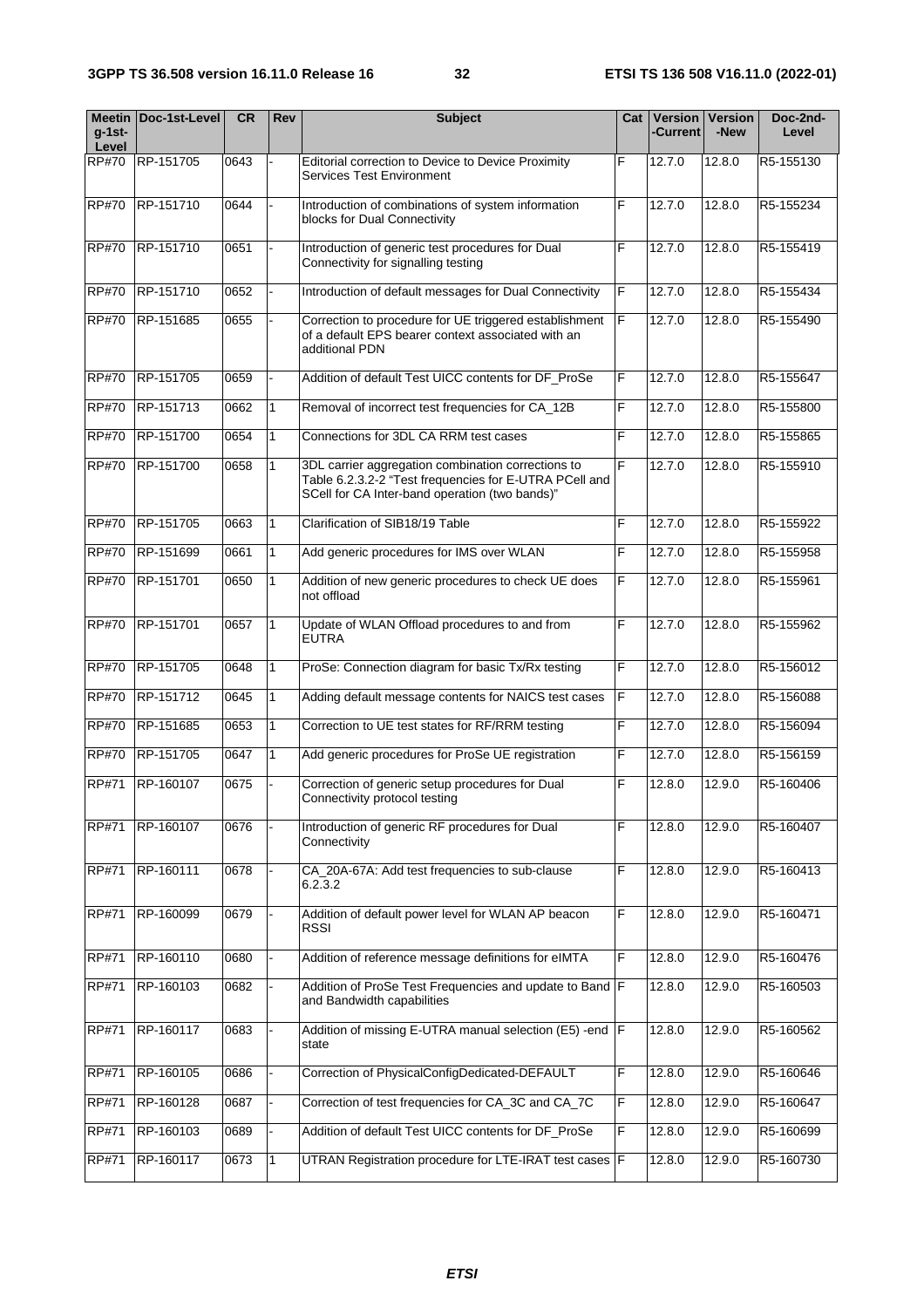| $q-1$ st-<br>Level | Meetin   Doc-1st-Level | <b>CR</b> | <b>Rev</b>     | <b>Subject</b>                                                                                        |     | <b>Version</b><br>Cat I<br>Current- | <b>Version</b><br>-New | Doc-2nd-<br>Level |
|--------------------|------------------------|-----------|----------------|-------------------------------------------------------------------------------------------------------|-----|-------------------------------------|------------------------|-------------------|
| RP#71              | RP-160117              | 0684      | $\mathbf{1}$   | Correction to CDMA Frequency range for E25-CDMA<br>BC1 band combination                               | F   | 12.8.0                              | 12.9.0                 | R5-160731         |
| <b>RP#71</b>       | RP-160103              | 0670      | $\mathbf{1}$   | Update generic procedures 4.5A.22                                                                     | F   | 12.8.0                              | 12.9.0                 | R5-160765         |
| <b>RP#71</b>       | RP-160103              | 0685      | $\mathbf{1}$   | Update for SIB18 and SIB19                                                                            | F   | 12.8.0                              | 12.9.0                 | R5-160767         |
| <b>RP#71</b>       | RP-160117              | 0690      |                | Correction to UE registration procedure State 2                                                       | F   | 12.8.0                              | 12.9.0                 | R5-160784         |
| <b>RP#71</b>       | RP-160098              | 0691      |                | Add new antenna diagram for 3DL CA RSTD test cases                                                    | IF  | 12.8.0                              | 12.9.0                 | R5-160789         |
| <b>RP#71</b>       | RP-160111              | 0672      |                | Addition of Test frequency for CA_19A-28A and CA_1A- F<br>19A-28A                                     |     | 12.8.0                              | 12.9.0                 | R5-160809         |
| <b>RP#71</b>       | RP-160111              | 0677      | $\mathbf{1}$   | CA_20A-67A: Add test frequencies to sub-clause 4.3.1                                                  | F   | 12.8.0                              | 12.9.0                 | R5-160810         |
| <b>RP#71</b>       | RP-160109              | 0664      | $\mathbf{1}$   | Adding new specific message content to release NAICS  F<br>configuration                              |     | 12.8.0                              | 12.9.0                 | R5-160848         |
| <b>RP#71</b>       | RP-160112              | 0667      | $\mathbf{1}$   | Connection diagram for Receiver test with 4 Rx antenna F<br>ports                                     |     | 12.8.0                              | 12.9.0                 | R5-160895         |
| <b>RP#71</b>       | RP-160107              | 0674      | $\mathbf{1}$   | Corrections to default RRC messages for Dual<br>Connectivity                                          | F   | 12.8.0                              | 12.9.0                 | R5-160950         |
| <b>RP#71</b>       | RP-160117              | 0671      | $\mathbf{1}$   | Corrections to bit rates for video calls                                                              | F   | 12.8.0                              | 12.9.0                 | R5-160980         |
| <b>RP#71</b>       | RP-160128              | 0681      | $\mathbf{1}$   | Correction to extendedPHR-r10 for UL CA                                                               | F   | 12.8.0                              | 12.9.0                 | R5-161003         |
| <b>RP#71</b>       | RP-160106              | 0669      |                | Addition of the default messages in 36.508 for the small<br>cell enhancements for physical layer test | IF  | 12.8.0                              | 12.9.0                 | R5-161057         |
| <b>RP#72</b>       | RP-160858              | 0717      | $\overline{1}$ | F<br>Defining SIB combination for TDD-FDD CA                                                          |     | 12.9.0                              | 12.10.0                | R5-163012         |
| <b>RP#72</b>       | RP-160843              | 0708      | $\overline{2}$ | Addition of test frequencies for band 66                                                              | F   | 12.9.0                              | 12.10.0                | R5-163193         |
| $\overline{RP#72}$ | RP-160835              | 0734      |                | Addition of test frequencies for intra-band non-<br>contiguous Low WGap test points                   | F   | 12.9.0                              | 12.10.0                | R5-162889         |
| <b>RP#72</b>       | RP-160837              | 0695      | 1              | Correction to generic RF procedures for Dual<br>Connectivity                                          | F   | 12.9.0                              | 12.10.0                | R5-162883         |
| <b>RP#72</b>       | RP-160833              | 0692      |                | Clarifications to the D2D ProSe test environment for<br>signalling tests                              | F   | 12.9.0                              | 12.10.0                | R5-162028         |
| <b>RP#72</b>       | RP-160833              | 0698      |                | Update generic procedures 4.5A.22                                                                     | F   | 12.9.0                              | 12.10.0                | R5-162133         |
| <b>RP#72</b>       | RP-160833              | 0723      |                | Update of 36508 USIM for D2D                                                                          | F   | 12.9.0                              | 12.10.0                | R5-162611         |
| <b>RP#72</b>       | RP-160833              | 0699      | 1              | Add TLS default messages                                                                              | F   | 12.9.0                              | $\overline{12.10.0}$   | R5-162902         |
| <b>RP#72</b>       | RP-160833              | 0719      | $\mathbf{1}$   | Update of 36508 adding Default ProSe messages D2D                                                     | lF. | 12.9.0                              | 12.10.0                | R5-162903         |
| <b>RP#72</b>       | RP-160833              | 0720      | $\mathbf{1}$   | Update of 36508 References for D2D                                                                    | F   | 12.9.0                              | 12.10.0                | R5-162904         |
| <b>RP#72</b>       | RP-160833              | 0721      | $\mathbf{1}$   | Update of 36508 SIB19 D2D                                                                             | F   | 12.9.0                              | 12.10.0                | R5-162906         |
| <b>RP#72</b>       | RP-160833              | 0722      | $\mathbf{1}$   | Update of 36508 SIB18 D2D                                                                             | F   | 12.9.0                              | 12.10.0                | R5-162907         |
| <b>RP#72</b>       | RP-160837              | 0694      |                | F<br>Correction to generic default messages for Dual<br>Connectivity                                  |     | 12.9.0                              | 12.10.0                | R5-162073         |
| <b>RP#72</b>       | RP-160837              | 0710      |                | F<br>Introduction of test frequencies for protocol testing of<br><b>Dual Connectivity</b>             |     | 12.9.0                              | 12.10.0                | R5-162394         |
| <b>RP#72</b>       | RP-160837              | 0704      | $\mathbf{1}$   | IF<br>Correction to generic procedures for protocol testing of<br><b>Dual Connectivity</b>            |     | 12.9.0                              | 12.10.0                | R5-163025         |
| <b>RP#72</b>       | RP-160831              | 0700      | $\mathbf{1}$   | Add IKEv2 default messages                                                                            | F   | 12.9.0                              | 12.10.0                | R5-163077         |
| <b>RP#72</b>       | RP-160839              | 0724      | $\mathbf{1}$   | Modification of reference message definitions for eIMTA F                                             |     | 12.9.0                              | 12.10.0                | R5-163081         |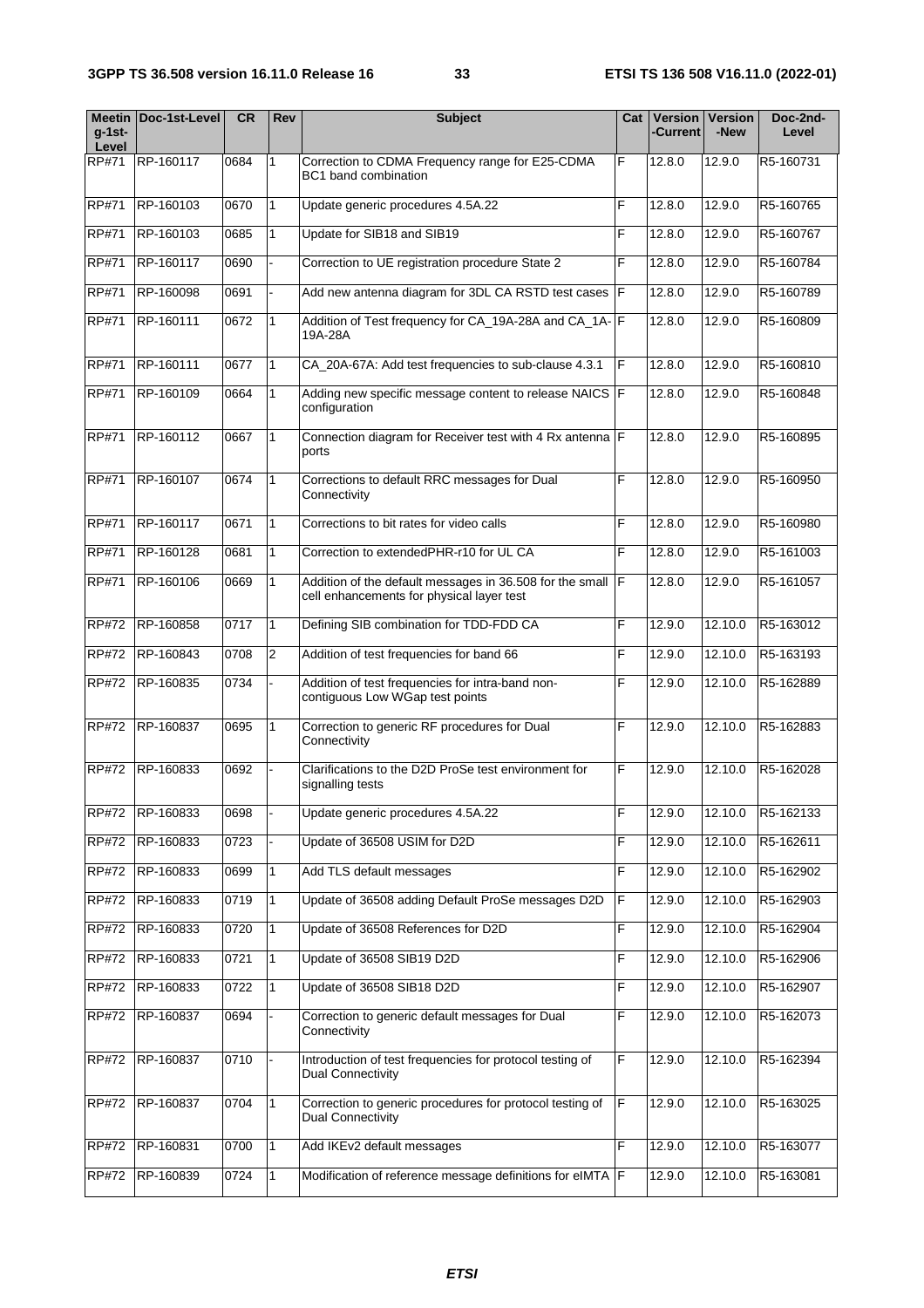| $q-1$ st-    | Meetin   Doc-1st-Level | <b>CR</b> | Rev            | <b>Subject</b>                                                                                                                                    | Cat | Version<br>-Current | <b>Version</b><br>-New | Doc-2nd-<br>Level |
|--------------|------------------------|-----------|----------------|---------------------------------------------------------------------------------------------------------------------------------------------------|-----|---------------------|------------------------|-------------------|
| Level        |                        |           |                |                                                                                                                                                   |     |                     |                        |                   |
| RP#72        | RP-160846              | 0693      |                | Removing outdated Editor's Notes                                                                                                                  | F   | 12.9.0              | 12.10.0                | R5-162042         |
| <b>RP#72</b> | RP-160858              | 0718      |                | New CA band combination CA_8A-40A - Updates of<br>6.2.3.2 Test Frequency                                                                          | F   | 12.9.0              | 12.10.0                | R5-162558         |
| <b>RP#72</b> | RP-160858              | 0705      | 1              | Correction to Tracking area update request message<br>(mobility from another RAT)                                                                 | F   | 12.9.0              | 12.10.0                | R5-162764         |
| <b>RP#72</b> | RP-160846              | 0730      | 1              | Updates to bitrate values for the dedicated EPS video<br>bearer                                                                                   | F   | 12.9.0              | 12.10.0                | R5-162766         |
| <b>RP#72</b> | RP-160858              | 0732      |                | Editorial correction to the test procedure of 6.4.3.10                                                                                            | F   | 12.9.0              | 12.10.0                | R5-162767         |
| <b>RP#72</b> | RP-160858              | 0709      | $\overline{2}$ | Updates to handle IMS registration in WLAN offloading<br>procedures                                                                               | F   | 12.9.0              | 12.10.0                | R5-163053         |
| <b>RP#72</b> | RP-160847              | 0729      | $\mathbf{1}$   | Introduction of Generic Test Procedure for optional UE<br>initiated detaching                                                                     | F   | 12.9.0              | 12.10.0                | R5-163079         |
| <b>RP#72</b> | RP-160858              | 0703      | 1              | [Common] Updates to WLAN offloading procedures to<br>allow IMS PDN                                                                                | F   | 12.9.0              | 12.10.0                | R5-163080         |
| <b>RP#72</b> | RP-160841              | 0716      |                | Add test frequencies for CA_42D in 36.508                                                                                                         | F   | 12.10.0             | 13.0.0                 | R5-162541         |
| <b>RP#72</b> | RP-160841              | 0711      |                | Addition of RF test frequencies for CA_5B, CA_5A-5A & F<br>CA 3C-5A to Section 4.3.1                                                              |     | 12.10.0             | 13.0.0                 | R5-163117         |
| <b>RP#72</b> | RP-160863              | 0727      | $\mathbf{1}$   | Band 65 test frequencies for 36.508 clause 4.3                                                                                                    | F   | 12.10.0             | 13.0.0                 | R5-162972         |
| <b>RP#72</b> | RP-160841              | 0701      |                | Updates of 6.2.3.2 Test Frequency for CA_3A-41A for<br>CA signalling test                                                                         | F   | 12.10.0             | 13.0.0                 | R5-162170         |
| <b>RP#72</b> | RP-160841              | 0702      |                | Updates of CA Channel Bandwidth combination for CA<br>signalling test in sub-clause 4.3.1                                                         | F   | 12.10.0             | 13.0.0                 | R5-162171         |
| <b>RP#72</b> | RP-160841              | 0712      | 1              | Addition of signalling test frequencies for CA_5B,<br>CA_5A-5A & CA_3C-5A to Section 6.2.3.2                                                      | F   | 12.10.0             | 13.0.0                 | R5-162795         |
| <b>RP#72</b> | RP-160841              | 0733      |                | Update of Rel-13 CA test frequency CA_19A-28A and<br>CA 21A-42C                                                                                   | F   | 12.10.0             | 13.0.0                 | R5-163052         |
| <b>RP#72</b> | RP-160863              | 0728      | 1.             | Band 65 signalling test frequencies for 36.508 clause<br>6.2.3                                                                                    | F   | 12.10.0             | 13.0.0                 | R5-162796         |
| <b>RP#72</b> | RP-160861              | 0726      | 2              | Introduction of default messages for testing of CAT-M1<br>UE and UE in enhanced coverage                                                          | F   | 12.10.0             | 13.0.0                 | R5-163156         |
| <b>RP#72</b> | RP-160864              | 0714      | $\mathbf{1}$   | Addition of some SC-PTM related message definitions<br>in TS36.508                                                                                | F   | 12.10.0             | 13.0.0                 | R5-163038         |
| <b>RP#72</b> | RP-160862              | 0697      | $\mathbf{1}$   | Updates to Common parameter in EUTRA (SIB1) and<br>NAS Default Messages and informational elements<br>contents to include Extended DRX parameters | F   | 12.10.0             | 13.0.0                 | R5-162797         |
| <b>RP#72</b> | RP-160866              | 0713      | $\mathbf{1}$   | Addition of LAA related message definitions in<br>TS36.508                                                                                        | F   | 12.10.0             | 13.0.0                 | R5-163001         |
| <b>RP#72</b> |                        |           |                | restoring deleted Table 4.3.1.1.66A-3 of R5-163193                                                                                                | F   | 13.0.0              | 13.0.1                 |                   |
| <b>RP#73</b> | RP-161427              | 0749      |                | Correction to DRB configuration                                                                                                                   | F   | 13.0.1              | 13.1.0                 | R5-165110         |
| <b>RP#73</b> | RP-161407              | 0754      |                | Introduction of test frequencies for CA_8A-42A and<br>editorial corrections to clause 6.2.3.2                                                     | F   | 13.0.1              | 13.1.0                 | R5-165242         |
| <b>RP#73</b> | RP-161427              | 0755      |                | Prevent unnecessary IMS signalling over GERAN for<br>non-IMS test cases                                                                           | F   | 13.0.1              | 13.1.0                 | R5-165266         |
| <b>RP#73</b> | RP-161399              | 0756      |                | Update to generic test procedure 4.5A.22                                                                                                          | F   | 13.0.1              | 13.1.0                 | R5-165267         |
| <b>RP#73</b> | RP-161407              | 0761      |                | TS36.508_Addition of signalling test frequencies for<br>CA_8B and CA_8A-41C                                                                       | F   | 13.0.1              | 13.1.0                 | R5-165448         |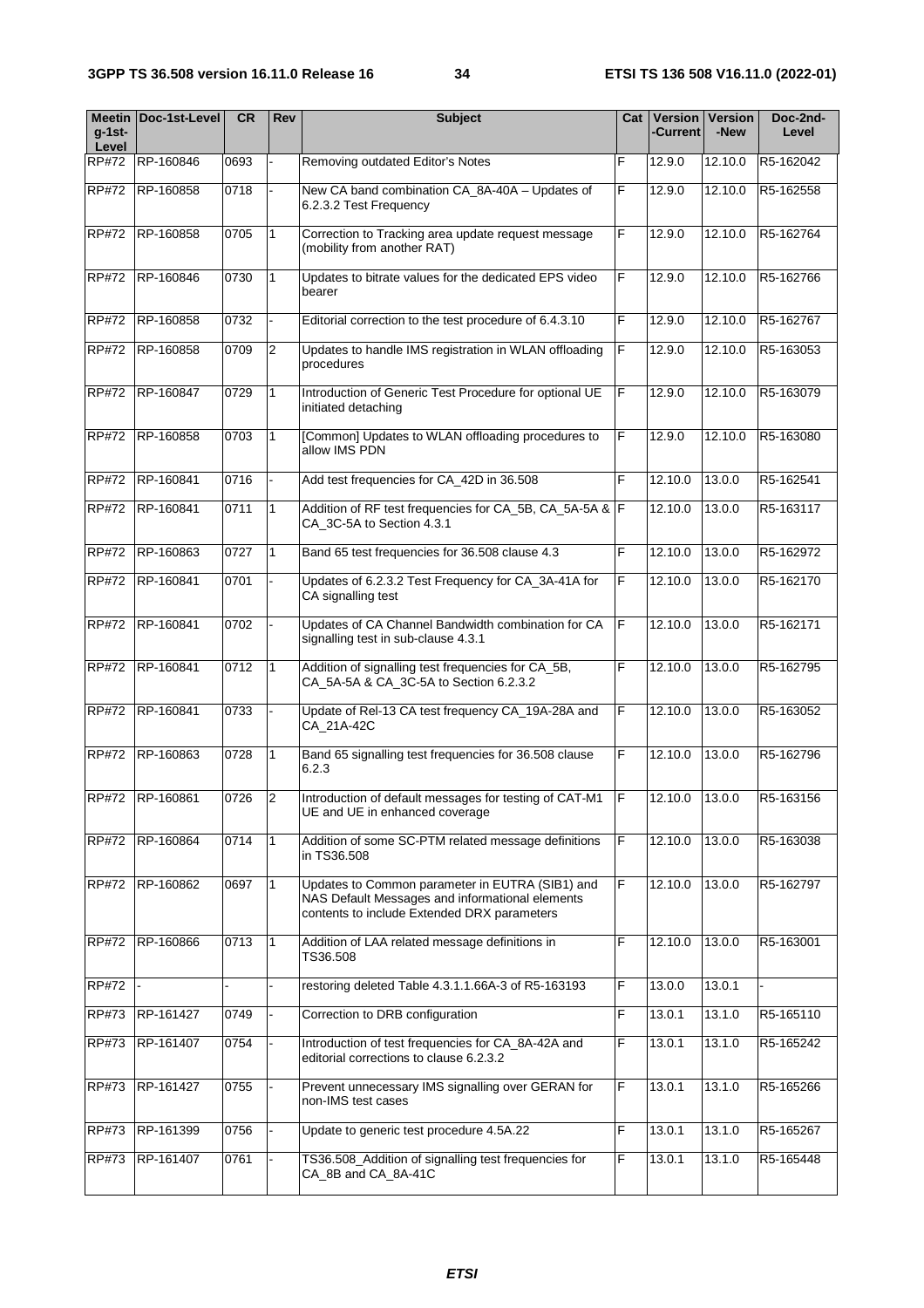| $q-1$ st-<br>Level | Meetin Doc-1st-Level | <b>CR</b> | Rev          | <b>Subject</b>                                                                                          |   | Cat   Version  <br>Current- | <b>Version</b><br>-New | Doc-2nd-<br>Level |
|--------------------|----------------------|-----------|--------------|---------------------------------------------------------------------------------------------------------|---|-----------------------------|------------------------|-------------------|
| RP#73              | RP-161399            | 0762      |              | Update of 36508 adding Default ProSe messages D2D                                                       | F | 13.0.1                      | 13.1.0                 | R5-165457         |
| <b>RP#73</b>       | RP-161399            | 0763      |              | Update of 36508 SIB19 D2D                                                                               | F | 13.0.1                      | 13.1.0                 | R5-165458         |
| <b>RP#73</b>       | RP-161399            | 0764      |              | Update of 36508 SIB18 D2D                                                                               | F | 13.0.1                      | 13.1.0                 | R5-165459         |
| <b>RP#73</b>       | RP-161400            | 0765      |              | Correction to PhysicalConfigDedicated-DEFAULT IE for F<br>HalfDuplex Type B mode operation              |   | 13.0.1                      | 13.1.0                 | R5-165478         |
| <b>RP#73</b>       | RP-161410            | 0771      |              | Addition of LAA CA band 46 combination test<br>frequencies for signalling test cases                    | F | 13.0.1                      | 13.1.0                 | R5-165519         |
| <b>RP#73</b>       | RP-161410            | 0772      |              | Addition of LAA band 46 test frequencies                                                                | F | 13.0.1                      | 13.1.0                 | R5-165521         |
| <b>RP#73</b>       | RP-161407            | 0773      |              | Update of Rel-13 CA test frequency and CA Channel<br>Bandwidth combination                              | F | 13.0.1                      | 13.1.0                 | R5-165609         |
| <b>RP#73</b>       | RP-161428            | 0758      | 1            | Update SystemInformationBlockType1 for band 65 and<br>higher                                            | F | 13.0.1                      | 13.1.0                 | R5-165892         |
| <b>RP#73</b>       | RP-161439            | 0759      |              | Introduction of test frequencies for MFBI enhancement                                                   | F | 13.0.1                      | 13.1.0                 | R5-165893         |
| <b>RP#73</b>       | RP-161437            | 0769      | $\mathbf{1}$ | Correction of test frequencies for CA intra band<br>combinations CA_2C, CA_3C, CA_7C and CA_12B         | F | 13.0.1                      | 13.1.0                 | R5-165894         |
| <b>RP#73</b>       | RP-161407            | 0746      | 1            | Updates of 6.2.3.2 Test Frequency for CA_2A-28A for<br>CA signalling test                               | F | 13.0.1                      | 13.1.0                 | R5-165921         |
| <b>RP#73</b>       | RP-161407            | 0752      | $\mathbf{1}$ | New CA band combination CA_1A-40A and CA_3A-40A F<br>- Updates of 6.2.3.2 Test Frequency                |   | 13.0.1                      | 13.1.0                 | R5-165922         |
| <b>RP#73</b>       | RP-161407            | 0783      |              | Updates of 6.2.3.2 Test Frequency for CA_4A-28A and<br>CA_20A-31A for CA signalling test                | F | 13.0.1                      | 13.1.0                 | R5-165923         |
| <b>RP#73</b>       | RP-161413            | 0747      | $\mathbf{1}$ | F<br>Correction of default messages for testing of CAT-M1<br>UE and UE in enhanced coverage             |   | 13.0.1                      | 13.1.0                 | R5-165932         |
| <b>RP#73</b>       | RP-161399            | 0753      | 1            | Addition of default content for KEY_REQUEST,<br>KEY_RESPONSE and MIKEY messages                         | E | 13.0.1                      | 13.1.0                 | R5-165960         |
| <b>RP#73</b>       | RP-161421            | 0777      | $\mathbf{1}$ | NB-IoT test frequencies definition                                                                      | F | 13.0.1                      | 13.1.0                 | R5-165985         |
| <b>RP#73</b>       | RP-161421            | 0779      | 1            | Addition basic NB-IoT UE test states to TS 36.508                                                       | F | 13.0.1                      | 13.1.0                 | R5-165986         |
| RP#73              | RP-161421            | 0780      |              | Introduction default NAS messages and Reference<br>bearer configurations for NB-IoT                     | F | 13.0.1                      | 13.1.0                 | R5-165987         |
| <b>RP#73</b>       | RP-161421            | 0781      | $\mathbf{1}$ | Introduction default RRC messages for NB-IoT                                                            | F | 13.0.1                      | 13.1.0                 | R5-165988         |
| <b>RP#73</b>       | RP-161421            | 0784      | $\mathbf{1}$ | Definition of NB-IoT environmental conditions and NB-<br>IoT common test requirements of test equipment | F | 13.0.1                      | 13.1.0                 | R5-165989         |
| <b>RP#73</b>       | RP-161421            | 0785      | $\mathbf{1}$ | Definition of NB-IoT physical layer parameters                                                          | F | 13.0.1                      | 13.1.0                 | R5-165990         |
| <b>RP#73</b>       | RP-161421            | 0786      | $\mathbf{1}$ | Definition of NB-IoT signal levels and standard test<br>signals                                         | F | 13.0.1                      | 13.1.0                 | R5-165991         |
| <b>RP#73</b>       | RP-161421            | 0787      | $\mathbf{1}$ | Definition of NB-IoT radio conditions and physical<br>channel allocation                                | F | 13.0.1                      | 13.1.0                 | R5-165992         |
| <b>RP#73</b>       | RP-161437            | 0796      |              | 36.508: Addition of test frequencies for band CA_7B<br>F                                                |   | 13.0.1                      | 13.1.0                 | R5-166015         |
| <b>RP#73</b>       | RP-161402            | 0775      | $\mathbf{1}$ | F<br>Addition of message exceptions for DL 256QAM                                                       |   | 13.0.1                      | 13.1.0                 | R5-166021         |
| <b>RP#73</b>       | RP-161407            | 0760      | $\mathbf{1}$ | TS36.508_Additional new Test Frequency for CA_8B                                                        |   | 13.0.1                      | 13.1.0                 | R5-166026         |
| <b>RP#73</b>       | RP-161409            | 0795      | $\mathbf{1}$ | Addition of connection diagram for 4Rx test cases                                                       | F | 13.0.1                      | 13.1.0                 | R5-166095         |
| <b>RP#73</b>       | RP-161421            | 0782      | $\mathbf{1}$ | Introduction Test environment for RF test for NB-IoT                                                    | F | 13.0.1                      | 13.1.0                 | R5-166124         |
| <b>RP#73</b>       | RP-161419            | 0770      | $\mathbf{1}$ | Introduction of Band 45 into 36.508                                                                     | F | 13.0.1                      | 13.1.0                 | R5-166128         |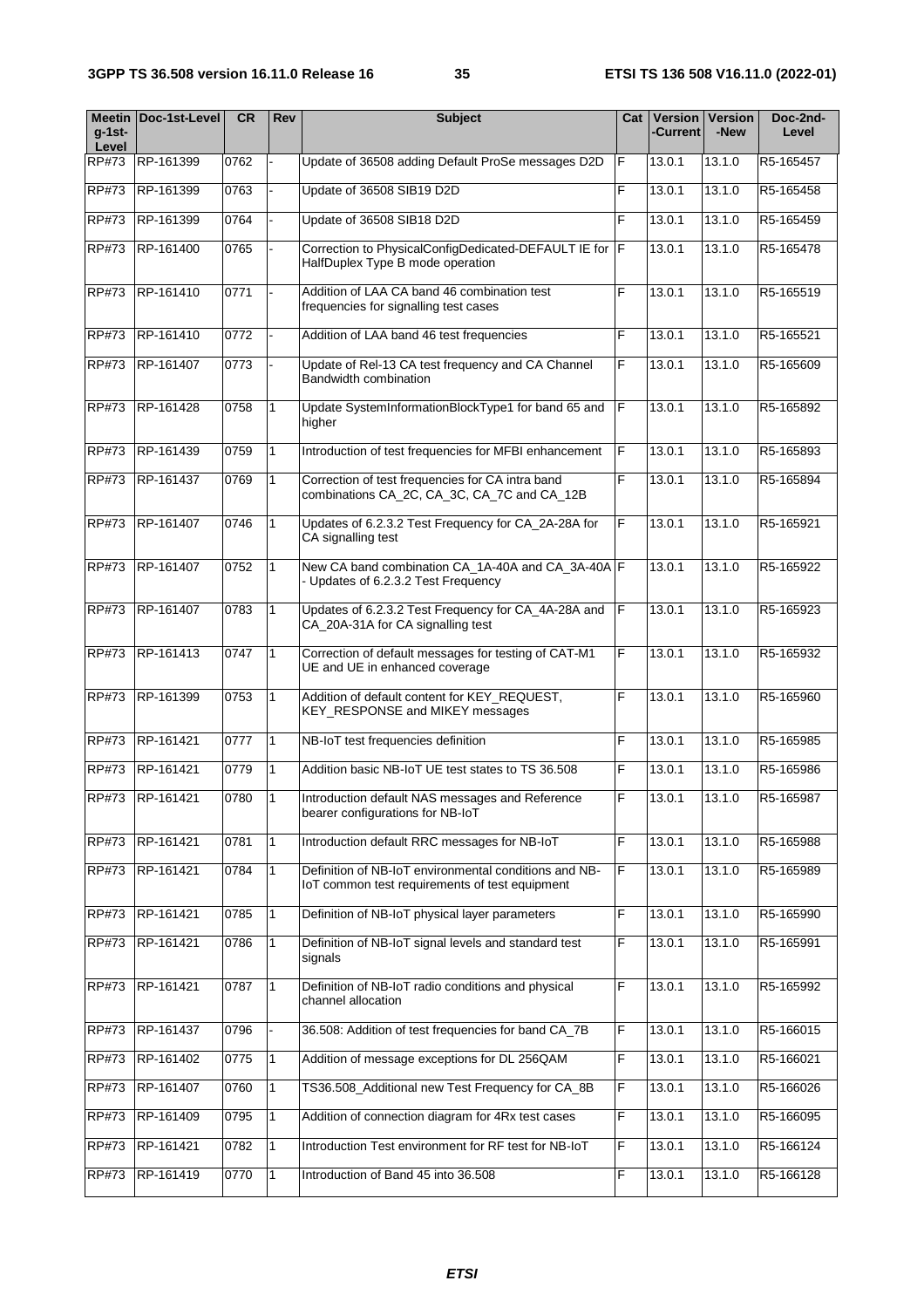|                    | Meetin Doc-1st-Level | <b>CR</b> | Rev          | <b>Subject</b>                                                                                          |    | Cat   Version | <b>Version</b> | Doc-2nd-  |
|--------------------|----------------------|-----------|--------------|---------------------------------------------------------------------------------------------------------|----|---------------|----------------|-----------|
| $q-1$ st-<br>Level |                      |           |              |                                                                                                         |    | -Current      | -New           | Level     |
| RP#73              | RP-161411            | 0766      | $\mathbf{1}$ | Correction to test frequencies for Band 66                                                              | F  | 13.0.1        | 13.1.0         | R5-166131 |
| <b>RP#73</b>       | RP-161411            | 0776      | 1            | Correction to Band 66 test frequencies                                                                  | F  | 13.0.1        | 13.1.0         | R5-166132 |
| <b>RP#73</b>       | RP-161399            | 0767      | $\mathbf{1}$ | Addition of connection diagrams for ProSe                                                               | F  | 13.0.1        | 13.1.0         | R5-166140 |
| <b>RP#73</b>       | RP-161437            | 0791      | 1            | 36.508 UL CA correction for RF test cases                                                               | F  | 13.0.1        | 13.1.0         | R5-166142 |
| <b>RP#73</b>       | RP-161423            | 0789      | 2            | Introduction of Indoor Positioning Enhancements (MBS)                                                   | IF | 13.0.1        | 13.1.0         | R5-166184 |
| <b>RP#73</b>       | RP-161397            | 0778      | $\mathbf{1}$ | Correction to Default IKEv2 message definitions.                                                        | F  | 13.0.1        | 13.1.0         | R5-166260 |
| <b>RP#73</b>       | RP-161413            | 0748      | $\mathbf{1}$ | Introduction of test environment for testing of CAT-M1<br>UE and UE in enhanced coverage                | F  | 13.0.1        | 13.1.0         | R5-166261 |
| <b>RP#73</b>       | RP-161421            | 0790      |              | Addition of definition of simulated network cells for NB-<br><b>IOT</b>                                 | F  | 13.0.1        | 13.1.0         | R5-166285 |
| <b>RP#73</b>       | RP-161421            | 0797      | $\mathbf{1}$ | Add default NAS messages for NB-IoT and Rel-13<br>updates                                               | F  | 13.0.1        | 13.1.0         | R5-166331 |
| <b>RP#74</b>       | RP-162076            | 0798      |              | Update of default message contents for ProSe Direct<br>Communication                                    | F  | 13.1.0        | 13.2.0         | R5-168072 |
| <b>RP#74</b>       | RP-162075            | 0801      |              | Update IKEv2 default messages                                                                           | F  | 13.1.0        | 13.2.0         | R5-168094 |
| RP#74              | RP-162085            | 0802      |              | Addition of connection diagrams for new SC demod and<br>CSI Test Cases for 4Rx                          | IF | 13.1.0        | 13.2.0         | R5-168120 |
| <b>RP#74</b>       | RP-162083            | 0805      |              | Editorial correction to aggregated number of resource<br>blocks for CA Inter-band combination CA_8A-42A | F  | 13.1.0        | 13.2.0         | R5-168319 |
| <b>RP#74</b>       | RP-162083            | 0811      |              | Addition of new test frequencies for intra-band non-<br>contiguous CA                                   | F  | 13.1.0        | 13.2.0         | R5-168367 |
| <b>RP#74</b>       | RP-162097            | 0812      |              | Common test frequencies for Band 70                                                                     | F  | 13.1.0        | 13.2.0         | R5-168398 |
| <b>RP#74</b>       | RP-162104            | 0815      |              | Update SCellToAddMod for band 65 and higher                                                             | F  | 13.1.0        | 13.2.0         | R5-168447 |
| <b>RP#74</b>       | RP-162104            | 0816      |              | Update MobilityControlInfo for band 65 and higher                                                       | F  | 13.1.0        | 13.2.0         | R5-168454 |
| <b>RP#74</b>       | RP-162091            | 0819      |              | Addition of Procedure for IP address allocation in the<br>CP CloT                                       | F  | 13.1.0        | 13.2.0         | R5-168472 |
|                    | RP#74 RP-162079      | 0820      |              | Correction of ReportConfigEUTRA-C2                                                                      | F  | 13.1.0        | 13.2.0         | R5-168567 |
| <b>RP#74</b>       | RP-162096            | 0824      |              | CA_20A-28A: Add test frequencies to sub-clause<br>6.2.3.2                                               | F  | 13.1.0        | 13.2.0         | R5-168618 |
| <b>RP#74</b>       | RP-162103            | 0834      |              | Correction to EUTRA band 2 and band 25 <> CDMA BC F<br>1 for LTE<>HRPD/1xRTT                            |    | 13.1.0        | 13.2.0         | R5-168775 |
| <b>RP#74</b>       | RP-162113            | 0835      |              | Addition of test frequencies for CA_7C                                                                  | F  | 13.1.0        | 13.2.0         | R5-168778 |
| <b>RP#74</b>       | RP-162091            | 0837      |              | Addition NB-IoT test environment for RRM test                                                           | F  | 13.1.0        | 13.2.0         | R5-168833 |
| <b>RP#74</b>       | RP-162097            | 0840      |              | Signalling Test environment for CA_70C                                                                  | F  | 13.1.0        | 13.2.0         | R5-168843 |
| <b>RP#74</b>       | RP-162087            | 0845      |              | F<br>Add generic procedure for control plane CloT<br>connection request                                 |    | 13.1.0        | 13.2.0         | R5-168885 |
| <b>RP#74</b>       | RP-162087            | 0846      |              | F<br>Add generic procedure for user plane CloT connection<br>request                                    |    | 13.1.0        | 13.2.0         | R5-168886 |
| <b>RP#74</b>       | RP-162080            | 0847      |              | Correction to Table 6.2.3.2-2 for DC_7A-20A                                                             |    | 13.1.0        | 13.2.0         | R5-168890 |
| <b>RP#74</b>       | RP-162080            | 0848      |              | Editorial correction to clause 5.2A.2A.1                                                                |    | 13.1.0        | 13.2.0         | R5-168891 |
| <b>RP#74</b>       | RP-162083            | 0851      |              | Add test frequencies to sub-clause 6.2.3.2 for CA_7A-<br>22A, CA_7B and CA_20A-40A                      | F  | 13.1.0        | 13.2.0         | R5-168922 |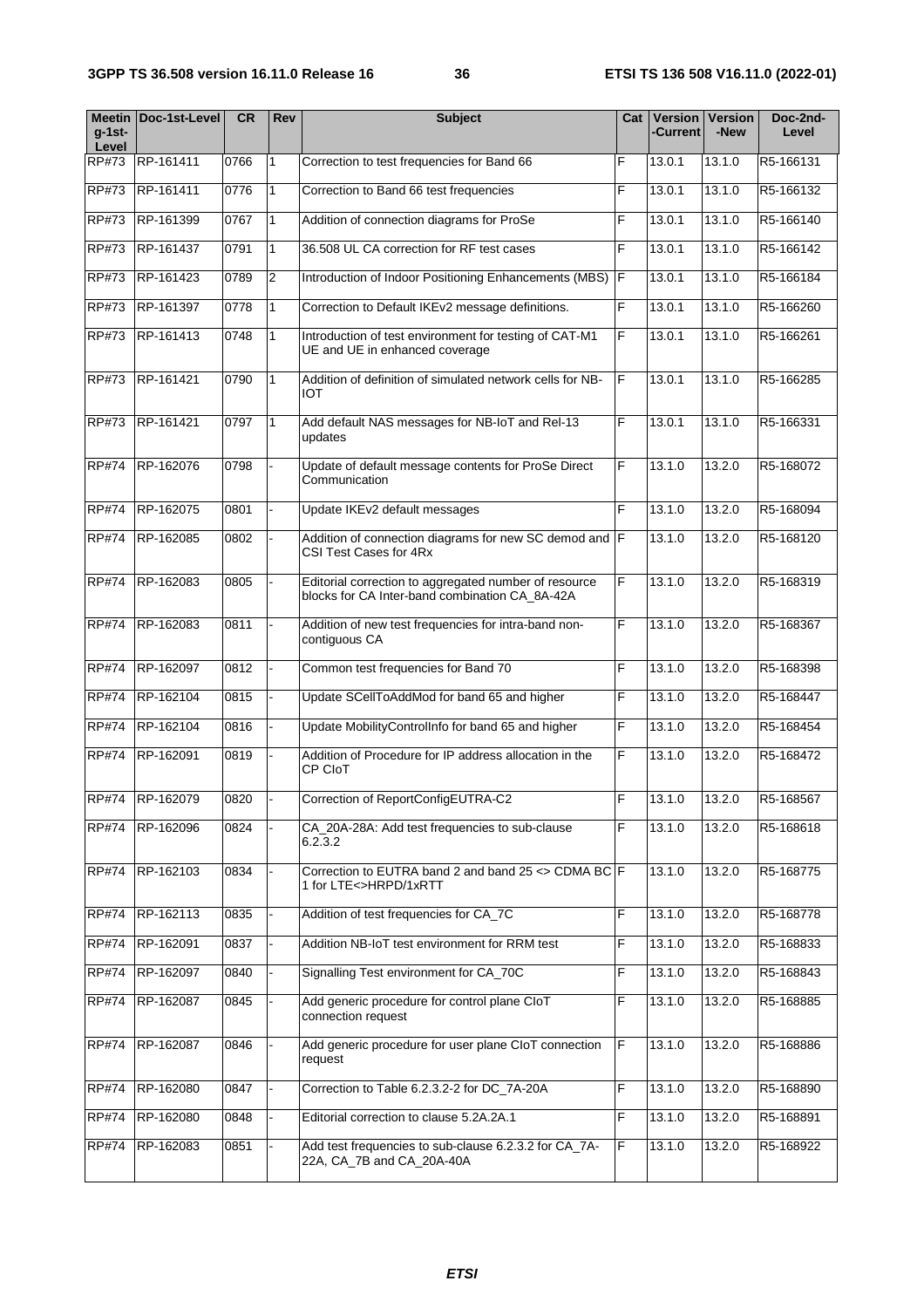| $q-1$ st-<br>Level | Meetin   Doc-1st-Level | <b>CR</b> | Rev            | <b>Subject</b>                                                                                         | Cat | Version<br>-Current | <b>Version</b><br>-New | Doc-2nd-<br>Level |
|--------------------|------------------------|-----------|----------------|--------------------------------------------------------------------------------------------------------|-----|---------------------|------------------------|-------------------|
| <b>RP#74</b>       | RP-162091              | 0806      | $\mathbf{1}$   | Addition of various CIoT generic procedures for PDN<br>establishment-release                           | F   | 13.1.0              | 13.2.0                 | R5-169009         |
| <b>RP#74</b>       | RP-162087              | 0844      | $\mathbf{1}$   | Update UE test states                                                                                  | F   | 13.1.0              | 13.2.0                 | R5-169032         |
| <b>RP#74</b>       | RP-162104              | 0814      | $\mathbf{1}$   | Update SystemInformationBlockType5 for band 65 and<br>higher                                           | F   | 13.1.0              | 13.2.0                 | R5-169034         |
| <b>RP#74</b>       | RP-162103              | 0843      | $\mathbf{1}$   | EPS bearer mapping updates                                                                             | F   | 13.1.0              | 13.2.0                 | R5-169035         |
| <b>RP#74</b>       | RP-162097              | 0813      | $\mathbf{1}$   | Signalling Test environment for Band 70                                                                | F   | 13.1.0              | 13.2.0                 | R5-169047         |
| <b>RP#74</b>       | RP-162075              | 0800      | 1              | Update generic procedure 4.5A.23                                                                       | F   | 13.1.0              | 13.2.0                 | R5-169074         |
| <b>RP#74</b>       | RP-162087              | 0825      | $\mathbf{1}$   | Correction of default DCI formats and messages for<br>testing of CAT-M1 UE and UE in enhanced coverage | F   | 13.1.0              | 13.2.0                 | R5-169087         |
| <b>RP#74</b>       | RP-162091              | 0838      |                | Addition default values in NB-IoT RRC messages and<br>IEs                                              | F   | 13.1.0              | 13.2.0                 | R5-169088         |
| <b>RP#74</b>       | RP-162104              | 0817      | $\overline{1}$ | Update measurement information for band 65 and<br>higher                                               | F   | 13.1.0              | 13.2.0                 | R5-169116         |
| <b>RP#74</b>       | RP-162083              | 0832      | $\mathbf{1}$   | Introduction of test frequencies for CA_5A-29A                                                         | F   | 13.1.0              | 13.2.0                 | R5-169125         |
| <b>RP#74</b>       | RP-162091              | 0799      | $\mathbf{1}$   | Update to default NAS messages for NB-IoT                                                              | F   | 13.1.0              | 13.2.0                 | R5-169126         |
| <b>RP#74</b>       | RP-162091              | 0807      | $\mathbf{1}$   | Update of NB-IoT Generic procedures                                                                    | F   | 13.1.0              | 13.2.0                 | R5-169127         |
| <b>RP#74</b>       | RP-162091              | 0818      | $\mathbf{1}$   | TAU Procedure for NB-IoT UE's                                                                          | F   | 13.1.0              | 13.2.0                 | R5-169128         |
| <b>RP#74</b>       | RP-162091              | 0833      | $\mathbf{1}$   | F<br>Addition of Default configurations for NB-IoT NAS and<br>Idle Mode test cases                     |     | 13.1.0              | 13.2.0                 | R5-169129         |
| <b>RP#74</b>       | RP-162091              | 0808      | $\mathbf{1}$   | Correction to NB-IOT System configuration IE                                                           | F   | 13.1.0              | 13.2.0                 | R5-169144         |
| <b>RP#74</b>       | RP-162103              | 0827      | $\overline{1}$ | Correction to Procedure for IMS signalling                                                             | F   | 13.1.0              | 13.2.0                 | R5-169150         |
| <b>RP#74</b>       | RP-162091              | 0852      | $\mathbf{1}$   | Default NB-IoT uplink configuration                                                                    | F   | 13.1.0              | 13.2.0                 | R5-169164         |
| <b>RP#74</b>       | RP-162091              | 0841      | 1              | Update of common test environment sections and<br>Annex for NB-IoT UEs                                 | F   | 13.1.0              | 13.2.0                 | R5-169169         |
| <b>RP#74</b>       | RP-162113              | 0830      | $\mathbf{1}$   | Correction to test frequencies for CA_66C                                                              | F   | 13.1.0              | 13.2.0                 | R5-169500         |
| <b>RP#74</b>       | RP-162115              | 0831      | $\vert$ 1      | Correction to default messages for TDD FDD CA                                                          | F   | 13.1.0              | 13.2.0                 | R5-169501         |
| <b>RP#74</b>       | RP-162113              | 0810      | $\mathbf{1}$   | New connection diagram for TC7.9A                                                                      | F   | 13.1.0              | 13.2.0                 | R5-169503         |
| <b>RP#74</b>       | RP-162113              | 0829      | 1              | Correction to test frequencies for CA_12B                                                              | F   | 13.1.0              | 13.2.0                 | R5-169504         |
| <b>RP#74</b>       | RP-162101              | 0836      | 1              | Correction of lower test frequencies for Band 26                                                       | F   | 13.1.0              | 13.2.0                 | R5-169505         |
| <b>RP#74</b>       | RP-162085              | 0809      | 1              | New connection diagrams for 4Rx Receiver TCs                                                           | F   | 13.1.0              | 13.2.0                 | R5-169618         |
| <b>RP#74</b>       | RP-162085              | 0826      | $\mathbf{1}$   | Addition of 4-Rx connection diagrams                                                                   | F   | 13.2.0              | 14.0.0                 | R5-169619         |
| <b>RP#74</b>       | RP-162098              | 0821      | $\mathbf{1}$   | Addition of V2X Sidelink Communication Test<br>Environment                                             |     | 13.2.0              | 14.0.0                 | R5-169647         |
| <b>RP#74</b>       | RP-162097              | 0839      | $\mathbf{1}$   | Common test frequencies for CA_70C                                                                     |     | 13.2.0              | 14.0.0                 | R5-169649         |
| <b>RP#74</b>       | RP-162114              | 0822      | $\mathbf{1}$   | Addition of UECapabilityEnquiry message for RF tests                                                   |     | 13.2.0              | 14.0.0                 | R5-169661         |
| <b>RP#74</b>       | RP-162085              | 0803      | $\mathbf{1}$   | Addition of connection diagram for new CA SDR Test<br>Case for 4Rx                                     | F   | 13.2.0              | 14.0.0                 | R5-169673         |
| <b>RP#74</b>       | RP-162085              | 0804      | $\mathbf{1}$   | Addition of connection diagrams for 2Rx Test Cases<br>with 4Rx capable UEs                             | F   | 13.2.0              | 14.0.0                 | R5-169674         |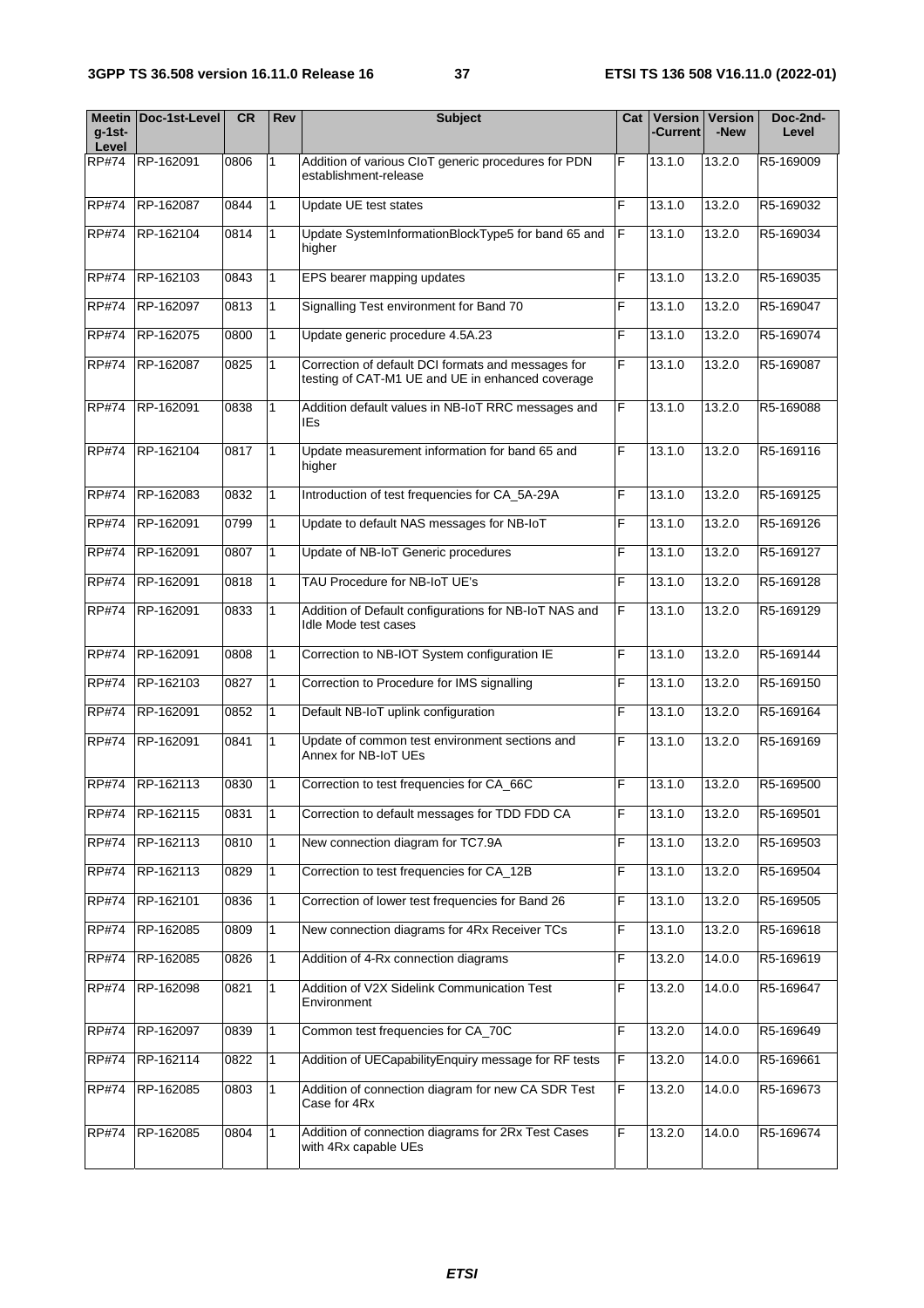| <b>Change history</b> |                |                                   |           |              |     |                                                                                                                                                                                 |                       |  |  |  |
|-----------------------|----------------|-----------------------------------|-----------|--------------|-----|---------------------------------------------------------------------------------------------------------------------------------------------------------------------------------|-----------------------|--|--|--|
| <b>Date</b>           | <b>Meeting</b> | <b>TDoc</b>                       | <b>CR</b> | Rev          | Cat | <b>Subject/Comment</b>                                                                                                                                                          | <b>New</b><br>version |  |  |  |
| 2017-03               | <b>RAN#75</b>  | RP-170082                         | 0856      |              | F   | Update to default NAS messages for NB-IoT                                                                                                                                       | 14.1.0                |  |  |  |
| 2017-03               | <b>RAN#75</b>  | RP-170072                         | 0857      |              | F   | To add Figure A.64a for 4DL CA connection with static PCC<br>propagation channel, SCCs multipath fading propagation channels<br>and additional intra-frequency cell on one SCC. | 14.1.0                |  |  |  |
| 2017-03               | <b>RAN#75</b>  | RP-170077                         | 0858      |              | F   | Update generic procedure control plane CloT connection request                                                                                                                  | 14.1.0                |  |  |  |
| 2017-03               | <b>RAN#75</b>  | RP-170082                         | 0859      |              | F   | Corrections for TA and ul-carrierFreq-r13 in SIB2                                                                                                                               | 14.1.0                |  |  |  |
| 2017-03               | <b>RAN#75</b>  | RP-170082                         | 0862      |              | F   | Add generic procedure to check RRC Connected state for NB-IoT                                                                                                                   | 14.1.0                |  |  |  |
| 2017-03               | <b>RAN#75</b>  | RP-170097                         | 0872      |              | F   | Update SystemInformationBlockType5                                                                                                                                              | 14.1.0                |  |  |  |
| 2017-03               | <b>RAN#75</b>  | RP-170070                         | 0875      |              | F   | NAICS: Addtion of new conncetion diagram                                                                                                                                        | 14.1.0                |  |  |  |
| 2017-03               | <b>RAN#75</b>  | RP-170107                         | 0876      |              | F   | New generic procedure for IMS emergency call in EPC / WLAN                                                                                                                      | 14.1.0                |  |  |  |
| 2017-03               | <b>RAN#75</b>  | RP-170082                         | 0879      |              | F   | NPDCCH config dedicated update for RF test cases                                                                                                                                | 14.1.0                |  |  |  |
| 2017-03               | <b>RAN#75</b>  | RP-170106                         | 0880      |              | F   | Addition of test frequencies for 10+15MHz and 15+10MHz in<br>CA_41C                                                                                                             | 14.1.0                |  |  |  |
| 2017-03               | <b>RAN#75</b>  | RP-170082                         | 0882      |              | F   | Correction to default values of NB-IoT RRC<br>UECapabilityInformation-NB message                                                                                                | 14.1.0                |  |  |  |
| 2017-03               | <b>RAN#75</b>  | RP-170076                         | 0883      |              | F   | Update of Rel-13 LAA related IE content in MeasObjectEURA                                                                                                                       | 14.1.0                |  |  |  |
| 2017-03               | <b>RAN#75</b>  | RP-170091                         | 0884      |              | F   | Update of V2X Sidelink Communication Test Environment                                                                                                                           | 14.1.0                |  |  |  |
| 2017-03               | <b>RAN#75</b>  | RP-170082                         | 0886      |              | F   | Update of various CloT generic procedures                                                                                                                                       | 14.1.0                |  |  |  |
| 2017-03               | <b>RAN#75</b>  | RP-170072                         | 0888      |              | F   | Correction to test frequencies for CA_5A-5A                                                                                                                                     | 14.1.0                |  |  |  |
| 2017-03               | <b>RAN#75</b>  | RP-170082                         | 0889      |              | F   | NPRACH-ConfigSIB-NB-DEFAULT updated                                                                                                                                             | 14.1.0                |  |  |  |
| 2017-03               | <b>RAN#75</b>  | RP-170082                         | 0895      |              | F   | Correction to NB-IoT Physical layer parameters for DCI                                                                                                                          | 14.1.0                |  |  |  |
| 2017-03               | <b>RAN#75</b>  | RP-170095                         | 0896      |              | F   | Correction to Generic Test Procedure for network initiated release of<br>additional PDN connectivity                                                                            | 14.1.0                |  |  |  |
| 2017-03               | <b>RAN#75</b>  | RP-170095                         | 0897      |              | F   | Correction to generic procedure for preventing IMS signalling over<br>GERAN                                                                                                     | 14.1.0                |  |  |  |
|                       |                | 2017-03   RAN#75   RP-170108 0900 |           |              | F   | Add missing condition description in Table 4.6.3-9A                                                                                                                             | 14.1.0                |  |  |  |
| 2017-03               | <b>RAN#75</b>  | RP-170095                         | 0902      | 1            | F   | Update MobilityControlInfo                                                                                                                                                      | 14.1.0                |  |  |  |
| 2017-03               | <b>RAN#75</b>  | RP-170097                         | 0903      | 1            | F   | Update MeasConfig-DEFAULT                                                                                                                                                       | 14.1.0                |  |  |  |
| 2017-03               | <b>RAN#75</b>  | RP-170089                         | 0864      | $\mathbf{1}$ | F   | Introduction of test frequencies for CA_3A-11A to section 6                                                                                                                     | 14.1.0                |  |  |  |
| 2017-03               | <b>RAN#75</b>  | RP-170089                         | 0865      | $\mathbf{1}$ | F   | Introduction of test frequencies for CA_8A-28A to section 6                                                                                                                     | 14.1.0                |  |  |  |
| 2017-03               | <b>RAN#75</b>  | RP-170089                         | 0866      | 1            | F   | Introduction of test frequencies for CA_11A-28A to section 6                                                                                                                    | 14.1.0                |  |  |  |
| 2017-03               | <b>RAN#75</b>  | RP-170089                         | 0893      | 1            | F   | CA_29A-66A, CA_29A-66A-66A, CA_29A-66C, CA_46A-66A test<br>frequencies for signalling test                                                                                      | 14.1.0                |  |  |  |
| 2017-03               | <b>RAN#75</b>  | RP-170108                         | 0869      | $\mathbf{1}$ | F   | Introduction of new combination of SIBs for OTDOA 3DL CA test<br>cases                                                                                                          | 14.1.0                |  |  |  |
| 2017-03               | <b>RAN#75</b>  | RP-170082                         | 0854      | $\mathbf{1}$ | F   | [Common] Correction to default parameters for Ncells and SIB-NB                                                                                                                 | 14.1.0                |  |  |  |
| 2017-03               | <b>RAN#75</b>  | RP-170077                         | 0905      |              | F   | Correction to eMTC generic procedures                                                                                                                                           | 14.1.0                |  |  |  |
| 2017-03               | <b>RAN#75</b>  | RP-170077                         | 0885      | 1            | F   | Correction of default messages for testing of CAT-M1 UE and UE in<br>enhanced coverage                                                                                          | 14.1.0                |  |  |  |
| 2017-03               | <b>RAN#75</b>  | RP-170082                         | 0899      | 1            | F   | TAU Procedure for NB-IoT UEs performing Suspend-Resume                                                                                                                          | 14.1.0                |  |  |  |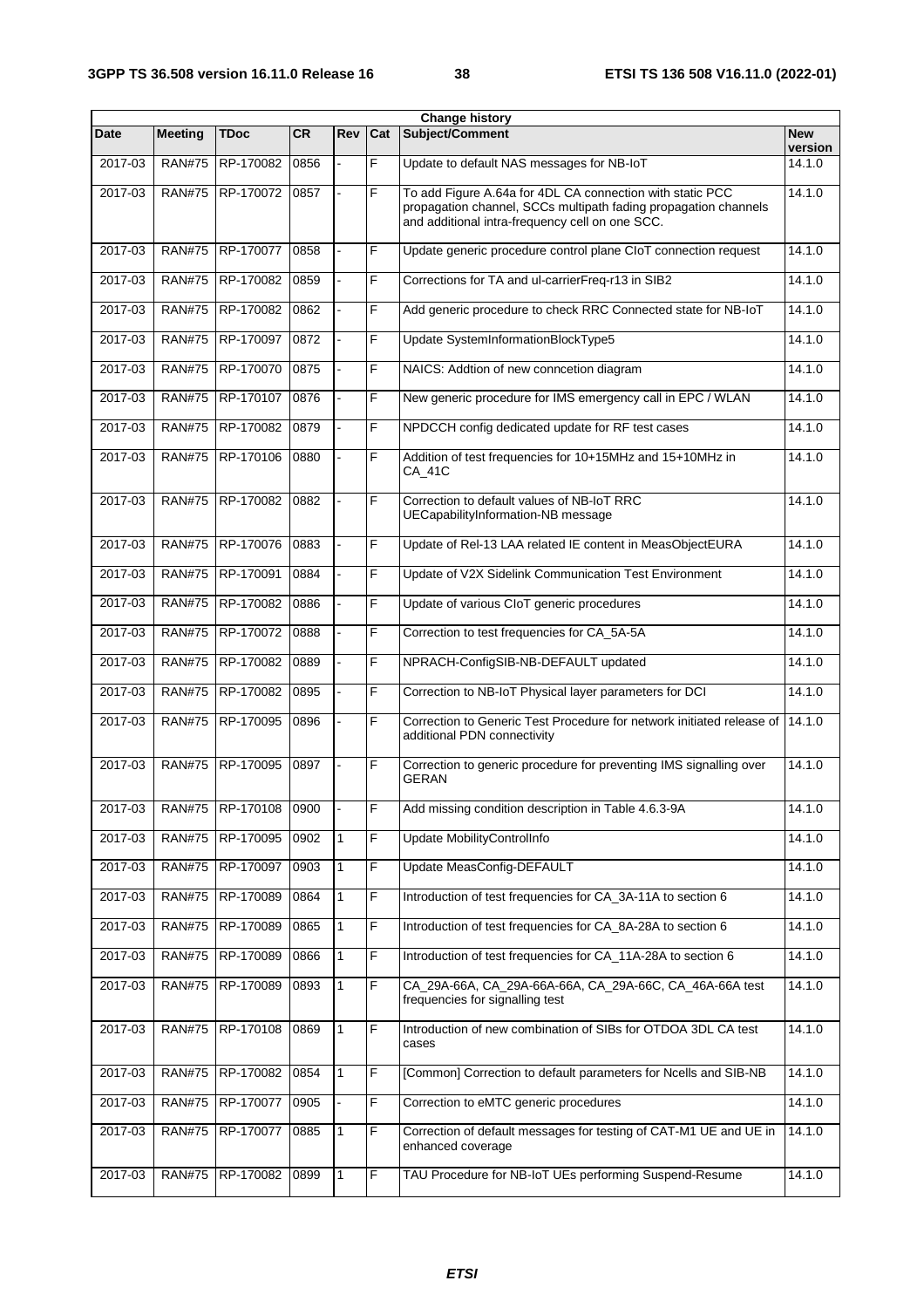| 2017-03 | <b>RAN#75</b> | RP-170076        | 0898 | 1            | F | Correction to test frequencies for Band 46 and Test frequencies for<br>CA signalling test                                                                                                                                                              | 14.1.0 |
|---------|---------------|------------------|------|--------------|---|--------------------------------------------------------------------------------------------------------------------------------------------------------------------------------------------------------------------------------------------------------|--------|
| 2017-03 | <b>RAN#75</b> | RP-170089        | 0874 | $\mathbf{1}$ | F | Updates to Band 66 test frequencies                                                                                                                                                                                                                    | 14.1.0 |
| 2017-03 | <b>RAN#75</b> | RP-170076        | 0894 | 1            | F | Update of Rel-13 LAA related IE content in the test environment for<br><b>RF</b> and RRM test                                                                                                                                                          | 14.1.0 |
| 2017-03 | <b>RAN#75</b> | RP-170076        | 0873 | $\mathbf{1}$ | F | LAA: Test frequencies for Band 46                                                                                                                                                                                                                      | 14.1.0 |
| 2017-03 | <b>RAN#75</b> | RP-170077        | 0863 | $\mathbf{1}$ | F | Correction of PRACH configuration for RF tests                                                                                                                                                                                                         | 14.1.0 |
| 2017-03 | <b>RAN#75</b> | RP-170072        | 0887 | $\mathbf{1}$ | F | Addition of Low Wgap frequencies for CA_4A-4A                                                                                                                                                                                                          | 14.1.0 |
| 2017-03 | <b>RAN#75</b> | RP-170093        | 0853 | 1            | F | Update TS 36.508 with Addition of LTE Band 48                                                                                                                                                                                                          | 14.1.0 |
| 2017-03 | <b>RAN#75</b> | RP-170077        | 0871 | 1            | F | MBSFN information in SIB2 should not be mandatory for eMTC RRM<br>test cases                                                                                                                                                                           | 14.1.0 |
| 2017-03 | <b>RAN#75</b> | RP-170082        | 0877 | 2            | F | Correction to NB-IoT test environment for SIG                                                                                                                                                                                                          | 14.1.0 |
| 2017-03 | <b>RAN#75</b> | RP-170082        | 0904 | 1            | F | Updates to NB-IoT generic procedures to add User-Plane mode<br>support                                                                                                                                                                                 | 14.1.0 |
| 2017-03 | <b>RAN#75</b> | RP-170077        | 0878 | 3            | F | Correction to default message contents for eMTC testing                                                                                                                                                                                                | 14.1.0 |
| 2017-03 | <b>RAN#75</b> | RP-170082        | 0856 |              | F | Update to default NAS messages for NB-IoT                                                                                                                                                                                                              | 14.1.0 |
| 2017-03 | <b>RAN#75</b> | RP-170072        | 0857 |              | F | To add Figure A.64a for 4DL CA connection with static PCC<br>propagation channel, SCCs multipath fading propagation channels<br>and additional intra-frequency cell on one SCC.                                                                        | 14.1.0 |
| 2017-03 | <b>RAN#75</b> | RP-170077        | 0858 |              | F | Update generic procedure control plane CloT connection request                                                                                                                                                                                         | 14.1.0 |
| 2017-03 | <b>RAN#75</b> | RP-170082        | 0859 |              | F | Corrections for TA and ul-carrierFreq-r13 in SIB2                                                                                                                                                                                                      | 14.1.0 |
| 2017-03 | <b>RAN#75</b> | RP-170082        | 0862 |              | F | Add generic procedure to check RRC Connected state for NB-IoT                                                                                                                                                                                          | 14.1.0 |
| 2017-03 | <b>RAN#75</b> | RP-170082        | 0880 |              | F | Update SystemInformationBlockType5                                                                                                                                                                                                                     | 14.1.0 |
| 2017-03 | <b>RAN#75</b> | RP-170070        | 0875 |              | F | NAICS: Addtion of new conncetion diagram                                                                                                                                                                                                               | 14.1.0 |
| 2017-03 | <b>RAN#75</b> | RP-170107        | 0876 |              | F | New generic procedure for IMS emergency call in EPC / WLAN                                                                                                                                                                                             | 14.1.0 |
| 2017-03 | <b>RAN#75</b> | RP-170082        | 0879 |              | F | NPDCCH config dedicated update for RF test cases                                                                                                                                                                                                       | 14.1.0 |
| 2017-03 | <b>RAN#75</b> | RP-170106        | 0880 |              | F | Addition of test frequencies for 10+15MHz and 15+10MHz in<br>CA_41C                                                                                                                                                                                    | 14.1.0 |
| 2017-03 |               | RAN#75 RP-170082 | 0882 |              | F | Correction to default values of NB-IoT RRC<br>UECapabilityInformation-NB message                                                                                                                                                                       | 14.1.0 |
| 2017-03 | <b>RAN#75</b> | RP-170076        | 0883 |              | F | Cor Update of Rel-13 LAA related IE content in MeasObjectEURA                                                                                                                                                                                          | 14.1.0 |
| 2017-03 | <b>RAN#75</b> | RP-170091        | 0884 |              | F | Update of V2X Sidelink Communication Test Environment                                                                                                                                                                                                  | 14.1.0 |
| 2017-03 | <b>RAN#75</b> | RP-170082        | 0886 |              | F | Update of various CloT generic procedures                                                                                                                                                                                                              | 14.1.0 |
| 2017-03 | <b>RAN#75</b> | RP-170072        | 0888 |              | F | Correction to test frequencies for CA_5A-5A                                                                                                                                                                                                            | 14.1.0 |
| 2017-03 | <b>RAN#75</b> | RP-170082        | 0889 |              | F | NPRACH-ConfigSIB-NB-DEFAULT updated                                                                                                                                                                                                                    | 14.1.0 |
| 2017-03 | <b>RAN#75</b> | RP-170082        | 0895 |              | F | Correction to NB-IoT Physical layer parameters for DCI<br>Renumbering of clauses 8.1.3.6.1.5 (and associated tables) not<br>implemented: clause renumbering is strongly deprecated; instead,<br>empty padding clauses 8.1.3.6.1.3 & 8.1.3.6.1.4 added. | 14.1.0 |
| 2017-03 | <b>RAN#75</b> | RP-170095        | 0896 |              | F | Correction to Generic Test Procedure for network initiated release of<br>additional PDN connectivity                                                                                                                                                   | 14.1.0 |
| 2017-03 | <b>RAN#75</b> | RP-170095        | 0897 |              | F | Correction to generic procedure for preventing IMS signalling over<br>GERAN                                                                                                                                                                            | 14.1.0 |
| 2017-03 | <b>RAN#75</b> | RP-170108        | 0900 |              | F | Add missing condition description in Table 4.6.3-9A                                                                                                                                                                                                    | 14.1.0 |
| 2017-03 | <b>RAN#75</b> | RP-170095        | 0902 |              | F | Update MobilityControlInfo                                                                                                                                                                                                                             | 14.1.0 |
| 2017-03 | <b>RAN#75</b> | RP-170097        | 0903 |              | F | Update MeasConfig-DEFAULT                                                                                                                                                                                                                              | 14.1.0 |
| 2017-03 | <b>RAN#75</b> | RP-170089        | 0864 |              | F | Introduction of test frequencies for CA_3A-11A to section 6                                                                                                                                                                                            | 14.1.0 |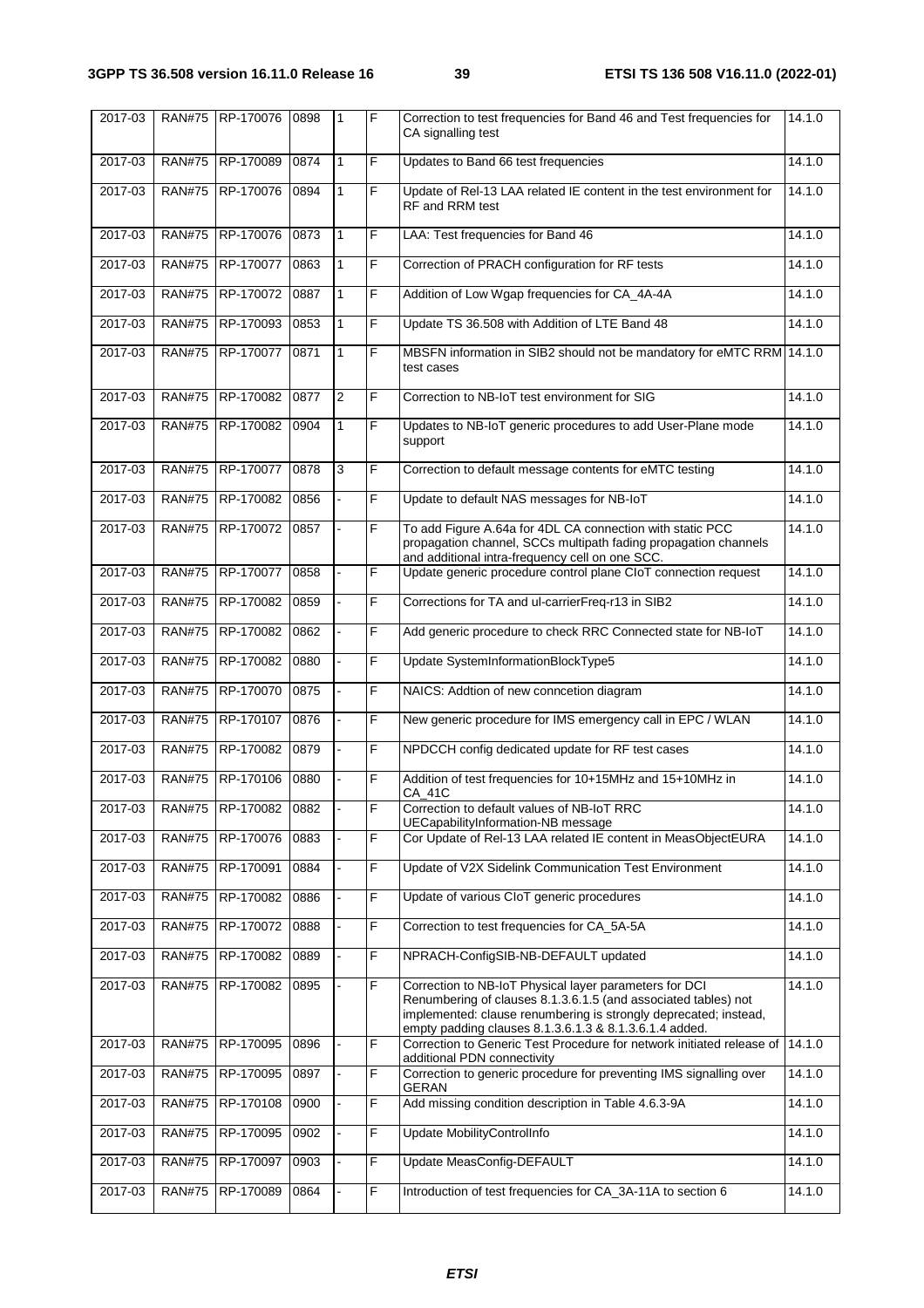| 2017-03 | <b>RAN#75</b> | RP-170089 | 0865 |              | F | Introduction of test frequencies for CA 8A-28A to section 6                                                 | 14.1.0 |
|---------|---------------|-----------|------|--------------|---|-------------------------------------------------------------------------------------------------------------|--------|
| 2017-03 | <b>RAN#75</b> | RP-170089 | 0866 |              | F | Introduction of test frequencies for CA_11A-28A to section 6                                                | 14.1.0 |
| 2017-03 | <b>RAN#75</b> | RP-170089 | 0893 |              | F | CA_29A-66A, CA_29A-66A-66A, CA_29A-66C, CA_46A-66A test<br>frequencies for signalling test                  | 14.1.0 |
| 2017-03 | <b>RAN#75</b> | RP-170108 | 0869 | 1            | F | Introduction of new combination of SIBs for OTDOA 3DL CA test<br>cases                                      | 14.1.0 |
| 2017-03 | <b>RAN#75</b> | RP-170108 | 0854 | 1            | F | [Common] Correction to default parameters for Ncells and SIB-NB                                             | 14.1.0 |
| 2017-03 | <b>RAN#75</b> | RP-170077 | 0905 | 1            | F | Correction to eMTC generic procedures                                                                       | 14.1.0 |
| 2017-03 | <b>RAN#75</b> | RP-170077 | 0885 | 1            | F | Correction of default messages for testing of CAT-M1 UE and UE in<br>enhanced coverage                      | 14.1.0 |
| 2017-03 | <b>RAN#75</b> | RP-170082 | 0899 | 1            | F | TAU Procedure for NB-IoT UEs performing Suspend-Resume                                                      | 14.1.0 |
| 2017-03 | <b>RAN#75</b> | RP-170076 | 0898 | 1            | F | Correction to test frequencies for Band 46 and Test frequencies for<br>CA signalling test                   | 14.1.0 |
| 2017-03 | <b>RAN#75</b> | RP-170089 | 0874 | $\mathbf{1}$ | F | Updates to Band 66 test frequencies                                                                         | 14.1.0 |
| 2017-03 | <b>RAN#75</b> | RP-170076 | 0894 | 1            | F | Update of Rel-13 LAA related IE content in the test environment for<br><b>RF</b> and RRM test               | 14.1.0 |
| 2017-03 | <b>RAN#75</b> | RP-170076 | 0873 | 1            | F | LAA: Test frequencies for Band 46                                                                           | 14.1.0 |
| 2017-03 | <b>RAN#75</b> | RP-170077 | 0863 | 1            | F | Correction of PRACH configuration for RF tests                                                              | 14.1.0 |
| 2017-03 | <b>RAN#75</b> | RP-170072 | 0887 |              | F | Addition of Low Wgap frequencies for CA_4A-4A                                                               | 14.1.0 |
| 2017-03 | <b>RAN#75</b> | RP-170093 | 0853 | 1            | F | Update TS 36.508 with Addition of LTE Band 48                                                               | 14.1.0 |
| 2017-03 | <b>RAN#75</b> | RP-170093 | 0871 | 1            | F | MBSFN information in SIB2 should not be mandatory for eMTC RRM<br>test cases                                | 14.1.0 |
| 2017-03 | <b>RAN#75</b> | RP-170093 | 0872 | 2            | F | Correction to NB-IoT test environment for SIG                                                               | 14.1.0 |
| 2017-03 | <b>RAN#75</b> | RP-170077 | 0878 | 3            | F | Correction to default message contents for eMTC testing                                                     | 14.1.0 |
| 2017-03 | <b>RAN#75</b> | RP-170082 | 0904 | 1            | F | Updates to NB-IoT generic procedures to add User-Plane mode<br>support                                      | 14.1.0 |
| 2017-06 | <b>RAN#76</b> | R5-172049 | 0908 |              | F | Updates to D2D ProSe default message contents                                                               | 14.2.0 |
| 2017-06 | <b>RAN#76</b> | R5-172061 | 0910 |              | F | Editorial update to references to PhysicalConfigDedicated-DEFAULT<br>for SIG                                | 14.2.0 |
| 2017-06 | <b>RAN#76</b> | R5-172115 | 0915 |              | F | NB-IoT test frequencies for Band 70                                                                         | 14.2.0 |
| 2017-06 | <b>RAN#76</b> | R5-172227 | 0925 |              | F | CA_46C-66A test frequencies for signalling test and correction to<br>CA_46A-66A                             | 14.2.0 |
| 2017-06 | <b>RAN#76</b> | R5-172324 | 0933 |              | F | MobilityControInfo-HO correction for bands > 64 (Editorial)                                                 | 14.2.0 |
| 2017-06 | <b>RAN#76</b> | R5-172427 | 0938 |              | F | Update to e-MTC SIB-2 Signalling                                                                            | 14.2.0 |
| 2017-06 | <b>RAN#76</b> | R5-172507 | 0944 |              | F | Correction to PhysicalConfigdedicated Parameters for LAA                                                    | 14.2.0 |
| 2017-06 | <b>RAN#76</b> | R5-172561 | 0947 |              | F | Update of test frequencies for 2DL/1UL of CA_3A-3A and CA_7A-7A<br>due to new REFSENS test points addition. | 14.2.0 |
| 2017-06 | <b>RAN#76</b> | R5-172567 | 0948 |              | F | Addition of SRS switching common test environment                                                           | 14.2.0 |
| 2017-06 | <b>RAN#76</b> | R5-172582 | 0950 |              | F | Addition of test frequencies with Low Wgap for CA_66A-66A                                                   | 14.2.0 |
| 2017-06 | <b>RAN#76</b> | R5-172636 | 0952 |              | F | Correction to scheduling request parameters for CatM1 using HD-<br>FDD                                      | 14.2.0 |
| 2017-06 | <b>RAN#76</b> | R5-172672 | 0953 |              | F | Introduction of test frequencies for Band 48 for protocol testing                                           | 14.2.0 |
| 2017-06 | <b>RAN#76</b> | R5-172756 | 0955 |              | F | Addition of Rel-14 NB-IoT operating bands                                                                   | 14.2.0 |
| 2017-06 | <b>RAN#76</b> | R5-172776 | 0957 |              | F | NB-IoT test frequencies update for inband operation mode                                                    | 14.2.0 |
| 2017-06 | <b>RAN#76</b> | R5-172786 | 0959 |              | F | Editorial correction to Clause and Table numbers in generic<br>procedure 4.5A.3B                            | 14.2.0 |
| 2017-06 | <b>RAN#76</b> | R5-172850 | 0906 | 1            | F | Update SRB reconfiguration for NB-IoT                                                                       | 14.2.0 |
| 2017-06 | <b>RAN#76</b> | R5-172851 | 0909 | 1            | F | NB-IoT: Add new generic procedure for generic RB establishment<br>for UP                                    | 14.2.0 |
| 2017-06 | <b>RAN#76</b> | R5-172853 | 0963 |              | F | Correction to EPS network feature support for ATTACH ACCEPT<br>and TRACKING AREA UPDATE ACCEPT              | 14.2.0 |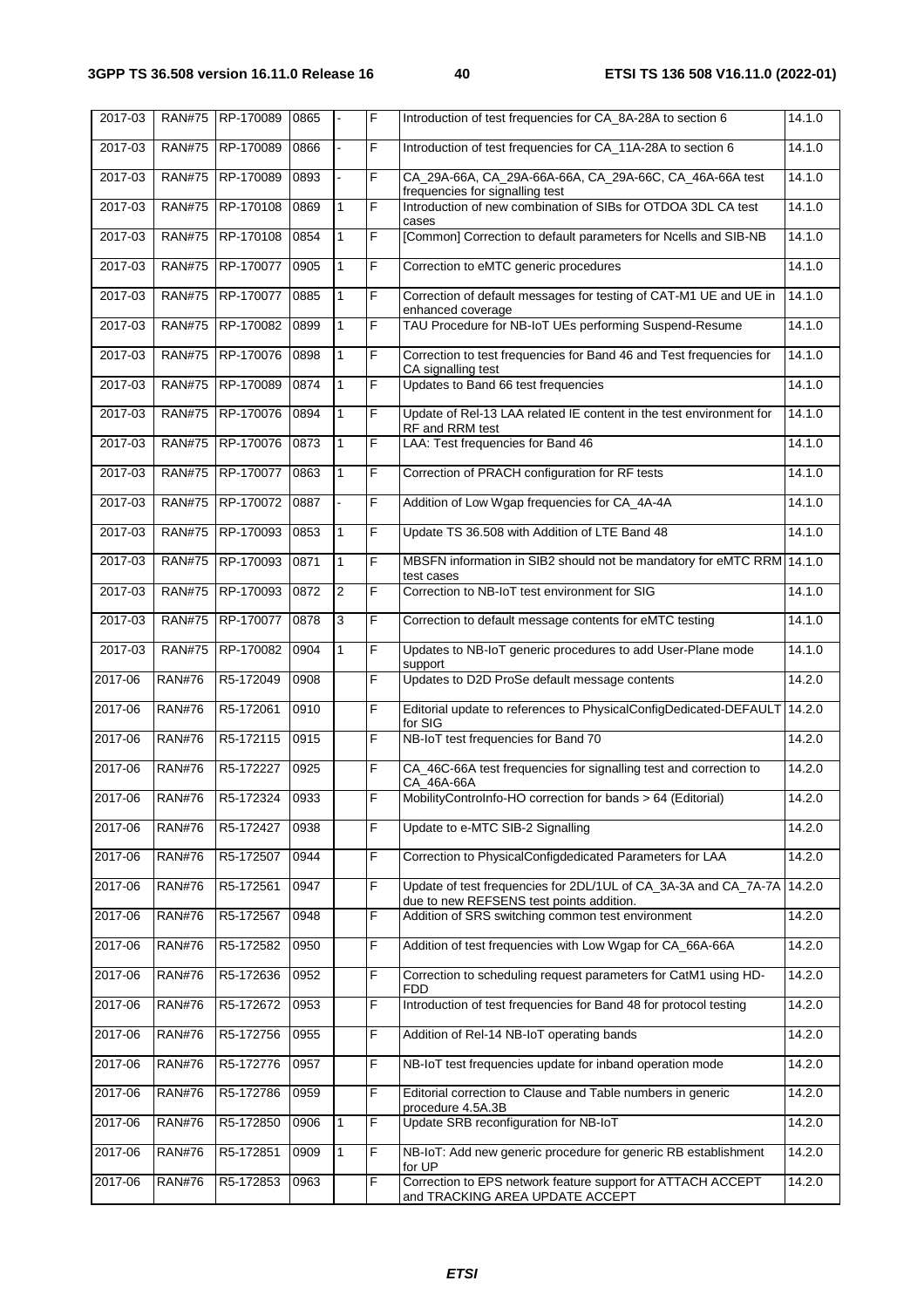| 2017-06 | <b>RAN#76</b> | R5-172875 | 0911 | 1            | F  | Update SystemInformationBlockType2                                                                                                                  | 14.2.0 |
|---------|---------------|-----------|------|--------------|----|-----------------------------------------------------------------------------------------------------------------------------------------------------|--------|
| 2017-06 | <b>RAN#76</b> | R5-172876 | 0916 | 1            | F  | Update generic procedure control plane CloT connection request                                                                                      | 14.2.0 |
| 2017-06 | <b>RAN#76</b> | R5-172877 | 0917 | 1            | F  | Add generic procedure control plane CIoT with test mode                                                                                             | 14.2.0 |
| 2017-06 | <b>RAN#76</b> | R5-172878 | 0964 |              | F  | Update SystemInformationBlockType3-NB                                                                                                               | 14.2.0 |
| 2017-06 | <b>RAN#76</b> | R5-172879 | 0919 | $\mathbf{1}$ | F  | Update generic procedure user plane CloT connection request                                                                                         | 14.2.0 |
| 2017-06 | <b>RAN#76</b> | R5-172880 | 0922 | $\mathbf{1}$ | F  | Add messages for resuming an RRC connection                                                                                                         | 14.2.0 |
| 2017-06 | <b>RAN#76</b> | R5-172895 | 0926 | 1            | F  | Addition of Band 66 Frequencies                                                                                                                     | 14.2.0 |
| 2017-06 | <b>RAN#76</b> | R5-172896 | 0927 | 1            | F  | Update System Information Block type 19 for Band > 64                                                                                               | 14.2.0 |
| 2017-06 | <b>RAN#76</b> | R5-172941 | 0934 | 1            | F  | Addition of CA_2A-66A, CA_5A-66A and CA_13A-66A test<br>frequencies for signalling test                                                             | 14.2.0 |
| 2017-06 | <b>RAN#76</b> | R5-172944 | 0940 | $\mathbf{1}$ | F  | Correction of test frequency selection of band 20 in Table 6.2.3.2-2                                                                                | 14.2.0 |
| 2017-06 | <b>RAN#76</b> | R5-172946 | 0965 |              | F  | Introduction of test frequencies for 2UL/2DL of DC_41A-42A to<br>section 6                                                                          | 14.2.0 |
| 2017-06 | <b>RAN#76</b> | R5-172961 | 0961 | 1            | F  | Update for Antenna configuration for 4 Rx UE antenna                                                                                                | 14.2.0 |
| 2017-06 | <b>RAN#76</b> | R5-172962 | 0966 |              | F  | Correction to RACH-ConfigCommon-DEFAULT                                                                                                             | 14.2.0 |
| 2017-06 | <b>RAN#76</b> | R5-172981 | 0949 | 1            | F  | Update of V2X related message contents in 36.508                                                                                                    | 14.2.0 |
| 2017-06 | <b>RAN#76</b> | R5-172999 | 0913 | 1            | F  | Update RRCConnectionSetupComplete                                                                                                                   | 14.2.0 |
| 2017-06 | <b>RAN#76</b> | R5-173000 | 0912 | 1            | F  | <b>Update ATTACH ACCEPT</b>                                                                                                                         | 14.2.0 |
| 2017-06 | <b>RAN#76</b> | R5-173001 | 0918 | $\mathbf{1}$ | F  | Update RRCConnectionRelease                                                                                                                         | 14.2.0 |
| 2017-06 | <b>RAN#76</b> | R5-173002 | 0920 | $\mathbf{1}$ | F  | Add generic procedure user plane CloT with test mode                                                                                                | 14.2.0 |
| 2017-06 | <b>RAN#76</b> | R5-173003 | 0921 | 1            | F  | Update UE test state                                                                                                                                | 14.2.0 |
| 2017-06 | <b>RAN#76</b> | R5-173006 | 0960 | 1            | F  | Correction to DRB logical channel configurations                                                                                                    | 14.2.0 |
| 2017-06 | <b>RAN#76</b> | R5-173028 | 0943 | 1            | F  | LAA band 46 clarification on DL only operation                                                                                                      | 14.2.0 |
| 2017-06 | <b>RAN#76</b> | R5-173035 | 0929 | 1            | F  | Correction to SIB21                                                                                                                                 | 14.2.0 |
| 2017-06 | <b>RAN#76</b> | R5-173227 | 0942 | 1            | F  | Addition of Figure Connection for more than 3DL CA with static<br>propagation channels and additional intra-frequency cell(s) on each<br><b>SCC</b> | 14.2.0 |
| 2017-06 | <b>RAN#76</b> | R5-173315 | 0932 | l 1          | IF | RadioResourceConfigCommon-DEFAULT correction for eMTC<br>(Editorial)                                                                                | 14.2.0 |
| 2017-06 | <b>RAN#76</b> | R5-173352 | 0931 | $\mathbf{1}$ | F  | Introduction of the generic procedures for V2X Communication                                                                                        | 14.2.0 |
| 2017-06 | <b>RAN#76</b> | R5-173353 | 0956 | $\mathbf{1}$ | F  | Addition of reference test frequencies for V2X 47B                                                                                                  | 14.2.0 |
| 2017-06 | <b>RAN#76</b> | R5-173406 | 0923 | $\mathbf{1}$ | F  | Update to NB-IOT RRM cell configuration                                                                                                             | 14.2.0 |
| 2017-06 | <b>RAN#76</b> | R5-173408 | 0936 | 1            | F  | Separation of Narrowband Index for SI message and Data<br>(PDSCH/MPDCCH/PUSCH) for eMTC test cases                                                  | 14.2.0 |
| 2017-06 | <b>RAN#76</b> | R5-173416 | 0924 | 1            | F  | New connection diagrams for RX tests with 2Rx and 4Rx and<br>clarification for TX tests                                                             | 14.2.0 |
| 2017-09 | <b>RAN#77</b> | R5-173636 | 0974 |              | F  | Remove editor's note for ATTACH ACCEPT                                                                                                              | 14.3.0 |
| 2017-09 | <b>RAN#77</b> | R5-173669 | 0976 |              | F  | Update to SI2Quater for LTE Bands>64                                                                                                                | 14.3.0 |
| 2017-09 | <b>RAN#77</b> | R5-173670 | 0977 |              | F  | Updates to UTRAN MEASUREMENT CONTROL & REPORT for<br>LTE Bands>64                                                                                   | 14.3.0 |
| 2017-09 | <b>RAN#77</b> | R5-173686 | 0978 |              | F  | Clarify the use of system information in generic procedures                                                                                         | 14.3.0 |
| 2017-09 | <b>RAN#77</b> | R5-173765 | 0983 |              | F  | Add new Ncells for RRM Test Cases                                                                                                                   | 14.3.0 |
| 2017-09 | <b>RAN#77</b> | R5-173783 | 0984 |              | F  | Correction to 4Rx connection diagram for CSI 9.3.3                                                                                                  | 14.3.0 |
| 2017-09 | <b>RAN#77</b> | R5-173794 | 0985 |              | F  | Correction to default messages for Cat M1                                                                                                           | 14.3.0 |
| 2017-09 | <b>RAN#77</b> | R5-173805 | 0986 |              | F  | Correction to System Information Block Type 19 for Band > 64                                                                                        | 14.3.0 |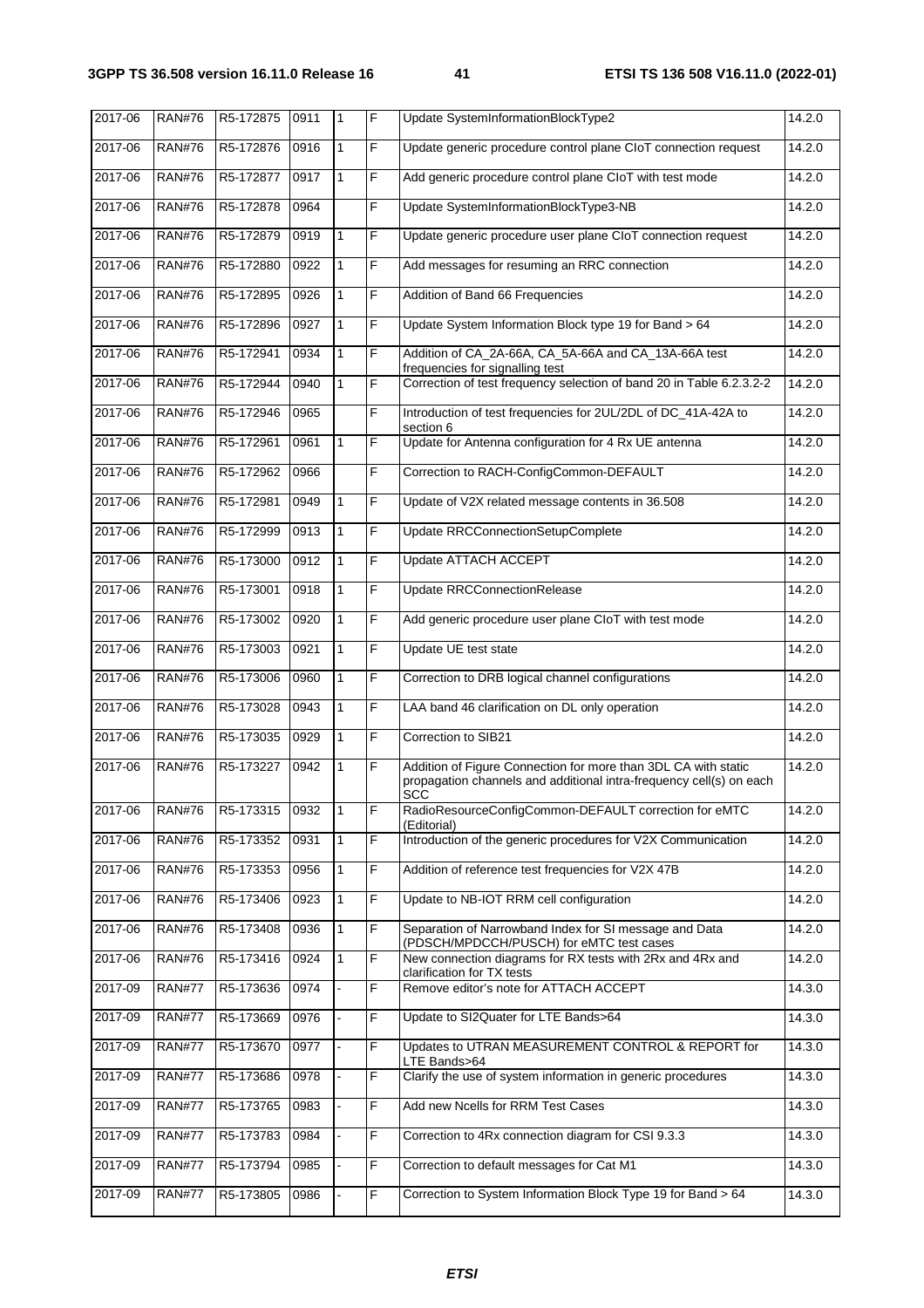| 2017-09 | <b>RAN#77</b> | R5-173839 | 0987   |                | F | Remove editor's note for RRC Connection Release                                                 | 14.3.0 |
|---------|---------------|-----------|--------|----------------|---|-------------------------------------------------------------------------------------------------|--------|
| 2017-09 | <b>RAN#77</b> | R5-173842 | 0988   |                | F | Add generic procedure to check that UE is camped on a new E-<br>UTRAN cell / UP CloT            | 14.3.0 |
| 2017-09 | <b>RAN#77</b> | R5-173859 | 0991   |                | F | Addition of Test Frequencies for NB-IoT FDD MFBI (180 kHz)                                      | 14.3.0 |
| 2017-09 | <b>RAN#77</b> | R5-173914 | 0996   |                | F | Introduction of default message configurations for eHST                                         | 14.3.0 |
| 2017-09 | <b>RAN#77</b> | R5-173927 | 0999   |                | F | Editorial: Update of NB-IOT RadioResourceConfigCommonSIB-NB<br>message in 36.508                | 14.3.0 |
| 2017-09 | <b>RAN#77</b> | R5-173973 | 1004   |                | F | Introduction of test frequencies for CA configuration CA_2A-7A                                  | 14.3.0 |
| 2017-09 | <b>RAN#77</b> | R5-174071 | 1008   |                | F | Addition of Physical layer parameters for DCI format 0C                                         | 14.3.0 |
| 2017-09 | <b>RAN#77</b> | R5-174151 | 1010   |                | F | Addition of 1.4 and 3 MHz test frequencies for Band 65                                          | 14.3.0 |
| 2017-09 | <b>RAN#77</b> | R5-174173 | 1014   |                | F | Introduction of test frequencies for CA_3A-32A to section 6.2.3.2                               | 14.3.0 |
| 2017-09 | <b>RAN#77</b> | R5-174266 | 1016   |                | F | Addition of FDD reference test frequencies for band 69                                          | 14.3.0 |
| 2017-09 | <b>RAN#77</b> | R5-174291 | 1017   | ÷.             | F | Update to UECapabilityInformation-NB message                                                    | 14.3.0 |
| 2017-09 | <b>RAN#77</b> | R5-174299 | 1018   |                | F | Update to V2X message contents                                                                  | 14.3.0 |
| 2017-09 | <b>RAN#77</b> | R5-174403 | 1027   |                | F | Correction ro generic procedures for Rel-12 DC                                                  | 14.3.0 |
| 2017-09 | <b>RAN#77</b> | R5-174456 | 1019   | 1              | F | Correction to Generic Test Procedure for NB-IoT Control Plane CIoT                              | 14.3.0 |
| 2017-09 | <b>RAN#77</b> | R5-174457 | 1028   | 1              | F | Addition of test loop mode I                                                                    | 14.3.0 |
| 2017-09 | <b>RAN#77</b> | R5-174498 | 0969   | 1              | F | New generic test procedure for XCAP establishment in EPC / WLAN                                 | 14.3.0 |
| 2017-09 | <b>RAN#77</b> | R5-174499 | 0973   | $\mathbf{1}$   | F | WLAN power level                                                                                | 14.3.0 |
| 2017-09 | <b>RAN#77</b> | R5-174500 | 0975   | $\mathbf{1}$   | F | Corrections to UTRAN SIB19 for LTE Bands>64                                                     | 14.3.0 |
| 2017-09 | <b>RAN#77</b> | R5-174501 | $1024$ | 1              | F | Update REJECT message security header                                                           | 14.3.0 |
| 2017-09 | <b>RAN#77</b> | R5-174502 | 0980   | 1              | F | Update of Default ProSe messages 36508                                                          | 14.3.0 |
| 2017-09 | <b>RAN#77</b> | R5-174565 | 1011   | 1              | F | CA_29A-70A, CA_46A-66C, CA_46A-70A signalling test frequencies                                  | 14.3.0 |
| 2017-09 | <b>RAN#77</b> | R5-174580 | 1006   | $\mathbf{2}$   | F | Correction to RadioResourceConfigCommonSIB-DEFAULT IE                                           | 14.3.0 |
| 2017-09 | <b>RAN#77</b> | R5-174593 | 0979   | $\mathbf{1}$   | F | New default ProSe messages Rel-13 36508                                                         | 14.3.0 |
| 2017-09 | <b>RAN#77</b> | R5-174594 | 0994   | 1              | F | 36.508 Section 6.6.1 - Update for QCI 69                                                        | 14.3.0 |
| 2017-09 | <b>RAN#77</b> | R5-174595 | 0995   | 1              | F | 36.508 Section 6.6.2 - Update for QCI 65                                                        | 14.3.0 |
| 2017-09 | <b>RAN#77</b> | R5-174640 | 0990   | 1              | F | Update UP CloT for ATTACH ACCEPT                                                                | 14.3.0 |
| 2017-09 | <b>RAN#77</b> | R5-174649 | 0968   | 1              | F | Update IMS speech procedures for UE category M1                                                 | 14.3.0 |
| 2017-09 | <b>RAN#77</b> | R5-174660 | 0971   | $\overline{c}$ | F | Addition of the SIB1 eCall over IMS Release 14 related IEs and<br>condition                     | 14.3.0 |
| 2017-09 | <b>RAN#77</b> | R5-174666 | 0997   | $\mathbf{1}$   | F | Addition of PUCCH SCell common test environment                                                 | 14.3.0 |
| 2017-09 | <b>RAN#77</b> | R5-174667 | 1009   | 1              | F | Update of CloT conditions in NAS messages                                                       | 14.3.0 |
| 2017-09 | <b>RAN#77</b> | R5-174681 | 0972   | 1              | F | Addition of Generic Test Procedure for eCall over IMS establishment<br>in EUTRA: Normal Service | 14.3.0 |
| 2017-09 | <b>RAN#77</b> | R5-175016 | 1003   | 1              | F | Updates to test frequencies for CA combinations                                                 | 14.3.0 |
| 2017-09 | <b>RAN#77</b> | R5-175050 | 1007   | 1              | F | Sending of MaxLayersMimo-r10 IE for 4Rx TCs with more than 2<br>Layers                          | 14.3.0 |
| 2017-09 | <b>RAN#77</b> | R5-175051 | 1023   | 1              | F | Addition of connection diagrams for 4Rx test cases                                              | 14.3.0 |
| 2017-09 | <b>RAN#77</b> | R5-175074 | 1005   | $\mathbf{1}$   | F | New connection diagram for SDR tests with 2Rx and 4Rx                                           | 14.3.0 |
| 2017-09 | <b>RAN#77</b> | R5-175083 | 1000   | $\mathbf{1}$   | F | Update of V2V related connection diagram                                                        | 14.3.0 |
| 2017-09 | <b>RAN#77</b> | R5-175099 | 0970   | $\mathbf{1}$   | F | Addition of SL-V2X-Preconfiguration for V2X MCC case in 4.6.3 and<br>6.8.2.1                    | 14.3.0 |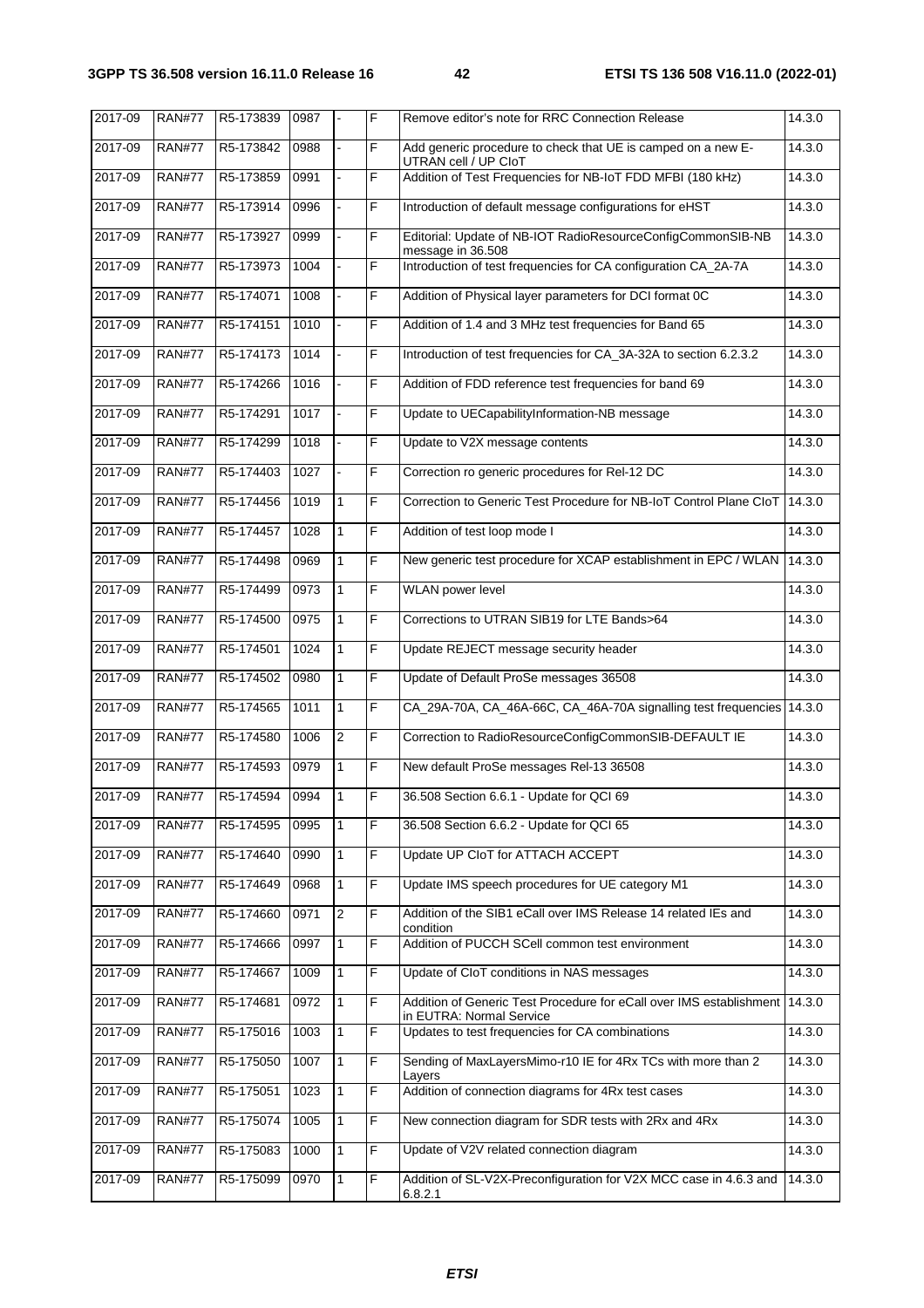| 2017-09     | <b>RAN#77</b> | R5-175100 | 1002 | $\mathbf{1}$   | F | Update of V2X related message contents in 36.508                                                    | 14.3.0 |
|-------------|---------------|-----------|------|----------------|---|-----------------------------------------------------------------------------------------------------|--------|
| 2017-09     | <b>RAN#77</b> | R5-175101 | 1020 | $\mathbf{1}$   | F | Addition of connection diagram for V2X Communication / Intra-band<br>contiguous MCC operation       | 14.3.0 |
| 2017-09     | <b>RAN#77</b> | R5-175110 | 1012 | $\mathbf{1}$   | F | Correction of NB-IOT MasterInformationBlock                                                         | 14.3.0 |
| 2017-09     | <b>RAN#77</b> | R5-175112 | 0967 | $\overline{2}$ | F | Correct srs-Bandwidth comment for Frequency Hopping tests<br>(Editorial Change)                     | 14.3.0 |
| 2017-09     | <b>RAN#77</b> | R5-175124 | 1025 | 1              | F | Addition of rel-14 NB-IoT test frequencies                                                          | 14.3.0 |
| 2017-09     | <b>RAN#77</b> | R5-175159 | 1013 | $\mathbf{1}$   | F | Correction to PRACH-Config-v1310-DEFAULT for eMTC TC                                                | 14.3.0 |
| 2017-09     | <b>RAN#77</b> | R5-175218 | 1001 | $\overline{2}$ | F | Addition of new generic test procedures State 5-V2X and State 5A-<br>V2X                            | 14.3.0 |
| 2017-12     | <b>RAN#78</b> | R5-176083 | 1033 |                | F | Addition of MFBI Test Frequencies for operation Bands 4 and 10<br>overlapping with Band 66          | 14.4.0 |
| $2017 - 12$ | <b>RAN#78</b> | R5-176104 | 1034 |                | F | New Connection diagram for RRM eMTC MISO tests                                                      | 14.4.0 |
| 2017-12     | <b>RAN#78</b> | R5-176106 | 1036 |                | F | Correction of SIB2-NB (complete implementation of CR0859)                                           | 14.4.0 |
| $2017 - 12$ | <b>RAN#78</b> | R5-176132 | 1037 |                | F | Correction to eCalloverIMS condition in SysinfoType1                                                | 14.4.0 |
| 2017-12     | <b>RAN#78</b> | R5-176136 | 1038 |                | F | Correction to support of User Plane CloT Optimisation and S1-U<br>Data Transfer                     | 14.4.0 |
| 2017-12     | <b>RAN#78</b> | R5-176137 | 1039 |                | F | Corrections to NB-IoT generic test procedure to establish RB(s) in<br>UP                            | 14.4.0 |
| $2017 - 12$ | <b>RAN#78</b> | R5-176145 | 1040 |                | F | Correction to RRC Connection Release message                                                        | 14.4.0 |
| 2017-12     | <b>RAN#78</b> | R5-176146 | 1041 |                | F | Update to Tracking Area Update procedure for UP CloT                                                | 14.4.0 |
| 2017-12     | <b>RAN#78</b> | R5-176421 | 1058 |                | F | Addition of test frequencies for CA signalling test                                                 | 14.4.0 |
| $2017 - 12$ | <b>RAN#78</b> | R5-176450 | 1060 |                | F | Update of PUCCH SCell common test environment                                                       | 14.4.0 |
| 2017-12     | <b>RAN#78</b> | R5-176487 | 1064 |                | F | Correction to test frequencies for CA_41D-41A                                                       | 14.4.0 |
| 2017-12     | <b>RAN#78</b> | R5-176491 | 1065 |                | F | Correction to NB-IoT Test frequencies for in-band mode                                              | 14.4.0 |
| $2017 - 12$ | <b>RAN#78</b> | R5-176575 | 1071 |                | F | Update to SECURITY REJECT message security header                                                   | 14.4.0 |
| 2017-12     | <b>RAN#78</b> | R5-176607 | 1074 |                | F | Editorial correction to the FDD reference test frequencies for<br>operating band 30                 | 14.4.0 |
| 2017-12     | <b>RAN#78</b> | R5-176680 | 1076 |                | F | Correction to startSymbolBR-r13 IE in<br>SystemInformationBlockType1-BR-r13                         | 14.4.0 |
| 2017-12     | <b>RAN#78</b> | R5-176683 | 1078 |                | F | Correction to PRACH-ConfigSIB-v1310-DEFAULT IE                                                      | 14.4.0 |
| 2017-12     | <b>RAN#78</b> | R5-176703 | 1079 |                | F | New Connection diagram for RRM 4Rx                                                                  | 14.4.0 |
| 2017-12     | <b>RAN#78</b> | R5-176758 | 1080 |                | F | Allow retransmissions in IMS registration procedure over UTRA                                       | 14.4.0 |
| 2017-12     | <b>RAN#78</b> | R5-176802 | 1085 |                | F | Correction of Generic Test Procedure for eCall over IMS<br>establishment in EUTRA: Normal Service   | 14.4.0 |
| 2017-12     | <b>RAN#78</b> | R5-176872 | 1044 | $\mathbf{1}$   | F | Updates to ATTACH REQUEST and TRACKING AREA REQUEST<br>for CloT Optimisation                        | 14.4.0 |
| 2017-12     | <b>RAN#78</b> | R5-176887 | 1042 | $\mathbf{1}$   | F | Corrections to IMS over WLAN procedures and default messages                                        | 14.4.0 |
| 2017-12     | <b>RAN#78</b> | R5-176888 | 1061 | 1              | F | Addition of 4 antenna ports default message contents                                                | 14.4.0 |
| 2017-12     | <b>RAN#78</b> | R5-176892 | 1083 | $\mathbf{1}$   | F | Addition of default IE contents for MeasGapConfig-CE                                                | 14.4.0 |
| 2017-12     | <b>RAN#78</b> | R5-176950 | 1032 | 1              | F | Addition of Generic Test Procedure for eCall over IMS establishment<br>in EUTRA: eCall Only Support | 14.4.0 |
| 2017-12     | <b>RAN#78</b> | R5-176958 | 1043 | $\mathbf{1}$   | F | Introduction of default message configuration for<br>LTE_VoLTE_ViLTE_enhhancement                   | 14.4.0 |
| 2017-12     | <b>RAN#78</b> | R5-176961 | 1030 | $\mathbf{1}$   | F | Correction to 4.5.9.4 and 4.7l                                                                      | 14.4.0 |
| 2017-12     | <b>RAN#78</b> | R5-176962 | 1054 | $\mathbf{1}$   | F | Correct the order of Table 4.6.3-20J and Table 4.6.3-20K                                            | 14.4.0 |
| 2017-12     | <b>RAN#78</b> | R5-176965 | 1059 | 1              | F | Update to V2V and V2X default message definitions.                                                  | 14.4.0 |
| 2017-12     | <b>RAN#78</b> | R5-176991 | 1082 | 1              | F | Corrections for NPRACH-ConfigSIB-NB-DEFAULT                                                         | 14.4.0 |
| 2017-12     | <b>RAN#78</b> | R5-176998 | 1031 | 1              | F | Correction to raster offset in MIB                                                                  | 14.4.0 |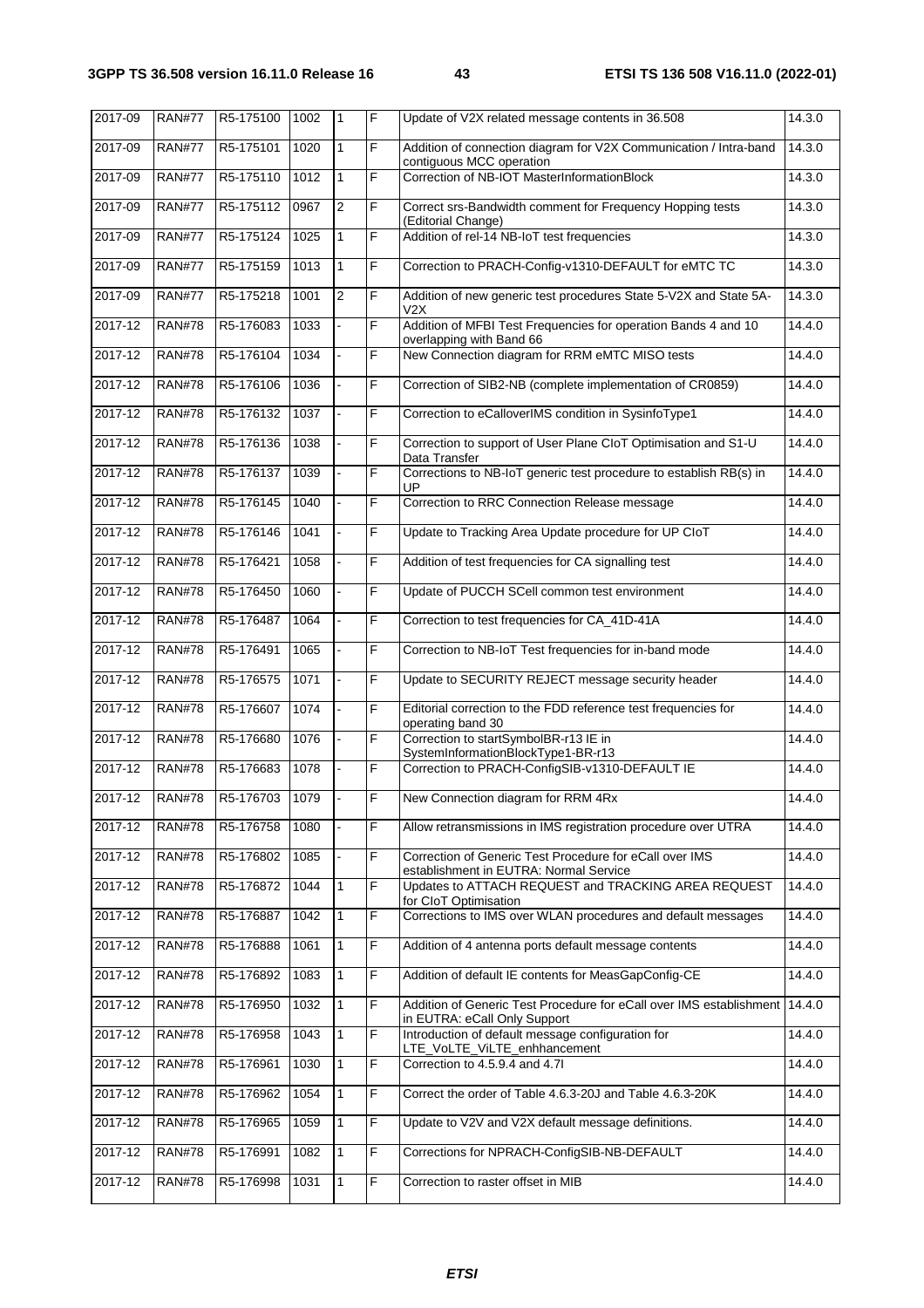| 2017-12     | <b>RAN#78</b> | R5-177040 | 1051 | 1                       | F | Update of default ProSe discovery messages                                                                         | 14.4.0 |
|-------------|---------------|-----------|------|-------------------------|---|--------------------------------------------------------------------------------------------------------------------|--------|
| 2017-12     | <b>RAN#78</b> | R5-177041 | 1052 | 1                       | F | Update of USIM for ProSe discovery                                                                                 | 14.4.0 |
| 2017-12     | <b>RAN#78</b> | R5-177053 | 1089 |                         | F | Addition of new generic procedure for User or Network Initiated EPS<br><b>Bearer Deactivation</b>                  | 14.4.0 |
| 2017-12     | <b>RAN#78</b> | R5-177058 | 1077 | $\mathbf{1}$            | F | Corrections to Generic Test Procedure for user initiated release of<br>additional PDN connectivity                 | 14.4.0 |
| 2017-12     | <b>RAN#78</b> | R5-177062 | 1090 |                         | F | Correction to RadioResourceConfigCommon-DEFAULT IE                                                                 | 14.4.0 |
| $2017 - 12$ | <b>RAN#78</b> | R5-177084 | 1050 | $\mathbf{1}$            | F | Adding generic procedures for Converged IP Communications                                                          | 14.4.0 |
| 2017-12     | <b>RAN#78</b> | R5-177090 | 1068 | $\mathbf{1}$            | F | Correction to MeasConfig-DEFAULT for Band > 64                                                                     | 14.4.0 |
| 2017-12     | <b>RAN#78</b> | R5-177128 | 1073 | $\overline{\mathbf{c}}$ | F | Correction to UE registration procedure for an IMS enabled multi-<br>PDN UE when Network does not support IMS VoPS | 14.4.0 |
| 2017-12     | <b>RAN#78</b> | R5-177334 | 1088 | $\mathbf{1}$            | F | Sending of MaxLayersMimo-r10 IE on SCC for 4Rx TCs with more<br>than 2 Layers                                      | 14.4.0 |
| 2017-12     | <b>RAN#78</b> | R5-177351 | 1056 | 1                       | F | Addition of connection diagrams for V2V RX test cases                                                              | 14.4.0 |
| $2017 - 12$ | <b>RAN#78</b> | R5-177361 | 1057 | $\mathbf{1}$            | F | Addition of connection diagrams for V2V RX Intra-band contiguous<br><b>MCC</b> operation                           | 14.4.0 |
| 2017-12     | <b>RAN#78</b> | R5-177378 | 1035 | $\mathbf{1}$            | F | Correction of MIB for NB-IOT InBand                                                                                | 14.4.0 |
| 2017-12     | <b>RAN#78</b> | R5-176210 | 1046 |                         | F | Signaling Test environment for Band 72                                                                             | 15.0.0 |
| $2017 - 12$ | <b>RAN#78</b> | R5-176216 | 1047 |                         | F | Common test frequencies for Band 68                                                                                | 15.0.0 |
| 2017-12     | <b>RAN#78</b> | R5-176220 | 1048 |                         | F | Signaling Test environment for Band 68                                                                             | 15.0.0 |
| $2017 - 12$ | <b>RAN#78</b> | R5-176557 | 1069 |                         | F | Addition of test frequencies for Band 71                                                                           | 15.0.0 |
| 2017-12     | <b>RAN#78</b> | R5-176817 | 1087 | ä,                      | F | Band 71 Signaling Test environment                                                                                 | 15.0.0 |
| 2017-12     | <b>RAN#78</b> | R5-176919 | 1072 | $\overline{c}$          | F | Update RRCConnectionReconfiguration for 5GS                                                                        | 15.0.0 |
| $2017 - 12$ | <b>RAN#78</b> | R5-177316 | 1045 | 1                       | F | Common test frequencies for Band 72                                                                                | 15.0.0 |
| 2017-12     | <b>RAN#78</b> | R5-177375 | 1075 | 1                       | F | Correction to SystemInformationBlockType2 for NS value > 32                                                        | 15.0.0 |
| 2018-03     | <b>RAN#79</b> | R5-180317 | 1093 |                         | F | New Cells for NB-IOT OTDOA tests - LTE Cell                                                                        | 15.1.0 |
| 2018-03     | <b>RAN#79</b> | R5-180377 | 1095 |                         | F | Correction to DRX onDurationTimer for FDD-HD operation in MAC<br>configuration                                     | 15.1.0 |
| 2018-03     | <b>RAN#79</b> | R5-180395 | 1097 |                         | F | Addition of default configuration of DCI 3B to TS 36.508                                                           | 15.1.0 |
| 2018-03     | <b>RAN#79</b> | R5-180396 | 1098 |                         | F | Update of SRS switching test environment                                                                           | 15.1.0 |
| 2018-03     | <b>RAN#79</b> | R5-180407 | 1101 |                         | F | Addition of connection diagram of simultaneous E-UTRA V2X<br>sidelink and E-UTRA uplink transmission               | 15.1.0 |
| 2018-03     | <b>RAN#79</b> | R5-180715 | 1111 |                         | F | Addition of new Enhanced LAA IE in PhysicalConfigDedicatedSCell-<br>r10-DEFAULT message                            | 15.1.0 |
| 2018-03     | <b>RAN#79</b> | R5-180749 | 1116 |                         | F | Added R14 CA combination to Test frequencies for CA signalling<br>test                                             | 15.1.0 |
| 2018-03     | <b>RAN#79</b> | R5-180753 | 1117 |                         | F | Added R15 CA combination to Test frequencies for CA signalling<br>test                                             | 15.1.0 |
| 2018-03     | <b>RAN#79</b> | R5-180780 | 1118 |                         | F | Addition of CA_29A-70C, CA_66A-70A, CA_66A-70C, CA_66C-70A,                                                        | 15.1.0 |
| 2018-03     | <b>RAN#79</b> | R5-180918 | 1120 |                         | F | CA_66C-70C to 36.508<br>Addition of Band 74 Signaling Test environment                                             | 15.1.0 |
| 2018-03     | <b>RAN#79</b> | R5-180934 | 1121 |                         | F | Correction to test frequencies for CA_7A-7A                                                                        | 15.1.0 |
| 2018-03     | <b>RAN#79</b> | R5-180939 | 1122 |                         | F | Correction to interval-ULHoppingConfigCommonModeA/B-r13                                                            | 15.1.0 |
| 2018-03     | <b>RAN#79</b> | R5-180940 | 1123 |                         | F | Correction to sr-ConfigIndex for CatM1 with 3MHz BW                                                                | 15.1.0 |
| 2018-03     | <b>RAN#79</b> | R5-181054 | 1126 |                         | F | Addition of the Band 74 information into TS 36.508                                                                 | 15.1.0 |
| 2018-03     | <b>RAN#79</b> | R5-181066 | 1127 |                         | F | Correction to test frequency f4 for E-UTRA FDD bands 25 and 26                                                     | 15.1.0 |
| 2018-03     | <b>RAN#79</b> | R5-181101 | 1130 |                         | F | Connection diagrams for new 4Rx CA demodulation test cases                                                         | 15.1.0 |
| 2018-03     | <b>RAN#79</b> | R5-181141 | 1096 | 1                       | F | Corrections to the generic test procedures for IMS MT calls in E-<br>UTRA                                          | 15.1.0 |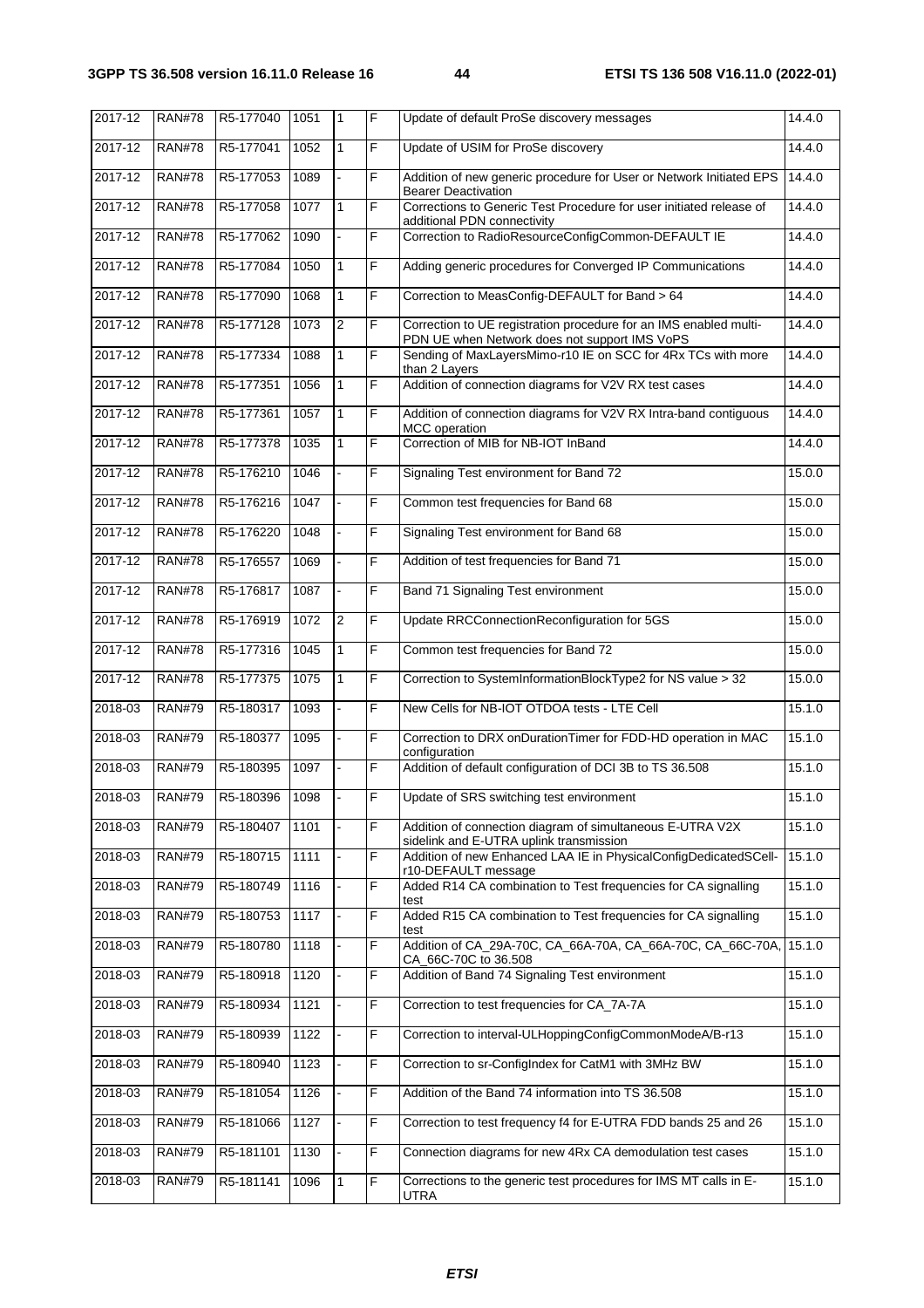| 2018-03 | <b>RAN#79</b> | R5-181142 | 1128 | $\mathbf{1}$ | F | Correction to MeasConfig-DEFAULT                                                                        | 15.1.0 |
|---------|---------------|-----------|------|--------------|---|---------------------------------------------------------------------------------------------------------|--------|
| 2018-03 | <b>RAN#79</b> | R5-181143 | 1129 | $\mathbf{1}$ | F | Correction to UE registration with test mode activation procedure<br>4.5.2A.3                           | 15.1.0 |
| 2018-03 | <b>RAN#79</b> | R5-181196 | 1103 | $\mathbf{1}$ | F | Addition of default USIM settings for IMS eCall test cases                                              | 15.1.0 |
| 2018-03 | <b>RAN#79</b> | R5-181197 | 1113 | $\mathbf{1}$ | F | Update to generic procedure 36.508 4.5A.27 for eCall Only<br>Supporting UE                              | 15.1.0 |
| 2018-03 | <b>RAN#79</b> | R5-181216 | 1099 | $\mathbf{1}$ | F | Update the USIM EFs configuration for V2X.                                                              | 15.1.0 |
| 2018-03 | <b>RAN#79</b> | R5-181217 | 1100 | $\mathbf{1}$ | F | Editorial, clean up of V2X default message definitions.                                                 | 15.1.0 |
| 2018-03 | <b>RAN#79</b> | R5-181218 | 1119 | $\mathbf{1}$ | F | Changes and additions to GNSS requirements for V2X testing                                              | 15.1.0 |
| 2018-03 | <b>RAN#79</b> | R5-181293 | 1104 | $\mathbf{1}$ | F | Addition of new Generic Test Procedure for IPSec Tunnel<br>Disconnection in EPC / WLAN                  | 15.1.0 |
| 2018-03 | <b>RAN#79</b> | R5-181295 | 1106 | $\mathbf{1}$ | F | Updates to default NB-IoT messages to support the in-band<br>operation mode in protocol test cases      | 15.1.0 |
| 2018-03 | <b>RAN#79</b> | R5-181309 | 1131 |              | F | Correction to RRCConnectionResume-NB specific message<br>contents.                                      | 15.1.0 |
| 2018-03 | <b>RAN#79</b> | R5-181601 | 1094 | $\mathbf{1}$ | F | New Cells for NB-IOT OTDOA tests - NB-IOT Cell                                                          | 15.1.0 |
| 2018-03 | <b>RAN#79</b> | R5-181607 | 1102 | $\mathbf{1}$ | F | Include AdditionalSpectrumEmission for V2X as per RAN2 spec                                             | 15.1.0 |
| 2018-03 | <b>RAN#79</b> | R5-181616 | 1114 | $\mathbf{1}$ | F | Test frequencies for Rel-13 LTE CA configurations                                                       | 15.1.0 |
| 2018-03 | <b>RAN#79</b> | R5-181357 | 1115 | 1            | F | Test frequencies for Rel-14 LTE CA configurations                                                       | 15.1.0 |
| 2018-03 | <b>RAN#79</b> | R5-181666 | 1112 | $\mathbf{1}$ | F | Addition of Connection Diagrams for V2X and V2V Sidelink<br><b>Communication Performance Test Cases</b> | 15.1.0 |
| 2018-06 | <b>RAN#80</b> | R5-182376 | 1142 |              | F | Removal of square brackets for GNSS for V2X setups                                                      | 15.2.0 |
| 2018-06 | <b>RAN#80</b> | R5-182415 | 1144 |              | F | Addition of GNSS information for MCS tests                                                              | 15.2.0 |
| 2018-06 | <b>RAN#80</b> | R5-182425 | 1145 |              | F | Update of default NAS messages to add ENDC IEs                                                          | 15.2.0 |
| 2018-06 | <b>RAN#80</b> | R5-182460 | 1146 |              | F | Correction to Attach request and Tracking Area Update request<br>message                                | 15.2.0 |
| 2018-06 | <b>RAN#80</b> | R5-182608 | 1154 |              | F | Addition of connection diagrams for power imbalance performance<br>V2V test                             | 15.2.0 |
| 2018-06 | <b>RAN#80</b> | R5-182636 | 1155 |              | F | Update SIB2 message for NR                                                                              | 15.2.0 |
| 2018-06 | <b>RAN#80</b> | R5-182654 | 1156 |              | F | Addition of SIB22-NB definition                                                                         | 15.2.0 |
| 2018-06 | <b>RAN#80</b> | R5-182660 | 1157 |              | F | Update of V2X USIM configuration to add service ID                                                      | 15.2.0 |
| 2018-06 | <b>RAN#80</b> | R5-182666 | 1158 |              | F | Addition of test frequency of CA_40E                                                                    | 15.2.0 |
| 2018-06 | <b>RAN#80</b> | R5-182668 | 1159 |              | F | Addition of test frequency of CA_41F                                                                    | 15.2.0 |
| 2018-06 | <b>RAN#80</b> | R5-182811 | 1163 |              | F | Addition of test frequencies for CA signalling test                                                     | 15.2.0 |
| 2018-06 | <b>RAN#80</b> | R5-182878 | 1167 |              | F | Exceptions for DL Control Channel Interference Mitigation (Type A<br>and Type B) Tests                  | 15.2.0 |
| 2018-06 | <b>RAN#80</b> | R5-183038 | 1173 |              | F | Addition of test frequency of CA_66A-66A-66A                                                            | 15.2.0 |
| 2018-06 | <b>RAN#80</b> | R5-183055 | 1174 |              | F | Corrections to 4.5A.24                                                                                  | 15.2.0 |
| 2018-06 | <b>RAN#80</b> | R5-183056 | 1139 | $\mathbf{1}$ | F | Update to UECapabilityInformation-NB message                                                            | 15.2.0 |
| 2018-06 | <b>RAN#80</b> | R5-183057 | 1150 | 1            | F | Correction to t-PollRetransmit value in Table 4.6.3-19A                                                 | 15.2.0 |
| 2018-06 | <b>RAN#80</b> | R5-183058 | 1170 | $\mathbf{1}$ | F | Correction to PRACH Config for CAT-M1 UEs                                                               | 15.2.0 |
| 2018-06 | <b>RAN#80</b> | R5-183076 | 1172 | $\mathbf{1}$ | F | Correction to Band 66 CA band combinations                                                              | 15.2.0 |
| 2018-06 | <b>RAN#80</b> | R5-183091 | 1166 | $\mathbf{1}$ | F | Addition of NR and MRDC details for UECapabilityEnquiry RRC<br>message                                  | 15.2.0 |
| 2018-06 | <b>RAN#80</b> | R5-183092 | 1169 | 1            | F | Add ULInformationTransferMRDC message contents                                                          | 15.2.0 |
| 2018-06 | <b>RAN#80</b> | R5-183125 | 1136 | $\mathbf{1}$ | F | Addition of MeasObject and MeasReport for NR                                                            | 15.2.0 |
| 2018-06 | <b>RAN#80</b> | R5-183170 | 1161 | 1            | F | Introduction of DCI0A/0B for eLAA                                                                       | 15.2.0 |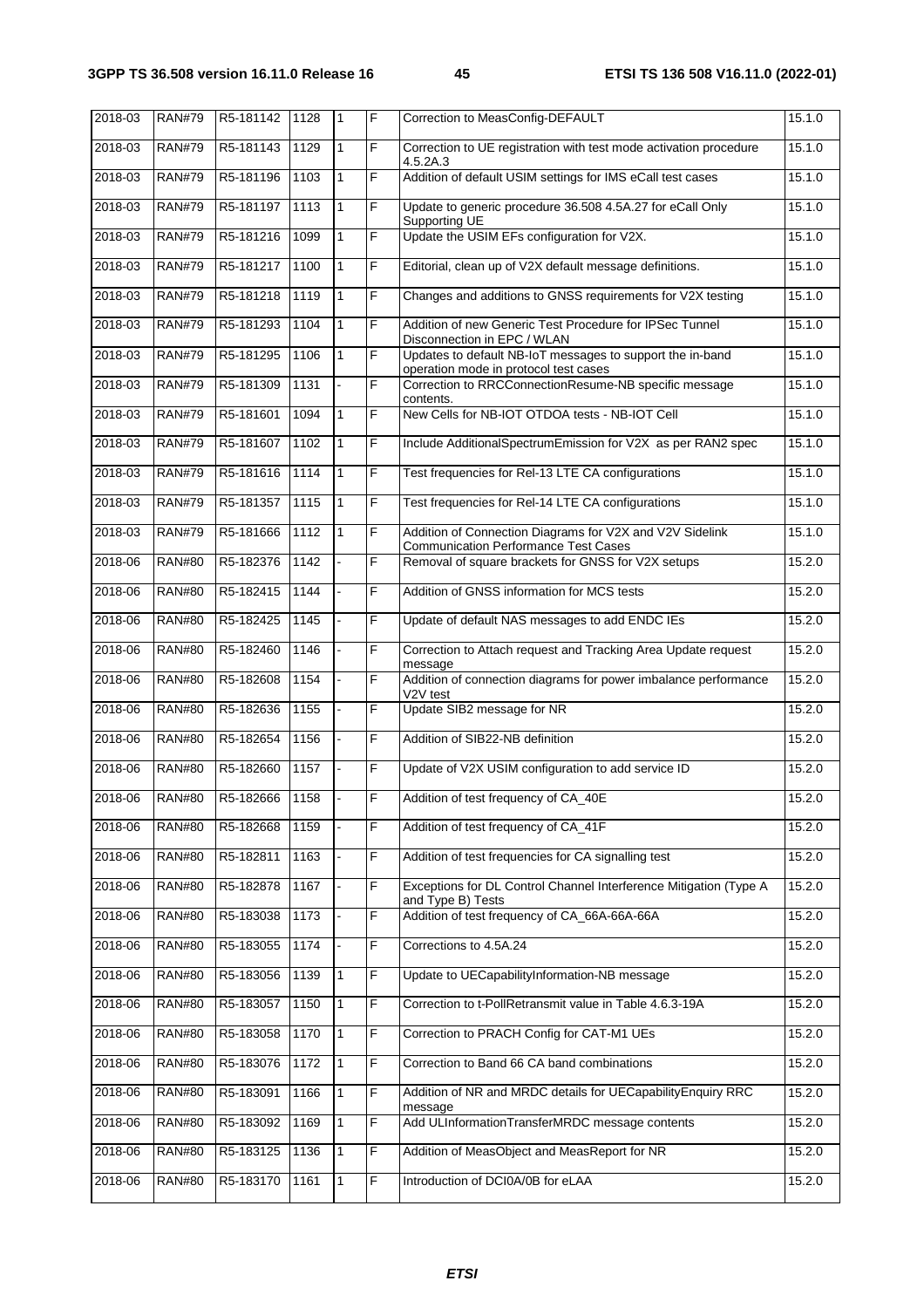| 2018-06<br><b>RAN#80</b><br>F<br>Addition of V2XoverLTEUu in V2X management data object<br>R5-183182<br>1149<br>15.2.0<br>1<br>configuration<br><b>RAN#80</b><br>Update RRCConnectionReconfiguration message for EN-DC<br>2018-06<br>F<br>15.2.0<br>R5-183238<br>1138<br>1<br>2018-06<br><b>RAN#80</b><br>15.2.0<br>R5-183239<br>1147<br>F<br>Update TFT configuration in Dedicated Bearer to Allow IP Ping<br>1<br>Operation<br>2018-06<br><b>RAN#80</b><br>F.<br>R5-183247<br>1140<br>1<br>Update to the generic registration procedure for Multi-PDNs UEs<br>15.2.0<br><b>RAN#80</b><br>F<br>15.2.0<br>2018-06<br>R5-183786<br>1153<br>1<br>Update on AT commands for V2V/X Sidelink communications<br><b>RAN#80</b><br>F<br>Definition of additional simulated cells for IncMon RRM Test Cases<br>15.2.0<br>2018-06<br>R5-183864<br>1151<br>1<br>F<br>2018-06<br><b>RAN#80</b><br>1141<br>15.2.0<br>R5-183867<br>1<br>Addition of Rel-15 NB-IoT test frequencies<br>2018-06<br><b>RAN#80</b><br>F<br>15.2.0<br>R5-183894<br>1143<br>Addition of WLAN and BLE to test frequencies<br>1<br><b>RAN#81</b><br>2018-09<br>R5-184054<br>1177<br>F<br>Add SRB with NR PDCP<br>15.3.0<br>2018-09<br><b>RAN#81</b><br>F<br>R5-184075<br>1178<br>15.3.0<br>NB-IoT timer tolerances: extension of timer value range<br><b>RAN#81</b><br>F<br>2018-09<br>R5-184110<br>1180<br>Correction to NB-IOT In-Band Test Frequencies<br>15.3.0<br><b>RAN#81</b><br>F<br>2018-09<br>R5-184234<br>1182<br>Correction to message contents for UL64QAM<br>15.3.0<br>F<br>2018-09<br><b>RAN#81</b><br>R5-184235<br>1183<br>Correction to default message for UL CA tests<br>15.3.0<br><b>RAN#81</b><br>2018-09<br>F<br>R5-184236<br>1184<br>Editorial correction to FDD Mode test frequencies<br>15.3.0<br>2018-09<br><b>RAN#81</b><br>F<br>R5-184268<br>1186<br>Cleaning up the default message contents and test states of V2X<br>15.3.0<br>2018-09<br><b>RAN#81</b><br>F<br>R5-184282<br>1187<br>Update of test frequencies for CA_42A-42A<br>15.3.0<br><b>RAN#81</b><br>F<br>2018-09<br>R5-184569<br>1193<br>Add Band 31 Test Frequencies for NB-IoT Inter-frequency Test<br>15.3.0<br>cases<br>2018-09<br><b>RAN#81</b><br>1195<br>F<br>Editorial correction of reference document<br>R5-184668<br>15.3.0<br>F<br>2018-09<br><b>RAN#81</b><br>1197<br>Addition of test frequencies for CA_66A-71A, CA_66C-71A,<br>15.3.0<br>R5-184771<br>CA_70A-71A, CA_70C-71A to 36.508<br>2018-09<br><b>RAN#81</b><br>F<br>Addition of default laa-SCellConfiguration setting for eLAA<br>R5-184820<br>1199<br>15.3.0<br><b>RAN#81</b><br>2018-09<br>R5-184884<br>1200<br>F<br>Update to NB-IoT test conditions for in-band / guard band<br>15.3.0<br>F<br>2018-09<br><b>RAN#81</b><br>R5-185002<br>1179<br>1<br>Correction to ATTACH ACCEPT message for SMS only<br>15.3.0<br>F<br><b>RAN#81</b><br>2018-09<br>R5-185003<br>1190<br>1<br>Correction of 6.2.3.2 Test Frequency for CA_3A-27A<br>15.3.0<br>F<br>$2018 - 09$<br><b>RAN#81</b><br>R5-185023<br>Updates of 6.2.3.2 Test Frequency for CA_8A-27A<br>1189<br>1<br>15.3.0<br>F<br>Specifying content for SCGFailureInformationNR<br>2018-09<br><b>RAN#81</b><br>R5-185103<br>1196<br>15.3.0<br>1<br>2018-09<br><b>RAN#81</b><br>R5-185104<br>F<br>Addition of reference dedicated EPS bearer context #7 for V2X<br>15.3.0<br>1201<br>1<br>testing<br>F<br>2018-09<br><b>RAN#81</b><br>R5-185113<br>Addition of NB_IOTenh-UEConTest test case scenarios and default<br>15.3.0<br>1198<br>1<br>SIB content<br><b>RAN#81</b><br>15.3.0<br>2018-09<br>R5-185158<br>1176<br>1<br>F<br>Update Reference Table 6.6.2-1A dedicated EPS bearer contexts<br><b>RAN#81</b><br>1175<br>F<br>15.3.0<br>2018-09<br>R5-185164<br>1<br>Update RRCConnectionReconfiguration message for EN-DC<br>F<br>2018-09<br><b>RAN#81</b><br>R5-185166<br>Modification of EPS & Data Radio Bearer ID mapping for EN-DC<br>15.3.0<br>1188<br>1<br>Test cases<br>2018-09<br><b>RAN#81</b><br>F<br>Addition of NB-IOT Guardband Test Frequencies for 10 MHz<br>15.3.0<br>R5-185409<br>1181<br>1<br>F<br>2018-09<br><b>RAN#81</b><br>R5-185449<br>Correction to Figure A.64 to cater for $CC \ge 3$<br>15.3.0<br>1185<br>1<br>2018-09<br><b>RAN#81</b><br>R5-185454<br>F<br>Addition of antenna diagrams for IncMon RRM test cases<br>15.3.0<br>1191<br>1<br>2018-09<br><b>RAN#81</b><br>F<br>15.3.0<br>R5-185455<br>1192<br>1<br>Addition of message content for RRM IncMon test cases<br>F<br>2018-12<br><b>RAN#82</b><br>1203<br>NB-IoT Band70 In-band frequency for 10Mhz Mid range<br>15.4.0<br>R5-186472<br>F<br>2018-12<br><b>RAN#82</b><br>R5-186473<br>1204<br>New NCell for NB-IOT RRM Intra-Freq Cell reselection<br>15.4.0 | 2018-06 | <b>RAN#80</b> | R5-183171 | 1162 | 1 | F | Introduction of DCI4A/4B for eLAA | 15.2.0 |
|-----------------------------------------------------------------------------------------------------------------------------------------------------------------------------------------------------------------------------------------------------------------------------------------------------------------------------------------------------------------------------------------------------------------------------------------------------------------------------------------------------------------------------------------------------------------------------------------------------------------------------------------------------------------------------------------------------------------------------------------------------------------------------------------------------------------------------------------------------------------------------------------------------------------------------------------------------------------------------------------------------------------------------------------------------------------------------------------------------------------------------------------------------------------------------------------------------------------------------------------------------------------------------------------------------------------------------------------------------------------------------------------------------------------------------------------------------------------------------------------------------------------------------------------------------------------------------------------------------------------------------------------------------------------------------------------------------------------------------------------------------------------------------------------------------------------------------------------------------------------------------------------------------------------------------------------------------------------------------------------------------------------------------------------------------------------------------------------------------------------------------------------------------------------------------------------------------------------------------------------------------------------------------------------------------------------------------------------------------------------------------------------------------------------------------------------------------------------------------------------------------------------------------------------------------------------------------------------------------------------------------------------------------------------------------------------------------------------------------------------------------------------------------------------------------------------------------------------------------------------------------------------------------------------------------------------------------------------------------------------------------------------------------------------------------------------------------------------------------------------------------------------------------------------------------------------------------------------------------------------------------------------------------------------------------------------------------------------------------------------------------------------------------------------------------------------------------------------------------------------------------------------------------------------------------------------------------------------------------------------------------------------------------------------------------------------------------------------------------------------------------------------------------------------------------------------------------------------------------------------------------------------------------------------------------------------------------------------------------------------------------------------------------------------------------------------------------------------------------------------------------------------------------------------------------------------------------------------------------------------------------------------------------------------------------------------------------------------------------------------------------------------------------------------------------------------------------------------------------------------------------------------------------------------------------------------------------------------------------------------------------------------------------------------------------------------------------------------------------------|---------|---------------|-----------|------|---|---|-----------------------------------|--------|
|                                                                                                                                                                                                                                                                                                                                                                                                                                                                                                                                                                                                                                                                                                                                                                                                                                                                                                                                                                                                                                                                                                                                                                                                                                                                                                                                                                                                                                                                                                                                                                                                                                                                                                                                                                                                                                                                                                                                                                                                                                                                                                                                                                                                                                                                                                                                                                                                                                                                                                                                                                                                                                                                                                                                                                                                                                                                                                                                                                                                                                                                                                                                                                                                                                                                                                                                                                                                                                                                                                                                                                                                                                                                                                                                                                                                                                                                                                                                                                                                                                                                                                                                                                                                                                                                                                                                                                                                                                                                                                                                                                                                                                                                                                                                   |         |               |           |      |   |   |                                   |        |
|                                                                                                                                                                                                                                                                                                                                                                                                                                                                                                                                                                                                                                                                                                                                                                                                                                                                                                                                                                                                                                                                                                                                                                                                                                                                                                                                                                                                                                                                                                                                                                                                                                                                                                                                                                                                                                                                                                                                                                                                                                                                                                                                                                                                                                                                                                                                                                                                                                                                                                                                                                                                                                                                                                                                                                                                                                                                                                                                                                                                                                                                                                                                                                                                                                                                                                                                                                                                                                                                                                                                                                                                                                                                                                                                                                                                                                                                                                                                                                                                                                                                                                                                                                                                                                                                                                                                                                                                                                                                                                                                                                                                                                                                                                                                   |         |               |           |      |   |   |                                   |        |
|                                                                                                                                                                                                                                                                                                                                                                                                                                                                                                                                                                                                                                                                                                                                                                                                                                                                                                                                                                                                                                                                                                                                                                                                                                                                                                                                                                                                                                                                                                                                                                                                                                                                                                                                                                                                                                                                                                                                                                                                                                                                                                                                                                                                                                                                                                                                                                                                                                                                                                                                                                                                                                                                                                                                                                                                                                                                                                                                                                                                                                                                                                                                                                                                                                                                                                                                                                                                                                                                                                                                                                                                                                                                                                                                                                                                                                                                                                                                                                                                                                                                                                                                                                                                                                                                                                                                                                                                                                                                                                                                                                                                                                                                                                                                   |         |               |           |      |   |   |                                   |        |
|                                                                                                                                                                                                                                                                                                                                                                                                                                                                                                                                                                                                                                                                                                                                                                                                                                                                                                                                                                                                                                                                                                                                                                                                                                                                                                                                                                                                                                                                                                                                                                                                                                                                                                                                                                                                                                                                                                                                                                                                                                                                                                                                                                                                                                                                                                                                                                                                                                                                                                                                                                                                                                                                                                                                                                                                                                                                                                                                                                                                                                                                                                                                                                                                                                                                                                                                                                                                                                                                                                                                                                                                                                                                                                                                                                                                                                                                                                                                                                                                                                                                                                                                                                                                                                                                                                                                                                                                                                                                                                                                                                                                                                                                                                                                   |         |               |           |      |   |   |                                   |        |
|                                                                                                                                                                                                                                                                                                                                                                                                                                                                                                                                                                                                                                                                                                                                                                                                                                                                                                                                                                                                                                                                                                                                                                                                                                                                                                                                                                                                                                                                                                                                                                                                                                                                                                                                                                                                                                                                                                                                                                                                                                                                                                                                                                                                                                                                                                                                                                                                                                                                                                                                                                                                                                                                                                                                                                                                                                                                                                                                                                                                                                                                                                                                                                                                                                                                                                                                                                                                                                                                                                                                                                                                                                                                                                                                                                                                                                                                                                                                                                                                                                                                                                                                                                                                                                                                                                                                                                                                                                                                                                                                                                                                                                                                                                                                   |         |               |           |      |   |   |                                   |        |
|                                                                                                                                                                                                                                                                                                                                                                                                                                                                                                                                                                                                                                                                                                                                                                                                                                                                                                                                                                                                                                                                                                                                                                                                                                                                                                                                                                                                                                                                                                                                                                                                                                                                                                                                                                                                                                                                                                                                                                                                                                                                                                                                                                                                                                                                                                                                                                                                                                                                                                                                                                                                                                                                                                                                                                                                                                                                                                                                                                                                                                                                                                                                                                                                                                                                                                                                                                                                                                                                                                                                                                                                                                                                                                                                                                                                                                                                                                                                                                                                                                                                                                                                                                                                                                                                                                                                                                                                                                                                                                                                                                                                                                                                                                                                   |         |               |           |      |   |   |                                   |        |
|                                                                                                                                                                                                                                                                                                                                                                                                                                                                                                                                                                                                                                                                                                                                                                                                                                                                                                                                                                                                                                                                                                                                                                                                                                                                                                                                                                                                                                                                                                                                                                                                                                                                                                                                                                                                                                                                                                                                                                                                                                                                                                                                                                                                                                                                                                                                                                                                                                                                                                                                                                                                                                                                                                                                                                                                                                                                                                                                                                                                                                                                                                                                                                                                                                                                                                                                                                                                                                                                                                                                                                                                                                                                                                                                                                                                                                                                                                                                                                                                                                                                                                                                                                                                                                                                                                                                                                                                                                                                                                                                                                                                                                                                                                                                   |         |               |           |      |   |   |                                   |        |
|                                                                                                                                                                                                                                                                                                                                                                                                                                                                                                                                                                                                                                                                                                                                                                                                                                                                                                                                                                                                                                                                                                                                                                                                                                                                                                                                                                                                                                                                                                                                                                                                                                                                                                                                                                                                                                                                                                                                                                                                                                                                                                                                                                                                                                                                                                                                                                                                                                                                                                                                                                                                                                                                                                                                                                                                                                                                                                                                                                                                                                                                                                                                                                                                                                                                                                                                                                                                                                                                                                                                                                                                                                                                                                                                                                                                                                                                                                                                                                                                                                                                                                                                                                                                                                                                                                                                                                                                                                                                                                                                                                                                                                                                                                                                   |         |               |           |      |   |   |                                   |        |
|                                                                                                                                                                                                                                                                                                                                                                                                                                                                                                                                                                                                                                                                                                                                                                                                                                                                                                                                                                                                                                                                                                                                                                                                                                                                                                                                                                                                                                                                                                                                                                                                                                                                                                                                                                                                                                                                                                                                                                                                                                                                                                                                                                                                                                                                                                                                                                                                                                                                                                                                                                                                                                                                                                                                                                                                                                                                                                                                                                                                                                                                                                                                                                                                                                                                                                                                                                                                                                                                                                                                                                                                                                                                                                                                                                                                                                                                                                                                                                                                                                                                                                                                                                                                                                                                                                                                                                                                                                                                                                                                                                                                                                                                                                                                   |         |               |           |      |   |   |                                   |        |
|                                                                                                                                                                                                                                                                                                                                                                                                                                                                                                                                                                                                                                                                                                                                                                                                                                                                                                                                                                                                                                                                                                                                                                                                                                                                                                                                                                                                                                                                                                                                                                                                                                                                                                                                                                                                                                                                                                                                                                                                                                                                                                                                                                                                                                                                                                                                                                                                                                                                                                                                                                                                                                                                                                                                                                                                                                                                                                                                                                                                                                                                                                                                                                                                                                                                                                                                                                                                                                                                                                                                                                                                                                                                                                                                                                                                                                                                                                                                                                                                                                                                                                                                                                                                                                                                                                                                                                                                                                                                                                                                                                                                                                                                                                                                   |         |               |           |      |   |   |                                   |        |
|                                                                                                                                                                                                                                                                                                                                                                                                                                                                                                                                                                                                                                                                                                                                                                                                                                                                                                                                                                                                                                                                                                                                                                                                                                                                                                                                                                                                                                                                                                                                                                                                                                                                                                                                                                                                                                                                                                                                                                                                                                                                                                                                                                                                                                                                                                                                                                                                                                                                                                                                                                                                                                                                                                                                                                                                                                                                                                                                                                                                                                                                                                                                                                                                                                                                                                                                                                                                                                                                                                                                                                                                                                                                                                                                                                                                                                                                                                                                                                                                                                                                                                                                                                                                                                                                                                                                                                                                                                                                                                                                                                                                                                                                                                                                   |         |               |           |      |   |   |                                   |        |
|                                                                                                                                                                                                                                                                                                                                                                                                                                                                                                                                                                                                                                                                                                                                                                                                                                                                                                                                                                                                                                                                                                                                                                                                                                                                                                                                                                                                                                                                                                                                                                                                                                                                                                                                                                                                                                                                                                                                                                                                                                                                                                                                                                                                                                                                                                                                                                                                                                                                                                                                                                                                                                                                                                                                                                                                                                                                                                                                                                                                                                                                                                                                                                                                                                                                                                                                                                                                                                                                                                                                                                                                                                                                                                                                                                                                                                                                                                                                                                                                                                                                                                                                                                                                                                                                                                                                                                                                                                                                                                                                                                                                                                                                                                                                   |         |               |           |      |   |   |                                   |        |
|                                                                                                                                                                                                                                                                                                                                                                                                                                                                                                                                                                                                                                                                                                                                                                                                                                                                                                                                                                                                                                                                                                                                                                                                                                                                                                                                                                                                                                                                                                                                                                                                                                                                                                                                                                                                                                                                                                                                                                                                                                                                                                                                                                                                                                                                                                                                                                                                                                                                                                                                                                                                                                                                                                                                                                                                                                                                                                                                                                                                                                                                                                                                                                                                                                                                                                                                                                                                                                                                                                                                                                                                                                                                                                                                                                                                                                                                                                                                                                                                                                                                                                                                                                                                                                                                                                                                                                                                                                                                                                                                                                                                                                                                                                                                   |         |               |           |      |   |   |                                   |        |
|                                                                                                                                                                                                                                                                                                                                                                                                                                                                                                                                                                                                                                                                                                                                                                                                                                                                                                                                                                                                                                                                                                                                                                                                                                                                                                                                                                                                                                                                                                                                                                                                                                                                                                                                                                                                                                                                                                                                                                                                                                                                                                                                                                                                                                                                                                                                                                                                                                                                                                                                                                                                                                                                                                                                                                                                                                                                                                                                                                                                                                                                                                                                                                                                                                                                                                                                                                                                                                                                                                                                                                                                                                                                                                                                                                                                                                                                                                                                                                                                                                                                                                                                                                                                                                                                                                                                                                                                                                                                                                                                                                                                                                                                                                                                   |         |               |           |      |   |   |                                   |        |
|                                                                                                                                                                                                                                                                                                                                                                                                                                                                                                                                                                                                                                                                                                                                                                                                                                                                                                                                                                                                                                                                                                                                                                                                                                                                                                                                                                                                                                                                                                                                                                                                                                                                                                                                                                                                                                                                                                                                                                                                                                                                                                                                                                                                                                                                                                                                                                                                                                                                                                                                                                                                                                                                                                                                                                                                                                                                                                                                                                                                                                                                                                                                                                                                                                                                                                                                                                                                                                                                                                                                                                                                                                                                                                                                                                                                                                                                                                                                                                                                                                                                                                                                                                                                                                                                                                                                                                                                                                                                                                                                                                                                                                                                                                                                   |         |               |           |      |   |   |                                   |        |
|                                                                                                                                                                                                                                                                                                                                                                                                                                                                                                                                                                                                                                                                                                                                                                                                                                                                                                                                                                                                                                                                                                                                                                                                                                                                                                                                                                                                                                                                                                                                                                                                                                                                                                                                                                                                                                                                                                                                                                                                                                                                                                                                                                                                                                                                                                                                                                                                                                                                                                                                                                                                                                                                                                                                                                                                                                                                                                                                                                                                                                                                                                                                                                                                                                                                                                                                                                                                                                                                                                                                                                                                                                                                                                                                                                                                                                                                                                                                                                                                                                                                                                                                                                                                                                                                                                                                                                                                                                                                                                                                                                                                                                                                                                                                   |         |               |           |      |   |   |                                   |        |
|                                                                                                                                                                                                                                                                                                                                                                                                                                                                                                                                                                                                                                                                                                                                                                                                                                                                                                                                                                                                                                                                                                                                                                                                                                                                                                                                                                                                                                                                                                                                                                                                                                                                                                                                                                                                                                                                                                                                                                                                                                                                                                                                                                                                                                                                                                                                                                                                                                                                                                                                                                                                                                                                                                                                                                                                                                                                                                                                                                                                                                                                                                                                                                                                                                                                                                                                                                                                                                                                                                                                                                                                                                                                                                                                                                                                                                                                                                                                                                                                                                                                                                                                                                                                                                                                                                                                                                                                                                                                                                                                                                                                                                                                                                                                   |         |               |           |      |   |   |                                   |        |
|                                                                                                                                                                                                                                                                                                                                                                                                                                                                                                                                                                                                                                                                                                                                                                                                                                                                                                                                                                                                                                                                                                                                                                                                                                                                                                                                                                                                                                                                                                                                                                                                                                                                                                                                                                                                                                                                                                                                                                                                                                                                                                                                                                                                                                                                                                                                                                                                                                                                                                                                                                                                                                                                                                                                                                                                                                                                                                                                                                                                                                                                                                                                                                                                                                                                                                                                                                                                                                                                                                                                                                                                                                                                                                                                                                                                                                                                                                                                                                                                                                                                                                                                                                                                                                                                                                                                                                                                                                                                                                                                                                                                                                                                                                                                   |         |               |           |      |   |   |                                   |        |
|                                                                                                                                                                                                                                                                                                                                                                                                                                                                                                                                                                                                                                                                                                                                                                                                                                                                                                                                                                                                                                                                                                                                                                                                                                                                                                                                                                                                                                                                                                                                                                                                                                                                                                                                                                                                                                                                                                                                                                                                                                                                                                                                                                                                                                                                                                                                                                                                                                                                                                                                                                                                                                                                                                                                                                                                                                                                                                                                                                                                                                                                                                                                                                                                                                                                                                                                                                                                                                                                                                                                                                                                                                                                                                                                                                                                                                                                                                                                                                                                                                                                                                                                                                                                                                                                                                                                                                                                                                                                                                                                                                                                                                                                                                                                   |         |               |           |      |   |   |                                   |        |
|                                                                                                                                                                                                                                                                                                                                                                                                                                                                                                                                                                                                                                                                                                                                                                                                                                                                                                                                                                                                                                                                                                                                                                                                                                                                                                                                                                                                                                                                                                                                                                                                                                                                                                                                                                                                                                                                                                                                                                                                                                                                                                                                                                                                                                                                                                                                                                                                                                                                                                                                                                                                                                                                                                                                                                                                                                                                                                                                                                                                                                                                                                                                                                                                                                                                                                                                                                                                                                                                                                                                                                                                                                                                                                                                                                                                                                                                                                                                                                                                                                                                                                                                                                                                                                                                                                                                                                                                                                                                                                                                                                                                                                                                                                                                   |         |               |           |      |   |   |                                   |        |
|                                                                                                                                                                                                                                                                                                                                                                                                                                                                                                                                                                                                                                                                                                                                                                                                                                                                                                                                                                                                                                                                                                                                                                                                                                                                                                                                                                                                                                                                                                                                                                                                                                                                                                                                                                                                                                                                                                                                                                                                                                                                                                                                                                                                                                                                                                                                                                                                                                                                                                                                                                                                                                                                                                                                                                                                                                                                                                                                                                                                                                                                                                                                                                                                                                                                                                                                                                                                                                                                                                                                                                                                                                                                                                                                                                                                                                                                                                                                                                                                                                                                                                                                                                                                                                                                                                                                                                                                                                                                                                                                                                                                                                                                                                                                   |         |               |           |      |   |   |                                   |        |
|                                                                                                                                                                                                                                                                                                                                                                                                                                                                                                                                                                                                                                                                                                                                                                                                                                                                                                                                                                                                                                                                                                                                                                                                                                                                                                                                                                                                                                                                                                                                                                                                                                                                                                                                                                                                                                                                                                                                                                                                                                                                                                                                                                                                                                                                                                                                                                                                                                                                                                                                                                                                                                                                                                                                                                                                                                                                                                                                                                                                                                                                                                                                                                                                                                                                                                                                                                                                                                                                                                                                                                                                                                                                                                                                                                                                                                                                                                                                                                                                                                                                                                                                                                                                                                                                                                                                                                                                                                                                                                                                                                                                                                                                                                                                   |         |               |           |      |   |   |                                   |        |
|                                                                                                                                                                                                                                                                                                                                                                                                                                                                                                                                                                                                                                                                                                                                                                                                                                                                                                                                                                                                                                                                                                                                                                                                                                                                                                                                                                                                                                                                                                                                                                                                                                                                                                                                                                                                                                                                                                                                                                                                                                                                                                                                                                                                                                                                                                                                                                                                                                                                                                                                                                                                                                                                                                                                                                                                                                                                                                                                                                                                                                                                                                                                                                                                                                                                                                                                                                                                                                                                                                                                                                                                                                                                                                                                                                                                                                                                                                                                                                                                                                                                                                                                                                                                                                                                                                                                                                                                                                                                                                                                                                                                                                                                                                                                   |         |               |           |      |   |   |                                   |        |
|                                                                                                                                                                                                                                                                                                                                                                                                                                                                                                                                                                                                                                                                                                                                                                                                                                                                                                                                                                                                                                                                                                                                                                                                                                                                                                                                                                                                                                                                                                                                                                                                                                                                                                                                                                                                                                                                                                                                                                                                                                                                                                                                                                                                                                                                                                                                                                                                                                                                                                                                                                                                                                                                                                                                                                                                                                                                                                                                                                                                                                                                                                                                                                                                                                                                                                                                                                                                                                                                                                                                                                                                                                                                                                                                                                                                                                                                                                                                                                                                                                                                                                                                                                                                                                                                                                                                                                                                                                                                                                                                                                                                                                                                                                                                   |         |               |           |      |   |   |                                   |        |
|                                                                                                                                                                                                                                                                                                                                                                                                                                                                                                                                                                                                                                                                                                                                                                                                                                                                                                                                                                                                                                                                                                                                                                                                                                                                                                                                                                                                                                                                                                                                                                                                                                                                                                                                                                                                                                                                                                                                                                                                                                                                                                                                                                                                                                                                                                                                                                                                                                                                                                                                                                                                                                                                                                                                                                                                                                                                                                                                                                                                                                                                                                                                                                                                                                                                                                                                                                                                                                                                                                                                                                                                                                                                                                                                                                                                                                                                                                                                                                                                                                                                                                                                                                                                                                                                                                                                                                                                                                                                                                                                                                                                                                                                                                                                   |         |               |           |      |   |   |                                   |        |
|                                                                                                                                                                                                                                                                                                                                                                                                                                                                                                                                                                                                                                                                                                                                                                                                                                                                                                                                                                                                                                                                                                                                                                                                                                                                                                                                                                                                                                                                                                                                                                                                                                                                                                                                                                                                                                                                                                                                                                                                                                                                                                                                                                                                                                                                                                                                                                                                                                                                                                                                                                                                                                                                                                                                                                                                                                                                                                                                                                                                                                                                                                                                                                                                                                                                                                                                                                                                                                                                                                                                                                                                                                                                                                                                                                                                                                                                                                                                                                                                                                                                                                                                                                                                                                                                                                                                                                                                                                                                                                                                                                                                                                                                                                                                   |         |               |           |      |   |   |                                   |        |
|                                                                                                                                                                                                                                                                                                                                                                                                                                                                                                                                                                                                                                                                                                                                                                                                                                                                                                                                                                                                                                                                                                                                                                                                                                                                                                                                                                                                                                                                                                                                                                                                                                                                                                                                                                                                                                                                                                                                                                                                                                                                                                                                                                                                                                                                                                                                                                                                                                                                                                                                                                                                                                                                                                                                                                                                                                                                                                                                                                                                                                                                                                                                                                                                                                                                                                                                                                                                                                                                                                                                                                                                                                                                                                                                                                                                                                                                                                                                                                                                                                                                                                                                                                                                                                                                                                                                                                                                                                                                                                                                                                                                                                                                                                                                   |         |               |           |      |   |   |                                   |        |
|                                                                                                                                                                                                                                                                                                                                                                                                                                                                                                                                                                                                                                                                                                                                                                                                                                                                                                                                                                                                                                                                                                                                                                                                                                                                                                                                                                                                                                                                                                                                                                                                                                                                                                                                                                                                                                                                                                                                                                                                                                                                                                                                                                                                                                                                                                                                                                                                                                                                                                                                                                                                                                                                                                                                                                                                                                                                                                                                                                                                                                                                                                                                                                                                                                                                                                                                                                                                                                                                                                                                                                                                                                                                                                                                                                                                                                                                                                                                                                                                                                                                                                                                                                                                                                                                                                                                                                                                                                                                                                                                                                                                                                                                                                                                   |         |               |           |      |   |   |                                   |        |
|                                                                                                                                                                                                                                                                                                                                                                                                                                                                                                                                                                                                                                                                                                                                                                                                                                                                                                                                                                                                                                                                                                                                                                                                                                                                                                                                                                                                                                                                                                                                                                                                                                                                                                                                                                                                                                                                                                                                                                                                                                                                                                                                                                                                                                                                                                                                                                                                                                                                                                                                                                                                                                                                                                                                                                                                                                                                                                                                                                                                                                                                                                                                                                                                                                                                                                                                                                                                                                                                                                                                                                                                                                                                                                                                                                                                                                                                                                                                                                                                                                                                                                                                                                                                                                                                                                                                                                                                                                                                                                                                                                                                                                                                                                                                   |         |               |           |      |   |   |                                   |        |
|                                                                                                                                                                                                                                                                                                                                                                                                                                                                                                                                                                                                                                                                                                                                                                                                                                                                                                                                                                                                                                                                                                                                                                                                                                                                                                                                                                                                                                                                                                                                                                                                                                                                                                                                                                                                                                                                                                                                                                                                                                                                                                                                                                                                                                                                                                                                                                                                                                                                                                                                                                                                                                                                                                                                                                                                                                                                                                                                                                                                                                                                                                                                                                                                                                                                                                                                                                                                                                                                                                                                                                                                                                                                                                                                                                                                                                                                                                                                                                                                                                                                                                                                                                                                                                                                                                                                                                                                                                                                                                                                                                                                                                                                                                                                   |         |               |           |      |   |   |                                   |        |
|                                                                                                                                                                                                                                                                                                                                                                                                                                                                                                                                                                                                                                                                                                                                                                                                                                                                                                                                                                                                                                                                                                                                                                                                                                                                                                                                                                                                                                                                                                                                                                                                                                                                                                                                                                                                                                                                                                                                                                                                                                                                                                                                                                                                                                                                                                                                                                                                                                                                                                                                                                                                                                                                                                                                                                                                                                                                                                                                                                                                                                                                                                                                                                                                                                                                                                                                                                                                                                                                                                                                                                                                                                                                                                                                                                                                                                                                                                                                                                                                                                                                                                                                                                                                                                                                                                                                                                                                                                                                                                                                                                                                                                                                                                                                   |         |               |           |      |   |   |                                   |        |
|                                                                                                                                                                                                                                                                                                                                                                                                                                                                                                                                                                                                                                                                                                                                                                                                                                                                                                                                                                                                                                                                                                                                                                                                                                                                                                                                                                                                                                                                                                                                                                                                                                                                                                                                                                                                                                                                                                                                                                                                                                                                                                                                                                                                                                                                                                                                                                                                                                                                                                                                                                                                                                                                                                                                                                                                                                                                                                                                                                                                                                                                                                                                                                                                                                                                                                                                                                                                                                                                                                                                                                                                                                                                                                                                                                                                                                                                                                                                                                                                                                                                                                                                                                                                                                                                                                                                                                                                                                                                                                                                                                                                                                                                                                                                   |         |               |           |      |   |   |                                   |        |
|                                                                                                                                                                                                                                                                                                                                                                                                                                                                                                                                                                                                                                                                                                                                                                                                                                                                                                                                                                                                                                                                                                                                                                                                                                                                                                                                                                                                                                                                                                                                                                                                                                                                                                                                                                                                                                                                                                                                                                                                                                                                                                                                                                                                                                                                                                                                                                                                                                                                                                                                                                                                                                                                                                                                                                                                                                                                                                                                                                                                                                                                                                                                                                                                                                                                                                                                                                                                                                                                                                                                                                                                                                                                                                                                                                                                                                                                                                                                                                                                                                                                                                                                                                                                                                                                                                                                                                                                                                                                                                                                                                                                                                                                                                                                   |         |               |           |      |   |   |                                   |        |
|                                                                                                                                                                                                                                                                                                                                                                                                                                                                                                                                                                                                                                                                                                                                                                                                                                                                                                                                                                                                                                                                                                                                                                                                                                                                                                                                                                                                                                                                                                                                                                                                                                                                                                                                                                                                                                                                                                                                                                                                                                                                                                                                                                                                                                                                                                                                                                                                                                                                                                                                                                                                                                                                                                                                                                                                                                                                                                                                                                                                                                                                                                                                                                                                                                                                                                                                                                                                                                                                                                                                                                                                                                                                                                                                                                                                                                                                                                                                                                                                                                                                                                                                                                                                                                                                                                                                                                                                                                                                                                                                                                                                                                                                                                                                   |         |               |           |      |   |   |                                   |        |
|                                                                                                                                                                                                                                                                                                                                                                                                                                                                                                                                                                                                                                                                                                                                                                                                                                                                                                                                                                                                                                                                                                                                                                                                                                                                                                                                                                                                                                                                                                                                                                                                                                                                                                                                                                                                                                                                                                                                                                                                                                                                                                                                                                                                                                                                                                                                                                                                                                                                                                                                                                                                                                                                                                                                                                                                                                                                                                                                                                                                                                                                                                                                                                                                                                                                                                                                                                                                                                                                                                                                                                                                                                                                                                                                                                                                                                                                                                                                                                                                                                                                                                                                                                                                                                                                                                                                                                                                                                                                                                                                                                                                                                                                                                                                   |         |               |           |      |   |   |                                   |        |
|                                                                                                                                                                                                                                                                                                                                                                                                                                                                                                                                                                                                                                                                                                                                                                                                                                                                                                                                                                                                                                                                                                                                                                                                                                                                                                                                                                                                                                                                                                                                                                                                                                                                                                                                                                                                                                                                                                                                                                                                                                                                                                                                                                                                                                                                                                                                                                                                                                                                                                                                                                                                                                                                                                                                                                                                                                                                                                                                                                                                                                                                                                                                                                                                                                                                                                                                                                                                                                                                                                                                                                                                                                                                                                                                                                                                                                                                                                                                                                                                                                                                                                                                                                                                                                                                                                                                                                                                                                                                                                                                                                                                                                                                                                                                   |         |               |           |      |   |   |                                   |        |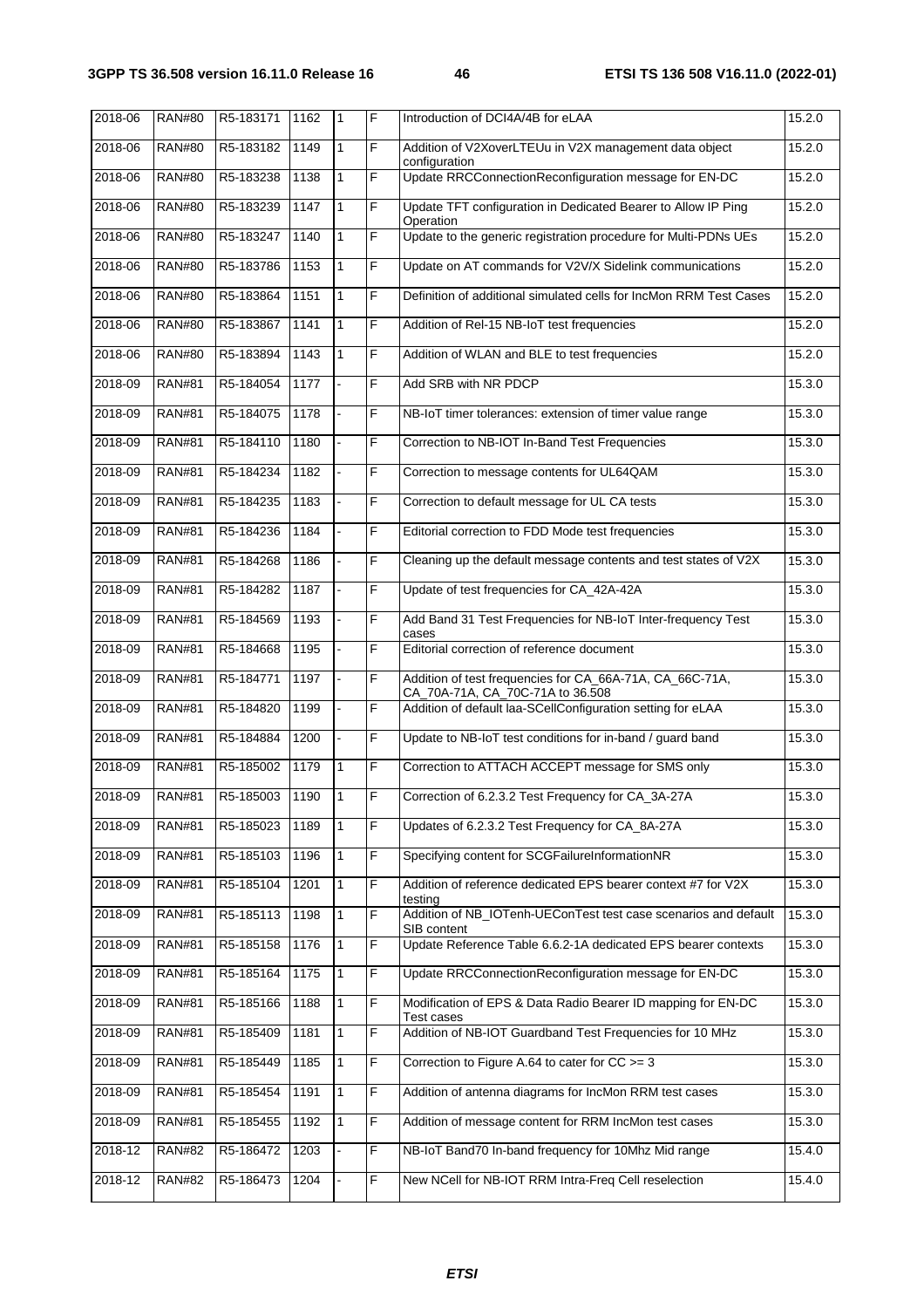| 2018-12     | <b>RAN#82</b> | R5-186631 | 1207 |                | F              | Correction to GNSS scenario #3 for V2X test cases                                            | 15.4.0 |
|-------------|---------------|-----------|------|----------------|----------------|----------------------------------------------------------------------------------------------|--------|
| 2018-12     | <b>RAN#82</b> | R5-186768 | 1212 |                | F              | Modify the values of IEs in sps-AssistanceInformation-r14                                    | 15.4.0 |
| 2018-12     | <b>RAN#82</b> | R5-187002 | 1214 |                | F              | Correction to Table 8.1.6.1-15a SCPTMConfiguration-NB                                        | 15.4.0 |
| $2018 - 12$ | <b>RAN#82</b> | R5-187005 | 1215 |                | F              | Adding connection diagram for eNB-IoT RRM test case 6.2.18                                   | 15.4.0 |
| 2018-12     | <b>RAN#82</b> | R5-187058 | 1216 |                | F              | Addition of test frequency for CA_48C and CA_48A-48A                                         | 15.4.0 |
| 2018-12     | <b>RAN#82</b> | R5-187059 | 1217 |                | F              | Addition of test frequency for CA_40A-40A and CA_40A-40C                                     | 15.4.0 |
| 2018-12     | <b>RAN#82</b> | R5-187114 | 1218 |                | F              | Correction to RRCConnectionReconfiguration                                                   | 15.4.0 |
| 2018-12     | <b>RAN#82</b> | R5-187447 | 1222 |                | F              | Addition of Rel-13 CA configurations                                                         | 15.4.0 |
| $2018 - 12$ | <b>RAN#82</b> | R5-187612 | 1225 |                | F              | Addition of the message content of PDCP-config for UDC                                       | 15.4.0 |
| 2018-12     | <b>RAN#82</b> | R5-187639 | 1213 | $\mathbf{1}$   | F              | Update NB-IoT Rel-14 DCI format N0/N1 with HARQ process<br>number                            | 15.4.0 |
| 2018-12     | <b>RAN#82</b> | R5-187640 | 1226 |                | F              | Clarification to inband testing for signalling test cases                                    | 15.4.0 |
| 2018-12     | <b>RAN#82</b> | R5-187643 | 1219 |                | F              | New feMTC IEs                                                                                | 15.4.0 |
| 2018-12     | <b>RAN#82</b> | R5-187646 | 1220 | 1              | F              | Addition of support for LWA/LWIP Test Cases in generic procedures                            | 15.4.0 |
| 2018-12     | <b>RAN#82</b> | R5-187719 | 1224 | $\mathbf{1}$   | F              | Correction to Table 6.6.2-1 in 36.508                                                        | 15.4.0 |
| 2018-12     | <b>RAN#82</b> | R5-187729 | 1221 | $\mathbf{1}$   | F              | Addition of ReportConfigInterRAT for NR                                                      | 15.4.0 |
| 2018-12     | <b>RAN#82</b> | R5-187730 | 1227 | $\mathbf{1}$   | F              | Updating UE registration procedure to handle UE capability in 2<br>steps                     | 15.4.0 |
| 2018-12     | <b>RAN#82</b> | R5-187739 | 1210 | $\mathbf{1}$   | F              | Addition of SRB4 configuration to RRC connection                                             | 15.4.0 |
| 2018-12     | <b>RAN#82</b> | R5-187740 | 1211 | 1              | F              | Addition of Condition QMC for LTE QMC test                                                   | 15.4.0 |
| 2018-12     | <b>RAN#82</b> | R5-187923 | 1205 | 1              | F              | Definition of additional cells for IncMon RRM Test Cases                                     | 15.4.0 |
| 2018-12     | <b>RAN#82</b> | R5-187924 | 1206 | 1              | F              | Message content for IncMon RRM Test Cases                                                    | 15.4.0 |
| 2018-12     | <b>RAN#82</b> | R5-187976 | 1208 | $\mathbf{1}$   | F              | Introduction of the support of ProSe for B72                                                 | 15.4.0 |
| 2018-12     | <b>RAN#82</b> | R5-187978 | 1209 | $\mathbf{1}$   | F              | Introduction of B68 in ProSe test frequencies table                                          | 15.4.0 |
| 2019-03     | <b>RAN#83</b> | R5-191522 | 1232 |                | F              | Update RRCConnectionReconfiguration message with table<br>references                         | 15.5.0 |
| 2019-03     | <b>RAN#83</b> | R5-191553 | 1234 |                | F              | Correction to 36.508 Table 8.3.2.3.1-1a                                                      | 15.5.0 |
| 2019-03     | <b>RAN#83</b> | R5-191645 | 1235 |                | F              | Updating p-MaxEUTRA-r15 IE part of<br>RRCConnectionReconfiguration                           | 15.5.0 |
| 2019-03     | <b>RAN#83</b> | R5-191735 | 1236 |                | F              | Addition of CA 21A 42A                                                                       | 15.5.0 |
| 2019-03     | <b>RAN#83</b> | R5-191768 | 1241 |                | F              | Correction to CA_42E channel definition                                                      | 15.5.0 |
| 2019-03     | <b>RAN#83</b> | R5-191769 | 1242 |                | F              | Addition of test frequency for CA_40C-40C                                                    | 15.5.0 |
| 2019-03     | <b>RAN#83</b> | R5-191770 | 1243 |                | F              | Addition of test frequency for CA_48D                                                        | 15.5.0 |
| 2019-03     | <b>RAN#83</b> | R5-192268 | 1247 |                | F              | Addition of NB-IoT DCI Physical layer parameters for SC-PTM                                  | 15.5.0 |
| 2019-03     | <b>RAN#83</b> | R5-192344 | 1231 | 1              | $\overline{F}$ | Addition of support for LWA/LWIP Test Cases in generic procedures                            | 15.5.0 |
| 2019-03     | <b>RAN#83</b> | R5-192713 | 1244 | 1              | F              | Correction to SIB2                                                                           | 15.5.0 |
| 2019-03     | <b>RAN#83</b> | R5-192859 | 1248 | 1              | F              | Addition of SystemInformationBlockType24 message                                             | 15.5.0 |
| 2019-03     | <b>RAN#83</b> | R5-192860 | 1249 | $\overline{2}$ | F              | Addition of Combination 31 of system information blocks                                      | 15.5.0 |
| 2019-03     | <b>RAN#83</b> | R5-192336 | 1233 | $\mathbf{1}$   | F              | Band 53 introduction in TS 36.508                                                            | 16.0.0 |
| 2019-03     | <b>RAN#83</b> |           |      |                |                | Editorial updates of table numbering                                                         | 16.0.0 |
| 2019-06     | <b>RAN#84</b> | R5-193579 | 1250 |                | F              | Introduction of default message content for ReportConfigEUTRA-H1<br>and ReportConfigEUTRA-H2 | 16.1.0 |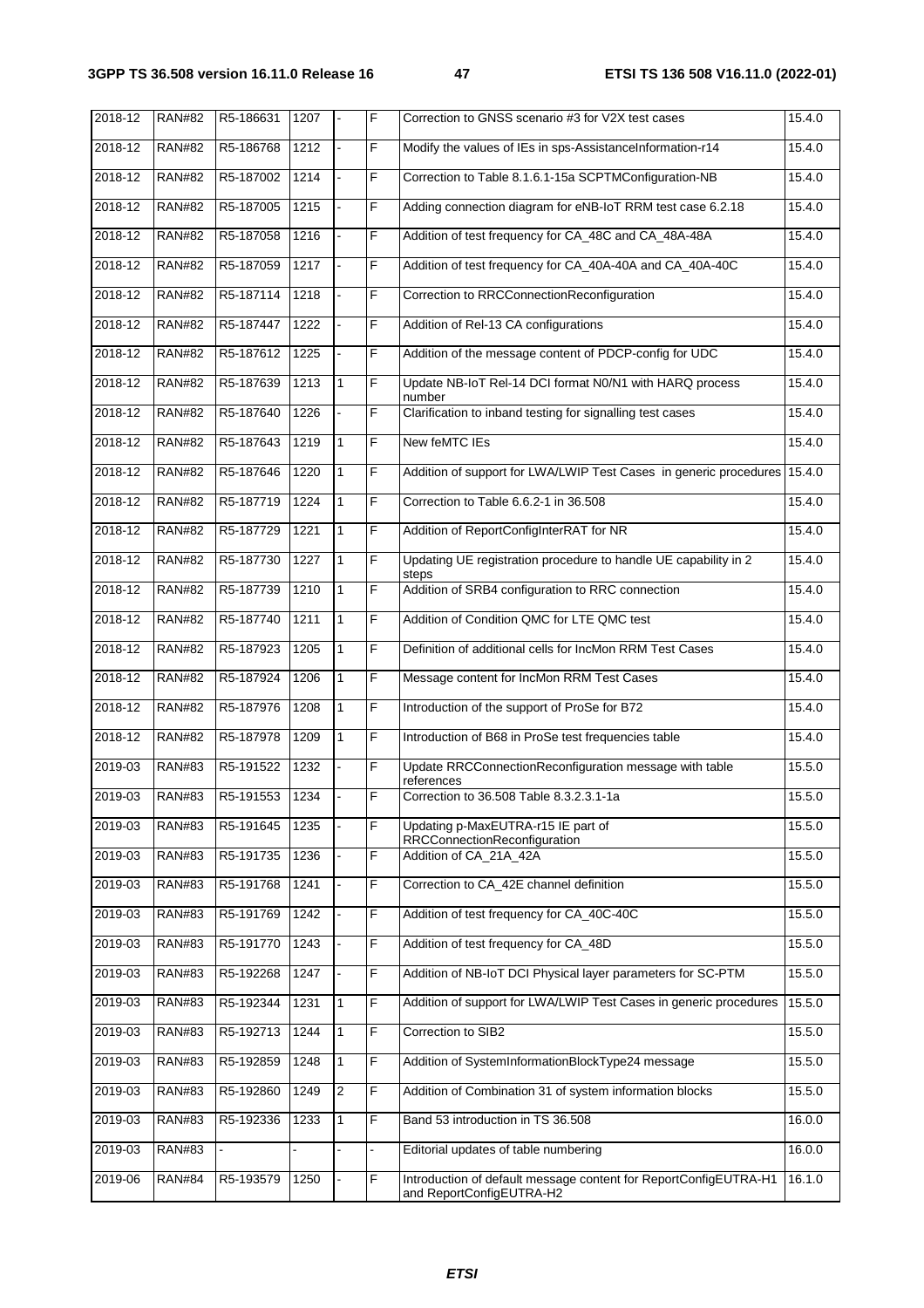| $2019 - 06$ | <b>RAN#84</b> | R5-193851 | 1255 |                | F | Update of Aerial vehicle specific IE in the ReportConfigEUTRA<br>default message                                                 | 16.1.0 |
|-------------|---------------|-----------|------|----------------|---|----------------------------------------------------------------------------------------------------------------------------------|--------|
| 2019-06     | <b>RAN#84</b> | R5-193961 | 1258 |                | F | Addition of test frequencies for signalling testing of CA_3A-38A                                                                 | 16.1.0 |
| 2019-06     | <b>RAN#84</b> | R5-193982 | 1259 |                | F | Corrections to dedicated EPS bearer context #6                                                                                   | 16.1.0 |
| 2019-06     | <b>RAN#84</b> | R5-194641 | 1268 |                | F | Addition of test frequencies for signalling testing of CA_5A-40A and<br>CA_5A-40C                                                | 16.1.0 |
| 2019-06     | <b>RAN#84</b> | R5-194736 | 1269 |                | F | Resubmission of Addition of default IE contents for MeasGapConfig-<br>СE                                                         | 16.1.0 |
| 2019-06     | <b>RAN#84</b> | R5-194770 | 1260 | 1              | F | Introduction of GNSS requirements for aerial testing                                                                             | 16.1.0 |
| 2019-06     | <b>RAN#84</b> | R5-194820 | 1272 |                | F | Introducing conditions for EN-DC PSCell handover in<br>RRCConnectionReconfiguration                                              | 16.1.0 |
| 2019-06     | <b>RAN#84</b> | R5-194875 | 1252 | $\mathbf{1}$   | F | Update LTE MeasObjectNR                                                                                                          | 16.1.0 |
| 2019-06     | <b>RAN#84</b> | R5-194876 | 1266 | $\mathbf{1}$   | F | Correction to SMTC periodicity                                                                                                   | 16.1.0 |
| 2019-06     | <b>RAN#84</b> | R5-194877 | 1267 | $\mathbf{1}$   | F | Update of EMM messages for NR                                                                                                    | 16.1.0 |
| 2019-06     | <b>RAN#84</b> | R5-194880 | 1251 | 1              | F | Introduction of test frequencies for LTE Band 85                                                                                 | 16.1.0 |
| 2019-06     | <b>RAN#84</b> | R5-194960 | 1271 | 1              | F | Common test frequencies for Band 73                                                                                              | 16.1.0 |
| 2019-06     | <b>RAN#84</b> | R5-195069 | 1270 | 1              | F | Addition of connection diagrams for FD-MIMO                                                                                      | 16.1.0 |
| 2019-06     | <b>RAN#84</b> | R5-195308 | 1257 | 1              | F | Correction to 4.5A.16.3 procedure for UEs supporting Multi-PDN and<br>Internet configured as secondary PDN                       | 16.1.0 |
| 2019-06     | <b>RAN#84</b> | R5-195321 | 1263 | $\overline{2}$ | F | Update of Aerial vehicle specific default message                                                                                | 16.1.0 |
| 2019-09     | <b>RAN#85</b> | R5-195800 | 1273 |                | F | Addition of test frequencies for signalling testing of CA_11A_41A,<br>CA_11A_41C, CA_11A_42A and CA_11A_42C                      | 16.2.0 |
| 2019-09     | <b>RAN#85</b> | R5-196004 | 1276 |                | F | Update to 4.5A.16 generic procedure for UEs supporting Multi-PDN<br>and Internet configured as secondary PDN with MobileData off | 16.2.0 |
| 2019-09     | <b>RAN#85</b> | R5-196599 | 1284 |                | F | Correction SIB5-NB for RRM inter-frequency tests                                                                                 | 16.2.0 |
| 2019-09     | <b>RAN#85</b> | R5-196647 | 1285 |                | F | Update of default messages in regard to NR relevant content                                                                      | 16.2.0 |
| 2019-09     | <b>RAN#85</b> | R5-196697 | 1287 |                | F | Update of RRC message SCGFailureInformationNR                                                                                    | 16.2.0 |
| 2019-09     | <b>RAN#85</b> | R5-196725 | 1288 |                | F | Signalling Test environment for Band 73                                                                                          | 16.2.0 |
| 2019-09     | <b>RAN#85</b> | R5-196760 | 1289 | ÷.             | F | Addition of TDD reference test frequencies for CA in operating band<br>41                                                        | 16.2.0 |
| 2019-09     | <b>RAN#85</b> | R5-196777 | 1290 |                | F | Correction to NOTE on MCC/MNC setting for operation in EUTRA<br>band 6                                                           | 16.2.0 |
| 2019-09     | <b>RAN#85</b> | R5-196838 | 1291 |                | F | Typo corrections on NB-IoT test frequencies                                                                                      | 16.2.0 |
| 2019-09     | <b>RAN#85</b> | R5-196971 | 1274 | 1              | F | Update to dataCodingScheme in SystemInformationBlockType11,<br>required for ETWS test case                                       | 16.2.0 |
| 2019-09     | <b>RAN#85</b> | R5-196977 | 1280 | 1              | F | Correction of USIM file format for V2X                                                                                           | 16.2.0 |
| 2019-09     | <b>RAN#85</b> | R5-197178 | 1277 | 1              | F | Update of ReportConfigEUTRA default message                                                                                      | 16.2.0 |
| 2019-09     | <b>RAN#85</b> | R5-197251 | 1278 | $\mathbf{1}$   | F | Update to Bluetooth and WLAN cells configuration                                                                                 | 16.2.0 |
| 2019-09     | <b>RAN#85</b> | R5-197257 | 1293 | 1              | F | Title: Update EN-DC PSCell handover condition in<br>RRCConnectionReconfiguration                                                 | 16.2.0 |
| 2019-09     | <b>RAN#85</b> | R5-197453 | 1283 | 1              | F | Addition of test freq for CA_1A-1A to 36.508                                                                                     | 16.2.0 |
| 2019-09     | <b>RAN#85</b> | R5-197474 | 1281 | 1              | F | Addition of NB-IOT test frequencies for band FDD85                                                                               | 16.2.0 |
| 2019-09     | <b>RAN#85</b> | R5-197488 | 1292 | 1              | F | Removing duplicate Table 4.3.1.2.9A-10: Test frequencies for<br>CA_41F                                                           | 16.2.0 |
| 2019-12     | <b>RAN#86</b> | R5-198034 | 1294 |                | F | Modification of GNSS Scenarios for aerial testing                                                                                | 16.3.0 |
| 2019-12     | <b>RAN#86</b> | R5-198066 | 1296 |                | F | Correction to GNSS Scenario for aerial testing                                                                                   | 16.3.0 |
| 2019-12     | <b>RAN#86</b> | R5-198514 | 1302 |                | F | Update uplinkPowerControlDedicatedSCell-v1530                                                                                    | 16.3.0 |
| 2019-12     | <b>RAN#86</b> | R5-198995 | 1298 | 1              | F | Update upperLayerIndication-r15 in SystemInformationBlockType2                                                                   | 16.3.0 |
| 2019-12     | <b>RAN#86</b> | R5-198996 | 1301 | 1              | F | Addition of N1 interworking to ACTIVATE DEFAULT EPS BEARER<br><b>CONTEXT REQUEST messages</b>                                    | 16.3.0 |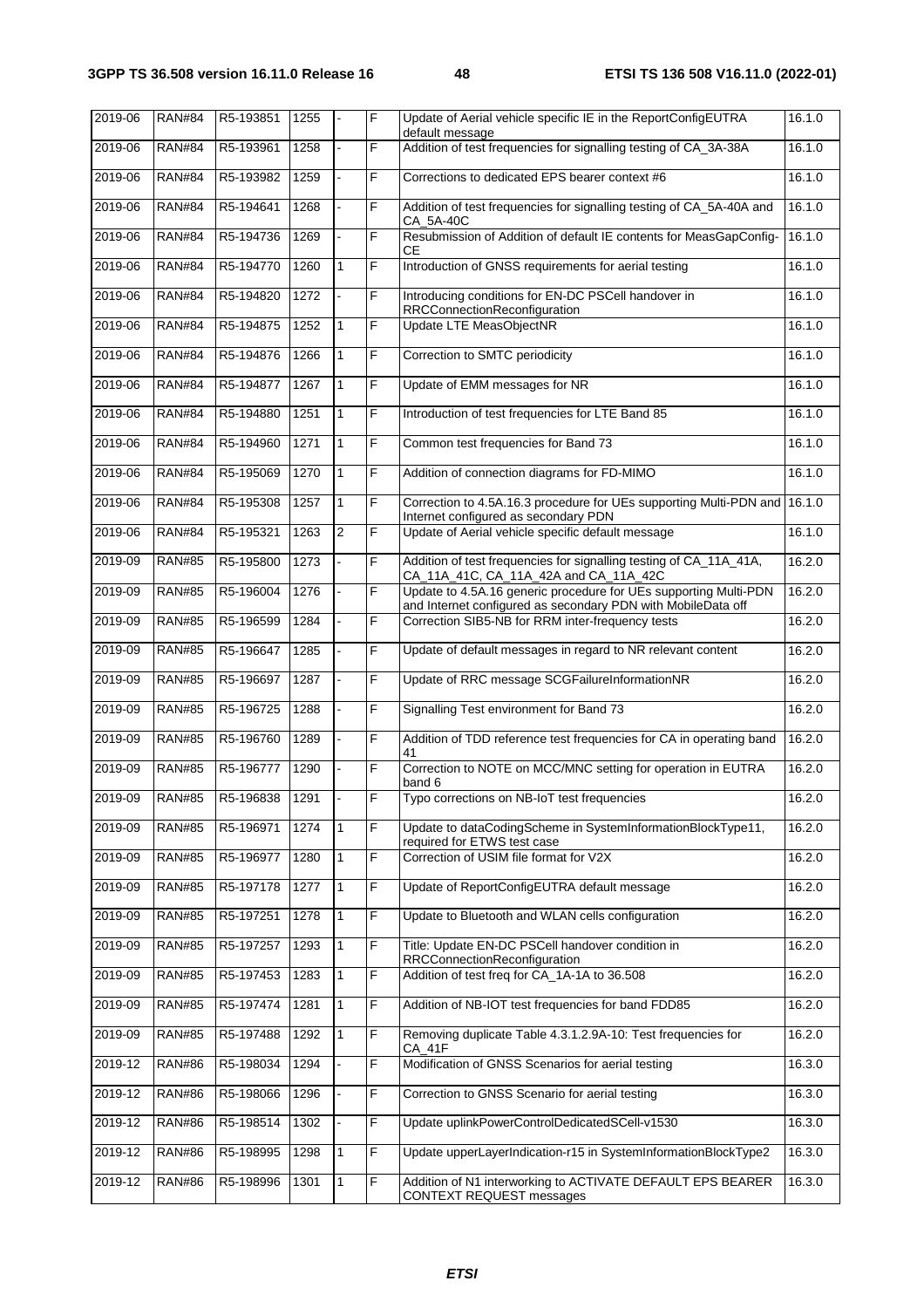| 2019-12 | <b>RAN#86</b> | R5-199411 | 1300 | $\mathbf{1}$ | F | Addition of new SIB combination for RRM EN-DC tests                                                         | 16.3.0 |
|---------|---------------|-----------|------|--------------|---|-------------------------------------------------------------------------------------------------------------|--------|
| 2019-12 | <b>RAN#86</b> | R5-199469 | 1297 | $\mathbf{1}$ | F | Addition of TDD reference test frequencies for CA_48C                                                       | 16.3.0 |
| 2020-03 | <b>RAN#87</b> | R5-200648 | 1308 |              | F | Updates to PDN Connectivity Request message                                                                 | 16.4.0 |
| 2020-03 | <b>RAN#87</b> | R5-200649 | 1309 |              | F | Updates to ESM Information Response message                                                                 | 16.4.0 |
| 2020-03 | <b>RAN#87</b> | R5-200704 | 1310 |              | F | Correction to QuantityConfig-DEFAULT                                                                        | 16.4.0 |
| 2020-03 | <b>RAN#87</b> | R5-200917 | 1306 | 1            | F | Adding missing R15 IEs into RRCConnectionReconfiguration                                                    | 16.4.0 |
| 2020-03 | <b>RAN#87</b> | R5-200989 | 1305 | 1            | F | Configuring dualConnectivityPHR IE for EN-DC scenarios                                                      | 16.4.0 |
| 2020-03 | <b>RAN#87</b> | R5-201008 | 1304 | $\mathbf{1}$ | F | Updates to condition for UEs indicating support of N1                                                       | 16.4.0 |
| 2020-03 | <b>RAN#87</b> | R5-201110 | 1307 | $\mathbf{1}$ | F | Addition of new Generic Test Procedure for IMS Re-registration in E-<br>UTRAN and updates to clause 4.5A.3  | 16.4.0 |
| 2020-06 | <b>RAN#88</b> | R5-201426 | 1311 |              | F | Correction to Table 4.4.3.3-20-SIB24 of LTE                                                                 | 16.5.0 |
| 2020-06 | <b>RAN#88</b> | R5-201485 | 1312 |              | F | Update table 4.6.6-8A                                                                                       | 16.5.0 |
| 2020-06 | <b>RAN#88</b> | R5-201497 | 1313 |              | F | Updates to RRCConnectionReconfiguration for NR SCell addition,<br>modification and release                  | 16.5.0 |
| 2020-06 | <b>RAN#88</b> | R5-202441 | 1321 |              | F | Correction of Test Frequencies for Band 73                                                                  | 16.5.0 |
| 2020-06 | <b>RAN#88</b> | R5-202694 | 1317 | $\mathbf{1}$ | F | Correction to mobility control information elements                                                         | 16.5.0 |
| 2020-06 | <b>RAN#88</b> | R5-202695 | 1320 | $\mathbf{1}$ | F | Addition of Default configuration of IE ReportConfigInterRAT for<br><b>SFTD</b> measurement                 | 16.5.0 |
| 2020-06 | <b>RAN#88</b> | R5-202784 | 1319 | $\mathbf{1}$ | F | Addition of NB-IoT test frequencies of TDD band 41                                                          | 16.5.0 |
| 2020-06 | <b>RAN#88</b> | R5-202792 | 1314 | $\mathbf{1}$ | F | Addition of NB-IOT test frequencies for band 73                                                             | 16.5.0 |
| 2020-06 | <b>RAN#88</b> | R5-203049 | 1318 | 1            | F | Addition of Common Test Environment for short TTI and short<br>processing time                              | 16.5.0 |
| 2020-09 | <b>RAN#89</b> | R5-203494 | 1322 |              | F | Update to ACTIVATE DEFAULT EPS BEARER CONTEXT<br>REQUEST message                                            | 16.6.0 |
| 2020-09 | <b>RAN#89</b> | R5-203495 | 1323 |              | F | Correction to USIM content for eCall over IMS test cases                                                    | 16.6.0 |
| 2020-09 | <b>RAN#89</b> | R5-203922 | 1326 |              | F | Update of common test environment for short TTI and short<br>processing time TCs                            | 16.6.0 |
| 2020-09 | <b>RAN#89</b> | R5-204348 | 1332 |              | F | Adding signalling test frequency for 1A-38A                                                                 | 16.6.0 |
| 2020-09 | <b>RAN#89</b> | R5-204488 | 1325 | 1            | F | Corrections to Default contents of ACTIVATE DEFAULT EPS<br>BEARER CONTEXT REQUEST MESSAGE for S1 to N1 mode | 16.6.0 |
| 2020-09 | <b>RAN#89</b> | R5-204496 | 1328 |              | F | Update to Common contents of system information messages for<br>NB_IOTenh2                                  | 16.6.0 |
| 2020-09 | <b>RAN#89</b> | R5-204499 | 1329 | $\mathbf{1}$ | F | Updates to IEs for Early Data Transmission test cases                                                       | 16.6.0 |
| 2020-09 | <b>RAN#89</b> | R5-204521 | 1324 | $\mathbf{1}$ | F | Update the related RRC messages to support Inter-RAT handover<br>from NR to EN-DC                           | 16.6.0 |
| 2020-09 | <b>RAN#89</b> | R5-204966 | 1330 | 1            | F | Updates to IEs for RF eMTC TCs                                                                              | 16.6.0 |
| 2020-12 | <b>RAN#90</b> | R5-205078 | 1333 |              | F | Introduction of test frequencies for LTE Bands 87 and 88                                                    | 16.7.0 |
| 2020-12 | <b>RAN#90</b> | R5-205109 | 1334 |              | F | Addition of 41A-48A to 36.508 Table 6.2.3.2-2                                                               | 16.7.0 |
| 2020-12 | <b>RAN#90</b> | R5-205143 | 1335 |              | F | Update of for UECapabilityEnquiry                                                                           | 16.7.0 |
| 2020-12 | <b>RAN#90</b> | R5-205761 | 1336 |              | F | Correction to default physical layer parameters for DCI format 7 and<br>default downlink TM for sTTI        | 16.7.0 |
| 2020-12 | <b>RAN#90</b> | R5-205890 | 1338 |              | F | Addition of IE for WUS into SIB22-NB                                                                        | 16.7.0 |
| 2020-12 | <b>RAN#90</b> | R5-206392 | 1339 | 1            | F | Correction to RACH-ConfigCommon IE                                                                          | 16.7.0 |
| 2021-03 | <b>RAN#91</b> | R5-210201 | 1341 |              | F | <b>MCPTT Packet Filter</b>                                                                                  | 16.8.0 |
| 2021-03 | <b>RAN#91</b> | R5-210342 | 1342 |              | F | Correction to NB-IoT Common contents of system information<br>messages                                      | 16.8.0 |
| 2021-03 | <b>RAN#91</b> | R5-210399 | 1343 |              | F | Inclusion of SK-Counter IE in RRCConnectionReconfiguration                                                  | 16.8.0 |
| 2021-03 | <b>RAN#91</b> | R5-211127 | 1347 |              | F | Minor corrections of 4.1 for test environment conditions                                                    | 16.8.0 |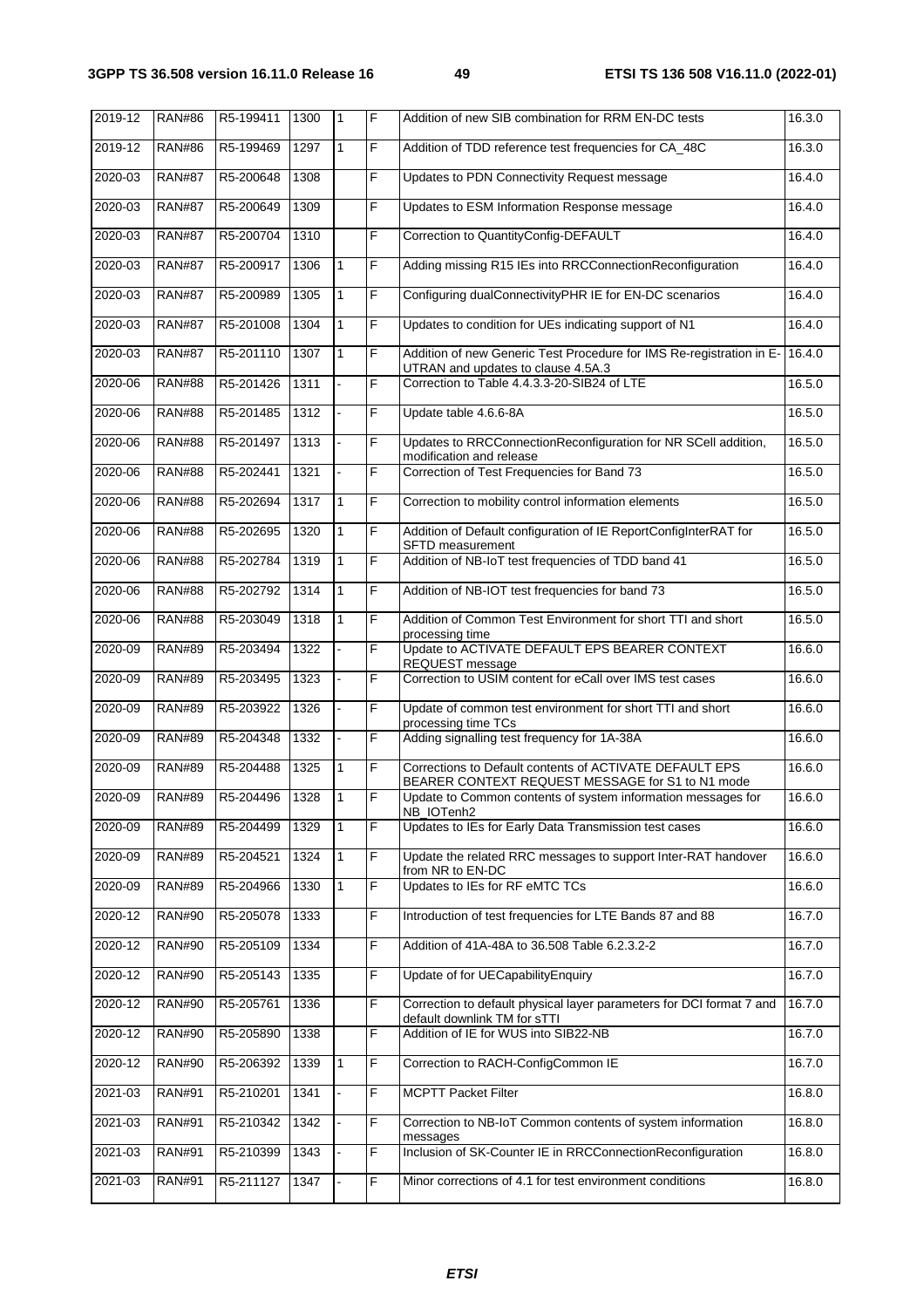| 2021-03 | <b>RAN#91</b> | R5-211450 | 1348 | $\mathbf{1}$ | F | Editorial updates to RACH-ConfigCommon IE                                                            | 16.8.0  |
|---------|---------------|-----------|------|--------------|---|------------------------------------------------------------------------------------------------------|---------|
| 2021-03 | <b>RAN#91</b> | R5-211505 | 1340 | $\mathbf{1}$ | F | Correction to emergency bearer service over S1 for eCall test cases                                  | 16.8.0  |
| 2021-03 | <b>RAN#91</b> | R5-211506 | 1349 | 1            | F | Editorial for Table 6.6.2-10 Reference packet filter #9                                              | 16.8.0  |
| 2021-03 | <b>RAN#91</b> | R5-211507 | 1350 | $\mathbf{1}$ | F | Correction to Test frequencies for NB-IoT FDD MFBI                                                   | 16.8.0  |
| 2021-03 | <b>RAN#91</b> | R5-211891 | 1346 | 1            | F | Updating the value of PLTE for EN-DC test cases                                                      | 16.8.0  |
| 2021-06 | <b>RAN#92</b> | R5-212179 | 1352 |              | F | Change to the Geographical Area for V2X and MCS testing                                              | 16.9.0  |
| 2021-06 | <b>RAN#92</b> | R5-212271 | 1353 |              | F | Addition of common aspects of MTC wake-up signal                                                     | 16.9.0  |
| 2021-06 | <b>RAN#92</b> | R5-212273 | 1354 |              | F | Update to RRCConnectionReconfiguration in Table 4.6.1-8                                              | 16.9.0  |
| 2021-06 | <b>RAN#92</b> | R5-212280 | 1355 |              | F | Addition of common aspects of narrowband wake-up signal                                              | 16.9.0  |
| 2021-06 | <b>RAN#92</b> | R5-212391 | 1356 |              | F | <b>MCPTT Packet Filter</b>                                                                           | 16.9.0  |
| 2021-06 | <b>RAN#92</b> | R5-212614 | 1359 |              | F | Addition of TDD 46 reference test frequencies for CA                                                 | 16.9.0  |
| 2021-06 | <b>RAN#92</b> | R5-213122 | 1361 |              | F | Updates to default contents of RRC messages for RACS                                                 | 16.9.0  |
| 2021-06 | <b>RAN#92</b> | R5-213124 | 1362 |              | F | Updates to default contents of NAS messages for RACS                                                 | 16.9.0  |
| 2021-06 | <b>RAN#92</b> | R5-213546 | 1364 | 1            | F | Update to NB-IoT Common test environment parameters                                                  | 16.9.0  |
| 2021-06 | <b>RAN#92</b> | R5-213549 | 1357 | 1            | F | Correction to RRC messages for LTE CHO                                                               | 16.9.0  |
| 2021-06 | <b>RAN#92</b> | R5-213939 | 1360 | $\mathbf{1}$ | F | Correction to the condition of p-MaxEUTRA-r15                                                        | 16.9.0  |
| 2021-06 | <b>RAN#92</b> | R5-214013 | 1365 | 1            | F | Addition of NB-IoT test frequencies for band 7, 42, 43 and 65                                        | 16.9.0  |
| 2021-06 | <b>RAN#92</b> | R5-214031 | 1366 | 1            | F | Correction to band 71 guard-band test frequencies for NB-IoT                                         | 16.9.0  |
| 2021-06 | <b>RAN#92</b> | R5-214032 | 1367 | 1            | F | Adding Test frequencies for NB-IoT FDD MFBI for band 4, 10 and 66                                    | 16.9.0  |
| 2021-06 | <b>RAN#92</b> | R5-214043 | 1358 | 1            | F | LTE_Test frequencies correction for CA_66A-66A                                                       | 16.9.0  |
| 2021-09 | <b>RAN#93</b> | R5-214623 | 1368 |              | F | Update to generic procedure 4.5A.5 for IMS Emergency call<br>establishment in EUTRA: Limited Service | 16.10.0 |
| 2021-09 | <b>RAN#93</b> | R5-214938 | 1369 | ÷.           | F | Addition of test frequency of CA_66A-66A-66A                                                         | 16.10.0 |
| 2021-09 | <b>RAN#93</b> | R5-214976 | 1370 |              | F | Addition of NB-IoT common configuration of System Information<br>Block 23                            | 16.10.0 |
| 2021-09 | <b>RAN#93</b> | R5-215574 | 1376 |              | F | Correction to LTE CA_41E channel spacing                                                             | 16.10.0 |
| 2021-09 | <b>RAN#93</b> | R5-215823 | 1375 | 1            | F | NB-IoT Test Frequency Corrections to align with RAN4 and US FCC                                      | 16.10.0 |
| 2021-09 | <b>RAN#93</b> | R5-216003 | 1371 | $\mathbf{1}$ | F | Update to GNSS nominal start time for V2X testing                                                    | 16.10.0 |
| 2021-09 | <b>RAN#93</b> | R5-216280 | 1372 | 1            | F | Updates to default contents of NAS messages for RACS                                                 | 16.10.0 |
| 2021-12 | <b>RAN#94</b> | R5-217152 | 1379 |              | F | Removal of technical content in 36.508 v16.10.0 and substitution<br>with pointer to the next Release | 16.11.0 |